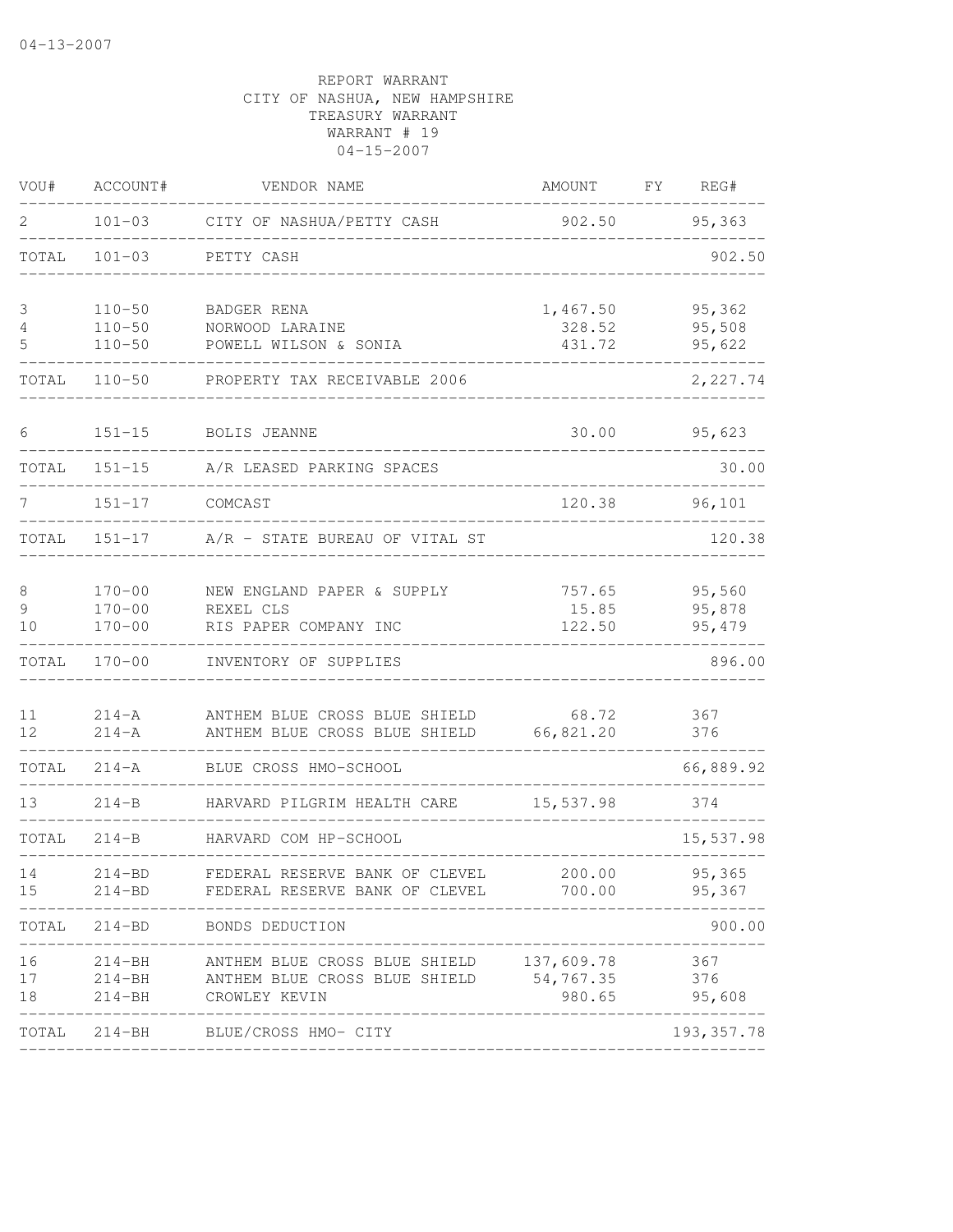| VOU#     | ACCOUNT#               | VENDOR NAME                                                    | AMOUNT               | FΥ | REG#       |
|----------|------------------------|----------------------------------------------------------------|----------------------|----|------------|
| 19<br>20 | $214 - C$<br>$214 - C$ | ANTHEM BLUE CROSS BLUE SHIELD<br>ANTHEM BLUE CROSS BLUE SHIELD | 2,573.34<br>1,314.17 |    | 367<br>376 |
| TOTAL    | $214 - C$              | B/C B/S J PLAN-DED SCHOOL                                      |                      |    | 3,887.51   |
| 21       | $214-DC$               | BIANCHI ROBERT                                                 | 208.00               |    | 95,495     |
| 22       | $214-DC$               | COSTANTINI SHELLEY                                             | 245.00               |    | 95,427     |
| 23       | $214-DC$               | CURTIN BRENDA                                                  | 192.31               |    | 95,527     |
| 24       | $214-DC$               | DANEAU PAULA                                                   | 384.00               |    | 95,383     |
| 25       | $214-DC$               | DELANEY AMANDA                                                 | 192.31               |    | 95,512     |
| 26       | $214-DC$               | GODLEWSKI JEAN                                                 | 76.93                |    | 95,582     |
| 27       | $214-DC$               | MENARD PAUL                                                    | 192.31               |    | 95,585     |
| 28       | $214-DC$               | PERAULT DAVID                                                  | 576.96               |    | 95,496     |
| TOTAL    | $214-DC$               | DEPENDENT CARE DEDUCTION                                       |                      |    | 2,067.82   |
|          | 192,77 214-DI          | UNUM LIFE INSURANCE                                            | 1,458.54             |    | 95,967     |
| TOTAL    | $214-DI$               | SCHOOL DISABILITY                                              |                      |    | 1,458.54   |
| 29       | $214 - H$              | NORTHEAST DELTA                                                | 1,161.90             |    | 375        |
| TOTAL    | $214-H$                | N.E.DELTA-SCHOOL                                               |                      |    | 1,161.90   |
| 30       | $214-HC$               | HARVARD PILGRIM HEALTH CARE                                    | 39,814.64            |    | 371        |
| 31       | $214-HC$               | HARVARD PILGRIM HEALTH CARE                                    | 17,799.49            |    | 374        |
| TOTAL    | $214-HC$               | HARVARD COM HP                                                 |                      |    | 57,614.13  |
| 32       | $214 - HJ$             | ANTHEM BLUE CROSS BLUE SHIELD                                  | 43,700.98            |    | 367        |
| 33       | $214 - HJ$             | ANTHEM BLUE CROSS BLUE SHIELD                                  | 107, 144.33          |    | 376        |
| TOTAL    | $214 - HJ$             | BC/BS J PLAN DED-CITY                                          |                      |    | 150,845.31 |
| 34       | $214 - I$              | ANTHEM BLUE CROSS BLUE SHIELD                                  | 88.47                |    | 367        |
| 35       | $214 - I$              | ANTHEM BLUE CROSS BLUE SHIELD                                  | 59,287.24            |    | 376        |
| TOTAL    | $214-I$                | B/C P.O.S-SCHOOL                                               |                      |    | 59, 375.71 |
| 36       | $214-P$                | NORTHEAST DELTA                                                | 9,718.38             |    | 370        |
| 37       | $214-P$                | NORTHEAST DELTA                                                | 7,874.30             |    | 375        |
| TOTAL    |                        | 214-P NORTHEAST DELTA DEDUCTION                                |                      |    | 17,592.68  |
| 38       |                        | 214-PO ANTHEM BLUE CROSS BLUE SHIELD 60,646.44                 |                      |    | 367        |
| 39       | $214 - PQ$             | ANTHEM BLUE CROSS BLUE SHIELD                                  | 44,384.99            |    | 376        |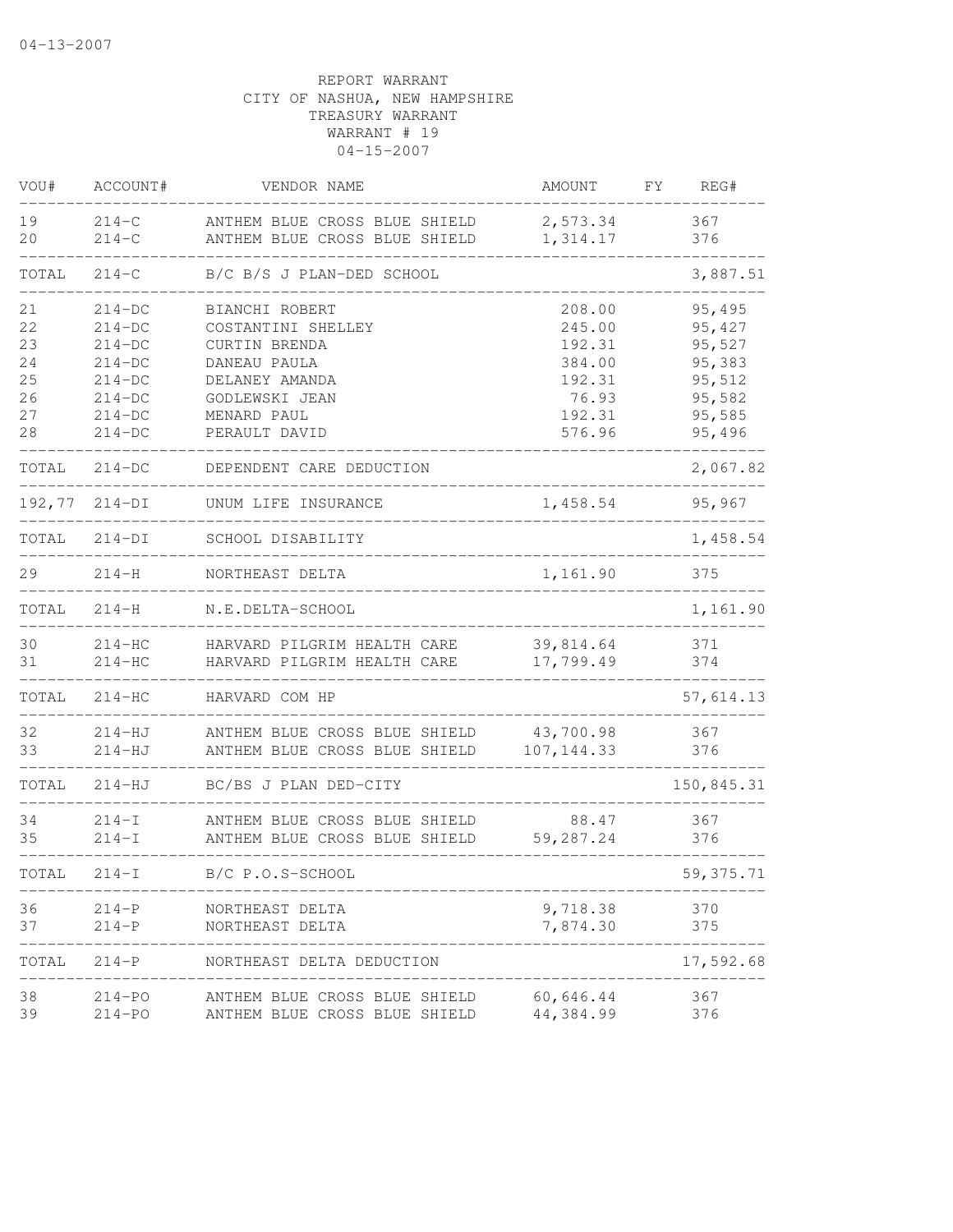|          | VOU# ACCOUNT#                 | VENDOR NAME                                      | AMOUNT                           | FY REG#      |            |
|----------|-------------------------------|--------------------------------------------------|----------------------------------|--------------|------------|
|          |                               | TOTAL 214-PO BC/BS POINT OF SERV- CITY           | __________________________       |              | 105,031.43 |
|          |                               | 40 214-SL SUN LIFE ASSURANCE COMPANY OF 3,575.28 |                                  | 357          |            |
|          | _____________________________ | TOTAL 214-SL BPW GROUP INS-SUN LIFE              |                                  |              | 3,575.28   |
|          |                               | 192,77 214-V VISION SERVICE PLAN - NH            |                                  | 15.04 95,968 |            |
|          |                               | TOTAL 214-V VISION CARE DEDUCTION                |                                  |              | 15.04      |
| 41<br>42 | $255 - 00$<br>$255 - 00$      | STATE OF NH-MV<br>STATE OF NH-MV                 | 18,994.30<br>15,933.60           | 355<br>360   |            |
| 43       | $255 - 00$                    | STATE OF NH-MV                                   | 23,926.30                        | 362          |            |
| 44       | $255 - 00$                    | STATE OF NH-MV                                   | 18,846.55                        | 364          |            |
| 45       | $255 - 00$                    | STATE OF NH-MV                                   | 11,755.50                        | 368          |            |
| 46       | $255 - 00$                    | STATE OF NH-MV                                   | 11,126.60                        | 369          |            |
| 47       | $255 - 00$                    | STATE OF NH-MV                                   | 10,539.70                        | 372          |            |
| 48       | $255 - 00$                    | STATE OF NH-MV                                   | 10,097.40                        | 373          |            |
| 49       | $255 - 00$                    | STATE OF NH-MV                                   | 11,949.80                        | 377          |            |
| 50       | $255 - 00$                    | STATE OF NH-MV                                   | 11, 563.30                       | 380          |            |
|          | TOTAL 255-00                  | STATE MVR                                        |                                  |              | 144,733.05 |
|          |                               | 51 257-00 COLLINS CASEY                          |                                  | 7.50 95,610  |            |
| 52       | $257 - 00$                    | KOLLEY JOSEPH M                                  | 2.50                             | 95,613       |            |
|          |                               | TOTAL 257-00 MV REFUND PENDING                   |                                  |              | 10.00      |
| 53       | $258 - 00$                    | QUINN JANICE                                     | 20.00                            | 95,615       |            |
| 54       |                               | 258-00 ST LAWRENCE DOLORES                       | 25.00                            |              | 95,616     |
|          |                               | TOTAL 258-00 TVB REFUND PENDING                  | ________________________________ |              | 45.00      |
|          |                               | 192,77 287-00 BRIGER AMY                         | 160.00                           |              | 95,915     |
|          |                               | TOTAL 287-00 SCHL- PLAYPALS SUSPENSE ACC'T       |                                  |              | 160.00     |
|          | 192,77 288-00                 | RICOH CUSTOMER FINANCE CORP                      | 1, 132.44 95, 830                |              |            |
|          |                               | TOTAL 288-00 SCHOOL SUSPENSE ACCOUNT             |                                  |              | 1,132.44   |
|          |                               |                                                  |                                  |              |            |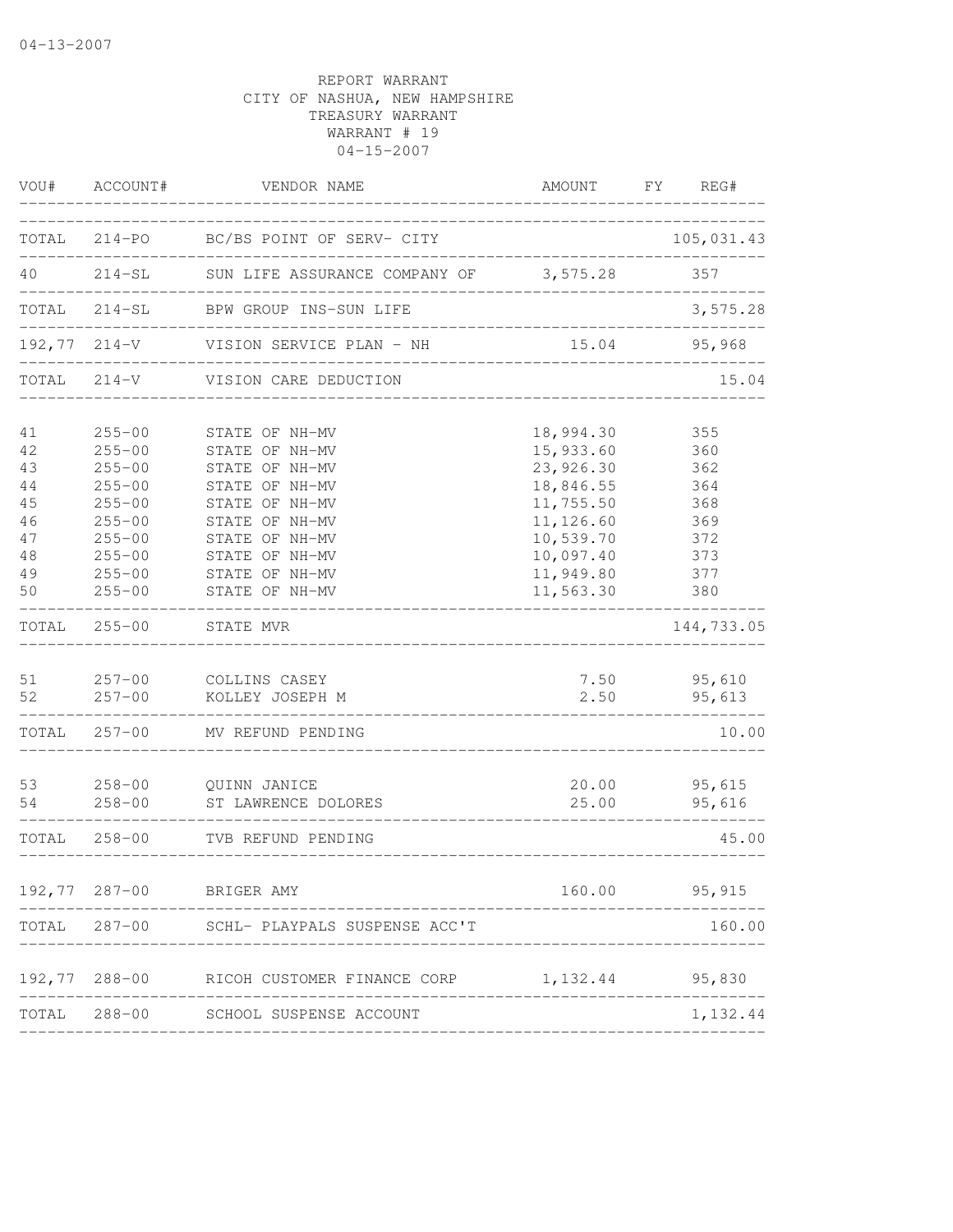| VOU#  | ACCOUNT#   | VENDOR NAME                    | AMOUNT    | FY. | REG#      |
|-------|------------|--------------------------------|-----------|-----|-----------|
| 55    | $292 - 13$ | BROX INDUSTRIES INC/RETAINAGE  | 67,459.88 |     | 378       |
| TOTAL | $292 - 13$ | RETAINAGE PAYABLE-BROX INDUS.  |           |     | 67,459.88 |
| 55    | $292 - 14$ | BROX INDUSTRIES INC/RETAINAGE  | 3,583.25  |     | 378       |
| TOTAL | $292 - 14$ | INTEREST RETAINAGE-BROX INDUS. |           |     | 3,583.25  |
|       |            |                                |           |     |           |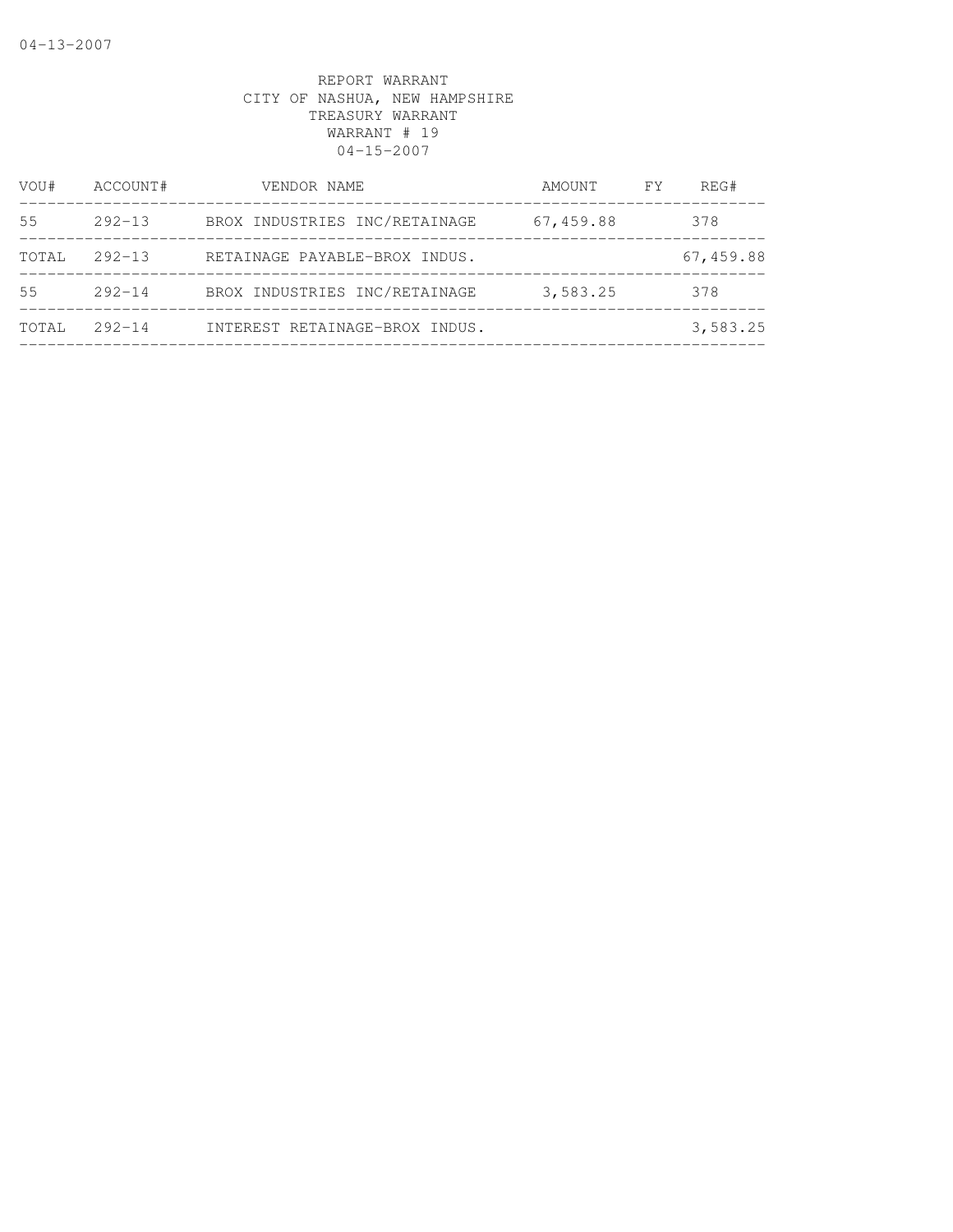|    |                  | VOU# ACCOUNT# VENDOR NAME                  | AMOUNT FY REG#                     |               |
|----|------------------|--------------------------------------------|------------------------------------|---------------|
|    |                  | 192,780 3047-49075 BOSTON BY FOOT          | $527.00$ 95,920                    |               |
|    |                  | TOTAL 304 ALTERNATIVE SCHOOL               |                                    | 527.00        |
| 56 | 305-59100        | ANDERSON CECIL                             | 56.25                              | 95,537        |
| 57 | 305-59100        | JEYNES COMPANY/MIKE JEYNES                 | 168.75                             | 95,490        |
| 58 | 305-59100        | JOHNSON PETER N                            | 50.00                              | 95,536        |
| 59 | 305-59100        | MCLEAN JIM                                 | 193.75                             | 95,598        |
| 60 | 305-59100        | NAYOR WILLIAM                              | 50.00                              | 95,583        |
| 61 | 305-59100        | O'NEIL TIM                                 | 62.50                              | 95,969        |
| 62 | 305-59100        | SHAHOOD THOMAS W III                       | 225.00                             | 95,584        |
| 63 | $305 - 64030$    | ACCESS A/V                                 | 2,871.60                           | 95,576        |
| 64 | 305-64030        | CITIZENS BANK                              | 44.97                              | 361           |
| 65 | 305-94005 ACM-NE |                                            | 75.00                              | 95,364        |
| 66 |                  | 305-95010 CITIZENS BANK                    | 40.00                              | 361           |
|    |                  | TOTAL 305 SRF - CIVIC & COMM ACTIVITIES    |                                    | 3,837.82      |
|    |                  | 192,781 3051-49075 SCHOLASTIC INCORPORATED |                                    | 107.69 95,954 |
|    |                  | TOTAL 305 DR CRISP ELEMENTARY              |                                    | 107.69        |
|    |                  | 192,782 3053-49050 THOMSON LEARNING        | 379.03 95,769                      |               |
|    |                  |                                            | __________________________________ |               |
|    |                  | TOTAL 305 NHS ACADEMY OF FINANCE           |                                    | 379.03        |
| 67 |                  | 308-05 PUBLIC SERVICE OF NH                |                                    | 7.96 96,121   |
| 68 | 308-83012        | ANTHEM BLUE CROSS BLUE SHIELD              | 21,869.18                          | 367           |
| 69 | 308-83012        | ANTHEM BLUE CROSS BLUE SHIELD              | 111,739.93                         | 376           |
| 70 | 308-83013        | ANTHEM BLUE CROSS BLUE SHIELD              | 169,584.11                         |               |
| 71 | 308-83013        | ANTHEM BLUE CROSS BLUE SHIELD              | 51, 141.91                         | 367<br>376    |
| 72 | 308-83016        | HARVARD PILGRIM HEALTH CARE                | 8,929.37                           | 371           |
| 72 | 308-83017        | HARVARD PILGRIM HEALTH CARE                | 49,795.26                          | 371           |
| 73 | 308-83017        | HARVARD PILGRIM HEALTH CARE                | 83, 249. 11                        | 374           |
| 74 | 308-83018        | ANTHEM BLUE CROSS BLUE SHIELD              | 27,991.61                          | 376           |
| 75 | 308-83019        | ANTHEM BLUE CROSS BLUE SHIELD              | 96,818.49                          | 367           |
| 76 | 308-83019        | ANTHEM BLUE CROSS BLUE SHIELD              | 3,335.19                           | 376           |
| 77 | 308-83020        | NORTHEAST DELTA                            | 4,323.59                           | 370           |
| 78 | 308-83020        | NORTHEAST DELTA                            | 7,096.10                           | 375           |
| 79 | 308-83021        | NORTHEAST DELTA                            | 3,385.71                           | 370           |
| 80 | 308-83021        | NORTHEAST DELTA                            | 1,918.91                           | 375           |
| 81 | 308-83025        | FRED C CHURCH INC                          | 13,750.00                          | 363           |
| 82 | 308-83025        | JOHN R SHARRY INC                          | 4,725.00                           | 95,547        |
| 83 | 308-83051        | DUNN MICHAEL & MOORE PAUL ESQ              | 14,463.75                          | 95,620        |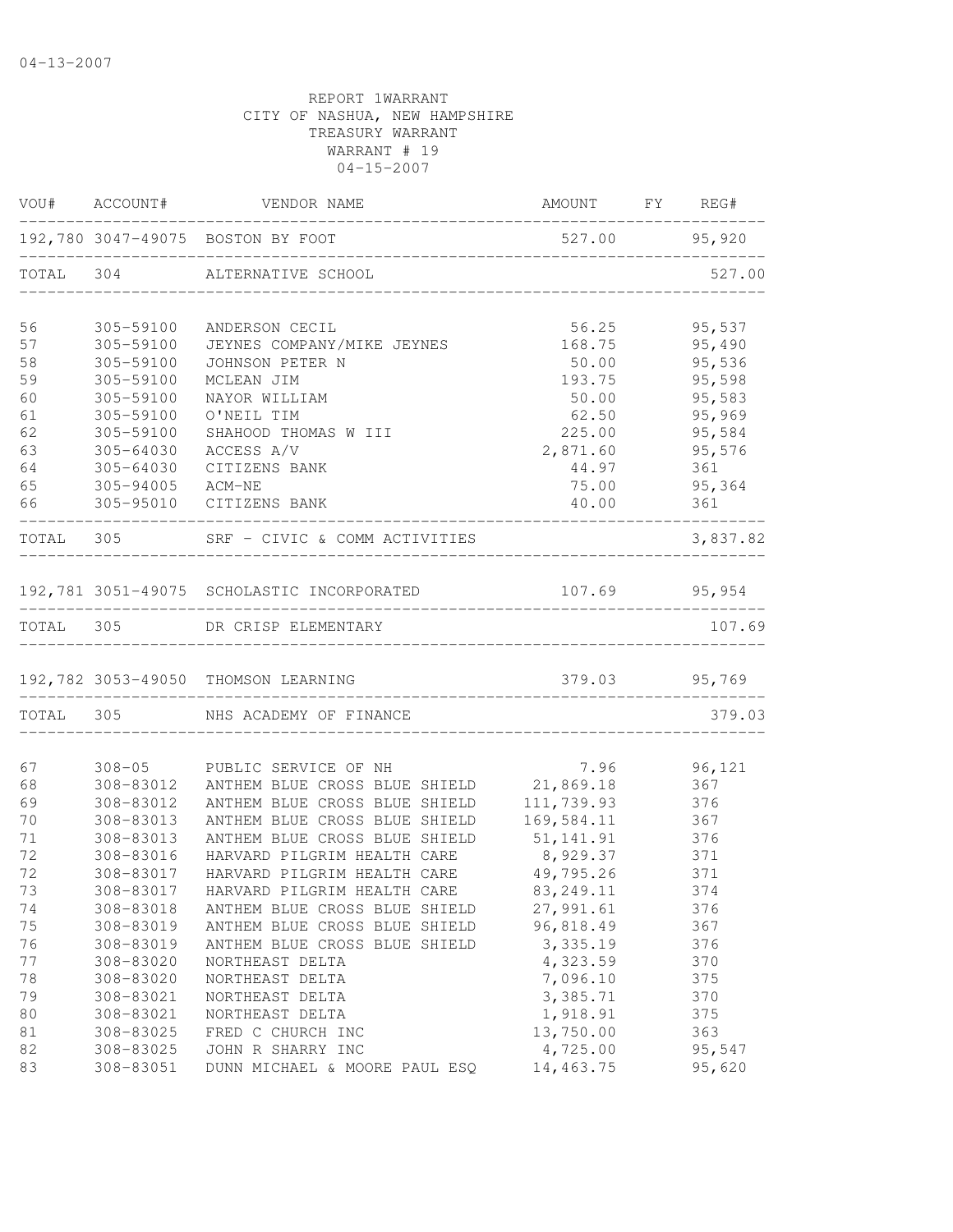| VOU# | ACCOUNT#  | VENDOR NAME                      | AMOUNT    | FΥ | REG#   |
|------|-----------|----------------------------------|-----------|----|--------|
| 84   | 308-83051 | ST JOSEPH'S HOSPITAL W/C         | 3,002.75  |    | 95,434 |
| 85   | 308-83052 | THIRD PARTY SOLUTIONS<br>W/C     | 1,132.08  |    | 95,655 |
| 86   | 308-83053 | ANESTHESIA CARE GROUP PC<br>W/   | 665.00    |    | 95,386 |
| 87   | 308-83053 | APPLE NASHUA<br>W/C              | 2,498.00  |    | 95,439 |
| 88   | 308-83053 | ASSOCIATED RADIOLOGISTS PA<br>W/ | 160.00    |    | 95,636 |
| 89   | 308-83053 | BEDFORD AMBULATORY SURG CTR      | 4,764.00  |    | 95,644 |
| 90   | 308-83053 | DARTMOUTH-HITCHCOCK CLINIC       | 409.00    |    | 95,681 |
| 91   | 308-83053 | FOUR SEASONS ORTHOPAEDIC CTR     | 6,029.00  |    | 95,661 |
| 92   | 308-83053 | GREATER NASHUA EMERGENCY PHYS    | 138.00    |    | 95,651 |
| 93   | 308-83053 | ORTHOCARE MEDICAL EQUIP LLC      | 82.50     |    | 95,487 |
| 94   | 308-83053 | PHARMACY MANAGEMENT SERVICES I   | 586.38    |    | 95,493 |
| 95   | 308-83053 | QAMARUDEEN MOHIYUDEE             | 10.99     |    | 95,602 |
| 96   | 308-83053 | SMITH & NEPHEW INC               | 4,260.00  |    | 95,577 |
| 97   | 308-83053 | SO NH REGIONAL MEDICAL CENTER    | 2,577.32  |    | 95,638 |
| 98   | 308-83053 | ST JOSEPH'S HOSPITAL W/C         | 543.25    |    | 95,434 |
| 99   | 308-83053 | TEEBOOM KEVIN                    | 100.00    |    | 95,563 |
| 100  | 308-83053 | WINGATE'S PHARMACY               | 1,732.40  |    | 95,578 |
| 101  | 308-83054 | APPLE NASHUA<br>W/C              | 3,977.00  |    | 95,439 |
| 102  | 308-83054 | ASSOCIATED RADIOLOGISTS PA<br>W/ | 85.00     |    | 95,636 |
| 103  | 308-83054 | W/C<br>CPTE-NASHUA               | 1,161.00  |    | 95,428 |
| 104  | 308-83054 | DARTMOUTH HITCHCOCK CLINIC       | 15,783.50 |    | 95,619 |
| 105  | 308-83054 | FOUR SEASONS ORTHOPAEDIC CTR     | 2,759.00  |    | 95,661 |
| 106  | 308-83054 | GREATER NASHUA EMERGENCY PHYS    | 138.00    |    | 95,651 |
| 107  | 308-83054 | HEALTHSOUTH HOLDINGS INC<br>W/C  | 398.00    |    | 95,640 |
| 108  | 308-83054 | LEWIS PHYSICAL MEDICINE ASSOC    | 590.00    |    | 95,374 |
| 109  | 308-83054 | MARY HITCHCOCK MEM HOSP          | 21,497.49 |    | 95,825 |
| 110  | 308-83054 | NASHUA EYE ASSOCIATES PA<br>W/C  | 230.00    |    | 95,645 |
| 111  | 308-83054 | NASHUA RADIOLOGY PA<br>W/C       | 287.00    |    | 95,637 |
| 112  | 308-83054 | OCCUPATIONAL HEALTH CTRS SOUTH   | 1,867.96  |    | 95,516 |
| 113  | 308-83054 | SO NH REGIONAL MEDICAL CENTER    | 5,462.32  |    | 95,638 |
| 114  | 308-83054 | ST JOSEPH BUSINESS & HEALTH      | 635.00    |    | 95,509 |
| 115  | 308-83054 | ST JOSEPH'S HOSPITAL W/C         | 8,122.55  |    | 95,434 |
| 116  | 308-83054 | THIRD PARTY SOLUTIONS<br>W/C     | 2,769.13  |    | 95,655 |
| 117  | 308-83054 | WOLF RALPH R MD<br>W/C           | 316.00    |    | 95,642 |
| 118  | 308-83055 | DEVINE MILLIMET & BRANCH PA      | 144.18    |    | 95,639 |
|      |           | W                                |           |    |        |
| 119  | 308-83055 | MATEO JANETTE                    | 38.65     |    | 95,605 |
| 120  | 308-83055 | POLIVY KENNETH DR<br>W/C         | 735.00    |    | 95,646 |
| 121  | 308-83055 | TEEBOOM KEVIN                    | 164.86    |    | 95,563 |
| 122  | 308-83056 | TREASURER STATE OF NH<br>W/C     | 600.00    |    | 96,125 |
| 123  | 308-83058 | PROTECTION ONE INC               | 1,150.00  |    | 96,093 |
| 124  | 308-83058 | TELEGRAPH PUBLISHING COMPANY     | 156.00    |    | 96,033 |
| 125  | 308-83063 | FIMBEL PAUNET CORP               | 2,350.00  |    | 95,690 |
| 126  | 308-83063 | MARVELL PLATE GLASS INC<br>W/C   | 1,579.00  |    | 95,656 |
| 127  | 308-83063 | VIKING ROOFING, INC.             | 15,392.00 |    | 95,844 |
| 128  | 308-83064 | GEICO GENERAL INSURANCE COMPAN   | 3,229.99  |    | 95,591 |
| 129  | 308-83064 | METLIFE AUTO & HOME              | 2,336.05  |    | 95,569 |
| 130  | 308-83064 | MGM INSURANCE                    | 1,095.40  |    | 95,606 |
| 131  | 308-83064 | MINUTEMAN TRUCKS INC             | 2,662.12  |    | 95,704 |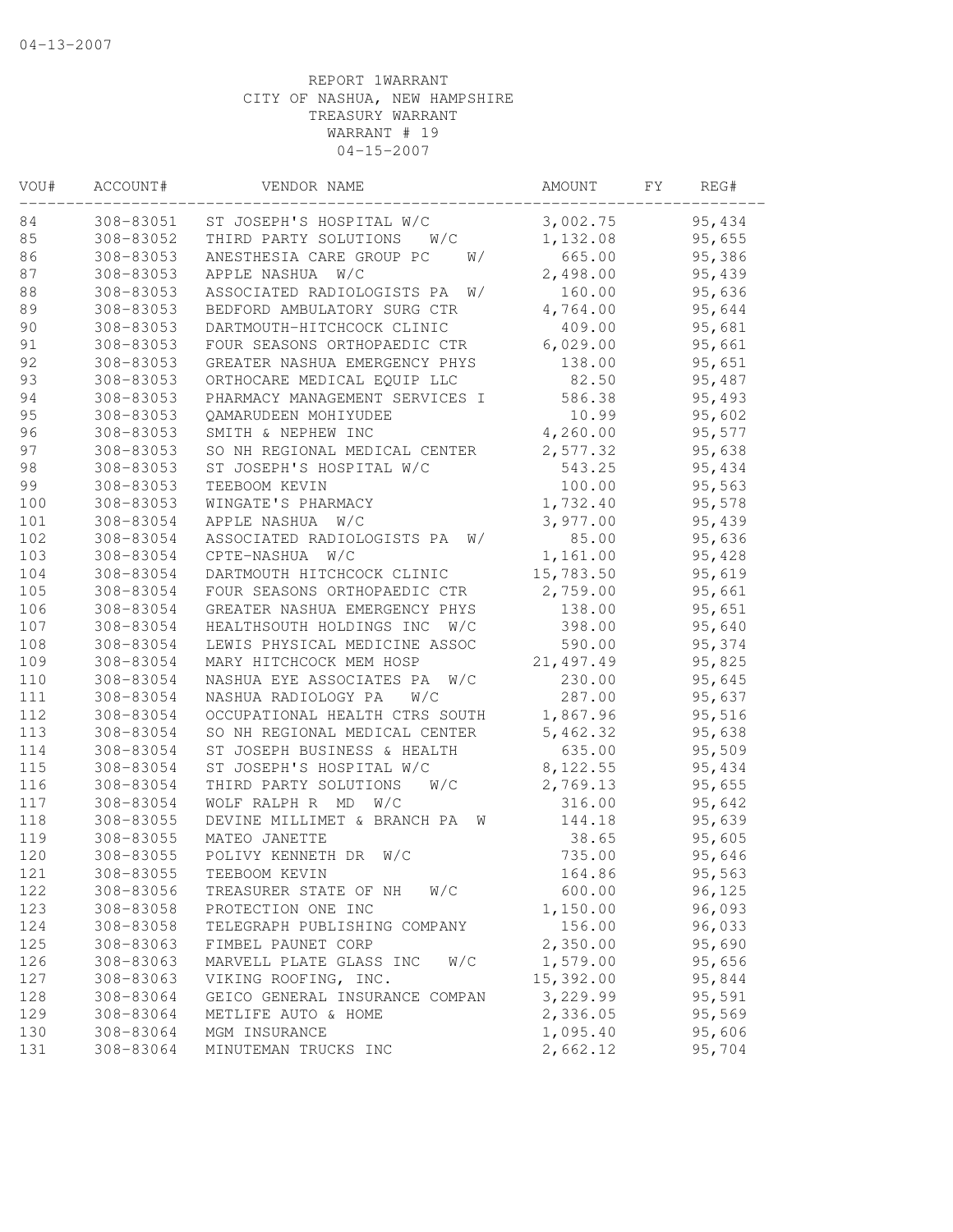| VOU#      | ACCOUNT#           | VENDOR NAME                                                               | AMOUNT         | FY | REG#             |
|-----------|--------------------|---------------------------------------------------------------------------|----------------|----|------------------|
| 132       | 308-83064          | PSNH                                                                      | 2,595.44       |    | 96, 135          |
| 133       | 308-83075          | BADGER RENA                                                               | 37.33          |    | 95,362           |
| 134       | 308-83076          | FRED C CHURCH INC                                                         | 637.00         |    | 363              |
| 135       |                    | 308-83199 STANLEY ELEVATOR CO INC                                         | 2,851.59       |    | 95,604           |
| 136       |                    | 308-94010 DESHAINES JENNIER                                               | 551.25         |    | 95,970           |
| TOTAL 308 |                    | SRF - INSURANCE                                                           |                |    | 807,200.66       |
|           |                    |                                                                           |                |    |                  |
|           | 192,783 3086-49075 | COTE RICHARD                                                              | 10.00          |    | 95,727           |
|           | 192,784 3086-49075 | STAPLES BUSINESS ADVANTAGE                                                | 149.85         |    | 95,653           |
|           | 192,785 3086-64045 | INSIGHT PUBLIC SECTOR                                                     | 32.46          |    | 95,440           |
|           | 192,786 3086-83004 | VISION SERVICE PLAN - NH                                                  | 32.58          |    | 95,972           |
|           | 3086-83006         | ANTHEM BLUE CROSS BLUE SHIELD 2,376.77                                    |                |    | 376              |
|           |                    | 192,787 3086-83102 UNUM LIFE INSURANCE<br>192,788 3086-91040 COTE RICHARD | 80.78<br>63.41 |    | 95,971<br>95,727 |
|           |                    |                                                                           |                |    |                  |
| TOTAL 308 |                    | JAVITS GRANT PROGRAM                                                      |                |    | 2,745.85         |
|           |                    | 192,789 3097-41015 STAPLES BUSINESS ADVANTAGE                             | 733.53         |    | 95,653           |
|           | 192,790 3097-49075 | CENTRAL PAPER PRODUCTS CO                                                 | 9,626.35       |    | 95,950           |
|           | 192,791 3097-49075 | ECOLAB                                                                    | 150.48         |    | 95,750           |
|           | 192,792 3097-49085 | ALL RIGHT PROVISIONS, INC.                                                | 60.00          |    | 95,897           |
|           | 192,793 3097-49085 | COCA COLA                                                                 | 5,622.25       |    | 95,755           |
|           | 192,794 3097-49085 | COSTA FRUIT & PRODUCE CO INC                                              | 13,366.29      |    | 95,961           |
|           | 192,794 3097-49085 | COSTA FRUIT & PRODUCE CO INC                                              | 32,014.22      |    | 95,962           |
|           | 192,794 3097-49085 | COSTA FRUIT & PRODUCE CO INC                                              | 10,432.89      |    | 95,963           |
|           | 192,795 3097-49085 | FANTINI BAKING CO., INC.                                                  | 3,724.04       |    | 95,858           |
|           | 192,795 3097-49085 | FANTINI BAKING CO., INC.                                                  | 1,019.24       |    | 95,859           |
|           | 192,796 3097-49085 | GARELICK FARMS-LYNN                                                       | 19,659.31      |    | 95,634           |
|           | 192,797 3097-49085 | GILL'S PIZZA CO.                                                          | 8,618.80       |    | 95,835           |
|           | 192,798 3097-49085 | M SAUNDERS INC                                                            | 7,108.17       |    | 95,810           |
|           | 192,798 3097-49085 | M SAUNDERS INC                                                            | 1,723.51       |    | 95,811           |
|           | 192,799 3097-49085 | MCKEE FOODS CORP                                                          | 863.74         |    | 95,521           |
|           | 192,800 3097-49085 | NEW ENGLAND ICE CREAM                                                     | 2,860.49       |    | 95,848           |
|           | 192,801 3097-49085 | SURPLUS DISTRIBUTION SECTION                                              | 2,768.15       |    | 95,625           |
|           | 192,802 3097-64335 | NORTHEAST FOOD SVC EQUIPMENT &                                            | 824.78         |    | 95,426           |
|           | 192,803 3097-74092 | AFFILIATED HVAC SERVICES LLC                                              | 78.00          |    | 95,778           |
|           | 192,804 3097-74092 | BASSETT SERVICES CORPORATION                                              | 361.50         |    | 95,780           |
|           | 192,805 3097-74092 | CASCO                                                                     | 62.00          |    | 95,402           |
|           | 192,806 3097-83004 | VISION SERVICE PLAN - NH                                                  | 130.32         |    | 95,974           |
|           | 3097-83006         | ANTHEM BLUE CROSS BLUE SHIELD                                             | 19,938.64      |    | 376              |
|           | 3097-83006         | HARVARD PILGRIM HEALTH CARE                                               | 7,205.67       |    | 374              |
|           | 192,807 3097-83102 | UNUM LIFE INSURANCE                                                       | 180.71         |    | 95,973           |
|           | 192,808 3097-91005 | FLYNN NANCY                                                               | 78.81          |    | 95,391           |
|           | 192,809 3097-91005 | KIMBELL JEANETTE                                                          | 113.01         |    | 95,760           |
|           | 192,810 3097-91005 | RALPH PAULE                                                               | 51.77          |    | 95,721           |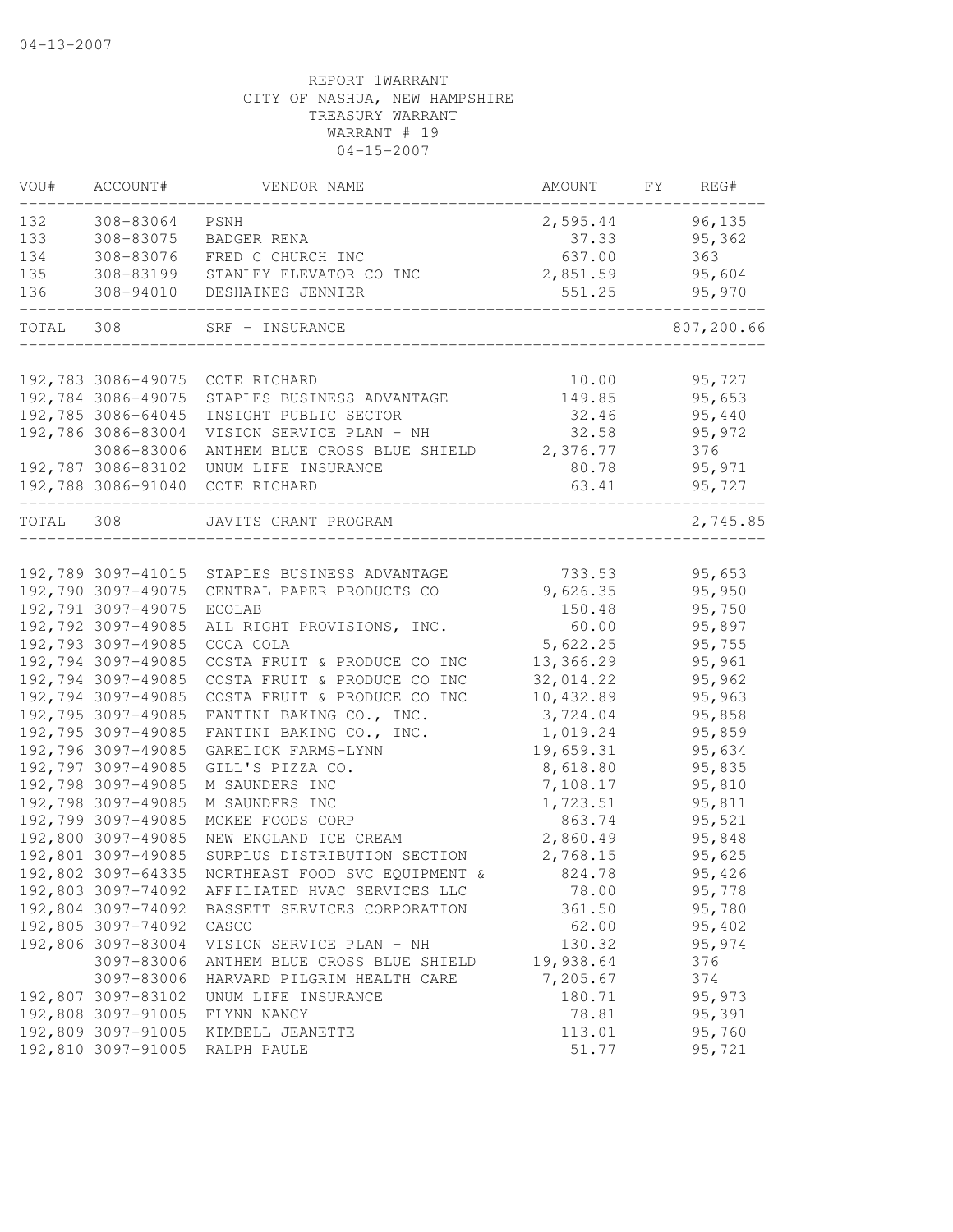| VOU#                                   | ACCOUNT#                                                                     | VENDOR NAME                                                                                                                                          |                                                          | AMOUNT FY REG#                                           |
|----------------------------------------|------------------------------------------------------------------------------|------------------------------------------------------------------------------------------------------------------------------------------------------|----------------------------------------------------------|----------------------------------------------------------|
|                                        |                                                                              | 192,811 3097-91005 SILVA RICHARD                                                                                                                     |                                                          | 17.46 95,774                                             |
| TOTAL                                  | 309                                                                          | SRF - FOOD SERVICES                                                                                                                                  |                                                          | 149, 394.13                                              |
|                                        |                                                                              | 192,812 3117-94010 DUBOIS WILLIAM                                                                                                                    | 320.00                                                   | 95,764                                                   |
| TOTAL                                  | 311                                                                          | DRIVER'S EDUCATION                                                                                                                                   |                                                          | 320.00                                                   |
| 139<br>140<br>141<br>142<br>143        | $312 - 64080$<br>312-64080<br>$312 - 705$<br>$312 - 705$                     | DOBLES CHEVROLET-GEO-BUICK INC<br>MAC MULKIN CHEVROLET INC<br>D & R TOWING INC<br>DECELLES AUTO CLINIC INC<br>312-705 ROD'S AUTOMOTIVE/ROD MACINTYRE | 35.55<br>7.06<br>1,258.00<br>1,200.00<br>375.00          | 95,945<br>95,930<br>95,929<br>95,676<br>95,567           |
| TOTAL                                  | 312                                                                          | SRF - FINANCIAL SERVICES                                                                                                                             |                                                          | 2,875.61                                                 |
|                                        | 192,814 3122-705                                                             | 192,813 3122-49050 DESCHENES SARAH<br>DELANEY PAM                                                                                                    | 193.59<br>85.00                                          | 95,912<br>95, 911                                        |
| TOTAL 312                              |                                                                              | ADULT ED/CONTINUING ED                                                                                                                               |                                                          | 278.59                                                   |
|                                        |                                                                              | 192,815 3132-53102 PUBLIC CONSULTING GROUP INC. 18,000.00                                                                                            |                                                          | 95,892                                                   |
| TOTAL 313                              |                                                                              | TRAINING FOR ALL TEACHERS                                                                                                                            |                                                          | 18,000.00                                                |
| 144<br>144                             | 323-59100<br>323-64030                                                       | PICTOMETRY<br>PICTOMETRY                                                                                                                             | 225,000.00<br>922.50                                     | 95,480<br>95,480                                         |
| TOTAL                                  | 323                                                                          | $SRF - GIS$                                                                                                                                          |                                                          | 225, 922.50                                              |
|                                        |                                                                              | 192,816 3247-64192 HOLOVAK & COUGHLIN SPORTING GO 612.00 95,815                                                                                      |                                                          |                                                          |
| TOTAL                                  | 324                                                                          | ATHLETICS-ENTERPRISE FUND                                                                                                                            |                                                          | 612.00                                                   |
| 145<br>146<br>147<br>148<br>149<br>150 | 331-01500<br>331-01500<br>331-01662<br>$331 - 309$<br>331-78007<br>331-78007 | LAW REALTY CO INC<br>RAPID REAL ESTATE LLC<br>THE YOUTH COUNCIL<br>PIDELA CORP<br>HEFFERAN TIMOTHY<br>NORTHERN FOREIGN CAR PARTS INC                 | 400.00<br>1,500.00<br>2,100.00<br>99.95<br>8.00<br>71.75 | 96,120<br>96,084<br>95,410<br>96,113<br>95,976<br>95,964 |
| 151                                    | 331-94005                                                                    | ACADEMY OF SCIENTIFIC                                                                                                                                | 4,500.00                                                 | 96,110                                                   |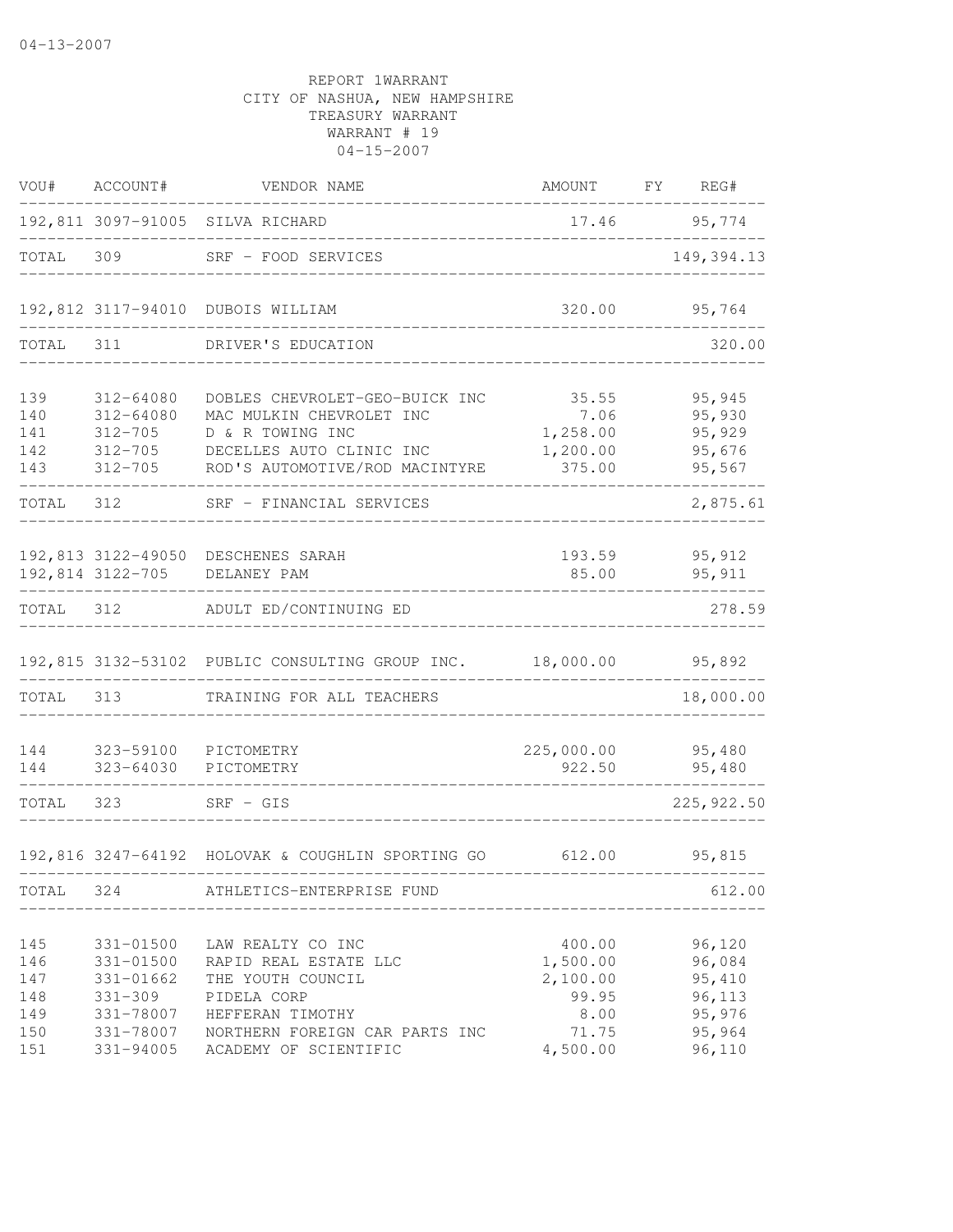| VOU#                                   | ACCOUNT#                                                                                                                                               | VENDOR NAME                                                                                                                                        | AMOUNT FY REG#                                                 |                                                                    |
|----------------------------------------|--------------------------------------------------------------------------------------------------------------------------------------------------------|----------------------------------------------------------------------------------------------------------------------------------------------------|----------------------------------------------------------------|--------------------------------------------------------------------|
|                                        |                                                                                                                                                        | 152 331-94005 BAXTER KERRY                                                                                                                         | 7,870.00 95,975                                                |                                                                    |
| TOTAL                                  | 331                                                                                                                                                    | SRF - POLICE DEPARTMENT                                                                                                                            |                                                                | 16,549.70                                                          |
|                                        |                                                                                                                                                        | 192,817 3347-49075 SCHOOL SPECIALTY                                                                                                                |                                                                | 88.50 95,754                                                       |
| TOTAL 334                              |                                                                                                                                                        | TITLE I SCHL IMPRV AMHERST ST                                                                                                                      |                                                                | 88.50                                                              |
|                                        | 192,818 3357-49075<br>192,819 3357-83004<br>3357-83006<br>192,820 3357-83102<br>192,821 3357-91040 GEER BRUCE                                          | INSIGHT PUBLIC SECTOR<br>VISION SERVICE PLAN - NH<br>HARVARD PILGRIM HEALTH CARE 1,000.79<br>UNUM LIFE INSURANCE<br>192,822 3357-91040 RILEY NANCY | 32.46<br>16.29<br>47.61<br>36.95<br>103.44                     | 95,440<br>95,978<br>374<br>95,977<br>95,734<br>95,723              |
| TOTAL 335                              |                                                                                                                                                        | TITLE IB READ 1ST MT PLEASANT                                                                                                                      |                                                                | 1,237.54                                                           |
|                                        |                                                                                                                                                        | 192,823 3387-53103 YOUTH COUNCIL (THE)                                                                                                             | 8,200.00 95,797                                                |                                                                    |
| TOTAL 338                              |                                                                                                                                                        | TITLE IV SDF YOUTH COUNCIL                                                                                                                         |                                                                | 8,200.00                                                           |
| 154<br>155<br>156<br>157<br>157<br>158 | 341-01966<br>341-31015<br>341-41015<br>341-53075<br>341-91005<br>341-91025                                                                             | HARBOR HOMES INC<br>NEXTEL COMMUNICATIONS<br>STAPLES BUSINESS ADVANTAGE<br>SPRAGUE-MARTINEZ LINDA<br>SPRAGUE-MARTINEZ LINDA<br>ETKIND PAUL         | 28,068.44<br>250.93<br>402.55<br>1,000.00<br>184.63<br>375.39  | 95,556<br>96,045<br>95,701<br>95,629<br>95,629<br>95,470           |
| TOTAL                                  | 341                                                                                                                                                    | SRF - COMMUNITY SERVICES                                                                                                                           |                                                                | 30,281.94                                                          |
| 159                                    |                                                                                                                                                        | 342-31045 NEXTEL COMMUNICATIONS                                                                                                                    | 68.42                                                          | 96,045                                                             |
| TOTAL 342                              |                                                                                                                                                        | SRF - COMMUNITY HEALTH                                                                                                                             |                                                                | 68.42                                                              |
|                                        | 192,824 3440-31005<br>192,825 3440-49075<br>192,826 3440-49075<br>192,827 3440-49075<br>192,828 3440-49075<br>192,829 3440-49075<br>192,830 3440-49075 | NEXTEL COMMUNICATIONS<br>AC MOORE INC<br><b>BURKE MAGGIE</b><br>BUTTERFLY PLACE<br>COGSWELL CATHERINE<br>CORCORAN BETH<br>GARELICK FARMS-LYNN      | 115.08<br>395.50<br>14.99<br>40.00<br>25.98<br>26.94<br>220.53 | 96,034<br>95,795<br>95,889<br>95,979<br>95,789<br>95,813<br>95,634 |
|                                        | 192,831 3440-49075                                                                                                                                     | GRANTHAM JENNIFER                                                                                                                                  | 34.49                                                          | 95,785                                                             |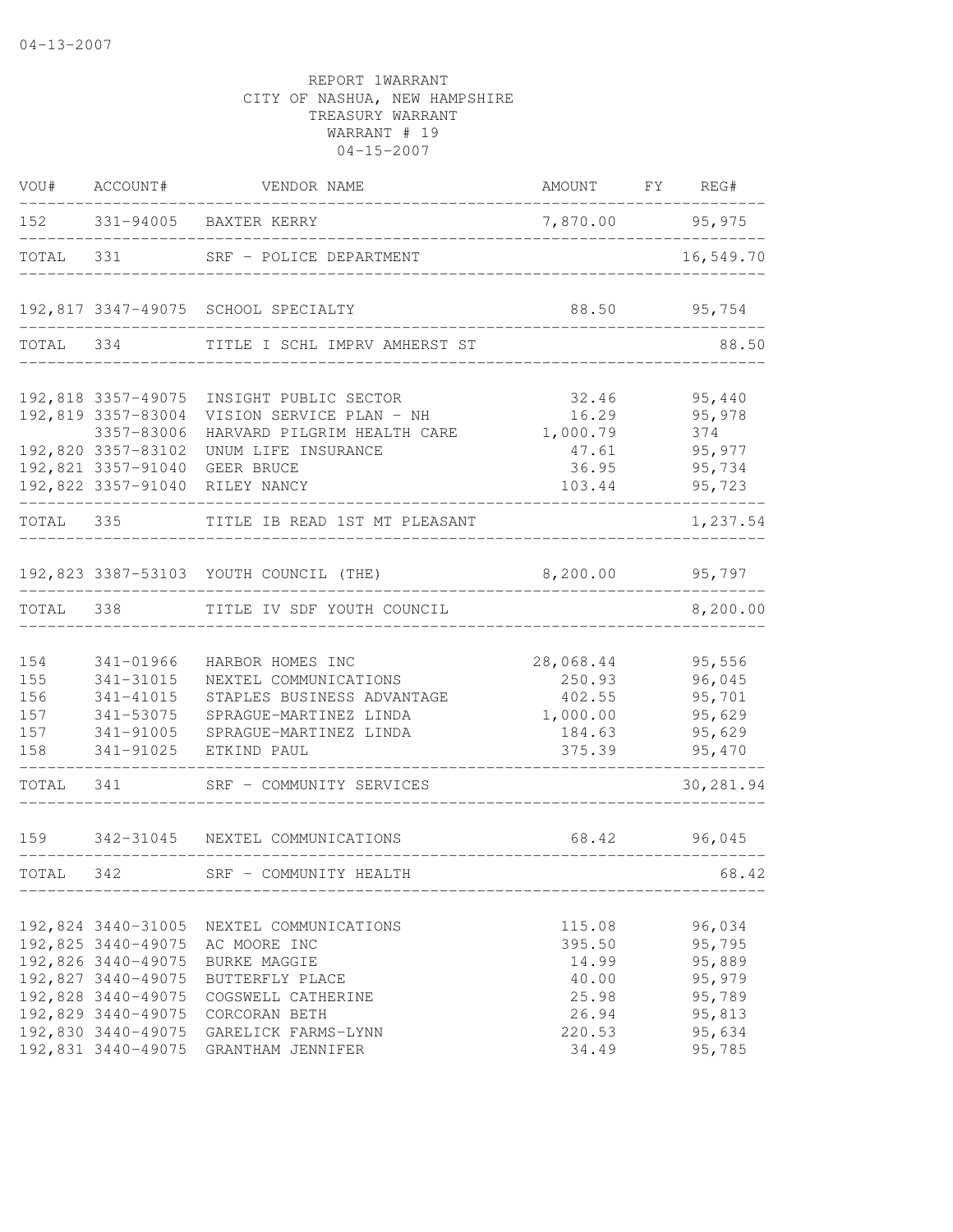| VOU#      | ACCOUNT#           | VENDOR NAME                                 | AMOUNT         | FY | REG#      |
|-----------|--------------------|---------------------------------------------|----------------|----|-----------|
|           |                    | 192,832 3440-49075 HAMM LINDA               | 70.84          |    | 95,791    |
|           | 192,833 3440-49075 | LAVOIE SUSAN                                | 48.83          |    | 95,899    |
|           | 192,834 3440-49075 | LEVESQUE LAURA                              | 49.21          |    | 95,890    |
|           | 192,835 3440-49075 | LYDON RICHARD                               | 36.07          |    | 95,816    |
|           | 192,836 3440-49075 | MARKET BASKET                               | 162.85         |    | 95,548    |
|           | 192,837 3440-49075 | NASHUA ADULT LEARNING CENTER                | 184.24         |    | 95,381    |
|           | 192,838 3440-49075 | RIVIER COLLEGE                              | 98.20          |    | 95,371    |
|           | 192,839 3440-49075 | S&S WORLDWIDE                               | 151.64         |    | 95,718    |
|           | 192,840 3440-49075 | SAM'S CLUB                                  | 465.16         |    | 96,144    |
|           | 192,841 3440-49075 | STAPLES BUSINESS ADVANTAGE                  | 353.00         |    | 95,653    |
|           | 192,842 3440-49075 | WALMART COMMUNITY                           | 259.51         |    | 95,705    |
|           | TOTAL 344          | AFTER SCHOOL PROGRAM                        |                |    | 2,753.06  |
|           | 192,843 3447-31050 | NEXTEL COMMUNICATIONS                       | 303.79         |    | 96,034    |
|           | 192,844 3447-53103 | BOYS & GIRLS CLUB OF GREATER N              | 5,800.00       |    | 95,429    |
|           | 192,845 3447-55020 | FIRST STUDENT INC                           | 1,883.43       |    | 95,771    |
|           | 3447-83006         | ANTHEM BLUE CROSS BLUE SHIELD               | 1,358.73       |    | 376       |
|           | 192,846 3447-91040 | ALMEIDA SUSAN                               | 106.70         |    | 95,792    |
|           | 192,847 3447-91040 | COGSWELL CATHERINE                          | 135.55         |    | 95,789    |
|           |                    | 192,848 3447-91040 KUDALIS DEBRA            | 40.23          |    | 95,786    |
|           |                    | 192,849 3447-91040 LEVESQUE LAURA           | 11.52          |    | 95,890    |
| TOTAL 344 |                    | TITLE IV SDF 21ST CENTURY                   |                |    | 9,639.95  |
|           |                    |                                             |                |    |           |
|           | 192,850 3507-53100 | PARLANT TECHNOLOGY                          | 40,670.00      |    | 95,919    |
|           | 192,851 3507-53101 | EXCHANGE CITY NEW ENGLAND                   | 10,000.00      |    | 95,826    |
|           | 192,852 3507-53102 | DOHERTY SUZANNE Ed.D                        | 1,250.00       |    | 95,827    |
|           | 3507-83006         | ANTHEM BLUE CROSS BLUE SHIELD               | 5,536.15       |    | 376       |
|           | 3507-83006         | HARVARD PILGRIM HEALTH CARE                 | 1,851.45       |    | 374       |
|           | 192,853 3507-91040 | BRENNAN SUSAN                               | 185.00         |    | 95,758    |
|           | 192,854 3507-91040 | CARLTON CECILE                              | 105.15         |    | 95,733    |
|           | 192,855 3507-91040 | DOHERTY SUZANNE Ed.D                        | 82.40          |    | 95,827    |
|           | 192,856 3507-91040 | GIBSON MELISSA                              | 185.00         |    | 95,885    |
|           | 192,857 3507-91040 | SERESC                                      | 175.00         |    | 95,390    |
|           | 192,858 3507-91040 | STAFF DEVELOPMENT FOR EDUCATOR              | 189.00         |    | 95,863    |
| TOTAL 350 |                    | TITLE 11A TEACHER QUALITY                   | ______________ |    | 60,229.15 |
|           |                    |                                             |                |    |           |
|           |                    | 192,859 3516-83004 VISION SERVICE PLAN - NH | 16.29          |    | 95,981    |
|           | 3516-83006         | ANTHEM BLUE CROSS BLUE SHIELD               | 1,006.50       |    | 376       |
|           | 192,860 3516-83102 | UNUM LIFE INSURANCE                         | 30.81          |    | 95,980    |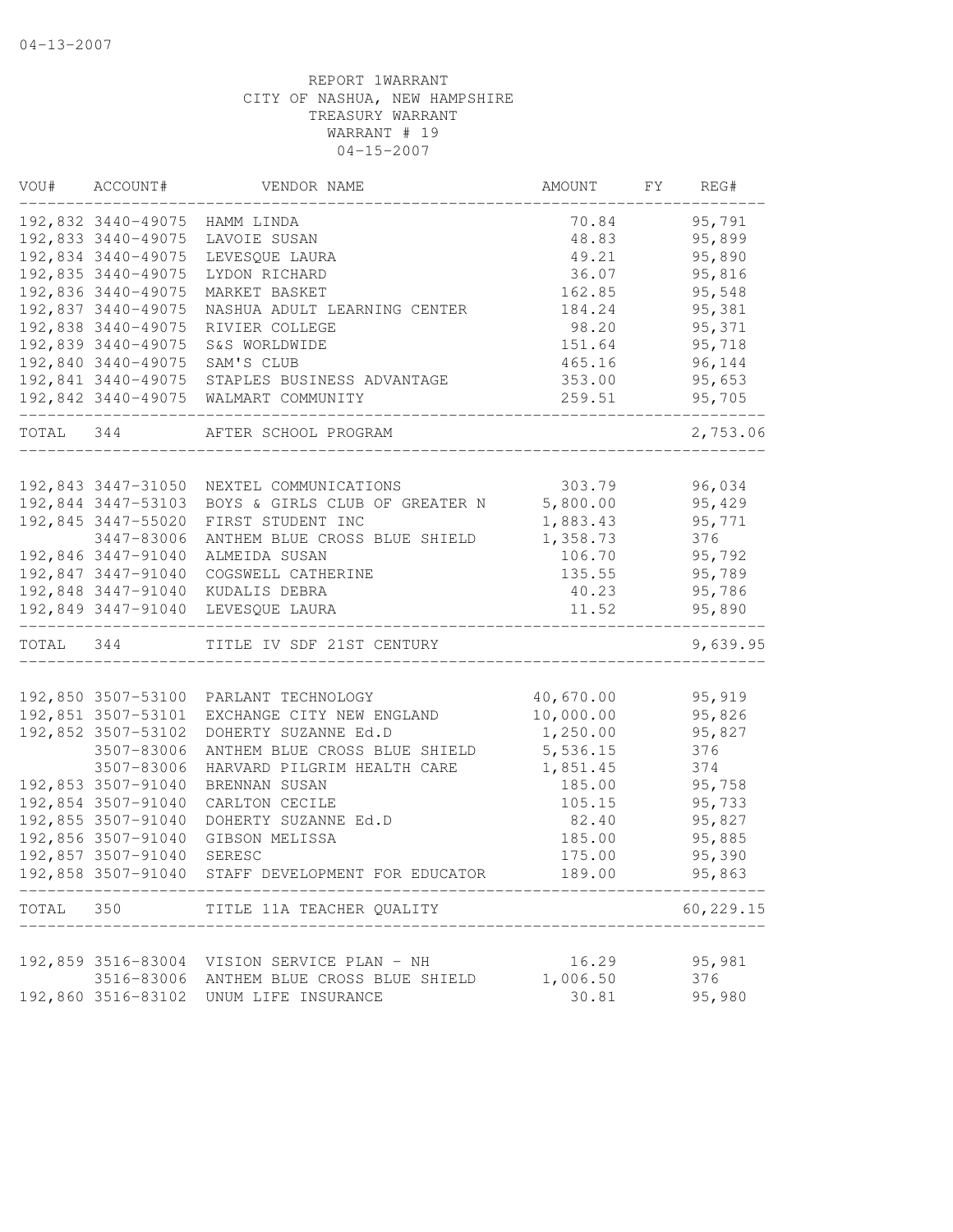| VOU#       | ACCOUNT#               | VENDOR NAME                                          | AMOUNT             | FY | REG#             |
|------------|------------------------|------------------------------------------------------|--------------------|----|------------------|
| TOTAL      | 351                    | TITLE IID ENHANCE ED THRU TECH                       |                    |    | 1,053.60         |
|            | 192,861 3557-49075     | LUMBRA VIRGINIA                                      | 126.14             |    | 95,742           |
|            | 192,862 3557-83004     | VISION SERVICE PLAN - NH                             | 16.29              |    | 95,983           |
|            | 3557-83006             | HARVARD PILGRIM HEALTH CARE                          | 1,000.79           |    | 374              |
|            | 192,863 3557-83102     | UNUM LIFE INSURANCE                                  | 47.61              |    | 95,982           |
|            | 192,864 3557-91040     | LUMBRA VIRGINIA                                      | 131.48             |    | 95,742           |
|            | 192,865 3557-91040     | ROGER MARIA                                          | 77.60              |    | 95,784           |
| TOTAL      | 355                    | TITLE IB READING 1ST FES                             |                    |    | 1,399.91         |
|            |                        | 192,866 3597-49075 RIVIER COLLEGE                    | 29.50              |    | 95,454           |
|            |                        | TOTAL 359 MATH/SCIENCE INITIATIVE GRANT              |                    |    | 29.50            |
|            |                        |                                                      |                    |    |                  |
|            |                        | 192,867 3657-49050 ALL SPORTS PROMOTIONS INC         |                    |    | 406.80 95,819    |
|            |                        | 192,868 3657-49050 COCA-COLA BOTTLING CO OF NE (T    | 200.00             |    | 95,833           |
| TOTAL      | 365                    | NHS - PAW SHOP                                       |                    |    | 606.80           |
| 164        |                        | 371-53025 TRC ENVIRONMENTAL CORP                     | 1,225.50           |    | 95,581           |
| TOTAL      | 371                    | SRF - COMMUNITY DEVELOPMENT                          |                    |    | 1,225.50         |
|            |                        |                                                      |                    |    |                  |
| 165        | 373-53075              | CEASER ALBERT H JR                                   | 720.00<br>1,200.00 |    | 95,588           |
| 166<br>167 | 373-53075<br>373-53075 | LOAN PACKAGING LLC<br>NASHUA REGIONAL PLANNING COMMI | 1,867.50           |    | 95,564<br>95,958 |
| TOTAL      | 373                    | SRF - ECONOMIC DEVELOPMENT                           |                    |    | 3,787.50         |
|            |                        |                                                      |                    |    |                  |
| 168        | 374-01311              | T BUCK CONSTRUCTION INC                              | 131,848.00         |    | 95,587           |
| 169        | 374-07090              | NASHUA SOUP KITCHEN & SHELTER                        | 4,727.27           |    | 95,503           |
| 170        | 374-07120              | NASHUA AREA HEALTH CENTER                            | 2,681.81           |    | 95,692           |
| 171        | 374-07145              | NEIGHBORHOOD HOUSING SERVICES                        | 4,545.45           |    | 95,570           |
| 171        | 374-07188              | NEIGHBORHOOD HOUSING SERVICES                        | 2,369.64           |    | 95,570           |
| 172        | 374-07235              | KUBAL WILLIAM                                        | 400.00             |    | 95,986           |
| 173        | 374-07235              | SLATTERY SCOTT                                       | 52.97              |    | 95,984           |
| 174        | 374-07340              | HILLSBOROUGH COUNTY TREASURER                        | 5.00               |    | 95,946           |
| 175        | 374-07340              | JEYNES LINDA                                         | 117.95             |    | 95,985           |
| 176<br>177 | 374-07340<br>374-07340 | NEXTEL COMMUNICATIONS<br>SLATTERY SCOTT              | 28.90<br>63.00     |    | 96,045<br>95,586 |
|            |                        |                                                      |                    |    |                  |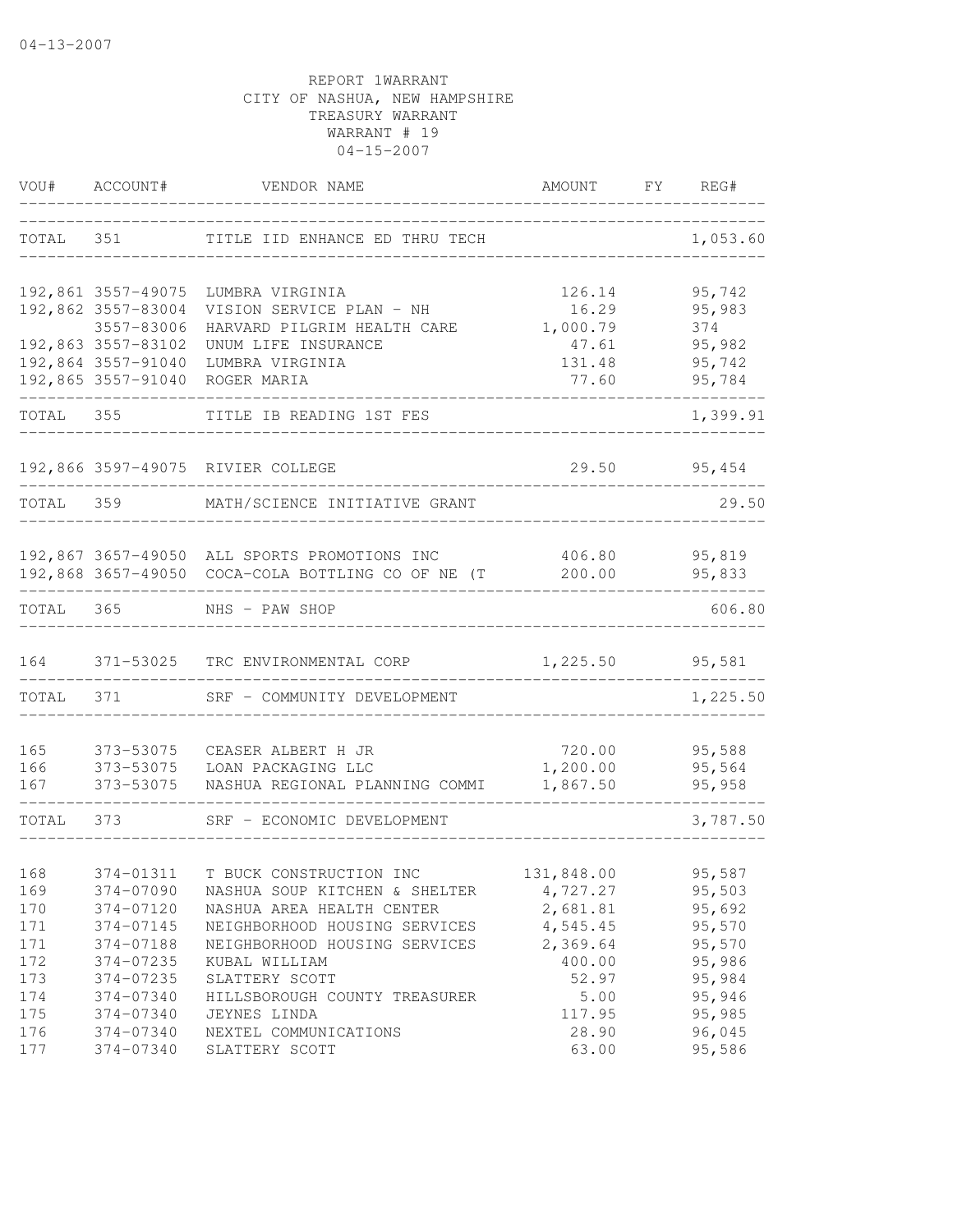| VOU#  | ACCOUNT#           | VENDOR NAME                              | AMOUNT    | FY | REG#       |
|-------|--------------------|------------------------------------------|-----------|----|------------|
| 178   | 374-07340          | TELEGRAPH PUBLISHING COMPANY             | 609.75    |    | 95,948     |
| 179   | 374-07340          | THE LOWELL PUBLISHING CO                 | 375.70    |    | 96,052     |
| 180   | 374-07340          | THOMPSON PUBLISHING GROUP INC            | 169.25    |    | 96,083     |
| 181   | 374-07340          | UNION LEADER CORPORATION                 | 307.35    |    | 96,042     |
| 182   | 374-09031          | TRANSIT MANAGEMENT OF NASHUA             | 157.80    |    | 366        |
| 183   | 374-09031          | TRANSIT MANAGEMENT OF NASHUA             | 149.04    |    | 379        |
| 184   | 374-09054          | LISAY STEVEN E                           | 251.00    |    | 95,524     |
| 185   | 374-09061          | ARAMARK UNIFORM SERVICES                 | 65.58     |    | 95,491     |
| 186   | 374-09061          | DATASHREDDER CORP                        | 150.00    |    | 95,594     |
| 187   | 374-09061          | KINNEY TOWING & TRANSPORTATION           | 585.00    |    | 95,553     |
| 188   | 374-09071          | SHATTUCK MALONE OIL CO                   | 21,032.15 |    | 96,030     |
| 189   | 374-09091          | GILLIG CORP                              | 989.72    |    | 95,643     |
| 190   | 374-09091          | HOME DEPOT CREDIT SERVICES               | 57.26     |    | 96,054     |
| 191   | 374-09091          | RYDER FLEET PRODUCTS.COM INC             | 107.27    |    | 95,669     |
| 192   | 374-09091          | STAPLES BUSINESS ADVANTAGE               | 745.29    |    | 95,701     |
| 193   | 374-09091          | SUBURBAN AUTO & TRUCK PARTS IN           | 1,328.87  |    | 95,942     |
| 194   | 374-09114          | KEYSPAN ENERGY DELIVERY                  | 403.57    |    | 96,060     |
| 195   | 374-09133          | NEXTEL COMMUNICATIONS                    | 190.75    |    | 96,045     |
| 196   | 374-09201          | TRANSIT MANAGEMENT OF NASHUA             | 17,920.11 |    | 366        |
| 197   | 374-09201          | TRANSIT MANAGEMENT OF NASHUA             | 18,605.84 |    | 379        |
| 198   | 374-09208          | TRANSIT MANAGEMENT OF NASHUA             | 587.10    |    | 366        |
| 199   | 374-09208          | TRANSIT MANAGEMENT OF NASHUA             | 587.10    |    | 379        |
| 200   | 374-09211          | TRANSIT MANAGEMENT OF NASHUA             | 1,624.36  |    | 366        |
| 201   | 374-09211          | TRANSIT MANAGEMENT OF NASHUA             | 1,644.46  |    | 379        |
| 202   | 374-09214          | TRANSIT MANAGEMENT OF NASHUA             | 47.20     |    | 366        |
| 203   | 374-09214          | TRANSIT MANAGEMENT OF NASHUA             | 46.20     |    | 379        |
| 204   | 374-09233          | THOMPSON PUBLISHING GROUP INC            | 169.25    |    | 96,083     |
| 205   | 374-09251          | THE LOWELL SUN                           | 235.00    |    | 96,041     |
| 206   | 374-09261          | ARAMARK UNIFORM SERVICES                 | 131.47    |    | 95,491     |
| 207   | 374-64030          | A H HARRIS & SONS INC                    | 1,375.00  |    | 95,407     |
|       |                    |                                          |           |    |            |
| TOTAL | 374                | SRF - URBAN PROGRAMS                     |           |    | 217,488.43 |
| 208   |                    | 375-45050 UNIQUE MANAGEMENT SERVICES INC | 617.55    |    | 95,486     |
| TOTAL | 375                | SRF - PUBLIC LIBRARIES                   |           |    | 617.55     |
|       |                    |                                          |           |    |            |
|       | 192,869 3767-49050 | BASICS PLUS INC                          | 72.00     |    | 95,916     |
|       | 192,870 3767-49050 | CHISHOLM JUNE                            | 95.63     |    | 95,724     |
|       | 192,871 3767-49050 | CLASSROOM DIRECT                         | 54.99     |    | 95,770     |
|       | 192,872 3767-49050 | DALTON SHARON                            | 101.02    |    | 95,914     |
|       | 192,873 3767-49050 | MICHAUD CYNTHIA                          | 76.51     |    | 95,732     |
|       | 192,874 3767-49050 | RUSSELL GAIL                             | 57.58     |    | 95, 913    |
|       | 192,875 3767-49050 | SCHOOL SPECIALTY                         | 34.72     |    | 95,754     |
|       | 192,876 3767-49075 | SAX ARTS & CRAFTS                        | 75.95     |    | 95,720     |
|       | 192,877 3767-49075 | STAPLES BUSINESS ADVANTAGE               | 80.25     |    | 95,653     |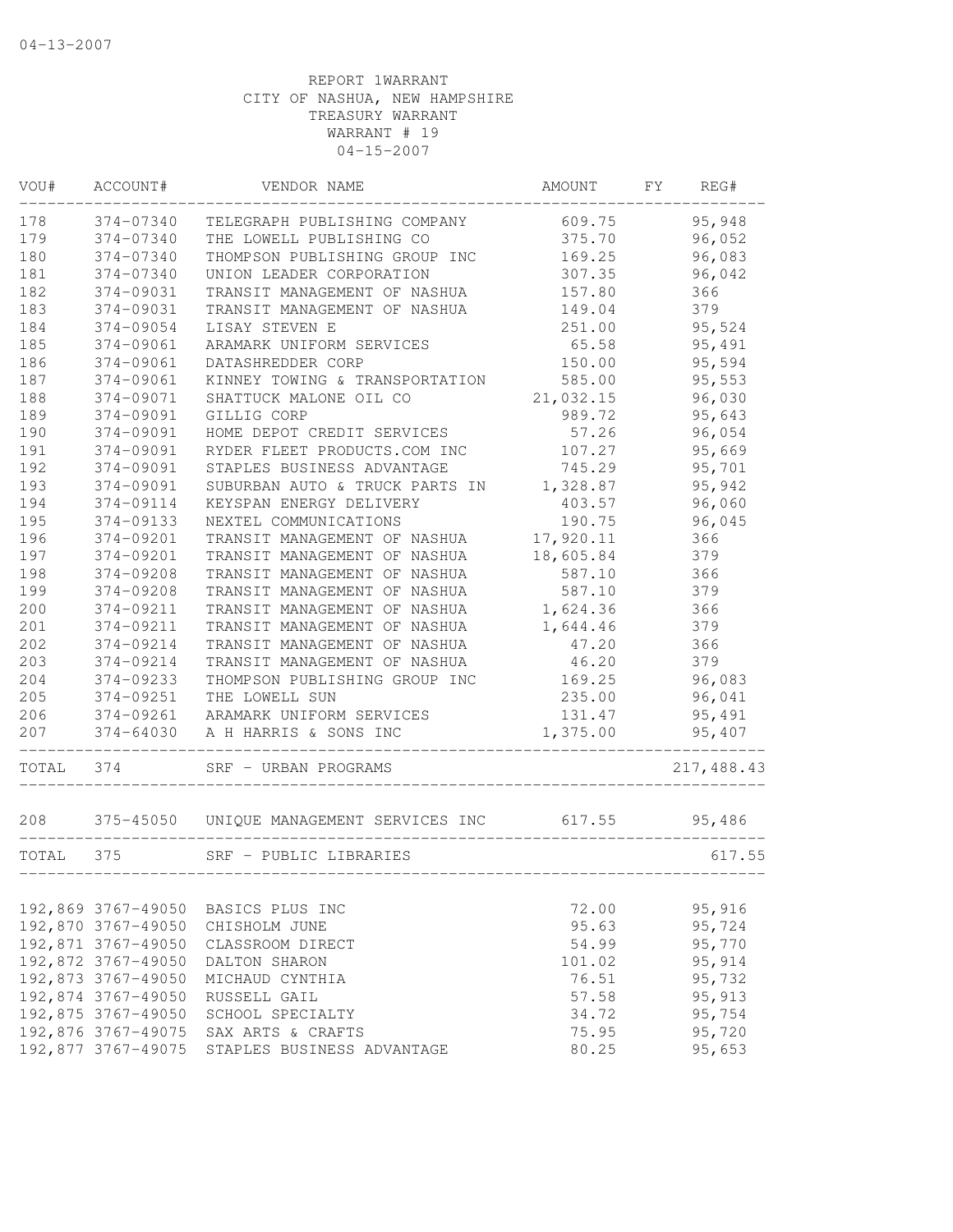| VOU#      | ACCOUNT#           | VENDOR NAME                                       | AMOUNT    | FY | REG#     |
|-----------|--------------------|---------------------------------------------------|-----------|----|----------|
|           | 192,878 3767-53101 | COLBY ROSE L                                      | 639.77    |    | 95,882   |
|           | 192,879 3767-53101 | CROWDER LUCIE L                                   | 184.59    |    | 95,711   |
|           | 192,880 3767-53101 | DALTON SHARON                                     | 262.50    |    | 95,901   |
|           | 192,881 3767-53101 | GOETHEL ELLEN D                                   | 328.00    |    | 95,384   |
|           | 192,882 3767-53101 | RUSSELL GAIL M                                    | 262.50    |    | 95,902   |
|           | 192,883 3767-53101 | SHEA DENISE C                                     | 325.00    |    | 95,883   |
|           | 192,884 3767-64192 | DALTON SHARON                                     | 89.25     |    | 95,914   |
|           | 192,885 3767-83004 | VISION SERVICE PLAN - NH                          | 16.29     |    | 95,988   |
|           | 3767-83006         | ANTHEM BLUE CROSS BLUE SHIELD                     | 3,381.94  |    | 376      |
|           |                    | 192,886 3767-83102 UNUM LIFE INSURANCE            | 33.73     |    | 95,987   |
|           |                    | 192,887 3767-94030 STAFF DEVELOPMENT FOR EDUCATOR | 1,512.00  |    | 95,863   |
| TOTAL     | 376                | TITLE I ESEA                                      |           |    | 7,684.22 |
|           |                    |                                                   |           |    |          |
|           |                    | 3777-49075 CITIZENS BANK                          | 70.78     |    | 361      |
|           |                    | 192,888 3777-49075 SCHOOL SPECIALTY               | 1, 112.79 |    | 95,754   |
|           |                    | 192,889 3777-55020 FIRST STUDENT INC              | 525.00    |    | 95,771   |
| TOTAL     | 377                | TITLE III ENHANCE ENG LANGUAGE                    |           |    | 1,708.57 |
|           |                    |                                                   |           |    |          |
|           |                    | 3887-83006 ANTHEM BLUE CROSS BLUE SHIELD          | 20.30     |    | 376      |
|           |                    | 192,890 3887-91040 HYNES STACY                    | 25.22     |    | 95,738   |
| TOTAL     | 388                | TITLE V INNOVATIVE PROGRAMS                       |           |    | 45.52    |
|           |                    |                                                   |           |    |          |
|           | 192,891 3907-53102 | MANHEIM ZIMMERMAN AMY B                           | 312.50    |    | 95,894   |
|           | 192,892 3907-53102 | ROURKE MAUREEN                                    | 375.00    |    | 95,893   |
|           | 192,893 3907-53102 | WILLIAMS VERONICA                                 | 312.50    |    | 95,850   |
|           | 192,894 3907-55035 | FIRST STUDENT INC                                 | 716.89    |    | 95,771   |
| TOTAL 390 |                    | VOC ED SECONDARY PERKINS                          |           |    | 1,716.89 |
|           |                    | 192,895 3927-53100 D A BUCCI & SONS INC           | 50.00     |    | 95,420   |
| TOTAL     | 392                | CULINARY ARTS                                     |           |    | 50.00    |
|           |                    |                                                   |           |    |          |
|           | 192,896 3937-49050 | MARKET BASKET                                     | 55.58     |    | 95,548   |
|           | 192,897 3937-83004 | VISION SERVICE PLAN - NH                          | 16.29     |    | 95,990   |
|           | 3937-83006         | ANTHEM BLUE CROSS BLUE SHIELD                     | 1,358.73  |    | 376      |
|           | 192,898 3937-83102 | UNUM LIFE INSURANCE                               | 13.54     |    | 95,989   |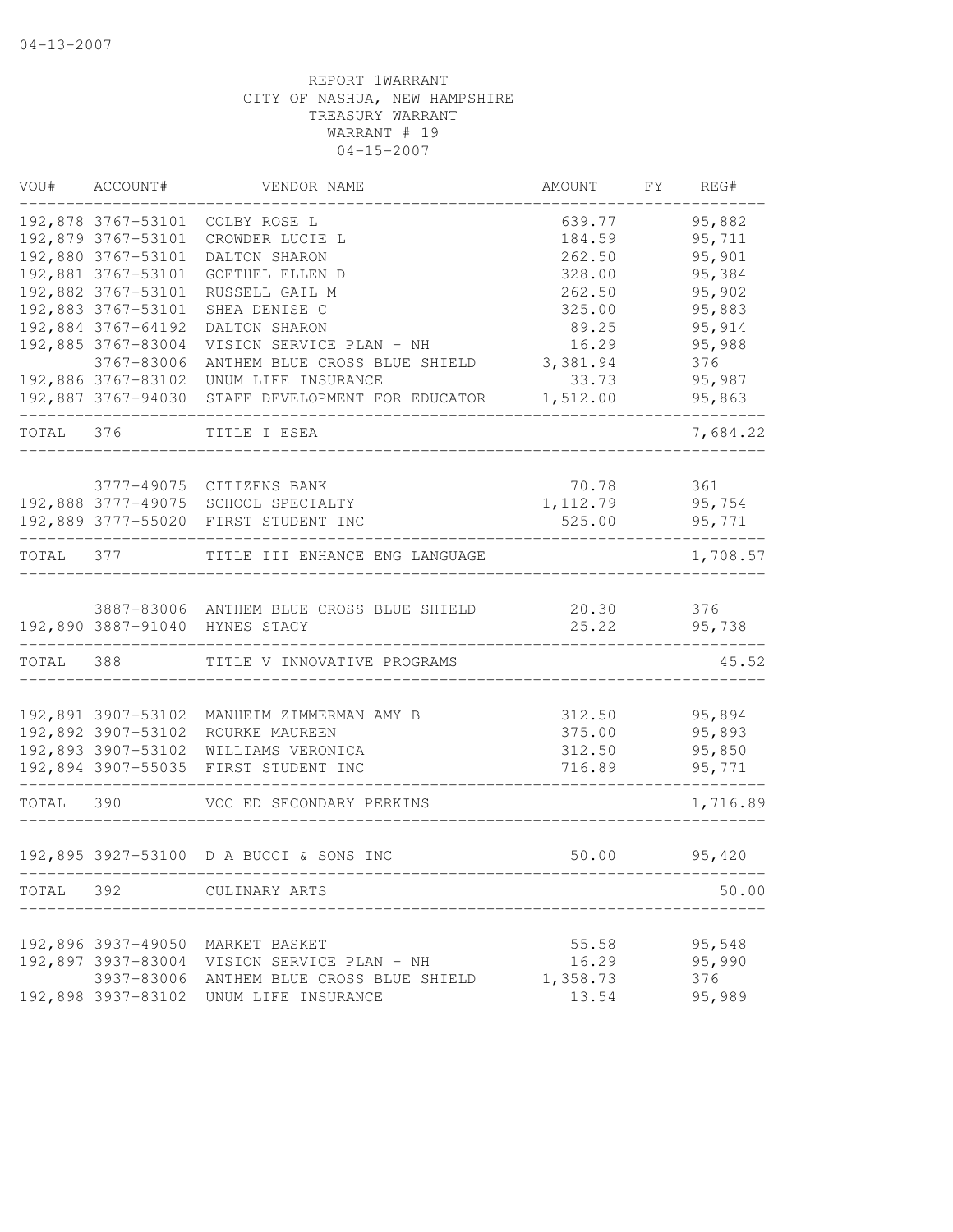| VOU# ACCOUNT#      | VENDOR NAME                                                     | AMOUNT FY REG#     |                  |
|--------------------|-----------------------------------------------------------------|--------------------|------------------|
| TOTAL 393 DAY CARE |                                                                 |                    | 1,444.14         |
|                    |                                                                 |                    |                  |
| 192,900 3957-49050 | 192,899 3957-49050 HARCOURT ASSESSMENT, INC<br>VORT CORPORATION | 1,953.00<br>184.80 | 95,836<br>95,852 |
| 192,901 3957-49050 | WPS WESTERN PSYCHOLOGICAL SERV                                  | 1,019.70           | 95,635           |
| 192,902 3957-53103 | BOLICK TERESA DBA BOLICK TERES                                  | 1,800.00           | 95,719           |
| 192,903 3957-53103 | CARROLL CENTER FOR THE BLIND (                                  | 637.50             | 95,847           |
| 192,904 3957-53103 | CLARK CASSANDRA                                                 | 259.50             | 95,991           |
| 192,905 3957-53109 | CLARK ASSOCIATES/DEBBIE CLARK                                   | 1,472.50           | 95,437           |
| 192,906 3957-53109 | GREER JENNIFER                                                  | 1,625.00           | 95,861           |
| 192,907 3957-53109 | LRP PUBLICATIONS                                                | 6,420.00           | 95,843           |
| 192,908 3957-53109 | WATERS MARCIA                                                   | 466.70             | 95,884           |
| 192,909 3957-64045 | HEWLETT PACKARD COMPANY                                         | 95,703.00          | 95,482           |
| 192,910 3957-64192 | COMPUTER HUT OF N E INC                                         | 3,612.50           | 95,955           |
|                    | 3957-83006 ANTHEM BLUE CROSS BLUE SHIELD                        | 26,108.21          | 376              |
|                    | 3957-83006 HARVARD PILGRIM HEALTH CARE                          | 6,054.75           | 374              |
|                    | TOTAL 395 IDEA BASIC SPEC ED                                    |                    | 147, 317.16      |
|                    | 192,911 3977-53101 SUNBERG ROBERT                               | 1, 192.07 95, 809  |                  |
|                    | 3977-83006 ANTHEM BLUE CROSS BLUE SHIELD                        | 862.09             | 376              |
|                    | TOTAL 397 SPECIAL ED LOCAL                                      |                    | 2,054.16         |
|                    |                                                                 |                    |                  |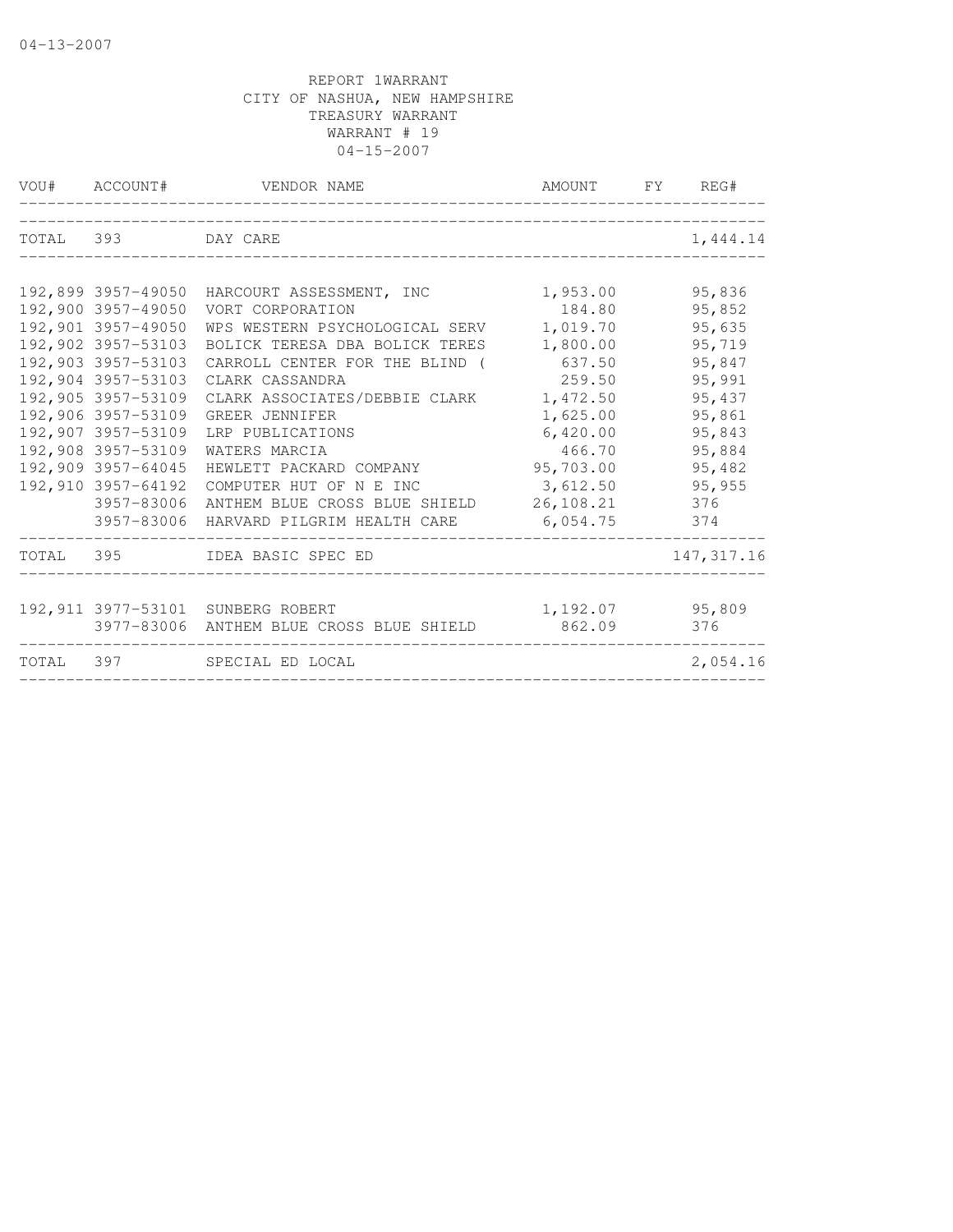|     |             | VOU# ACCOUNT# VENDOR NAME                             | AMOUNT FY REG#  |          |
|-----|-------------|-------------------------------------------------------|-----------------|----------|
|     |             | 214 412-180 DL PETERSON TRUST                         | 497.00          | 95,612   |
| 215 | $412 - 180$ | DUBE THERESE C                                        | 56.00           | 95,611   |
| 216 | 412-180     | LUGO BENJAMIN                                         | 28.00           | 95,614   |
|     | 217 412-180 | SANOSSIAN GARY                                        | 62.00           | 95,617   |
|     |             | TOTAL 412-18 FINANCIAL SERVICES<br>AUTO PERMITS       |                 | 643.00   |
|     |             | 218 413-203 TREASURER STATE OF NH                     | 2,014.00 96,086 |          |
|     |             | TOTAL 413-20 CITY CLERK'S OFFICE<br>MARRIAGE LICENSES |                 | 2,014.00 |
|     |             | 218 413-303 TREASURER STATE OF NH                     | 9,635.00        | 96,086   |
|     |             | TOTAL 413-30 CITY CLERK'S OFFICE<br>CERTIFIED COPIES  |                 | 9,635.00 |
|     |             |                                                       |                 |          |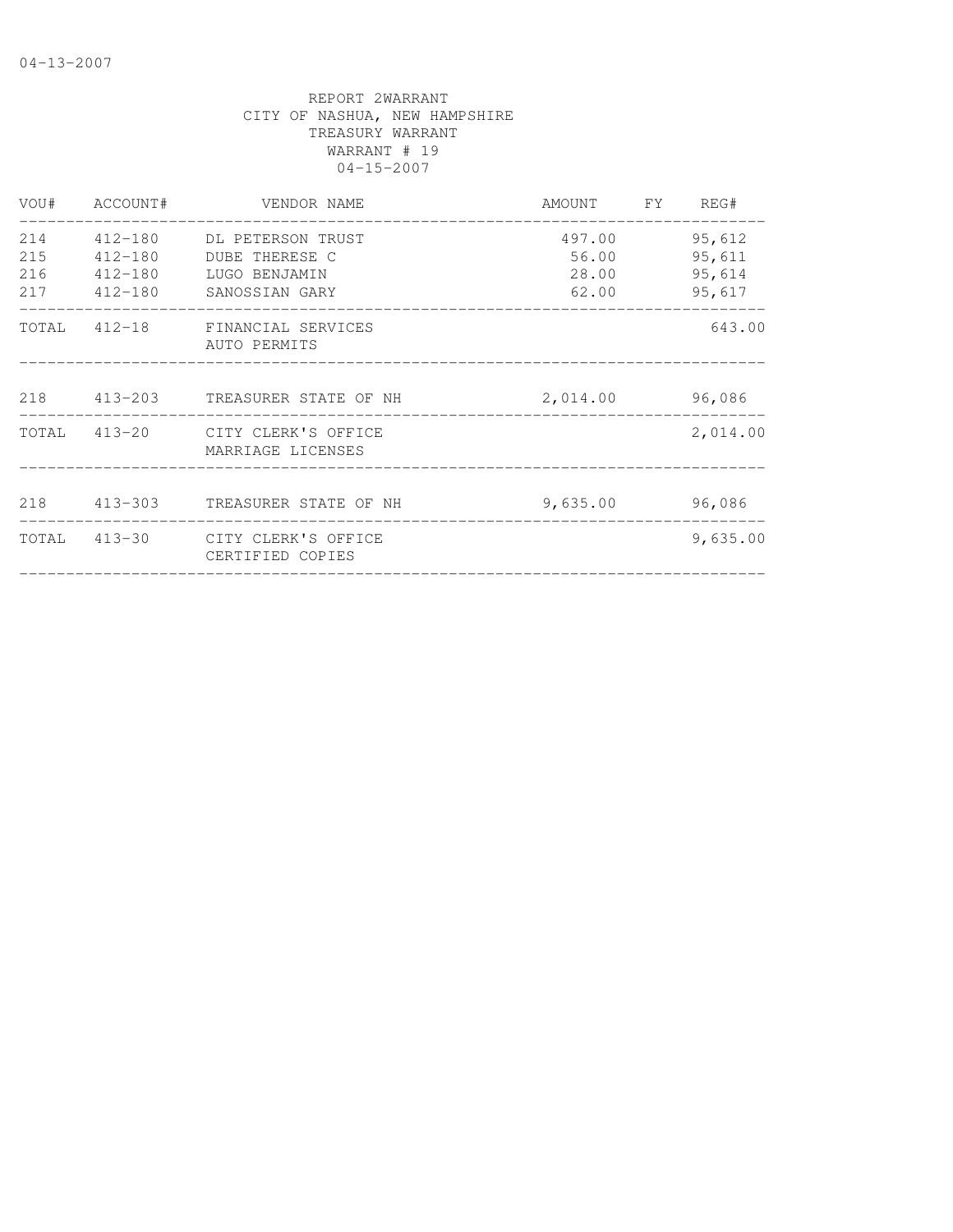| VOU#       | ACCOUNT#               | VENDOR NAME                                                 | AMOUNT               | FΥ | REG#             |
|------------|------------------------|-------------------------------------------------------------|----------------------|----|------------------|
| 219        | 501-41015              | STAPLES BUSINESS ADVANTAGE                                  | 54.98                |    | 95,701           |
| TOTAL      | 501                    | MAYOR'S OFFICE                                              |                      |    | 54.98            |
| 220        | 502-51015              | FEDEX                                                       | 18.88                |    | 96,038           |
| 221        | 502-51010              | HILLSBOROUGH COUNTY TREASURER                               | 34.00                |    | 95,946           |
| 222        | 502-94020              | LORMAN EDUCATION SERVICES                                   | 329.00               |    | 96,130           |
| 223        | 502-49025              | MATTHEW BENDER & CO INC                                     | 423.80               |    | 96,136           |
| 224        | $502 - 94020$          | SHEEHAN PHINNEY BASS & GREEN                                | 195.00               |    | 96,046           |
| TOTAL      | 502                    | LEGAL DEPARTMENT                                            |                      |    | 1,000.68         |
| 225        | 503-41015              | ANCO ENGRAVED SIGNS & STAMPS I                              | 7.60                 |    | 95,648           |
| TOTAL      | 503                    | BOARD OF ALDERMEN                                           |                      |    | 7.60             |
|            |                        |                                                             |                      |    |                  |
| 226        | 505-81058<br>505-81022 | <b>BRIDGES</b>                                              | 7,500.00             |    | 95,511           |
| 227        |                        | GREATER NASHUA DENTAL CONNECTI                              | 7,250.00             |    | 95,685           |
| 228<br>229 | 505-81024              | HOME HEALTH & HOSPICE CARE<br>HUMANE SOCIETY OF NEW ENGLAND | 10,000.00            |    | 95,494           |
|            | 505-81039              | NASHUA RIVER POWER CO LLC                                   | 7,016.67             |    | 95,498           |
| 230        | 505-81041              |                                                             | 12,091.65            |    | 96,114           |
| 231<br>232 | 505-81110<br>505-81078 | NASHUA SOUP KITCHEN & SHELTER                               | 5, 315.25            |    | 95,503           |
| 233        | 505-81068              | ST JOSEPH COMMUNITY SERVICES I<br>THE YOUTH COUNCIL         | 2,150.40<br>7,250.00 |    | 95,943<br>95,410 |
| TOTAL      | 505                    | CIVIC & COMM. ACTIVITIES                                    |                      |    | 58, 573.97       |
| 234        | 506-31005              | CONNECTIVITY INC                                            | 265.00               |    | 95,377           |
| 235        | 506-31005              | PAETEC COMMUNICATIONS INC                                   | 600.00               |    | 96,035           |
| 236        | 506-31005              | VERIZON                                                     | 630.81               |    | 96,079           |
| TOTAL      | 506                    | TELECOMMUNICATIONS                                          |                      |    | 1,495.81         |
| 237        | 511-31050              | NEXTEL COMMUNICATIONS                                       | 14.45                |    | 96,045           |
| 238        | 511-41015              | STAPLES BUSINESS ADVANTAGE                                  | 96.98                |    | 95,701           |
| 239        | 511-94010              | SWEENY DIANE C                                              | 551.25               |    | 95,992           |
| TOTAL      | 511                    | ADMINISTRATIVE SERVICES                                     |                      |    | 662.68           |
| 240        | 512-59095              | ANACOMP INC                                                 | 406.59               |    | 95,432           |
| 241        | 512-94010              | GOVERNMENT FINANCE OFFICERS AS                              | 160.00               |    | 96,085           |
| 242        | 512-94005              | NEW HILL SERVICES                                           | 311.95               |    | 95,366           |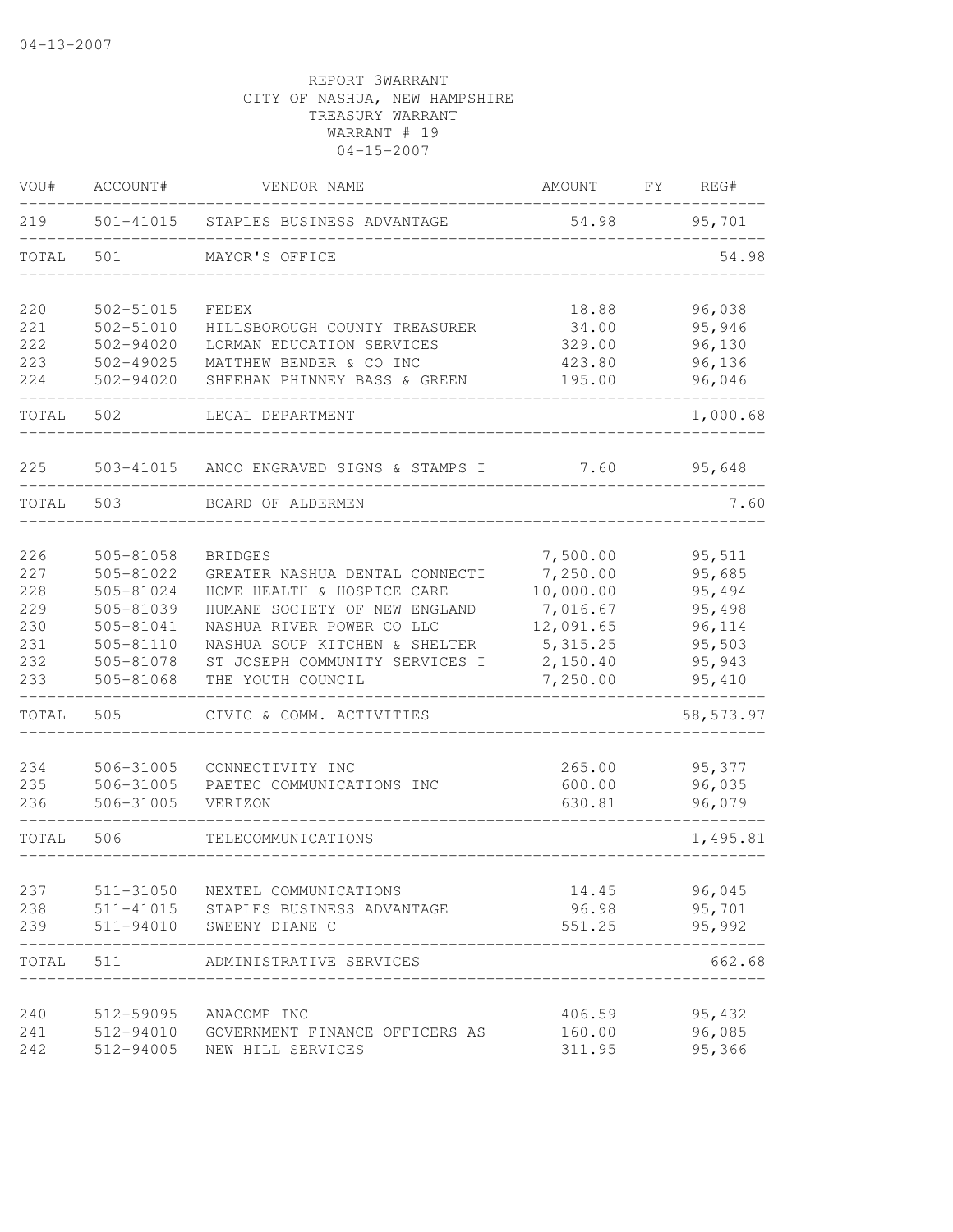| VOU#       | ACCOUNT#               | VENDOR NAME                                                    | AMOUNT             | FY | REG#             |
|------------|------------------------|----------------------------------------------------------------|--------------------|----|------------------|
| 243        |                        | 512-41055 STAPLES BUSINESS ADVANTAGE                           | 195.76             |    | 95,701           |
| TOTAL      | 512                    | FINANCIAL SERVICES                                             |                    |    | 1,074.30         |
| 244        | 513-43005              | CONTOUR MARKETING                                              | 638.00             |    | 95,607           |
| 245<br>246 | 513-94005<br>513-41015 | HILTON GARDEN INN NEW ORLEANS<br>PROFESSIONAL BINDING PRODUCTS | 677.35<br>66.40    |    | 96,115<br>95,539 |
| TOTAL      | 513                    | CITY CLERK'S OFFICE                                            |                    |    | 1,381.75         |
| 247        | 515-81051              | SCHRADER BECKY                                                 | 578.25             |    | 95,993           |
| 248        | 515-41015              | STAPLES BUSINESS ADVANTAGE                                     | 91.53              |    | 95,701           |
| TOTAL      | 515                    | HUMAN RESOURCES                                                |                    |    | 669.78           |
| 249        | 516-45240              | NEW ENGLAND PAPER & SUPPLY                                     | 6.99               |    | 95,560           |
| 250        | 516-45240              | RIS PAPER COMPANY INC                                          | 890.14             |    | 95,479           |
| 251        | 516-54006              | TELEGRAPH PUBLISHING COMPANY                                   | 89.25              |    | 95,948           |
| 251        | 516-54011              | TELEGRAPH PUBLISHING COMPANY                                   | 1,088.85           |    | 95,948           |
| 251        | 516-54016              | TELEGRAPH PUBLISHING COMPANY                                   | 2,739.44           |    | 95,948           |
| 252        | 516-54016              | THE LOWELL PUBLISHING CO                                       | 1,438.00           |    | 96,052           |
| 253<br>253 | 516-54006<br>516-54016 | UNION LEADER CORPORATION<br>UNION LEADER CORPORATION           | 257.76<br>1,593.27 |    | 96,042<br>96,042 |
| TOTAL      | 516                    | PURCHASING DEPARTMENT                                          |                    |    | 8,103.70         |
| 254        | 517-59135              | BAIN PEST CONTROL SERVICE INC                                  | 11.80              |    | 95,952           |
| 255        | 517-75023              | HOME DEPOT CREDIT SERVICES                                     | 19.67              |    | 96,054           |
| 256        | 517-75130              | J LAWRENCE HALL INC                                            | 195.00             |    | 95,959           |
| 257        | 517-42015              | <b>JUST LIGHTS</b>                                             | 32.00              |    | 95,803           |
| 258        | 517-34015              | KEYSPAN ENERGY DELIVERY                                        | 8,448.47           |    | 96,060           |
| 259        | 517-75903              | NASHUA WALLPAPER & PAINT CO                                    | 115.96             |    | 95,545           |
| 260        | 517-42010              | NEW ENGLAND PAPER & SUPPLY                                     | 13.50              |    | 95,560           |
| 261        | 517-31050              | NEXTEL COMMUNICATIONS                                          | 51.25              |    | 96,045           |
| 262<br>263 | 517-32005<br>517-75015 | PUBLIC SERVICE OF NH<br>WATER CHEMICALS INC                    | 1,944.72<br>80.00  |    | 96,121<br>95,562 |
| TOTAL      | 517                    | BUILDING MAINT - CITY ADMIN                                    |                    |    | 10,912.37        |
| 264        | 518-41015              | STAPLES BUSINESS ADVANTAGE                                     | 99.96              |    | 95,701           |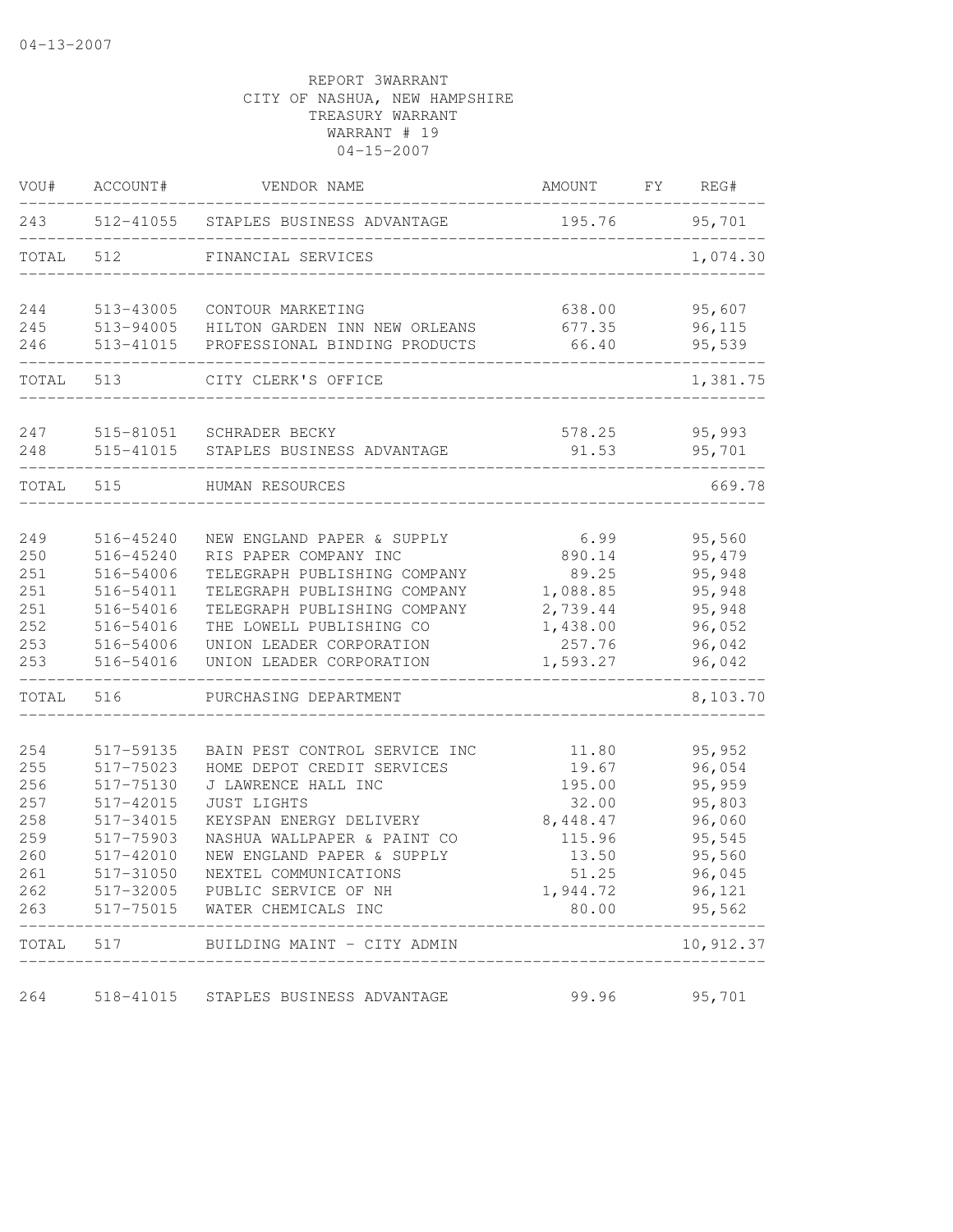| VOU#       | ACCOUNT#                       | VENDOR NAME                    | AMOUNT           | FY<br>REG#       |
|------------|--------------------------------|--------------------------------|------------------|------------------|
| TOTAL      | 518                            | INSURANCE - ADMINISTRATION     |                  | 99.96            |
| 265        | 519-91005                      | BROWN LOUISE                   | 38.80            | 95,994           |
| 266        | 519-91005                      | DAME DOUGLAS                   | 31.71            | 95,441           |
| 267        | 519-91005                      | LAKEMAN ROBERT                 | 90.70            | 95,659           |
| 268        | 519-94005                      | NHAAO                          | 100.00           | 96,141           |
| 269        | 519-41005                      | STAPLES BUSINESS ADVANTAGE     | 74.89            | 95,701           |
| 269        | 519-41015                      | STAPLES BUSINESS ADVANTAGE     | 87.56            | 95,701           |
| 270        | 519-95010                      | TELEGRAPH PUBLISHING COMPANY   | 117.00           | 96,033           |
| 271<br>272 | 519-91005<br>519-91005         | TURGISS GARY<br>TURGISS GREG   | 236.68<br>231.35 | 95,483<br>95,389 |
|            |                                |                                |                  |                  |
| TOTAL      | 519                            | ASSESSORS                      |                  | 1,008.69         |
| 273        | 520-53100                      | BOOTH HILARY                   | 520.00           | 95,663           |
| 274        | 520-32005                      | PUBLIC SERVICE OF NH           | 273.26           | 96,121           |
| TOTAL      | 520                            | HUNT BUILDING                  |                  | 793.26           |
| 275        | 522-31050                      | NEXTEL COMMUNICATIONS          | 206.27           | 96,045           |
| 276        | 522-31040                      | TYRRELL KEN                    | 45.95            | 95,658           |
| TOTAL      | 522                            | INFORMATION TECHNOLOGY         |                  | 252.22           |
| 277        | 523-53025                      | DLT SOLUTIONS INC              | 516.00           | 96,088           |
| TOTAL      | 523                            | GIS                            |                  | 516.00           |
|            |                                |                                |                  |                  |
| 278<br>278 | $524 - 64040$<br>$524 - 64045$ | CITIZENS BANK<br>CITIZENS BANK | 99.00<br>261.45  | 361<br>361       |
| 279        | $524 - 64040$                  | TURBOTEK COMPUTER CORP         | 2,108.14         | 95,472           |
| TOTAL      | 524                            | COMPUTERS - CITYWIDE           |                  | 2,468.59         |
| 280        | 531-53056                      | AAA CREDIT SCREENING SERV LLC  | 100.00           | 95,398           |
| 281        | $531 - 64360$                  | ADAMSON INDUSTRIES CORP        | 139.95           | 95,589           |
| 281        | 531-68025                      | ADAMSON INDUSTRIES CORP        | 3,160.70         | 95,589           |
| 281        | 531-78007                      | ADAMSON INDUSTRIES CORP        | 675.50           | 95,589           |
| 282        | 531-42000                      | AIR FILTER SALES INC           | 156.32           | 95,368           |
| 283        | 531-45220                      | AK THOMAS CO INC               | 955.82           | 95,671           |
| 284        | $531 - 46030$                  | ALEC'S SHOE STORE INC          | 95.00            | 95,518           |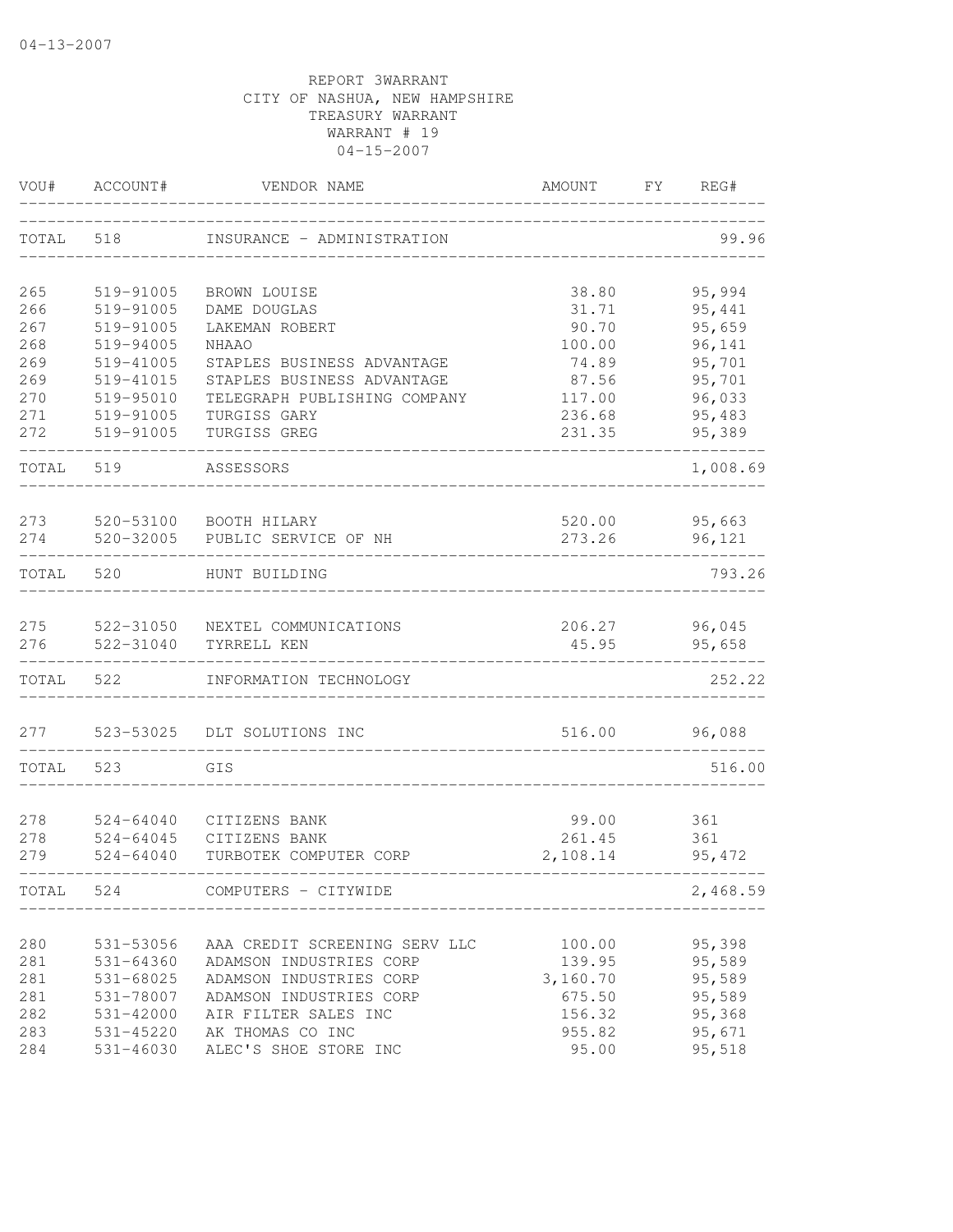| VOU# | ACCOUNT#      | VENDOR NAME                    | AMOUNT     | FΥ | REG#   |
|------|---------------|--------------------------------|------------|----|--------|
| 285  |               | 531-78007 B & S LOCKSMITHS INC | 7.40       |    | 95,677 |
| 286  | 531-53125     | BELANGER AARON                 | 200.00     |    | 96,002 |
| 287  | 531-75023     | BELLETETES INC                 | 11.84      |    | 95,528 |
| 287  | 531-78007     | BELLETETES INC                 | 39.60      |    | 95,528 |
| 288  | 531-46030     | BEN'S UNIFORMS                 | 60.00      |    | 95,956 |
| 288  | $531 - 46040$ | BEN'S UNIFORMS                 | 590.33     |    | 95,956 |
| 288  | 531-46045     | BEN'S UNIFORMS                 | 90.00      |    | 95,956 |
| 289  | $531 - 46040$ | BOULAY MICHAEL                 | 105.00     |    | 96,004 |
| 290  | 531-53125     | BROWN JOSEPH                   | 200.00     |    | 95,995 |
| 291  | $531 - 46040$ | CAMACHO CARLOS                 | 94.98      |    | 96,001 |
| 292  | 531-64215     | CAMERALAND LLC                 | 590.00     |    | 95,453 |
| 293  | 531-45220     | CARD TECH                      | 12.45      |    | 95,573 |
| 294  | 531-78007     | CARPARTS OF NASHUA             | 72.78      |    | 95,399 |
| 295  | 531-46040     | CASALE NEAL                    | 220.56     |    | 96,010 |
| 296  | 531-42000     | CENTRAL PAPER PRODUCTS CO      | 556.99     |    | 95,950 |
| 297  | 531-31025     | CINFO PETER                    | 45.96      |    | 95,996 |
| 298  | 531-53065     | CITIZENS BANK                  | 105.84     |    | 361    |
| 298  | 531-94005     | CITIZENS BANK                  | 566.50     |    | 361    |
| 299  | 531-95000     | <b>CLUB</b>                    | 135.00     |    | 96,081 |
| 300  | 531-94005     | CODY MARY JO                   | 38.80      |    | 95,999 |
| 301  | 531-31025     | COMCAST                        | 223.45     |    | 96,103 |
| 302  | 531-53065     | COMMISSION ON ACCREDITATION FO | 722.82     |    | 96,128 |
| 303  | 531-53125     | CONSTANT JANE                  | 200.00     |    | 96,012 |
| 304  | 531-59100     | D & R TOWING INC               | 75.00      |    | 95,929 |
| 305  | 531-53070     | DANIEL WEBSTER ANIMAL HOSPITAL | 247.72     |    | 95,520 |
| 306  | 531-59100     | DEVINE MILLIMET & BRANCH       | 582.19     |    | 95,540 |
| 307  | 531-78007     | DOWNTOWN LINCOLN-MERCURY INC   | 632.02     |    | 95,458 |
| 307  | 531-78100     | DOWNTOWN LINCOLN-MERCURY INC   | 79.95      |    | 95,458 |
| 308  | 531-48015     | FLEET SERVICES                 | 590.09     |    | 95,590 |
| 309  | 531-91025     | FOURNIER DONALD                | 54.32      |    | 96,013 |
| 310  | 531-91025     | GAPHARDT CLARK                 | 38.80      |    | 96,009 |
| 311  | 531-78065     | GOODYEAR AUTO SERVICE CENTER   | 36.00      |    | 95,376 |
| 311  | 531-78100     | GOODYEAR AUTO SERVICE CENTER   | 108.00     |    | 95,376 |
| 312  | 531-91025     | GORMAN ALAEXANDER              | 38.80      |    | 96,003 |
| 313  | 531-78007     | GRAPPONE AUTO JUNCTION         | 45.12      |    | 95,960 |
| 314  | 531-75023     | HARRY W WELLS & SON INC        | 4,122.00   |    | 95,801 |
| 315  | 531-53065     | HEFFERAN TIMOTHY               | 119.25     |    | 95,997 |
| 315  | 531-98035     | HEFFERAN TIMOTHY               | 24.95      |    | 95,997 |
| 316  | 531-41015     | HEFFERAN TIMOTHY               | 33.42      |    | 95,998 |
| 316  | 531-59100     | HEFFERAN TIMOTHY               | 80.00      |    | 95,998 |
| 316  | 531-75023     | HEFFERAN TIMOTHY               | 10.27      |    | 95,998 |
| 316  | 531-78007     | HEFFERAN TIMOTHY               | 51.99      |    | 95,998 |
| 316  | 531-91025     | HEFFERAN TIMOTHY               | 21.14      |    | 95,998 |
| 317  | 531-68025     | HERB CHAMBERS FORD             | 115,180.00 |    | 95,621 |
| 318  | 531-42000     | HOME DEPOT CREDIT SERVICES     | 103.78     |    | 96,054 |
| 319  | 531-75130     | J LAWRENCE HALL INC            | 263.60     |    | 95,959 |
| 320  | 531-49025     | JPMA                           | 175.00     |    | 96,057 |
| 321  | 531-34015     | KEYSPAN ENERGY DELIVERY        | 134.06     |    | 96,060 |
|      |               |                                |            |    |        |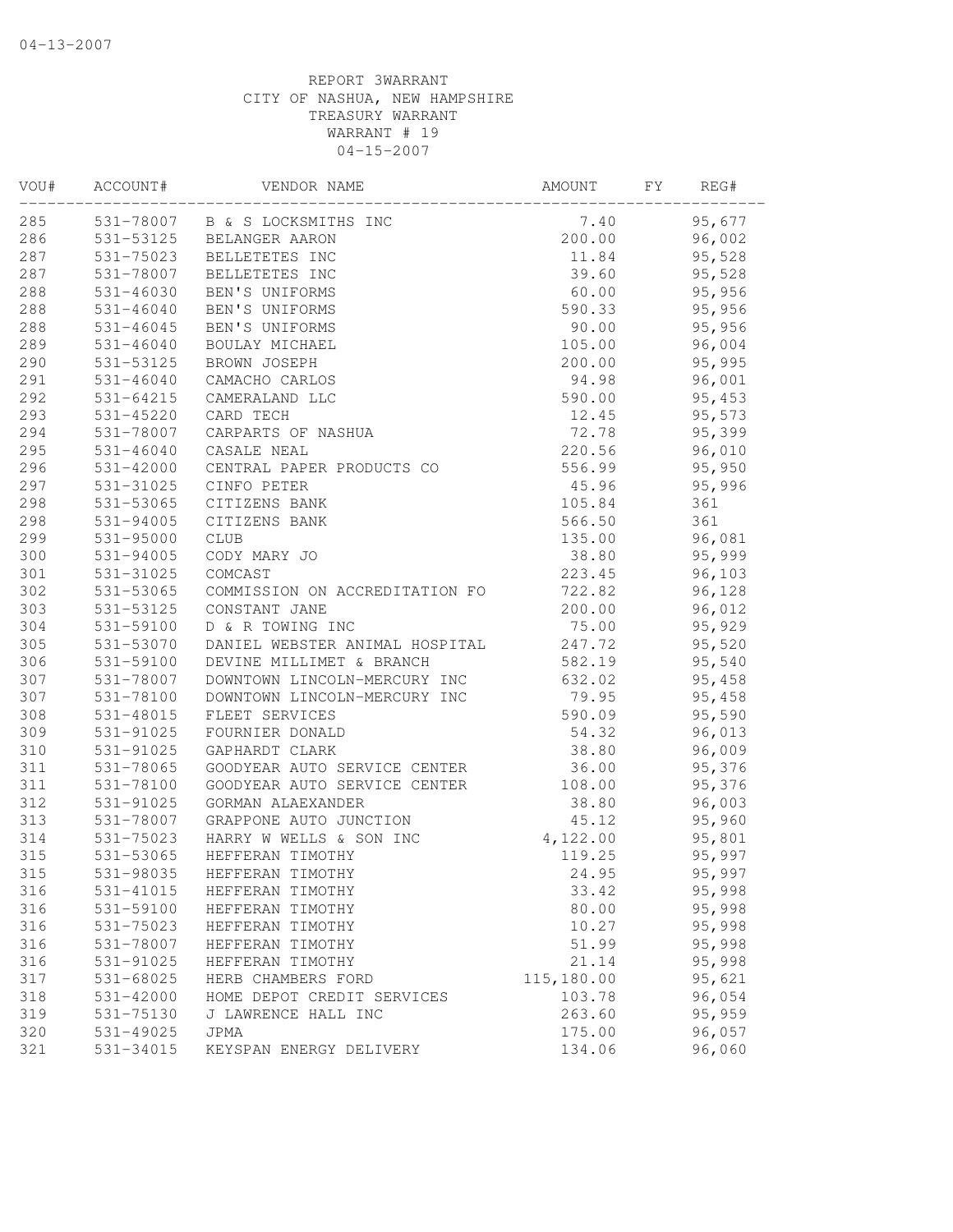| VOU#       | ACCOUNT#                   | VENDOR NAME                                 | AMOUNT         | FY<br>REG#       |
|------------|----------------------------|---------------------------------------------|----------------|------------------|
| 322        | 531-45920                  | LAB SAFETY SUPPLY INC                       | 223.00         | 95, 421          |
| 323        | 531-78007                  | LOWE'S                                      | 12.97          | 96,105           |
| 324        | 531-78007                  | MAC MULKIN CHEVROLET INC                    | 505.71         | 95,930           |
| 324        | 531-78075                  | MAC MULKIN CHEVROLET INC                    | 125.00         | 95,930           |
| 325        | $531 - 46040$              | MACGREGOR CHARLES                           | 247.10         | 96,006           |
| 326        | 531-95000                  | MATTHEW BENDER & CO INC                     | 233.20         | 96,136           |
| 327        | 531-53125                  | MOSSCROP RICHARD                            | 200.00         | 96,007           |
| 328        | $531 - 69025$              | NASHUA WALLPAPER & PAINT CO                 | 899.00         | 95,545           |
| 328        | 531-75023                  | NASHUA WALLPAPER & PAINT CO                 | 176.45         | 95,545           |
| 329        | 531-59100                  | NE DEAF & HARD OF HEARING SVCS              | 250.00         | 96,112           |
| 330        | 531-94005                  | NEW HAMPSHIRE BAR ASSOC                     | 169.00         | 96,098           |
| 331        | 531-95000                  | NH ASSOC OF CHIEFS OF POLICE                | 150.00         | 96,050           |
| 332        | 531-78007                  | NORTHERN FOREIGN CAR PARTS INC              | 408.86         | 95,964           |
| 333        | 531-46040                  | O'BRIEN KEVIN                               | 20.97          | 96,008           |
| 334        | 531-41015                  | PITNEY BOWES INC                            | 95.18          | 96,131           |
| 335        | $531 - 64192$              | POWER SYSTEMS INC                           | 211.10         | 95,597           |
| 336        | $531 - 46040$              | POWERS ROBERT                               | 81.89          | 96,005           |
| 337        | 531-32005                  | PUBLIC SERVICE OF NH                        | 13,978.39      | 96,121           |
| 337        | 531-32035                  | PUBLIC SERVICE OF NH                        | 275.49         | 96,121           |
| 338        | 531-45005                  | RILEY'S SPORT SHOP INC                      | 1,820.00       | 95,388           |
| 339        | 531-74092                  | ROBBINS AUTO PARTS INC                      | 37.20          | 95,568           |
| 339        | 531-78007                  | ROBBINS AUTO PARTS INC                      | 282.02         | 95,568           |
| 340        | 531-91025                  | SPRANKLE RICHARD                            | 38.80          | 96,011           |
| 341        | 531-41005                  | STAPLES BUSINESS ADVANTAGE                  | 217.17         | 95,701           |
| 342        | $531 - 46040$              | SWEENEY STEPHEN                             | 45.00          | 96,000           |
| 343        | 531-42000                  | THE DURKIN CO INC                           | 581.48         | 95,571           |
| 344        | 531-45920                  | TIMEMED LABELING SYSTEMS INC                | 678.40         | 95, 413          |
| 345        | 531-78007                  | TOWERS MOTOR PARTS CORP                     | 104.45         | 95,672           |
| 346        | 531-95000                  | TREASURER STATE OF NH                       | 75.00          | 96,031           |
| 347        | 531-46030                  | U S CAVALRY                                 | 199.99         | 95,595           |
| 348        | 531-43005                  | UNITED PARCEL SERVICE                       | 14.71          | 96,137           |
| 349        | 531-31025                  | VERIZON                                     | 550.79         | 96,079           |
| 350        | 531-75130                  | WATER CHEMICALS INC                         | 120.00         | 95,562           |
| 351        | 531-41015                  | WB MASON COMPANY INC                        | 167.66         | 95,425           |
| 352        | 531-74035                  | WEST PAYMENT CENTER                         | 126.09         | 96,059           |
| TOTAL      | 531                        | POLICE DEPARTMENT                           |                | 156, 343.13      |
|            |                            |                                             |                |                  |
| 353        | 532-78100                  | ADAMSON INDUSTRIES CORP                     | 12.95          | 95,589           |
| 354<br>355 | 532-79040<br>532-75023     | BATTERIES PLUS 400<br>BELLETETES INC        | 210.00<br>4.49 | 95,694<br>95,528 |
| 355        |                            |                                             |                | 95,528           |
|            | 532-75901                  | BELLETETES INC                              | 1.60           |                  |
| 355        | 532-78100<br>$532 - 69015$ | BELLETETES INC                              | .66            | 95,528           |
| 356        |                            | DISPLAY SALES COMPANY<br>FIMBEL PAUNET CORP | 90.00          | 95,546           |
| 357<br>358 | 532-75100<br>532-64192     | FIRE & RESCUE INSTITUTE                     | 105.00         | 95,682<br>95,506 |
|            |                            |                                             | 263.20         |                  |
| 359        | 532-64094                  | FIRE TECH & SAFETY OF NEW ENGL              | 427.90         | 95,680           |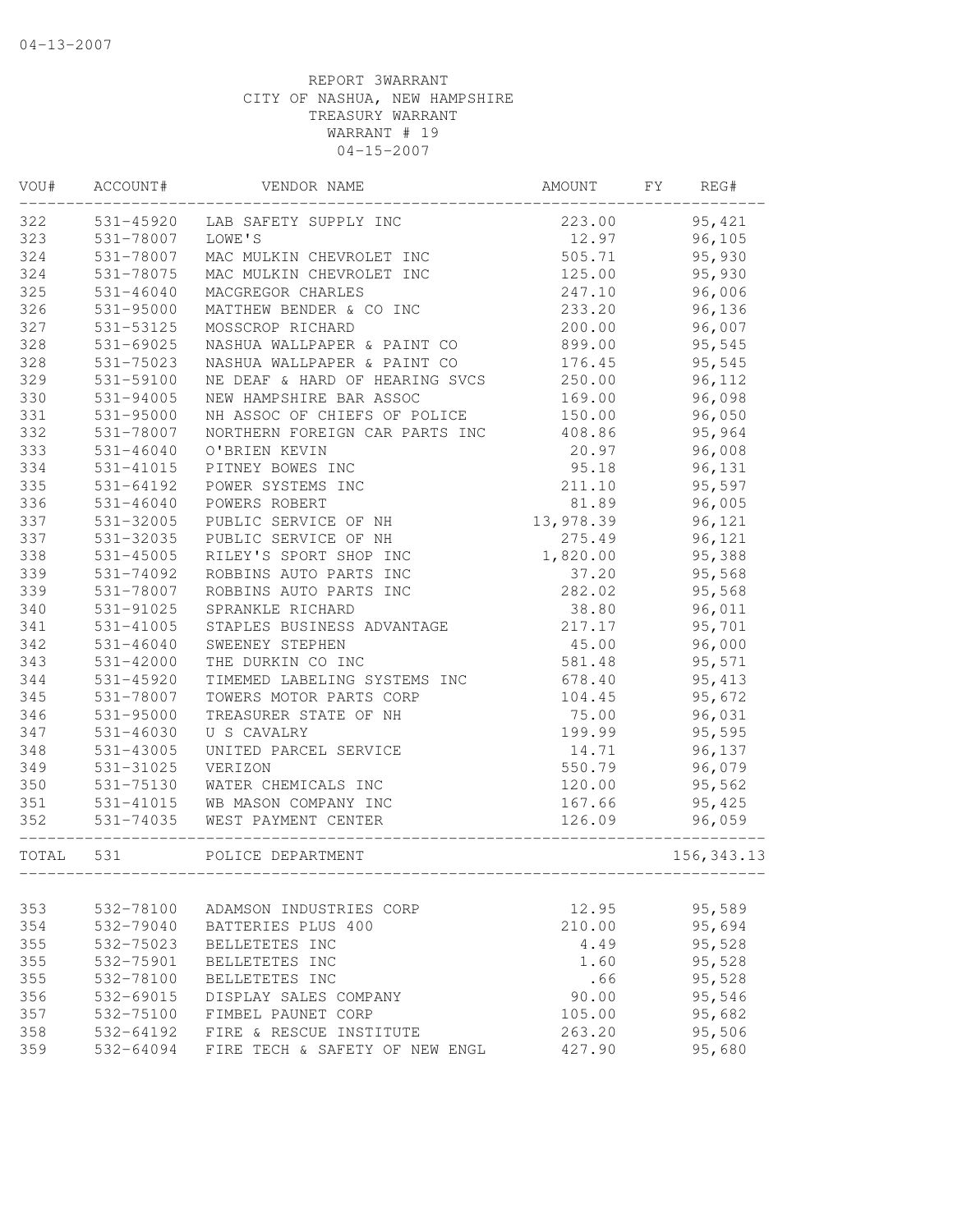| VOU#  | ACCOUNT#  | VENDOR NAME                                 | AMOUNT             | FΥ | REG#      |
|-------|-----------|---------------------------------------------|--------------------|----|-----------|
| 360   | 532-63005 | FLETCHER'S APPLIANCE                        | 129.00             |    | 95,450    |
| 361   | 532-78080 | FREIGHTLINER OF NH INC                      | 116.27             |    | 95,684    |
| 362   | 532-75130 | GRANITE STATE PLUMBING & HEATI              | 576.72             |    | 95,574    |
| 363   | 532-78075 | GREENFIELD INDUSTRIES INC                   | 78.00              |    | 95,433    |
| 364   | 532-75023 | HOME DEPOT CREDIT SERVICES                  | 72.85              |    | 96,054    |
| 365   | 532-41015 | HSBC BUSINESS SOLUTIONS                     | 72.00              |    | 96,091    |
| 366   | 532-75130 | J LAWRENCE HALL INC                         | 561.86             |    | 95,959    |
| 367   | 532-34015 | KEYSPAN ENERGY DELIVERY                     | 3,850.78           |    | 96,060    |
| 368   | 532-59100 | MAYNARD & LESIEUR INCORPORATED              | 13.15              |    | 95,937    |
| 369   | 532-47010 | MOORE MEDICAL LLC                           | 884.80             |    | 95,572    |
| 370   | 532-43005 | MORRISSEY BRIAN                             | 9.82               |    | 96,014    |
| 370   | 532-49075 | MORRISSEY BRIAN                             | 9.74               |    | 96,014    |
| 370   | 532-63065 | MORRISSEY BRIAN                             | 9.17               |    | 96,014    |
| 370   | 532-75023 | MORRISSEY BRIAN                             | 10.50              |    | 96,014    |
| 370   | 532-98029 | MORRISSEY BRIAN                             | 76.99              |    | 96,014    |
| 371   | 532-64165 | NASHUA OUTDOOR POWER EQUIP                  | 16.90              |    | 95,542    |
| 372   | 532-53065 | NATIONAL REGISTRY OF EMT'S                  | 665.00             |    | 95,442    |
| 373   | 532-42005 | NEW ENGLAND PAPER & SUPPLY                  | 632.77             |    | 95,560    |
| 373   | 532-42010 | NEW ENGLAND PAPER & SUPPLY                  | 300.38             |    | 95,560    |
| 373   | 532-42020 | NEW ENGLAND PAPER & SUPPLY                  | 341.78             |    | 95,560    |
| 374   | 532-31040 | NEXTEL COMMUNICATIONS                       | 504.78             |    | 96,045    |
| 375   | 532-33005 | PENNICHUCK WATER                            | 341.74             |    | 96,064    |
| 376   | 532-74092 | PRECISION FITNESS EQUIPMENT IN              | 190.00             |    | 95,650    |
| 377   | 532-32005 | PUBLIC SERVICE OF NH                        | 2, 115.26          |    | 96,121    |
| 378   | 532-79045 | RADIO SHACK                                 | 55.46              |    | 96,037    |
| 379   | 532-46045 | RAPAGLIA MARK                               | 122.46             |    | 95,385    |
| 380   | 532-75130 | SAM MECHANICAL SERVICES LLC                 | 1,412.00           |    | 95,579    |
| 381   | 532-78100 | SANEL AUTO PARTS CO                         | 270.23             |    | 95,534    |
| 382   | 532-41015 | STAPLES BUSINESS ADVANTAGE                  | 260.64             |    | 95,701    |
| 382   | 532-63065 | STAPLES BUSINESS ADVANTAGE                  | 100.25             |    | 95,701    |
| 383   | 532-95010 | TELEGRAPH PUBLISHING COMPANY                | 156.00             |    | 96,033    |
| 384   | 532-78095 | TST EQUIPMENT INC                           | 18.00              |    | 95,507    |
| 385   | 532-75023 | UNITED SUPPLY COMPANY INC                   | 242.90             |    | 95,949    |
| 386   | 532-94005 | US DEPT OF HOMELAND SECURITY                | 126.30             |    | 96,109    |
| 387   | 532-94010 | WHOLEY MARK                                 | 211.50             |    | 95,468    |
| 388   | 532-78080 | YANKEE TRUCKS                               | 905.60             |    | 95,416    |
| 389   | 532-98030 | ZAX SIGNAGE                                 | 48.00              |    | 95,488    |
| TOTAL | 532       | FIRE DEPARTMENT                             |                    |    | 16,625.40 |
| 390   |           | 534-32020 PUBLIC SERVICE OF NH              | 50, 198.99 96, 121 |    |           |
| TOTAL | 534       | STREET LIGHTING<br>------------------------ |                    |    | 50,198.99 |
| 391   |           | 535-81023 NEXTEL COMMUNICATIONS             | 128.27             |    | 96,045    |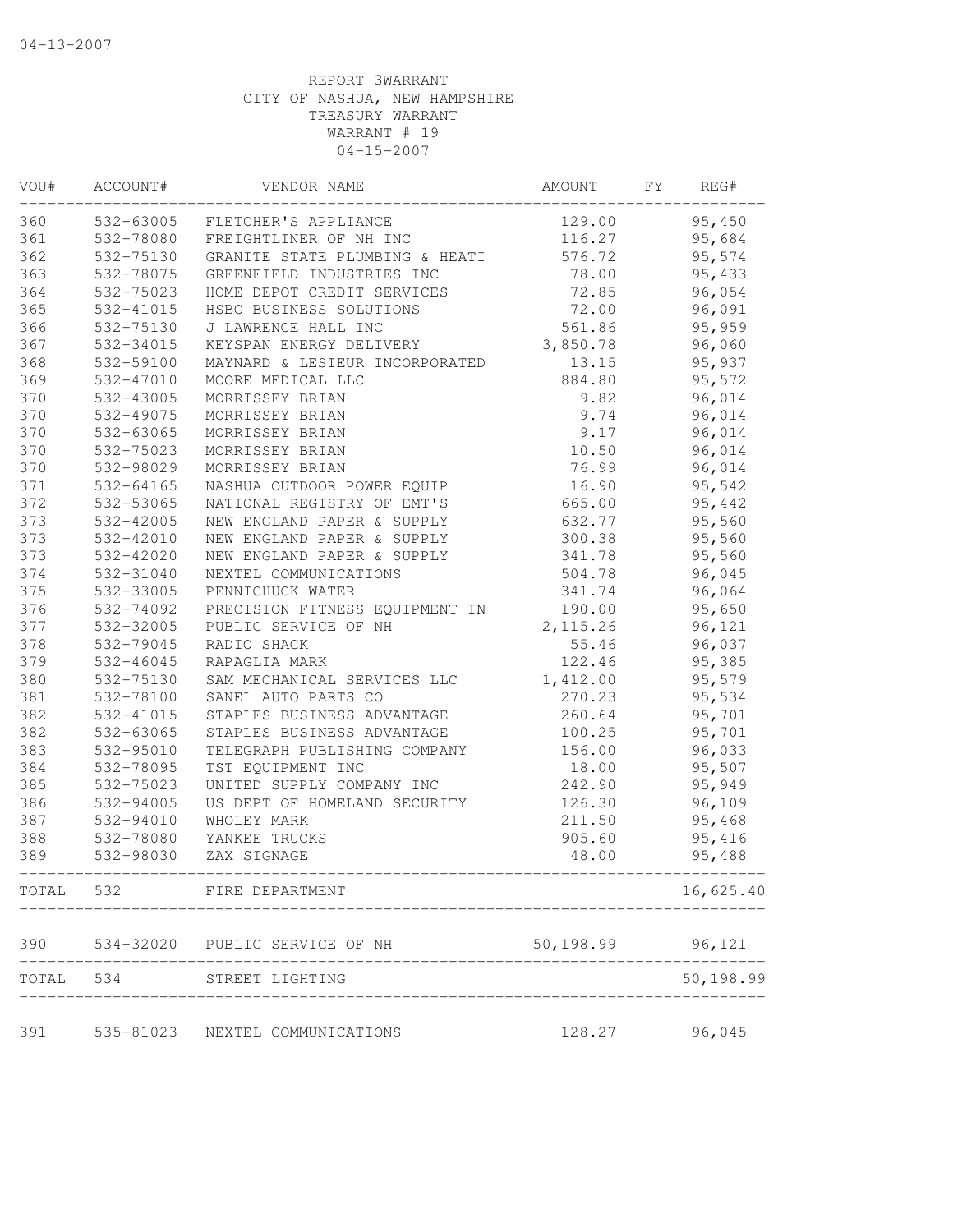| VOU#       | ACCOUNT#               | VENDOR NAME                          | AMOUNT         | FY<br>REG#       |
|------------|------------------------|--------------------------------------|----------------|------------------|
| TOTAL      | 535                    | EMERGENCY MANAGEMENT                 |                | 128.27           |
| 392        | 536-53065              | CITIZENS BANK                        | 960.00         | 361              |
| 392        | 536-94005              | CITIZENS BANK                        | 1,082.70       | 361              |
| 393        | 536-74092              | FALCON ELECTRIC INC                  | 674.60         | 95,618           |
| 394        | 536-53065              | HUDON SCOTT                          | 1,020.30       | 96,015           |
| 395        | 536-94005              | MANSFIELD WILLIAM                    | 659.16         | 96,016           |
| 396        | 536-64255              | MOTOROLA                             | 8,122.00       | 95, 477          |
| TOTAL      | 536                    | CITYWIDE COMMUNICATIONS              |                | 12,518.76        |
| 397        |                        | 541-34005 SHATTUCK MALONE OIL CO     | 1,225.93       | 96,030           |
| TOTAL      | 541                    | COMMUNITY SERVICES DIVISION          |                | 1,225.93         |
| 398        |                        | 542-31050 NEXTEL COMMUNICATIONS      | 35.21          | 96,045           |
| TOTAL      | 542                    | COMMUNITY HEALTH                     |                | 35.21            |
|            |                        |                                      |                |                  |
| 399        | 543-91005              | DELUDE KEIRA                         | 33.56          | 95,396           |
| 400        | 543-49070              | FISHER SCIENTIFIC                    | 47.55          | 95,695           |
| 401<br>402 | 543-49075              | JOHN W HOCK COMPANY                  | 67.81          | 95,558<br>96,029 |
| 403        | 543-95005<br>543-31050 | NEHA<br>NEXTEL COMMUNICATIONS        | 95.00<br>61.11 | 96,045           |
| TOTAL      | 543                    | ENVIRONMENTAL HEALTH DEPT.           |                | 305.03           |
| 404        |                        | 544-41015 STAPLES BUSINESS ADVANTAGE | 79.07          | 95,701           |
| TOTAL      | 544                    | WELFARE ADMINISTRATION               |                | 79.07            |
|            |                        |                                      |                |                  |
| 405        | 545-97020              | 18-24 ASH ST LLC                     | 662.24         | 95,561           |
| 406        | 545-97020              | 23-25 TEMPLE ST REALTY LLC           | 982.38         | 95,641           |
| 407        | 545-97020              | ABBOTT ST OXFORD HOUSE               | 530.15         | 95,628           |
| 408        | 545-97020              | ABREAU LEONARD                       | 447.57         | 95,463           |
| 409        | 545-97020              | B36 REAL ESTATE LLC                  | 420.00         | 95,448           |
| 410        | 545-97020              | BAILEY SASKIA                        | 600.00         | 95, 471          |
| 411        | 545-97020              | BC-AD PROPERTIES                     | 810.03         | 95,529           |
| 412        | 545-97020              | BISHOP REAL ESTATE MGMT INC          | 725.00         | 95,519           |
| 413        | 545-97020              | BLANCHARD KENNETH                    | 550.00         | 95,673           |
| 414        | 545-97015              | BOT-L-GAS INC                        | 242.47         | 96,134           |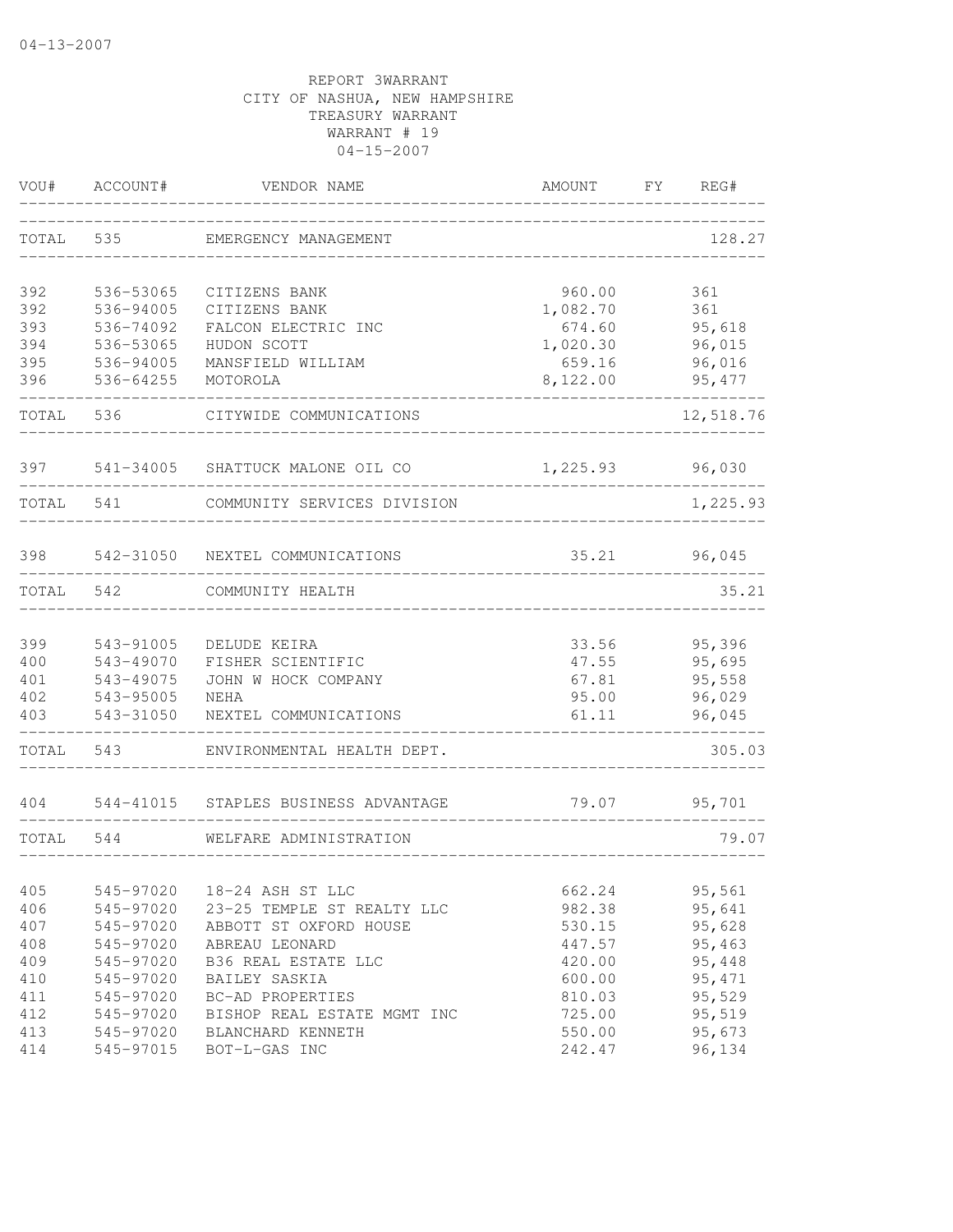| VOU#      | ACCOUNT#               | VENDOR NAME                             | AMOUNT   | FY | REG#      |
|-----------|------------------------|-----------------------------------------|----------|----|-----------|
| 415       | 545-97020              | CARROLL DOUGLAS                         | 425.00   |    | 95,627    |
| 416       | 545-97020              | CENTRAL REALTY                          | 1,453.86 |    | 95,557    |
| 417       | 545-97020              | CITY VIEW MANAGEMENT CO INC             | 590.00   |    | 95,700    |
| 418       | 545-97020              | CONSTANT NORMAND                        | 738.90   |    | 95,379    |
| 419       | 545-97020              | DAKIN TERRY                             | 510.00   |    | 95,654    |
| 420       | 545-97020              | DOBENS SUSAN                            | 797.06   |    | 95,464    |
| 421       | 545-97020              | FEDERATED REALTY TWO LLC                | 400.00   |    | 95,554    |
| 422       | 545-97020              | FFG APARTMENTS                          | 377.44   |    | 95,544    |
| 423       | 545-97020              | GAUTHIER REALTY/CONNIE GAUTHIE 2,710.34 |          |    | 95,697    |
| 424       | 545-97020              | HAMMERHEAD RENTAL PROPERTIES            | 1,204.28 |    | 95,626    |
| 425       | 545-97020              | KONEVA TATIANA                          | 638.76   |    | 95,549    |
| 426       | 545-97020              | L & G PROPERTIES LLC                    | 600.00   |    | 95,649    |
| 427       | 545-97020              | LAMERAND ENTERPRISES/KYLE LAME          | 1,247.47 |    | 95,666    |
| 428       | 545-97020              | LAVOIE CATHY                            | 500.00   |    | 95,633    |
| 429       | 545-97020              | LOCUST ST REALTY LLC/TIMOTHY L          | 316.25   |    | 95,703    |
| 430       | 545-97020              | MACDONALD CHARLES                       | 250.00   |    | 95,630    |
| 431       | 545-97020              | MATARAZZO ANTHONY P                     | 227.94   |    | 95,373    |
| 432       | 545-97020              | MOTEL 6                                 | 1,063.76 |    | 95,670    |
| 433       | 545-97020              | NASHUA HOUSING AUTHORITY                | 1,204.00 |    | 95,678    |
| 434       | 545-97020              | O'DONNELL ALBERT                        | 287.50   |    | 95,631    |
| 435       | 545-97020              | OLYMPIA PROPERTIES LLC                  | 919.68   |    | 95,405    |
| 436       | 545-97020              | PAQUIN EDWARD                           | 378.05   |    | 95,397    |
| 437       | 545-97015              | PENNICHUCK WATER WORKS INC              | 100.00   |    | 96,058    |
| 438       | 545-97015              | PUBLIC SERVICE CO OF NH                 | 874.08   |    | 96,127    |
| 439       | 545-97020              | QUARATIELLO NICHOLAS                    | 304.12   |    | 95,375    |
| 440       | 545-97020              | REGISTER LINDA B                        | 658.88   |    | 95,668    |
| 441       | 545-97015              | RICE'S PHARMACY INC                     | 135.72   |    | 96,140    |
| 442       | 545-97020              | RODRIGUE ROBERT N                       | 757.84   |    | 95,451    |
| 443       | 545-97020              | SCHAEFER PAUL                           | 478.00   |    | 95,392    |
| 444       | 545-97020              | SMART INVESTMENTS LLC                   | 797.06   |    | 95,465    |
| 445       | 545-97015              | ST JOSEPH PHARMACY                      | 263.40   |    | 95,424    |
| 446       | 545-97020              | THC INVESTMENTS                         | 738.90   |    | 95,500    |
| 447       | 545-97020              | TUMPREY SHANE                           | 650.00   |    | 95,476    |
| 448       | 545-97020<br>545-97020 | TURMEL RANDY                            | 106.88   |    | 95,436    |
| 449       |                        | WALLER ELLIOTT                          | 432.00   |    | 95,505    |
| TOTAL 545 |                        | WELFARE COSTS                           |          |    | 29,107.01 |
| 450       | $551 - 95005$          | ASCE                                    | 220.00   |    | 96,044    |
| 451       | 551-59100              | CORBETT CLEANING CO/STEPHEN CO          | 320.00   |    | 95,552    |
| 452       | 551-34015              | KEYSPAN ENERGY DELIVERY                 | 424.52   |    | 96,060    |
| 453       | 551-95005              | MCGRAW HILL CONSTRUCTION ENR            | 49.00    |    | 96,107    |
| 454       | 551-41015              | NEW ENGLAND PAPER & SUPPLY              | 50.67    |    | 95,560    |
| 455       | 551-31050              | NEXTEL COMMUNICATIONS                   | 289.87   |    | 96,045    |
| 456       | 551-94005              | NH PUBLIC WORKS ASSOCIATION             | 35.00    |    | 96,065    |
| 457       | 551-32005              | PUBLIC SERVICE OF NH                    | 784.25   |    | 96,121    |
| 458       | $551 - 41015$          | STAPLES BUSINESS ADVANTAGE              | 532.20   |    | 95,701    |
|           |                        |                                         |          |    |           |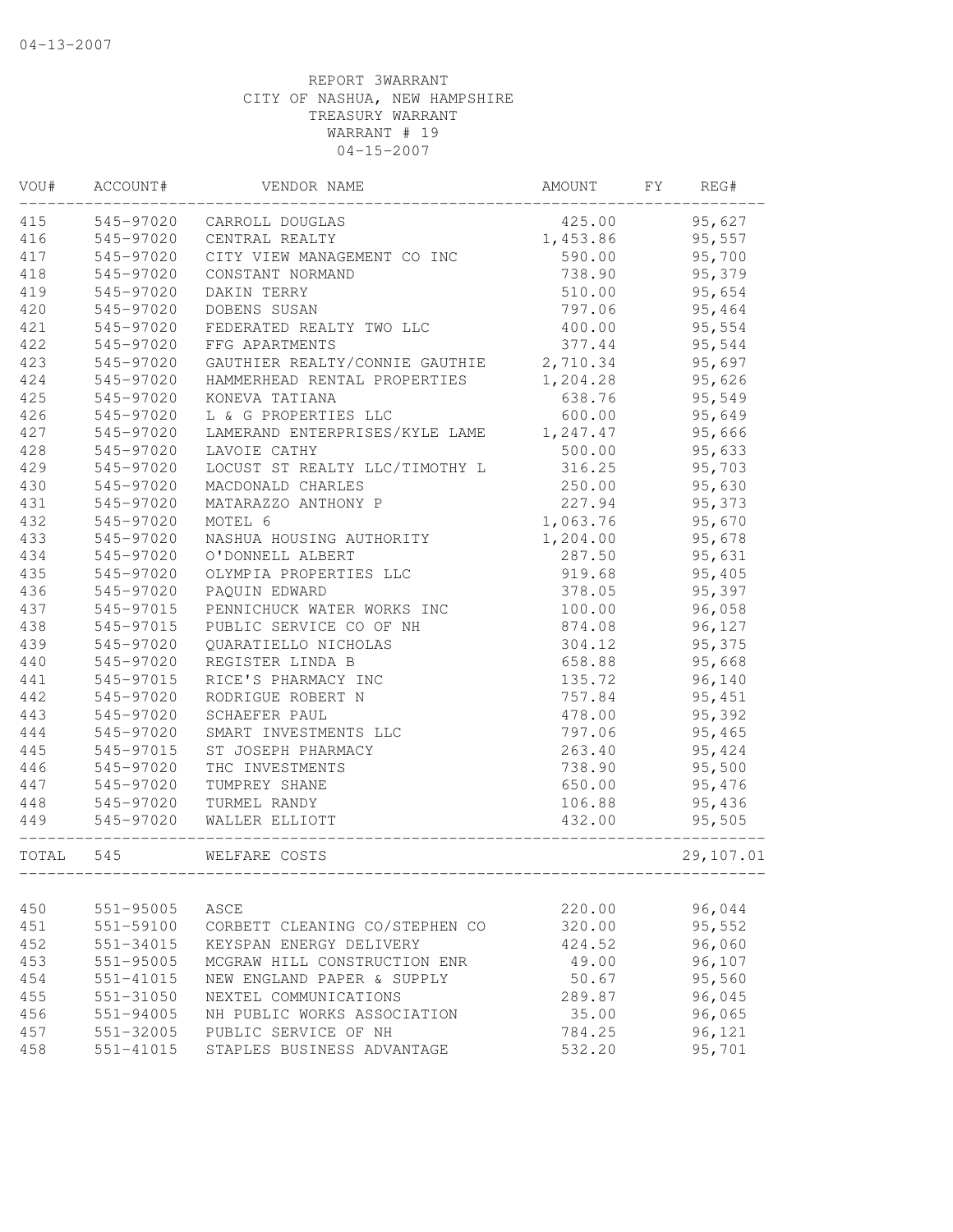| VOU#      | ACCOUNT#      | VENDOR NAME                            | AMOUNT            | FY | REG#     |
|-----------|---------------|----------------------------------------|-------------------|----|----------|
| TOTAL 551 |               | PUBLIC WORKS DIV & ENGINEERING         |                   |    | 2,705.51 |
| 459       |               | 552-45235 ADOLPH KIEFER AND ASSOCIATES | 417.30            |    | 95,435   |
| 459       |               | 552-46005 ADOLPH KIEFER AND ASSOCIATES |                   |    | 95,435   |
| 460       | 552-45250     | BELLETETES INC                         | 1,007.29<br>43.91 |    | 95,528   |
| 460       | 552-75022     | BELLETETES INC                         | 28.48             |    | 95,528   |
| 460       | 552-75135     | BELLETETES INC                         | 224.13            |    | 95,528   |
| 461       | 552-75021     | CAROLINA EASTERN-VAIL INC              | 7,281.20          |    | 95,696   |
| 462       | 552-75022     | CORBETT CLEANING CO/STEPHEN CO         | 300.00            |    | 95,552   |
| 463       | 552-75135     | CORRIVEAU ROUTHIER INC                 | 132.99            |    | 95,928   |
| 464       | 552-75022     | F W WEBB COMPANY                       | 7.40              |    | 95,462   |
| 464       | 552-75135     | F W WEBB COMPANY                       | 161.10            |    | 95,462   |
| 465       | 552-75021     | FASTENAL CO                            | 282.82            |    | 95,418   |
| 466       | 552-75021     | FRANKLIN PAINT CO INC                  | 3,820.50          |    | 95,773   |
| 466       | 552-75040     | FRANKLIN PAINT CO INC                  | 346.50            |    | 95,773   |
| 467       | 552-62022     | GE CAPITAL INC                         | 115.00            |    | 95,691   |
| 468       | 552-66000     | HANDY HOUSE INC                        | 59.00             |    | 96,095   |
| 469       | 552-69035     | HOME DEPOT CREDIT SERVICES             | 93.85             |    | 96,054   |
| 469       | 552-75021     | HOME DEPOT CREDIT SERVICES             | 119.56            |    | 96,054   |
| 469       | 552-75022     | HOME DEPOT CREDIT SERVICES             | 472.43            |    | 96,054   |
| 469       | 552-75135     | HOME DEPOT CREDIT SERVICES             | 270.44            |    | 96,054   |
| 470       | 552-59050     | LEBLANC DAVID                          | 264.00            |    | 95,526   |
| 471       | 552-46045     | LEHIGH SAFETY SHOE LLC                 | 163.00            |    | 95,514   |
| 472       | 552-75021     | LESCO-PROX                             | 868.25            |    | 95,504   |
| 473       | 552-78007     | LIBERTY INTN'L TRUCKS OF NH LL         | 192.67            |    | 95,934   |
| 474       | 552-45250     | M & N SPORTS LLC                       | 339.00            |    | 95,533   |
| 475       | 552-78100     | MAJESTIC MOTORS                        | 190.00            |    | 95,474   |
| 476       | 552-59050     | MANSOR DAVE                            | 550.00            |    | 95,793   |
| 477       | 552-45285     | MARSHALL SIGNS INC                     | 44.00             |    | 95,957   |
| 478       | 552-78065     | MAYNARD & LESIEUR INCORPORATED         | 245.00            |    | 95,937   |
| 479       | 552-41015     | MERRIMACK VALLEY BUSINESS MACH         | 72.00             |    | 95,944   |
| 480       | 552-78007     | NASHUA OUTDOOR POWER EQUIP             | 21.90             |    | 95,542   |
| 481       | 552-75022     | NASHUA WALLPAPER & PAINT CO            | 551.83            |    | 95,545   |
| 481       | 552-75040     | NASHUA WALLPAPER & PAINT CO            | 17.99             |    | 95,545   |
| 481       | 552-75135     | NASHUA WALLPAPER & PAINT CO            | 55.73             |    | 95,545   |
| 482       | 552-75165     | NEPTUNE-BENSON INC                     | 620.17            |    | 95,460   |
| 483       | 552-31050     | NEXTEL COMMUNICATIONS                  | 191.65            |    | 96,045   |
| 484       | $552 - 46005$ | OPTIMUM SPORTSWEAR INC                 | 6,360.90          |    | 95,664   |
| 485       | 552-75021     | OUTDOOR WORLD OF NEW ENGLAND           | 3,530.40          |    | 96,117   |
| 486       | 552-33005     | PENNICHUCK WATER                       | 99.39             |    | 96,064   |
| 486       | 552-33045     | PENNICHUCK WATER                       | 332.20            |    | 96,064   |
| 487       | 552-78007     | PINE MOTOR PARTS                       | 73.00             |    | 95,938   |
| 488       | 552-32005     | PUBLIC SERVICE OF NH                   | 1,216.69          |    | 96,121   |
| 488       | 552-32005     | PUBLIC SERVICE OF NH                   | 985.33            |    | 96,122   |
| 488       | 552-32030     | PUBLIC SERVICE OF NH                   | 17.72             |    | 96,121   |
| 488       | 552-32030     | PUBLIC SERVICE OF NH                   | 220.66            |    | 96,122   |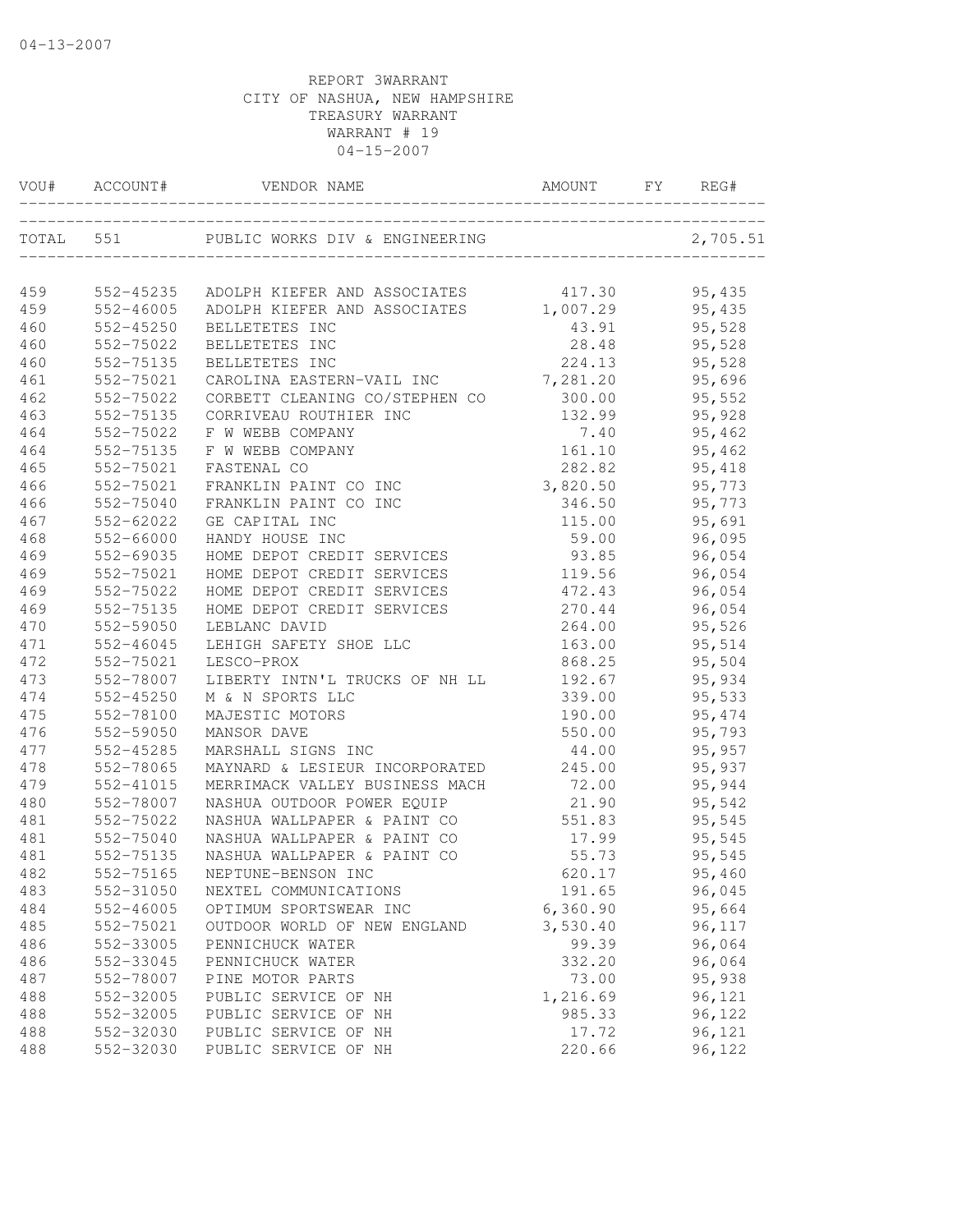| VOU#  | ACCOUNT#  | VENDOR NAME                    | AMOUNT    | FY | REG#       |
|-------|-----------|--------------------------------|-----------|----|------------|
| 489   | 552-74085 | R WHITE EQUIPMENT CENTER INC   | 46.50     |    | 95,939     |
| 489   | 552-75021 | R WHITE EQUIPMENT CENTER INC   | 113.70    |    | 95,939     |
| 490   | 552-78007 | SANEL AUTO PARTS CO            | 73.65     |    | 95,534     |
| 491   | 552-59050 | SEVIGNY RONALD                 | 220.00    |    | 95,532     |
| 492   | 552-75040 | SPORT SUPPLY GROUP INC         | 255.18    |    | 95,660     |
| 493   | 552-41015 | STAPLES BUSINESS ADVANTAGE     | 166.20    |    | 95,701     |
| 494   | 552-59050 | STUMPF THOMAS                  | 275.00    |    | 95,478     |
| 495   | 552-46030 | SUNBELT RENTALS                | 125.28    |    | 95,580     |
| 496   | 552-75135 | THE CARDINALS INC              | 172.49    |    | 95,667     |
| 497   | 552-46045 | UNIFIRST CORPORATION           | 116.90    |    | 95,686     |
| 498   | 552-75022 | UNITED SUPPLY COMPANY INC      | 60.00     |    | 95,949     |
| 499   | 552-31040 | VERIZON                        | 84.65     |    | 96,079     |
| TOTAL | 552       | PARKS AND RECREATION           |           |    | 34, 116.93 |
|       |           |                                |           |    |            |
| 500   | 553-31050 | ARCH WIRELESS                  | 365.80    |    | 96,132     |
| 501   | 553-75130 | ARROW EQUIPMENT INC            | 272.00    |    | 95,683     |
| 502   | 553-42010 | BANNER SYSTEMS OF MASSACHUSETT | 188.68    |    | 95,923     |
| 503   | 553-47010 | BASS FIRST AID SERVICE COMPANY | 70.70     |    | 95,459     |
| 504   | 553-45060 | BELLETETES INC                 | 51.62     |    | 95,528     |
| 504   | 553-49075 | BELLETETES INC                 | 10.39     |    | 95,528     |
| 504   | 553-78100 | BELLETETES INC                 | 21.41     |    | 95,528     |
| 505   | 553-45010 | BROX INDUSTRIES INC            | 874.62    |    | 95,430     |
| 505   | 553-45015 | BROX INDUSTRIES INC            | 182.56    |    | 95,430     |
| 505   | 553-45190 | BROX INDUSTRIES INC            | 242.62    |    | 95,430     |
| 506   | 553-46045 | CCP INDUSTRIES INC             | 136.10    |    | 95,541     |
| 507   | 553-78100 | CHAPPELL TRACTOR SALES INC     | 76.62     |    | 95,431     |
| 508   | 553-59105 | CORBETT CLEANING CO/STEPHEN CO | 500.00    |    | 95,552     |
| 509   | 553-45060 | CORRIVEAU ROUTHIER INC         | 80.00     |    | 95,928     |
| 510   | 553-59160 | CRISP CONTRACTING LLC          | 265.50    |    | 96,018     |
| 511   | 553-91005 | DEBOISBRIAND ROGER             | 65.38     |    | 96,017     |
| 512   | 553-48015 | DENNIS K BURKE INC             | 12,999.90 |    | 96,138     |
| 513   | 553-45010 | FELIX A MARINO CO INC          | 959.60    |    | 95,675     |
| 514   | 553-69025 | GRAINGER                       | 27.23     |    | 95,445     |
| 514   | 553-78100 | GRAINGER                       | 74.08     |    | 95,445     |
| 515   | 553-59160 | HILLSBOROUGH PROPERTIES        | 1,404.05  |    | 96,080     |
| 516   | 553-69025 | HOP                            | 374.08    |    | 95, 414    |
| 517   | 553-75130 | J LAWRENCE HALL INC            | 195.00    |    | 95,959     |
| 518   | 553-59160 | KD WELDING & FABRICATING/KENT  | 566.97    |    | 96,074     |
| 519   | 553-59160 | KERRY'S POOL & SPA             | 561.76    |    | 96,075     |
| 520   | 553-46045 | LEHIGH SAFETY SHOE LLC         | 156.95    |    | 95,514     |
| 521   | 553-59160 | LEVEILLE ROGER JR              | 584.38    |    | 96,069     |
| 522   | 553-78100 | LIBERTY INTN'L TRUCKS OF NH LL | 238.90    |    | 95,934     |
| 523   | 553-59160 | MARINO JOHN                    | 688.50    |    | 96,072     |
| 524   | 553-59160 | MARINO JOHN III                | 611.96    |    | 96,067     |
| 525   | 553-59160 | MARINO MICHAEL                 | 624.75    |    | 96,100     |
| 526   | 553-45260 | MORTON SALT                    | 9,701.41  |    | 95,530     |
|       |           |                                |           |    |            |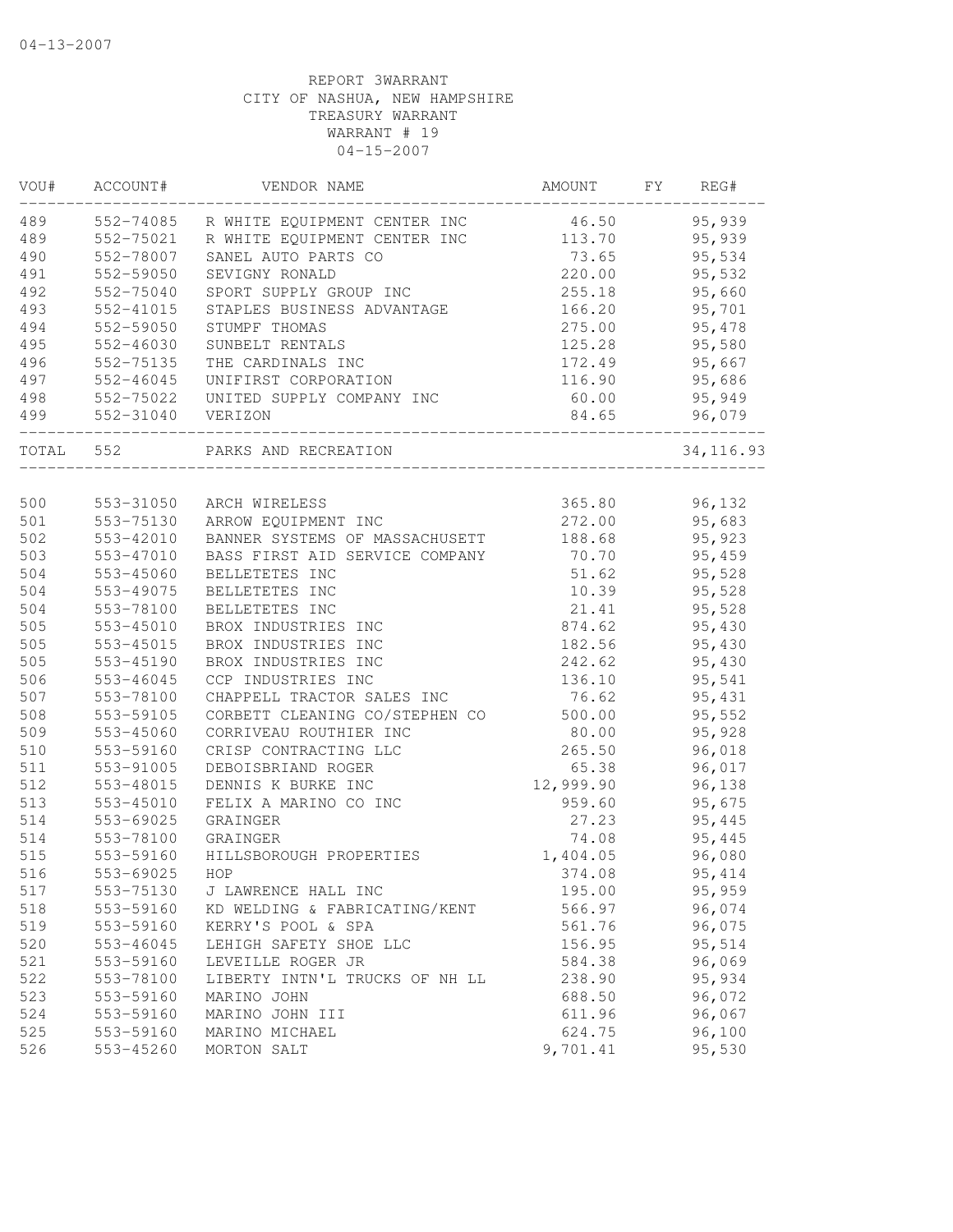| VOU#  | ACCOUNT#  | VENDOR NAME                    | AMOUNT   | FY | REG#      |
|-------|-----------|--------------------------------|----------|----|-----------|
| 527   | 553-49075 | NAPA AUTO PARTS                | 19.51    |    | 95,665    |
| 527   | 553-78100 | NAPA AUTO PARTS                | 142.66   |    | 95,665    |
| 528   | 553-45060 | NASHUA FARMERS EXCHANGE INC    | 84.50    |    | 95,953    |
| 528   | 553-69025 | NASHUA FARMERS EXCHANGE INC    | 6.50     |    | 95,953    |
| 529   | 553-31050 | NEXTEL COMMUNICATIONS          | 179.93   |    | 96,045    |
| 530   | 553-94005 | NHPWMAP                        | 45.00    |    | 96,043    |
| 531   | 553-78100 | PINE MOTOR PARTS               | 54.00    |    | 95,938    |
| 532   | 553-32005 | PUBLIC SERVICE OF NH           | 6,186.42 |    | 96,122    |
| 533   | 553-59160 | PWM CONTRACTING LLC            | 1,692.00 |    | 96,104    |
| 534   | 553-49075 | R WHITE EQUIPMENT CENTER INC   | 140.00   |    | 95,939    |
| 535   | 553-78100 | RO-BRAND PRODUCTS INC          | 119.04   |    | 95,679    |
| 536   | 553-59160 | RWC/ ROBERT CHAMPAGNE          | 623.46   |    | 96,068    |
| 537   | 553-59160 | SAMYN RUDY DESIGN & REMODEL LL | 205.41   |    | 96,073    |
| 538   | 553-78100 | SANEL AUTO PARTS CO            | 581.80   |    | 95,534    |
| 539   | 553-59160 | SAYCO TREE & LANDSCAPING INC   | 615.87   |    | 96,078    |
| 540   | 553-59160 | SERPA JOE                      | 1,368.68 |    | 96,070    |
| 541   | 553-41015 | STAPLES BUSINESS ADVANTAGE     | 102.46   |    | 95,701    |
| 542   | 553-46045 | SUNBELT RENTALS                | 250.56   |    | 95,580    |
| 543   | 553-59160 | T DEAN CONTRACTING             | 1,885.66 |    | 96,056    |
| 544   | 553-46045 | UNIFIRST CORPORATION           | 396.53   |    | 95,686    |
| 545   | 553-75130 | WATER CHEMICALS INC            | 75.00    |    | 95,562    |
| TOTAL | 553       | STREET DEPARTMENT              |          |    | 47,948.51 |
|       |           |                                |          |    |           |
| 546   | 555-59100 | CORBETT CLEANING CO/STEPHEN CO | 320.00   |    | 95,552    |
| 547   | 555-75023 | GRAINGER                       | 101.88   |    | 95,515    |
| 548   | 555-91005 | HUSBAND WAYNE                  | 28.13    |    | 96,019    |
| 549   | 555-94005 | KENNAMER JEAN MARIE            | 40.00    |    | 96,020    |
| 550   | 555-31050 | NEXTEL COMMUNICATIONS          | 185.30   |    | 96,045    |
| 551   | 555-45285 | PERMA-LINE CORP OF NEW ENGLAND | 3,116.25 |    | 95, 412   |
| 552   | 555-32025 | PUBLIC SERVICE OF NH           | 895.03   |    | 96,122    |
| 552   | 555-32025 | PUBLIC SERVICE OF NH           | 774.10   |    | 96,123    |
| 553   | 555-41015 | STAPLES BUSINESS ADVANTAGE     | 136.56   |    | 95,701    |
| 554   | 555-46045 | UNIFIRST CORPORATION           | 77.88    |    | 95,686    |
| TOTAL | 555       | TRAFFIC DEPARTMENT             |          |    | 5,675.13  |
|       |           |                                |          |    |           |
| 555   | 557-74105 | NASHUA OUTDOOR POWER EQUIP     | 11.60    |    | 95,542    |
| 556   | 557-33005 | PENNICHUCK WATER               | 143.24   |    | 96,064    |
| 557   | 557-32005 | PUBLIC SERVICE OF NH           | 251.22   |    | 96,123    |
| 558   | 557-59160 | RUSTY'S TRUCKING INC           | 1,529.00 |    | 96,076    |
| 559   | 557-41015 | STAPLES BUSINESS ADVANTAGE     | 48.11    |    | 95,701    |
| TOTAL | 557       | PARKING LOTS                   |          |    | 1,983.17  |
|       |           |                                |          |    |           |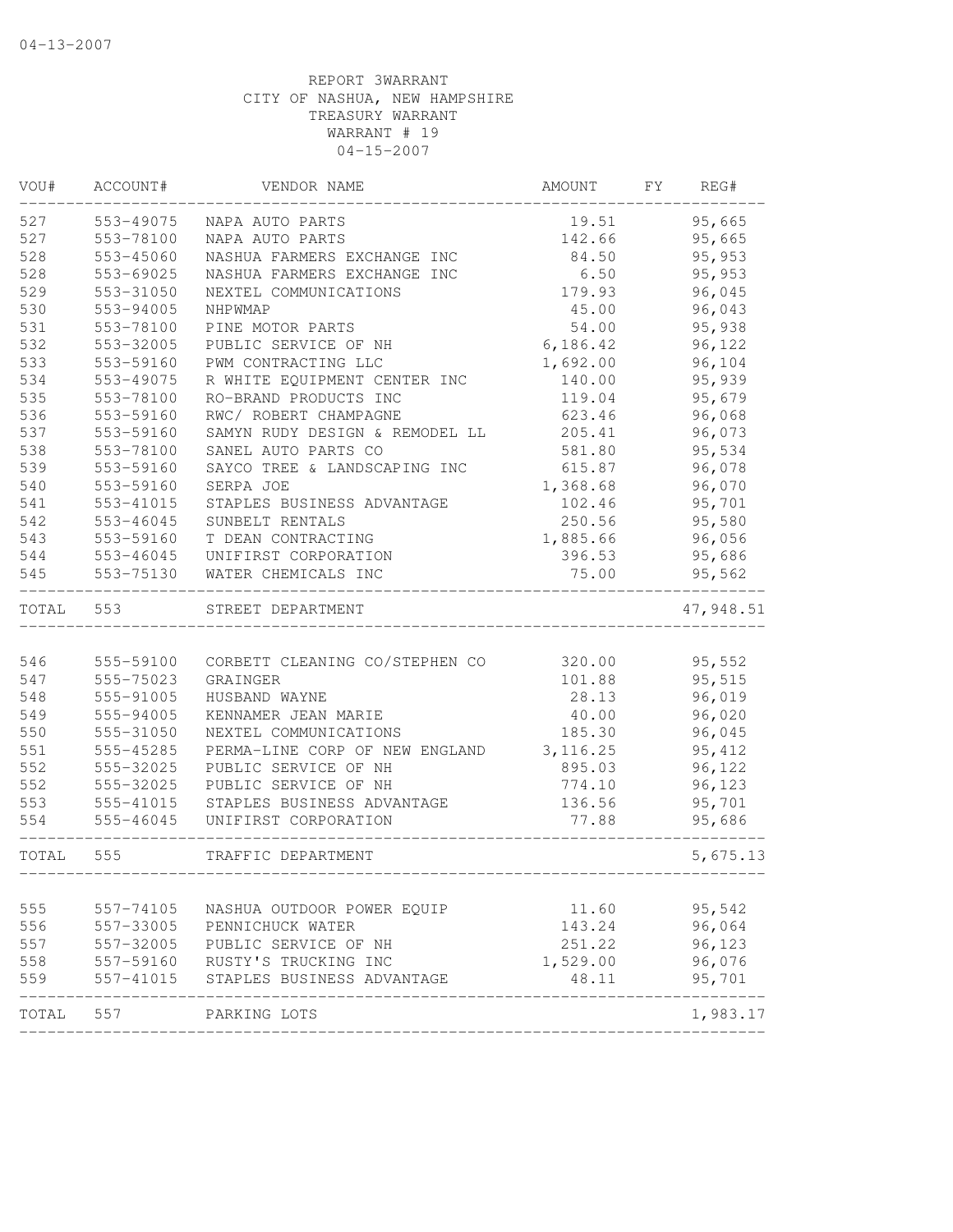| VOU#       | ACCOUNT#               | VENDOR NAME                                                     | <b>AMOUNT</b>    | FΥ | REG#             |
|------------|------------------------|-----------------------------------------------------------------|------------------|----|------------------|
| 560        | 561-34015              | BOT-L-GAS INCORPORATED                                          | 418.45           |    | 95,940           |
| 561        | $561 - 41015$          | CITIZENS BANK                                                   | 169.99           |    | 361              |
| 562        | $561 - 75023$          | HOME DEPOT CREDIT SERVICES                                      | 41.94            |    | 96,054           |
| 563        | 561-78100              | MAFFEE'S GARAGE INC                                             | 111.97           |    | 95,925           |
| 564        | 561-78065              | MAYNARD & LESIEUR INCORPORATED                                  | 18.61            |    | 95,937           |
| 565        | 561-74085              | NASHUA OUTDOOR POWER EQUIP                                      | 15.16            |    | 95,542           |
| 566        | 561-33005              | PENNICHUCK WATER                                                | 162.39           |    | 96,064           |
| 567        | 561-32005              | PUBLIC SERVICE OF NH                                            | 103.74           |    | 96,123           |
| TOTAL      | 561                    | EDGEWOOD CEMETERY                                               |                  |    | 1,042.25         |
| 568        | 563-34005              | KEYSPAN ENERGY DELIVERY                                         | 844.45           |    | 96,060           |
| 569        | 563-34005              | MCLAUGHLIN OIL COMPANY                                          | 499.66           |    | 95, 473          |
|            |                        |                                                                 |                  |    |                  |
| TOTAL      | 563                    | WOODLAWN CEMETERY                                               |                  |    | 1,344.11         |
|            |                        |                                                                 |                  |    |                  |
| 570        | 572-95005              | AMERICAN PLANNING ASSOC                                         | 299.00           |    | 96,139           |
| 571        | 572-91005              | FALK CARTER                                                     | 103.31           |    | 95,662           |
| 572        | 572-51010              | HILLSBOROUGH COUNTY TREASURER                                   | 26.00            |    | 95,946           |
| 573        | 572-95005              | INTERNATIONAL CODE COUNCIL INC                                  | 180.00           |    | 96,116           |
| 574        | 572-49025              | NASHUA REGIONAL PLANNING COMMI                                  | 167.00           |    | 96,047           |
| 575        | 572-31050              | NEXTEL COMMUNICATIONS                                           | 12.45            |    | 96,045           |
| 576        | 572-94005              | NH PLANNERS ASSOC                                               | 305.00           |    | 96,129           |
| 577<br>578 | 572-94005<br>572-98046 | SHERATON PORTSMOUTH HARBORSIDE<br>SOCIETY FOR THE PROTECTION OF | 160.92<br>955.00 |    | 96,118<br>96,039 |
| TOTAL      | 572                    | PLANNING DEPARTMENT                                             |                  |    | 2,208.68         |
|            |                        |                                                                 |                  |    |                  |
| 579        | 573-59100              | COUNTRY TAVERN RESTAURANT                                       | 460.80           |    | 96,106           |
| 580        | 573-54025              | DANIEL WEBSTER COLLEGE                                          | 101.35           |    | 96,053           |
| 581        | 573-54025              | GREATER NASHUA CHAMBER OF COMM                                  | 160.00           |    | 96,051           |
| 582        | 573-31050              | NEXTEL COMMUNICATIONS                                           | 38.84            |    | 96,045           |
| TOTAL      | 573                    | ECONOMIC DEVELOPMENT                                            |                  |    | 760.99           |
| 583        | 575-45050              | ALIBRIS                                                         | 12.90            |    | 95,438           |
| 584        | 575-41015              | ALPHAGRAPHICS                                                   | 10.80            |    | 95,538           |
| 585        | 575-45050              | BAKER & TAYLOR                                                  | 1,322.10         |    | 95,455           |
| 585        | 575-45050              | BAKER & TAYLOR                                                  | 1,801.32         |    | 95,456           |
| 586        | 575-45050              | BAKER & TAYLOR ENTERTAINMENT                                    | 1,386.03         |    | 95,446           |
| 587        | 575-45220              | BRODART COMPANY                                                 | 188.06           |    | 95,933           |
| 588        | 575-91005              | CASE LARRY                                                      | 31.04            |    | 95,369           |
| 589        | 575-42005              | CENTRAL PAPER PRODUCTS CO                                       | 32.99            |    | 95,950           |
| 589        | 575-42020              | CENTRAL PAPER PRODUCTS CO                                       | 529.14           |    | 95,950           |
|            |                        |                                                                 |                  |    |                  |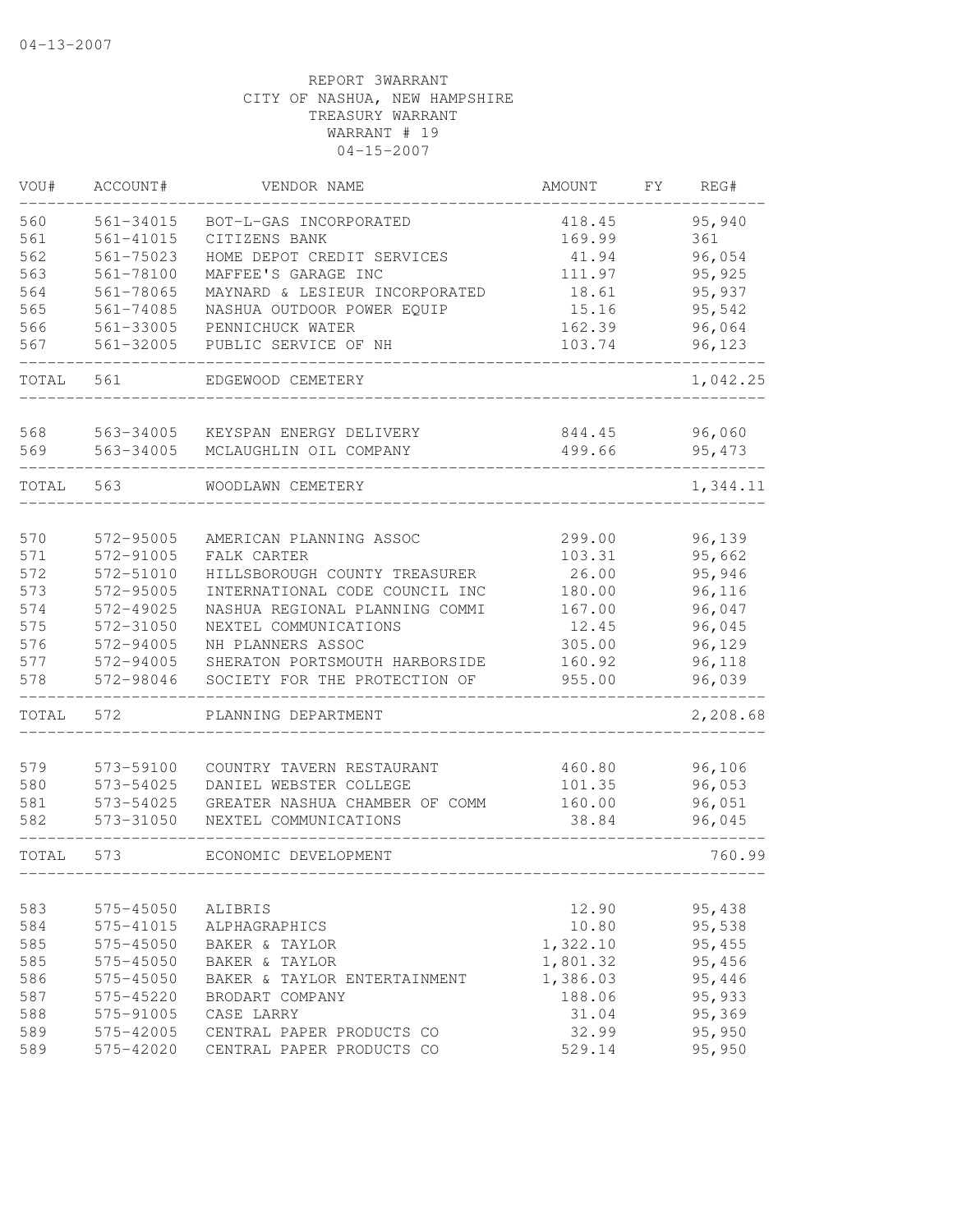| VOU#  | ACCOUNT#           | VENDOR NAME                        | AMOUNT   | FΥ | REG#      |
|-------|--------------------|------------------------------------|----------|----|-----------|
| 590   | 575-45150          | CHILIS                             | 27.00    |    | 96,071    |
| 591   | 575-45050          | CRONER PUBLICATIONS                | 129.95   |    | 96,126    |
| 592   | 575-57010          | DEAR READER.COM                    | 975.00   |    | 96,062    |
| 593   | 575-91015          | DOMINICI JUDITH S                  | 44.05    |    | 95,657    |
| 594   | 575-91005          | EYMAN CAROL                        | 47.21    |    | 95, 423   |
| 594   | 575-94005          | EYMAN CAROL                        | 175.00   |    | 95,423    |
| 595   | 575-75901          | HOME DEPOT CREDIT SERVICES         | 116.94   |    | 96,054    |
| 596   | 575-75023          | HSM ELECTRONIC PROTECTION SERV     | 287.16   |    | 96,090    |
| 597   | 575-75023          | J P PEST SERVICES                  | 125.00   |    | 95,592    |
| 598   | 575-34015          | KEYSPAN ENERGY DELIVERY            | 4,110.54 |    | 96,060    |
| 599   | 575-57010          | MV COMMUNICATIONS INC              | 66.00    |    | 95,393    |
| 600   | 575-45150          | NASHUA PUBLIC LIBRARY              | 12.48    |    | 96,021    |
| 600   | 575-64045          | NASHUA PUBLIC LIBRARY              | 41.97    |    | 96,021    |
| 600   | 575-91005          | NASHUA PUBLIC LIBRARY              | 10.63    |    | 96,021    |
| 600   | 575-91015          | NASHUA PUBLIC LIBRARY              | 53.84    |    | 96,021    |
| 601   | 575-31040          | NEXTEL COMMUNICATIONS              | 93.15    |    | 96,045    |
| 602   | 575-32005          | PUBLIC SERVICE OF NH               | 7,349.42 |    | 96,123    |
| 603   | 575-45050          | RANDOM HOUSE INC                   | 252.00   |    | 95,706    |
| 604   | 575-45050          | RECORDED BOOKS LLC                 | 243.37   |    | 95,687    |
| 605   | 575-45050          | SCHOLASTIC LIBRARY PUBLISHING      | 140.40   |    | 95,806    |
| 606   | 575-45050          | SIMON & SCHUSTER                   | 33.60    |    | 95,447    |
| 607   | 575-41005          | STAPLES BUSINESS ADVANTAGE         | 131.43   |    | 95,701    |
| 607   | 575-41015          | STAPLES BUSINESS ADVANTAGE         | 165.60   |    | 95,701    |
| 607   | 575-45220          | STAPLES BUSINESS ADVANTAGE         | 27.95    |    | 95,701    |
| 608   | 575-45903          | THOMSON GALE                       | 7,029.75 |    | 96,089    |
| 609   | 575-45050          | THOMSON GALE                       | 2,877.58 |    | 95,485    |
| TOTAL | 575                | PUBLIC LIBRARIES                   |          |    | 29,881.40 |
| 610   | 576-91005          | DUPONT TIMOTHY                     | 113.85   |    | 95,469    |
| 611   | 576-94005          | INTERNATIONAL CODE COUNCIL INC     | 910.00   |    | 96,108    |
| 612   | 576-91005          | <b>MARCUM RUSS</b>                 | 161.99   |    | 95,551    |
| 613   | 576-95010          | MCGRAW HILL CONSTRUCTION ENR       | 82.00    |    | 96,107    |
| 614   | 576-94005          | NH BUILDING OFFICIALS ASSN         | 90.00    |    | 96,061    |
| 615   | 576-91005          | SANTA MICHAEL                      | 321.07   |    | 95,372    |
| 615   | 576-94005          | SANTA MICHAEL                      | 900.24   |    | 95,372    |
| TOTAL | 576                | BUILDING DEPARTMENT                |          |    | 2,579.15  |
| 616   |                    | 577-31050 NEXTEL COMMUNICATIONS    | 13.45    |    | 96,045    |
| TOTAL | 577                | CODE ENFORCEMENT                   |          |    | 13.45     |
|       |                    | 192,912 581-91040 ABODEELY ROBERTA | 636.69   |    | 95,741    |
|       | 192, 913 581-49050 | AC MOORE INC                       | 62.87    |    | 95,492    |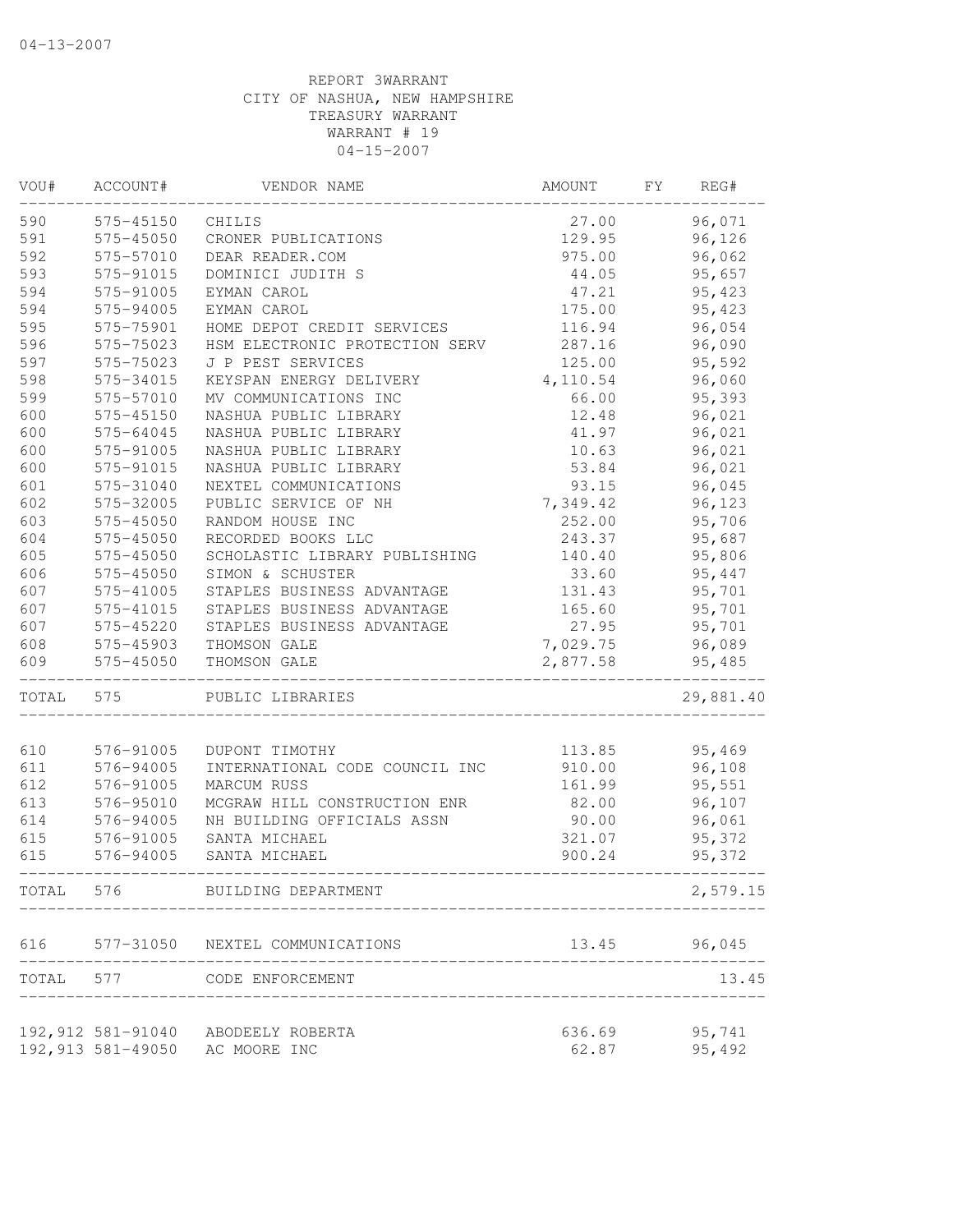| VOU# | ACCOUNT#           | VENDOR NAME                               | AMOUNT    | FΥ | REG#   |
|------|--------------------|-------------------------------------------|-----------|----|--------|
|      |                    | 192,914 581-49050 ADVANTAGE GASES & TOOLS | 605.83    |    | 95,904 |
|      | 192,915 581-49050  | AIMS EDUCATION FOUNDATION                 | 72.44     |    | 95,501 |
|      | 192,916 581-49050  | ALBERT USTER IMPORTS INC                  | 326.45    |    | 95,814 |
|      | 192, 917 581-46040 | ALEC'S SHOE STORE INC                     | 79.95     |    | 95,927 |
|      | 192, 918 581-53100 | ALL STATE FIRE EQUIPMENT                  | 853.00    |    | 95,856 |
|      | 192,918 581-64192  | ALL STATE FIRE EQUIPMENT                  | 250.00    |    | 95,856 |
| 617  | 581-53100          | ANACOMP INC                               | 95.96     |    | 95,432 |
|      | 192,919 581-95005  | APPA                                      | 494.50    |    | 95,766 |
|      | 192,920 581-42130  | ARCSOURCE INC                             | 148.03    |    | 95,535 |
|      | 192, 921 581-95005 | ASHRAE                                    | 150.00    |    | 96,048 |
|      | 192,922 581-59130  | AYERS BRADFORD                            | 74.00     |    | 95,907 |
|      | 192, 923 581-49075 | B & S LOCKSMITHS INC                      | 133.00    |    | 95,677 |
|      | 192, 924 581-42130 | BEARINGS SPECIALTY CO INC                 | 16.56     |    | 95,689 |
|      | 192, 925 581-49050 | BELLETETES INC                            | 51.96     |    | 95,528 |
|      | 192, 925 581-49075 | BELLETETES INC                            | 226.29    |    | 95,528 |
|      | 192,926 581-94010  | BENNETT JEAN                              | 1,010.40  |    | 95,751 |
|      | 192, 927 581-59130 | BENSON WILLIAM                            | 74.00     |    | 95,873 |
|      | 192,928 581-78007  | BEST FORD                                 | 1,349.65  |    | 95,400 |
|      | 192,929 581-84030  | BEVERLY SCHOOL FOR THE DEAF               | 4, 114.33 |    | 95,832 |
|      | 192,930 581-49050  | BLICK ART MATERIALS                       | 181.09    |    | 95,875 |
|      | 192,931 581-49075  | BOSTONBEAN COFFEE COMPANY                 | 117.50    |    | 95,800 |
|      | 192,932 581-56030  | BOYS & GIRLS CLUB OF GREATER N            | 7,289.59  |    | 95,429 |
|      | 192, 933 581-49910 | BROX INDUSTRIES INC                       | 92.86     |    | 95,430 |
|      | 192,934 581-55010  | BUDGET CAR & TRUCK RENTAL                 | 124.82    |    | 95,790 |
|      | 192,935 581-94010  | BUJOSA JUAN A                             | 1,010.40  |    | 95,821 |
|      | 192,936 581-55015  | CANFIELD BRAD                             | 746.90    |    | 95,805 |
|      | 192,937 581-42130  | CAPP INC                                  | 536.00    |    | 95,707 |
|      | 192,938 581-91005  | CARLTON CECILE                            | 86.33     |    | 95,733 |
|      | 192,939 581-49050  | CAROLINA BIOLOGICAL SUPPLY COM            | 282.15    |    | 95,729 |
|      | 192,940 581-91005  | CARON PAULINE                             | 48.50     |    | 95,849 |
|      | 192,941 581-49050  | CARPARTS OF NASHUA                        | 14.21     |    | 95,926 |
|      | 192,942 581-49050  | CARTRIDGE WORLD                           | 2,397.93  |    | 95,862 |
|      | 192,943 581-49050  | CDW GOVERNMENT INC                        | 253.12    |    | 95,749 |
|      | 192,943 581-64045  | CDW GOVERNMENT INC                        | 80.55     |    | 95,749 |
|      | 192,943 581-64192  | CDW GOVERNMENT INC                        | 4,496.32  |    | 95,749 |
|      | 192,944 581-42110  | $\ensuremath{\mathsf{CED}}$               | 274.15    |    | 95,449 |
|      | 192,945 581-42010  | CENTRAL PAPER PRODUCTS CO                 | 2,540.16  |    | 95,950 |
|      | 192,945 581-42020  | CENTRAL PAPER PRODUCTS CO                 | 2,634.10  |    | 95,950 |
|      | 192,946 581-78007  | CHUCK'S AUTO REPAIR INC                   | 66.09     |    | 95,804 |
| 618  | 581-49075          | CITIZENS BANK                             | 110.85    |    | 361    |
|      | 192,947 581-53103  | CLARK ASSOCIATES/DEBBIE CLARK             | 24,167.50 |    | 95,437 |
|      | 192,948 581-94010  | CLARKE PATRICIA                           | 1,496.00  |    | 95,874 |
|      | 192,949 581-49050  | COCA COLA BOTTLING CO., OF N.E            | 146.00    |    | 95,820 |
|      | 192,950 581-47010  | COLEMAN CAROL                             | 250.80    |    | 95,743 |
|      | 192,951 581-53102  | COLLINS EDUCATION ASSOCIATES L            | 835.64    |    | 95,823 |
|      | 192,952 581-53103  | COMPASSIONATE STAFFING LLC                | 900.00    |    | 95,555 |
|      | 192,953 581-64192  | COMPUTER HUT OF N E INC                   | 439.99    |    | 95,955 |
|      | 192,954 581-42130  | CONTROL TECHNOLOGIES INC                  | 181.92    |    | 95,709 |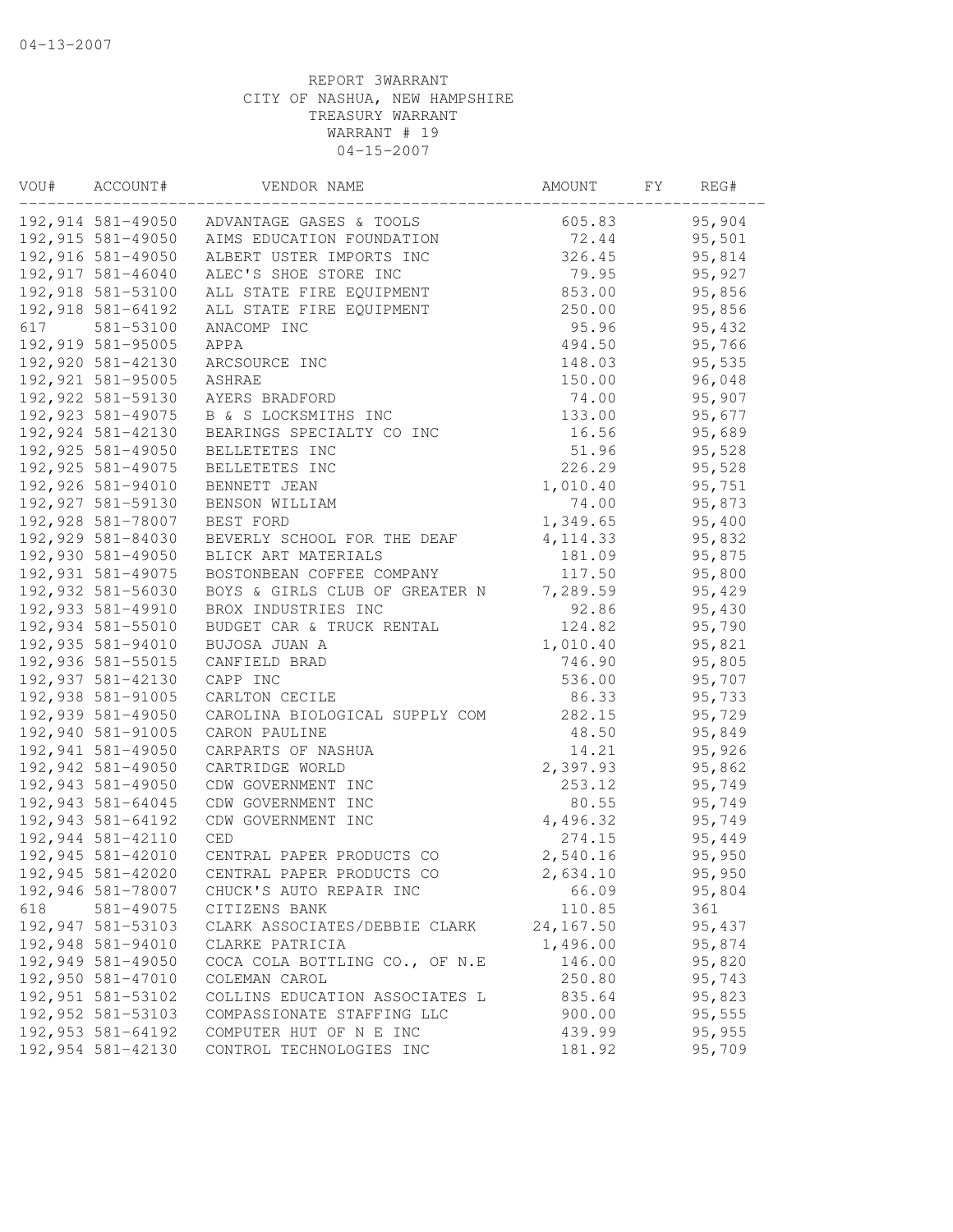| VOU# | ACCOUNT#           | VENDOR NAME                    | AMOUNT    | FΥ | REG#    |
|------|--------------------|--------------------------------|-----------|----|---------|
|      | 192,955 581-56030  | CONWAY ARENA                   | 30,258.76 |    | 95,834  |
|      | 192,956 581-41040  | CONWAY OFFICE PRODUCTS LLC     | 240.81    |    | 95,502  |
|      | 192,957 581-49910  | CORRIVEAU ROUTHIER INC         | 11.98     |    | 95,928  |
|      | 192,958 581-84030  | CROTCHED MOUNTAIN REHAB CTR    | 18,614.46 |    | 95,722  |
|      | 192,959 581-49050  | CRYSTAL SPRINGS BOOKS          | 52.70     |    | 95,775  |
|      | 192,960 581-53100  | D & M STRIPING                 | 1,600.00  |    | 95,401  |
|      | 192,961 581-53100  | DAVE'S SEPTIC SERVICE INC      | 84.03     |    | 95,444  |
|      | 192,962 581-84055  | DAY ORION INDIVIDUAL TREATMENT | 6,374.08  |    | 95,909  |
|      | 192,963 581-49050  | DELTA EDUCATION                | 26.40     |    | 95,768  |
|      | 192,964 581-75180  | DELTA ROOFING LLC              | 235.00    |    | 95,752  |
|      | 192,965 581-53100  | DESMARAIS ROGER                | 39.00     |    | 95,739  |
|      | 192,966 581-51015  | DEVINE MILLIMET & BRANCH       | 2,361.87  |    | 95,540  |
|      | 192,967 581-91005  | DONAHUE GAIL                   | 32.74     |    | 95,787  |
|      | 192,968 581-91005  | DOWNING CHRISTINE              | 30.07     |    | 95,726  |
|      | 192,969 581-91005  | DROLET KATHLEEN                | 98.21     |    | 95,745  |
|      | 192,970 581-84030  | EASTER SEALS NEW HAMPSHIRE     | 8,922.88  |    | 95,688  |
|      | 192,970 581-84055  | EASTER SEALS NEW HAMPSHIRE     | 18,637.46 |    | 95,688  |
|      | 192,971 581-84030  | EDGEWOOD CENTRE                | 1,914.00  |    | 95,855  |
|      | 192,972 581-94030  | ELLIS JEANNETTE                | 56.26     |    | 95,838  |
|      | 192, 973 581-34015 | ENERGYNORTH PROPANE            | 390.48    |    | 95,941  |
|      | 192,974 581-49035  | EYE ON EDUCATION               | 203.75    |    | 96,146  |
|      | 192, 975 581-42120 | F W WEBB COMPANY               | 356.80    |    | 95,462  |
|      | 192,976 581-91040  | FANTASIA ANGELO                | 306.47    |    | 95,846  |
|      | 192,977 581-53100  | FARRENKOPF RICHARD             | 151.57    |    | 95,828  |
|      | 192,978 581-49075  | FASTENAL CO                    | 61.85     |    | 95,418  |
|      | 192,979 581-43005  | FEDEX                          | 85.49     |    | 96,038  |
|      | 192,980 581-42130  | FILTER SALES & SERVICE         | 3,721.61  |    | 95,744  |
|      | 192,981 581-75023  | FIMBEL PAUNET CORP             | 350.00    |    | 95,682  |
|      | 192,982 581-55010  | FIRST STUDENT INC              | 544.40    |    | 95,771  |
|      | 192,983 581-55005  | FIRST STUDENT INC              | 657.71    |    | 95,783  |
|      | 192,983 581-55025  | FIRST STUDENT INC              | 137.64    |    | 95,783  |
|      | 192,983 581-55035  | FIRST STUDENT INC              | 1,713.51  |    | 95,783  |
|      | 192,984 581-91005  | FLANAGAN PRISCILLA             | 20.37     |    | 95,746  |
|      | 192,985 581-49030  | FOLLETT LIBRARY RESOURCES      | 503.00    |    | 95, 411 |
|      | 192,986 581-49910  | FRANKLIN PAINT CO INC          | 130.25    |    | 95,773  |
|      | 192,987 581-49050  | FREY SCIENTIFIC                | 78.12     |    | 95,499  |
|      | 192,988 581-94010  | FRONKO JANICE                  | 321.92    |    | 95,910  |
|      | 192,989 581-59130  | GADBOIS GERALD                 | 108.00    |    | 95,370  |
|      | 192,990 581-91005  | GINGRAS LISA                   | 54.56     |    | 95,802  |
|      | 192,991 581-49050  | GOSS JOSEPH                    | 71.88     |    | 95,906  |
|      | 192,992 581-84030  | GREATER LAWRENCE ED COLLABORAT | 8,905.00  |    | 95,796  |
|      | 192,993 581-91005  | GREENBERG ELLEN                | 315.83    |    | 95,891  |
|      | 192,994 581-42130  | GREENFIELD INDUSTRIES INC      | 450.00    |    | 95,433  |
|      | 192,995 581-78007  | HANSON'S AUTOMOTIVE SERVICE    | 204.65    |    | 95,853  |
|      | 192,996 581-74092  | HARRIS EQUIPMENT REPAIR SERVIC | 491.74    |    | 95,936  |
|      | 192,997 581-78007  | HEAVY DUTY TRUCK & DIESEL SERV | 489.74    |    | 95,931  |
|      | 192,998 581-49075  | HOME DEPOT CREDIT SERVICES     | 102.07    |    | 95,762  |
|      | 192,999 581-91005  | HORNE LORRAINE                 | 23.28     |    | 95,731  |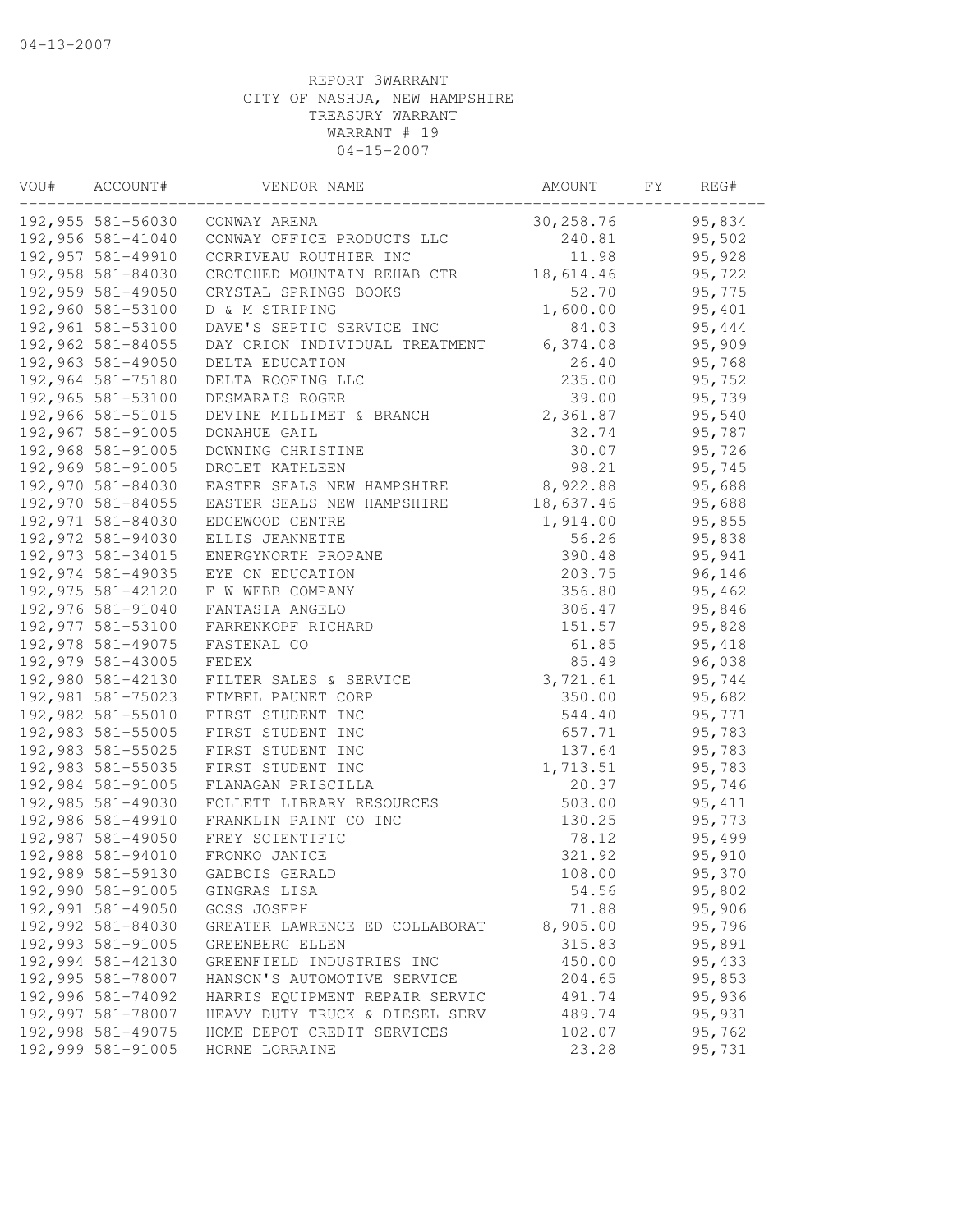| VOU# | ACCOUNT#          | VENDOR NAME                    | AMOUNT     | FΥ | REG#   |
|------|-------------------|--------------------------------|------------|----|--------|
|      | 193,000 581-91005 | HOTTEL CHRISTOPHER             | 35.65      |    | 95,876 |
|      | 193,001 581-49095 | HOUGHTON MIFFLIN CO            | 243.89     |    | 95,947 |
|      | 193,002 581-78007 | HOWARD P FAIRFIELD INC         | 411.85     |    | 95,865 |
|      | 193,003 581-49050 | HUMAN CONNECTION               | 16.95      |    | 95,788 |
|      | 193,004 581-91010 | HUMMELL KATRINA                | 2.67       |    | 95,829 |
|      | 193,005 581-49910 | INDUSTRIAL DISTRIBUTION GROUP/ | 1,006.96   |    | 95,475 |
|      | 193,006 581-64040 | INSIGHT PUBLIC SECTOR          | 3,752.00   |    | 95,440 |
|      | 193,006 581-64045 | INSIGHT PUBLIC SECTOR          | 1, 118.77  |    | 95,440 |
|      | 193,007 581-41040 | INTEGRATED OFFICE SOLUTIONS    | 26.50      |    | 95,725 |
|      | 193,008 581-42110 | INTERSTATE BATTERIES OF SO NH  | 43.95      |    | 95,872 |
|      | 193,009 581-77005 | INTERSTATE ELECTRICAL SERVICES | 8,917.00   |    | 95,698 |
|      | 193,010 581-49050 | J M STEWART CORP               | 39.50      |    | 95,922 |
|      | 193,011 581-49050 | J W PEPPER & SON INC           | 153.99     |    | 95,484 |
|      | 193,012 581-49035 | JEPPESEN SANDERSON INC         | 305.51     |    | 95,918 |
|      | 193,013 581-44005 | JOSTENS INC                    | 261.27     |    | 95,753 |
|      | 193,014 581-49050 | KARVELAS KATHLEEN              | 131.30     |    | 95,965 |
|      | 193,014 581-94030 | KARVELAS KATHLEEN              | 55.00      |    | 95,965 |
|      | 193,015 581-98030 | KEATING BAYRD STEPHANIE        | 25.23      |    | 95,851 |
|      | 193,016 581-34015 | KEYSPAN ENERGY DELIVERY        | 139,812.05 |    | 95,776 |
|      | 193,017 581-84055 | KING GEORGE SCHOOL             | 5,800.00   |    | 95,886 |
|      | 193,018 581-53100 | KOENIG CHRISTOPHER REESE       | 375.00     |    | 95,868 |
|      | 193,019 581-91005 | KOSOW CARMEN                   | 69.84      |    | 95,761 |
|      | 193,020 581-49050 | LAKES REGION LINEN INC         | 127.17     |    | 95,812 |
|      | 193,021 581-49030 | LALIBERTE MICHELE              | 43.06      |    | 95,871 |
|      | 193,021 581-49055 | LALIBERTE MICHELE              | 41.36      |    | 95,871 |
|      | 193,022 581-53100 | LAMBROPOULOS KATHERINE         | 375.00     |    | 95,831 |
|      | 193,023 581-84030 | LEARNING CENTER FOR DEAF CHILD | 7,360.54   |    | 95,887 |
|      | 193,024 581-84030 | LEARNING PREP SCHOOL           | 3, 191.98  |    | 95,716 |
|      | 193,025 581-84030 | LIGHTHOUSE SCHOOL INC          | 45,956.80  |    | 95,728 |
|      | 193,026 581-91005 | LUCAS MARK                     | 41.23      |    | 95,921 |
|      | 193,027 581-84055 | LUTHERAN COMMUNITY SERVICES OF | 319.38     |    | 95,794 |
|      | 193,028 581-53100 | LUTHERAN SOCIAL SERVICES OF NH | 189.12     |    | 95,895 |
|      | 193,029 581-42130 | M & B MACHINING AND WELDING    | 126.00     |    | 95,935 |
|      | 193,030 581-42110 | M & M ELECTRICAL SUPPLY CO INC | 965.70     |    | 95,924 |
|      | 193,031 581-84030 | MANCHESTER SCHOOL DISTRICT     | 2,435.20   |    | 95,867 |
|      | 193,032 581-49050 | MARKET BASKET                  | 315.28     |    | 95,548 |
|      | 193,033 581-49050 | MARTEL JENNIFER                | 166.96     |    | 95,772 |
|      | 193,034 581-75090 | MARVELL PLATE GLASS INC        | 306.50     |    | 95,404 |
|      | 193,035 581-78007 | MAYNARD & LESIEUR INCORPORATED | 14.94      |    | 95,937 |
|      | 193,036 581-53103 | MCCARTNEY AMY                  | 4,007.75   |    | 96,024 |
|      | 193,037 581-49075 | MCMASTER-CARR SUPPLY CO        | 81.18      |    | 95,522 |
|      | 193,038 581-49075 | MERRIMACK BUILDING SUPPLY INC  | 1,312.81   |    | 95,714 |
|      | 193,039 581-59130 | MICHAEL BARBARA                | 74.00      |    | 95,860 |
|      | 193,040 581-49050 | MIGHTYBOOK INC                 | 99.95      |    | 95,903 |
|      | 193,041 581-84055 | MILFORD SCHOOL DISTRICT        | 9,697.17   |    | 95,748 |
|      | 193,042 581-49075 | MILLER JOE                     | 22.43      |    | 95,896 |
|      | 193,043 581-94010 | MILLER MONICA                  | 2,020.80   |    | 95,854 |
|      | 193,044 581-84030 | MOUNT PROSPECT ACADEMY INC     | 2,748.20   |    | 95,818 |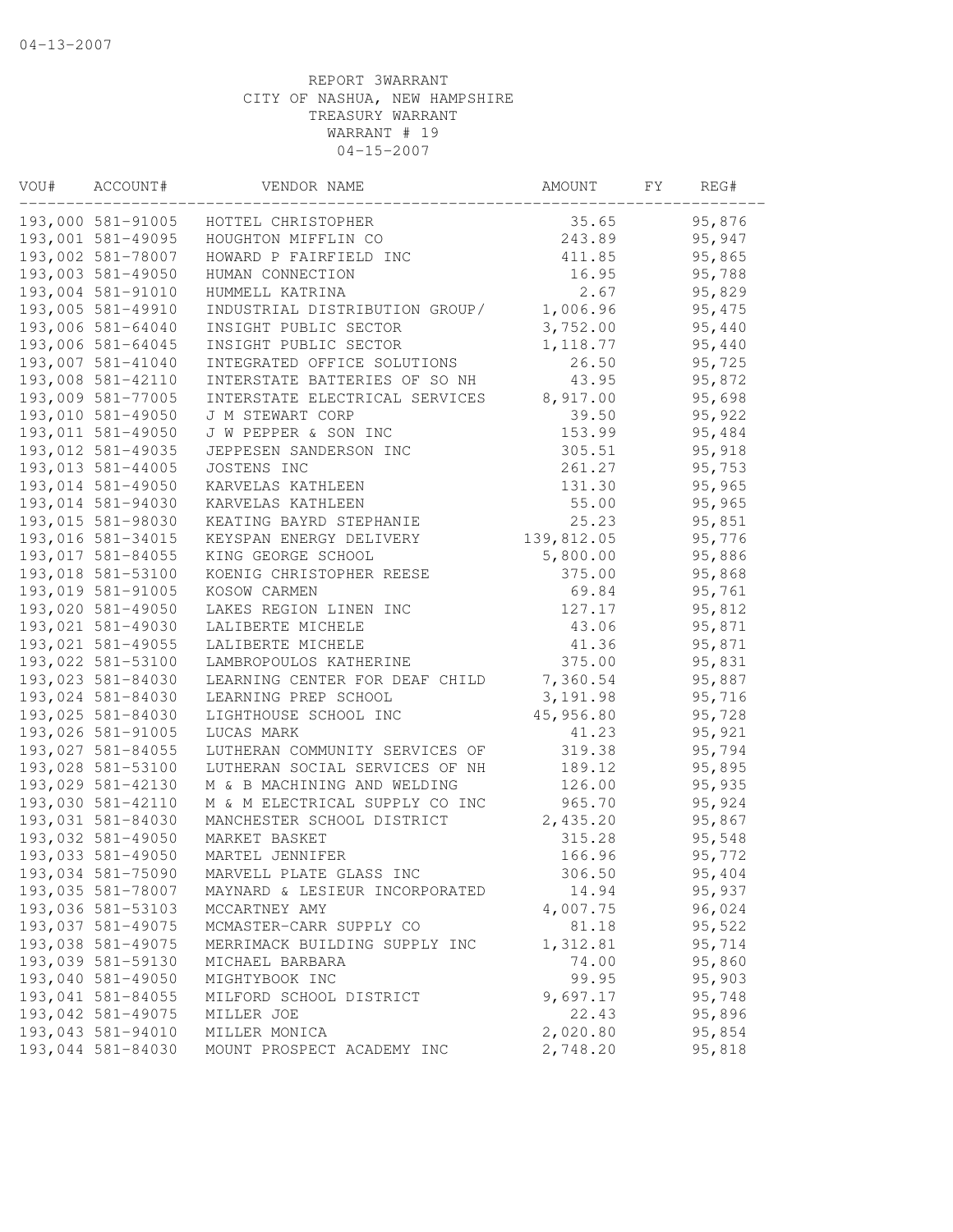| VOU# | ACCOUNT#          | VENDOR NAME                    | AMOUNT     | FΥ | REG#    |
|------|-------------------|--------------------------------|------------|----|---------|
|      | 193,044 581-84055 | MOUNT PROSPECT ACADEMY INC     | 8,968.18   |    | 95,818  |
|      | 193,045 581-53100 | MULTI-STATE BILLING SERVICES L | 863.17     |    | 95,898  |
|      | 193,046 581-84030 | NASHOBA LEARNING GROUP         | 5,398.90   |    | 95,840  |
|      | 193,047 581-84030 | NASHUA ADULT LEARNING CENTER   | 14,679.00  |    | 95,381  |
|      | 193,048 581-84030 | NASHUA CHILDREN'S HOME         | 19,693.62  |    | 95,759  |
|      | 193,049 581-49910 | NASHUA OUTDOOR POWER EQUIP     | 127.52     |    | 95,542  |
|      | 193,050 581-78007 | NASHUA WHOLESALE TIRE INC      | 105.00     |    | 95,510  |
|      | 193,051 581-42010 | NATIONWIDE SALES & SERVICE     | 415.16     |    | 95,747  |
|      | 193,052 581-31005 | NEXTEL COMMUNICATIONS          | 913.74     |    | 96,034  |
|      | 193,053 581-84055 | NFI MASSACHUSETTS INC          | 5,086.62   |    | 95,839  |
|      | 193,054 581-84055 | NFI NORTH INC                  | 6, 591.45  |    | 95,710  |
|      | 193,055 581-91005 | NHASP                          | 110.00     |    | 95, 417 |
|      | 193,056 581-49050 | NORTHCENTER FOODSERVICE        | 3, 412.16  |    | 95,779  |
|      | 193,057 581-49050 | NORTHEAST FOOD SVC EQUIPMENT & | 308.10     |    | 95,426  |
|      | 193,058 581-59130 | O'MALLEY MATTHEW               | 74.00      |    | 95,917  |
|      | 193,059 581-91005 | OUELLETTE MARTHA               | 17.65      |    | 95,822  |
|      | 193,060 581-49035 | OXFORD UNIVERSITY PRESS INC    | 106.22     |    | 95,951  |
|      | 193,061 581-49050 | P J CURRIER LUMBER CO          | 1,422.68   |    | 95,765  |
|      | 193,061 581-64192 | P J CURRIER LUMBER CO          | 400.57     |    | 95,765  |
|      | 193,062 581-94030 | PARADIS EDITH                  | 200.00     |    | 95,807  |
|      | 193,063 581-64045 | PC & MACEXCHANGE               | 180.00     |    | 95,837  |
|      | 193,064 581-49035 | PEARSON EDUCATION              | 1,026.55   |    | 95,824  |
|      | 193,065 581-33005 | PENNICHUCK WATER WORKS INC     | 1,196.02   |    | 96,040  |
|      | 193,066 581-53100 | PERFORMANCE REHAB INC.         | 15,450.00  |    | 95,817  |
|      | 193,067 581-84030 | PERKINS SCHOOL FOR THE BLIND   | 127,544.48 |    | 95,409  |
|      | 193,068 581-43005 | PETERS PATRICIA                | 59.83      |    | 95,730  |
|      | 193,069 581-43005 | PETTY CASH                     | 28.34      |    | 96,025  |
|      | 193,069 581-47010 | PETTY CASH                     | 17.33      |    | 96,025  |
|      | 193,069 581-49050 | PETTY CASH                     | 32.54      |    | 96,025  |
|      | 193,070 581-91005 | PILLSBURY KERRY                | 111.20     |    | 95,841  |
|      | 193,071 581-84055 | PINE HAVEN BOYS CENTER         | 4,812.36   |    | 95,713  |
|      | 193,072 581-49050 | PITSCO INC                     | 66.50      |    | 95,378  |
|      | 193,073 581-94030 | PLOUFFE MARY E                 | 200.00     |    | 95,842  |
|      | 193,074 581-53100 | POLAND SPRING WATER            | 18.58      |    | 96,142  |
|      | 193,075 581-55015 | PROVIDER ENTERPRISES INC (THE) | 16,550.00  |    | 95,763  |
|      | 193,076 581-53100 | PSOINOS VALERIE                | 800.00     |    | 95,905  |
|      | 193,077 581-32005 | PUBLIC SERVICE OF NH           | 32,619.27  |    | 96,123  |
|      | 193,077 581-32005 | PUBLIC SERVICE OF NH           | 29,603.06  |    | 96,124  |
|      | 193,078 581-49050 | PURCHASE ADVANTAGE CARD        | 88.44      |    | 95,866  |
|      | 193,079 581-43005 | PURCHASE POWER                 | 146.26     |    | 95,879  |
|      | 193,080 581-43005 | PURCHASE POWER                 | 500.00     |    | 95,880  |
|      | 193,081 581-94010 | PURINGTON MARCILLA             | 936.00     |    | 95,864  |
|      | 193,082 581-42110 | RALPH PILL ELECTRIC SUPPLY COM | 227.40     |    | 95,932  |
|      | 193,083 581-78007 | RAYMOND J LEVESQUE & SONS      | 1,698.10   |    | 95,740  |
|      | 193,084 581-49050 | REALLY GOOD STUFF INC          | 44.45      |    | 95,736  |
|      | 193,085 581-84030 | REGIONAL SERVICES & EDUCATION  | 18,915.58  |    | 95,395  |
|      | 193,086 581-42110 | REXEL CLS                      | 135.64     |    | 95,878  |
|      | 193,087 581-45410 | RISCH ALISON                   | 120.00     |    | 95,781  |
|      |                   |                                |            |    |         |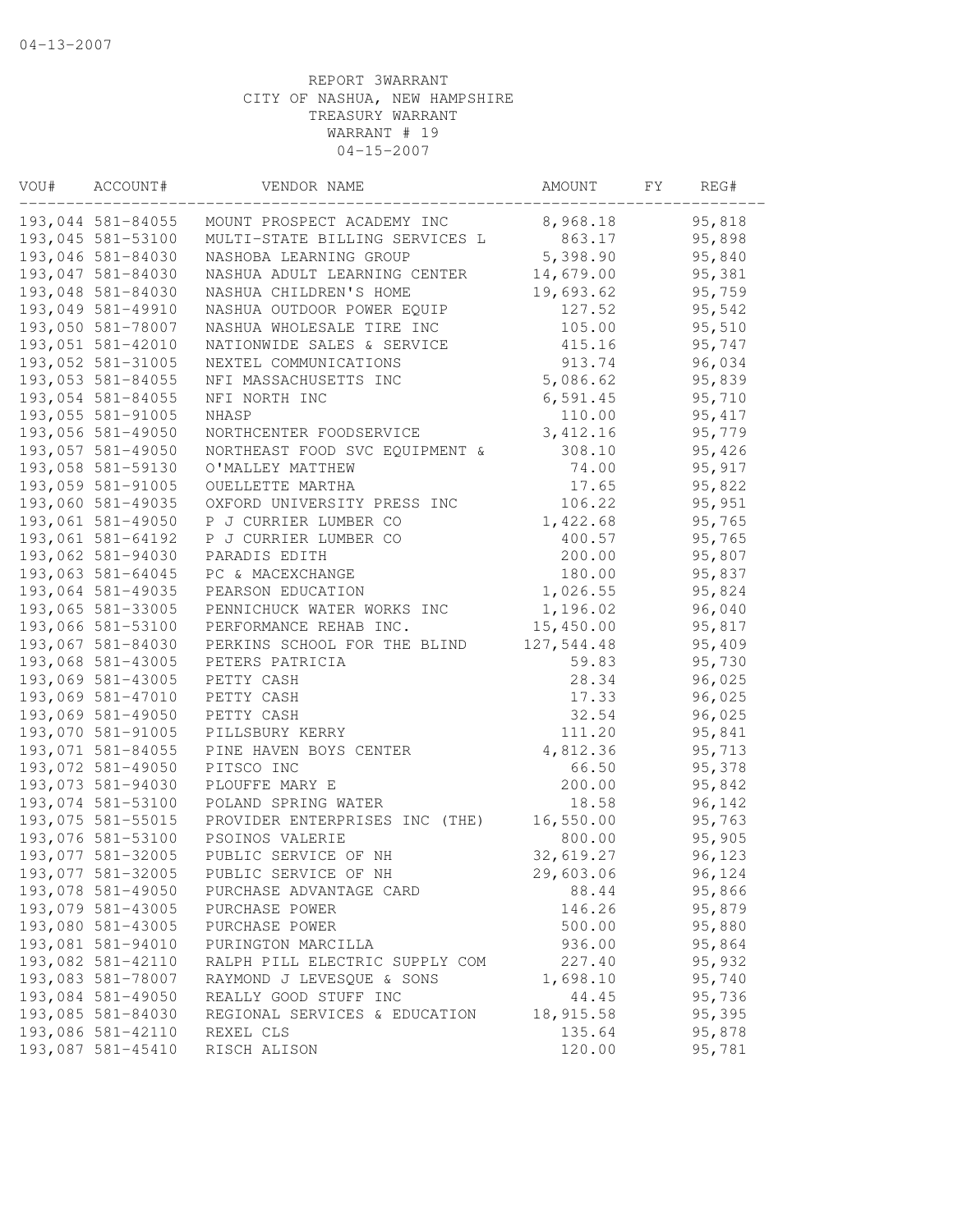| VOU# | ACCOUNT#           | VENDOR NAME                    | AMOUNT     | FY | REG#   |
|------|--------------------|--------------------------------|------------|----|--------|
|      | 193,088 581-91005  | RYAN DAVID                     | 147.69     |    | 95,881 |
|      | 193,089 581-78007  | SANEL AUTO PARTS CO            | 90.50      |    | 95,534 |
|      | 193,090 581-53100  | SANTERRE PAUL                  | 1,500.00   |    | 95,869 |
|      | 193,091 581-94030  | SANTERRE SOPHIA                | 450.00     |    | 95,799 |
|      | 193,092 581-49050  | SARGENT-WELCH                  | 904.57     |    | 95,443 |
|      | 193,093 581-49050  | SAX ARTS & CRAFTS              | 546.71     |    | 95,720 |
|      | 193,094 581-91005  | SCHAPPLER PHILIP               | 43.41      |    | 95,737 |
|      | 193,095 581-47010  | SCHOOL HEALTH CORP             | 235.69     |    | 95,408 |
|      | 193,095 581-49050  | SCHOOL HEALTH CORP             | 220.58     |    | 95,408 |
|      | 193,096 581-49050  | SCHOOL SPECIALTY               | 6,770.70   |    | 95,754 |
|      | 193,097 581-91005  | SCHROEDER ERIC                 | 78.69      |    | 95,870 |
|      | 193,098 581-84030  | SEACOST LEARNING COLLABORATIVE | 13,580.10  |    | 95,857 |
|      | 193,099 581-53100  | SECKLA MICHAEL                 | 250.00     |    | 95,908 |
|      | 193,100 581-91005  | SICILIA KATHRYN                | 43.41      |    | 95,888 |
|      | 193,101 581-84055  | SPAULDING YOUTH CENTER         | 13, 319.43 |    | 95,382 |
|      | 193, 102 581-41015 | STAPLES BUSINESS ADVANTAGE     | 731.77     |    | 95,653 |
|      | 193, 102 581-41045 | STAPLES BUSINESS ADVANTAGE     | 13,846.84  |    | 95,653 |
|      | 193,102 581-49050  | STAPLES BUSINESS ADVANTAGE     | 1,389.07   |    | 95,653 |
|      | 193,103 581-53100  | STATE OF NH - CRIMINAL RECORDS | 463.50     |    | 96,026 |
|      | 193,104 581-49050  | STENHOUSE PUBLISHERS           | 97.02      |    | 95,708 |
|      | 193, 105 581-91005 | STERN ANDREA                   | 47.70      |    | 95,715 |
|      | 193,106 581-91005  | SWINDELL LORNE                 | 360.25     |    | 95,777 |
|      | 193,107 581-84030  | TAYLOR STEPHEN PH D            | 900.00     |    | 95,966 |
|      | 193,108 581-53100  | TERMINIX                       | 2,581.00   |    | 95,845 |
|      | 193,109 581-49050  | THERAPRO INC                   | 8.00       |    | 95,394 |
|      | 193,109 581-49095  | THERAPRO INC                   | 44.49      |    | 95,394 |
|      | 193, 110 581-91005 | TOBBE GALE                     | 60.38      |    | 95,735 |
|      | 193, 111 581-78007 | TOWERS MOTOR PARTS CORP        | 38.94      |    | 95,672 |
|      | 193, 112 581-49050 | TOYS FOR SPECIAL CHILDREN INC  | 256.95     |    | 95,419 |
|      | 193, 113 581-49050 | TRAVELSMART                    | 39.00      |    | 96,145 |
|      | 193, 114 581-74092 | TWIN STATE//VOICE.DATA.VIDEO.I | 90.00      |    | 95,798 |
|      | 193, 115 581-43005 | UNITED PARCEL SERVICE          | 13.97      |    | 95,712 |
|      | 193, 116 581-42120 | UNITED SUPPLY COMPANY INC      | 1,281.83   |    | 95,949 |
|      | 193, 117 581-83102 | UNUM LIFE INSURANCE            | 2,543.81   |    | 96,022 |
|      | 193, 118 581-91005 | VALADE COLETTE                 | 47.05      |    | 95,767 |
|      | 193, 119 581-31005 | VERIZON                        | 52.41      |    | 96,036 |
|      | 193, 120 581-31005 | VERIZON                        | 45.52      |    | 96,133 |
|      | 193, 121 581-31005 | VERIZON                        | 28.63      |    | 96,143 |
|      | 193, 122 581-75180 | VIKING ROOFING, INC.           | 952.00     |    | 95,844 |
|      | 193, 123 581-83004 | VISION SERVICE PLAN - NH       | 1,613.96   |    | 96,023 |
|      | 193, 124 581-42130 | W W GRAINGER INC               | 1,080.49   |    | 95,481 |
|      | 193, 125 581-59130 | WALLACE RICHARD                | 74.00      |    | 95,877 |
|      | 193, 126 581-46040 | WALMART COMMUNITY              | 39.92      |    | 95,705 |
|      | 193, 126 581-47010 | WALMART COMMUNITY              | 15.36      |    | 95,705 |
|      | 193, 126 581-49050 | WALMART COMMUNITY              | 469.25     |    | 95,705 |
|      | 193, 127 581-53100 | WALSH MARTIN                   | 39.00      |    | 95,559 |
|      | 193, 128 581-49050 | WEST MUSIC                     | 327.67     |    | 95,717 |
|      | 193, 129 581-47010 | WILLIAM V. MACGILL & COMPANY   | 53.95      |    | 95,497 |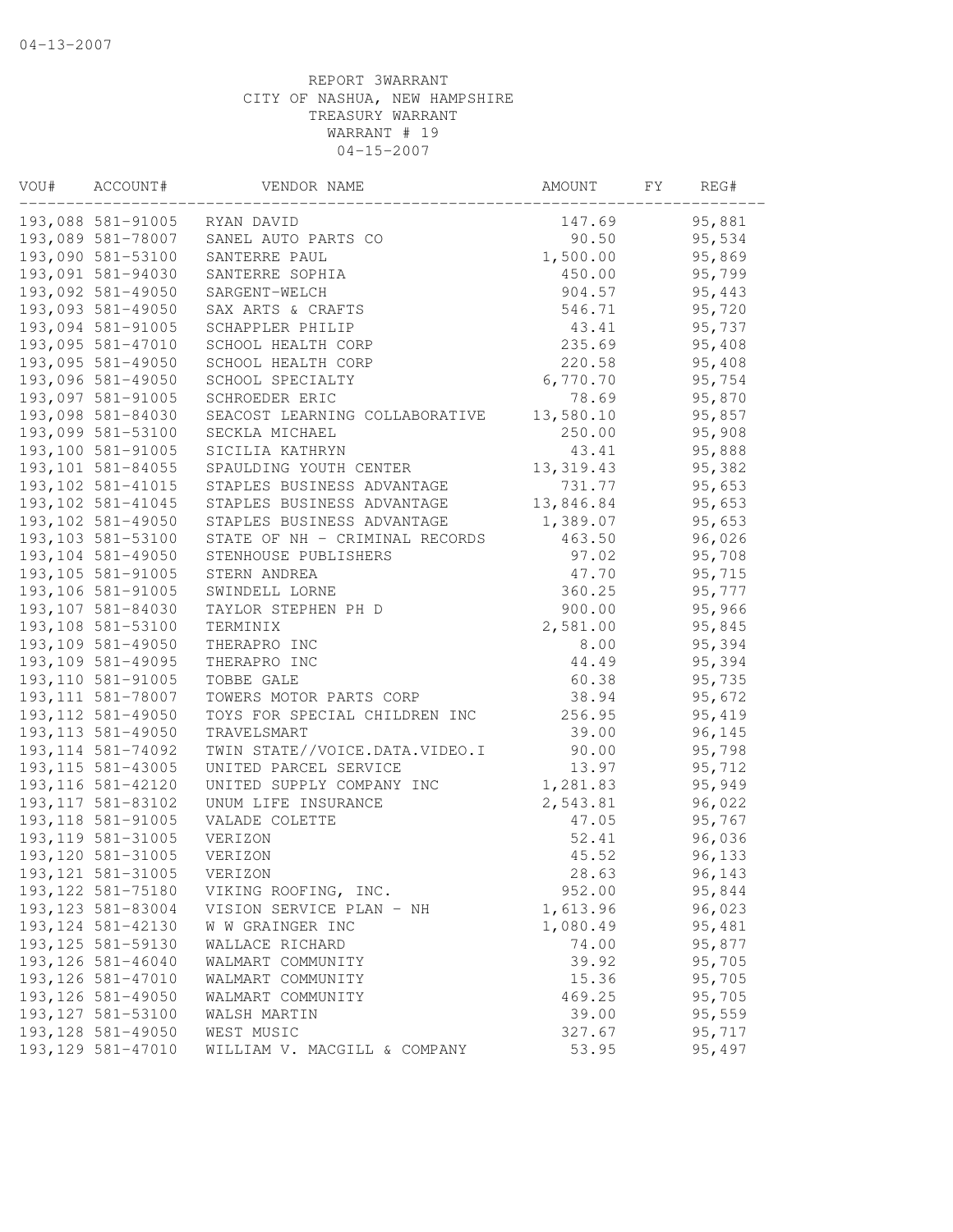| VOU#  | ACCOUNT#           | VENDOR NAME               | AMOUNT     | FY | REG#       |
|-------|--------------------|---------------------------|------------|----|------------|
|       | 193, 130 581-49035 | WOJTKUN CATHERINE         | 60.00      |    | 95,808     |
|       | 193, 131 581-46040 | WORK'N GEAR               | 79.95      |    | 95,461     |
|       | 193, 132 581-68003 | WYMAN'S CHEVROLET PONTIAC | 21,981.00  |    | 95,647     |
|       | 193, 133 581-53101 | YOUTH COUNCIL (THE)       | 8,130.00   |    | 95,797     |
|       | 193, 134 581-64040 | ZONES                     | 414.00     |    | 95,756     |
|       | 193, 134 581-64045 | ZONES                     | 2,343.54   |    | 95,756     |
| TOTAL | 581                | SCHOOL DEPARTMENT         |            |    | 840,660.54 |
| 619   | 590-23531          | BEN'S UNIFORMS            | 4,602.00   |    | 95,956     |
|       | 193, 135 590-23581 | APS LIGHTING-SOUND-A/V    | 180.70     |    | 95,900     |
|       | 193, 136 590-23581 | COMPUTER HUT OF N E INC   | 134.95     |    | 95,955     |
|       | 193, 137 590-23581 | EAGLE DESIGN GROUP LLC    | 178.68     |    | 95,757     |
|       | 620 590-24536      | FALCON ELECTRIC INC       | 8,937.40   |    | 95,618     |
| TOTAL | 590                | P/Y OBLIGATIONS           |            |    | 14,033.73  |
|       |                    |                           |            |    |            |
| 621   | 592-85010          | US BANK NA (091000022)    | 37,180.00  |    | 359        |
| 622   | 592-85010          | US BANK NA (091000022)    | 13,230.00  |    | 358        |
| 623   | 592-85015          | US BANK NA (091000022)    | 120,877.50 |    | 359        |
| 624   | 592-85015          | US BANK NA (091000022)    | 42,997.50  |    | 358        |
| TOTAL | 592                | BONDED DEBT SERVICE       |            |    | 214,285.00 |
| 625   | 595-22020          | DHG ASSOCIATES            | 155.04     |    | 95,596     |
| 626   | 595-22020          | POWELL WILSON & SONIA     | 797.86     |    | 95,622     |
| 627   | 595-22020          | TROMBLY DENISE            | 228.48     |    | 95,599     |
| TOTAL | 595                | OVERLAY                   |            |    | 1,181.38   |
|       |                    |                           |            |    |            |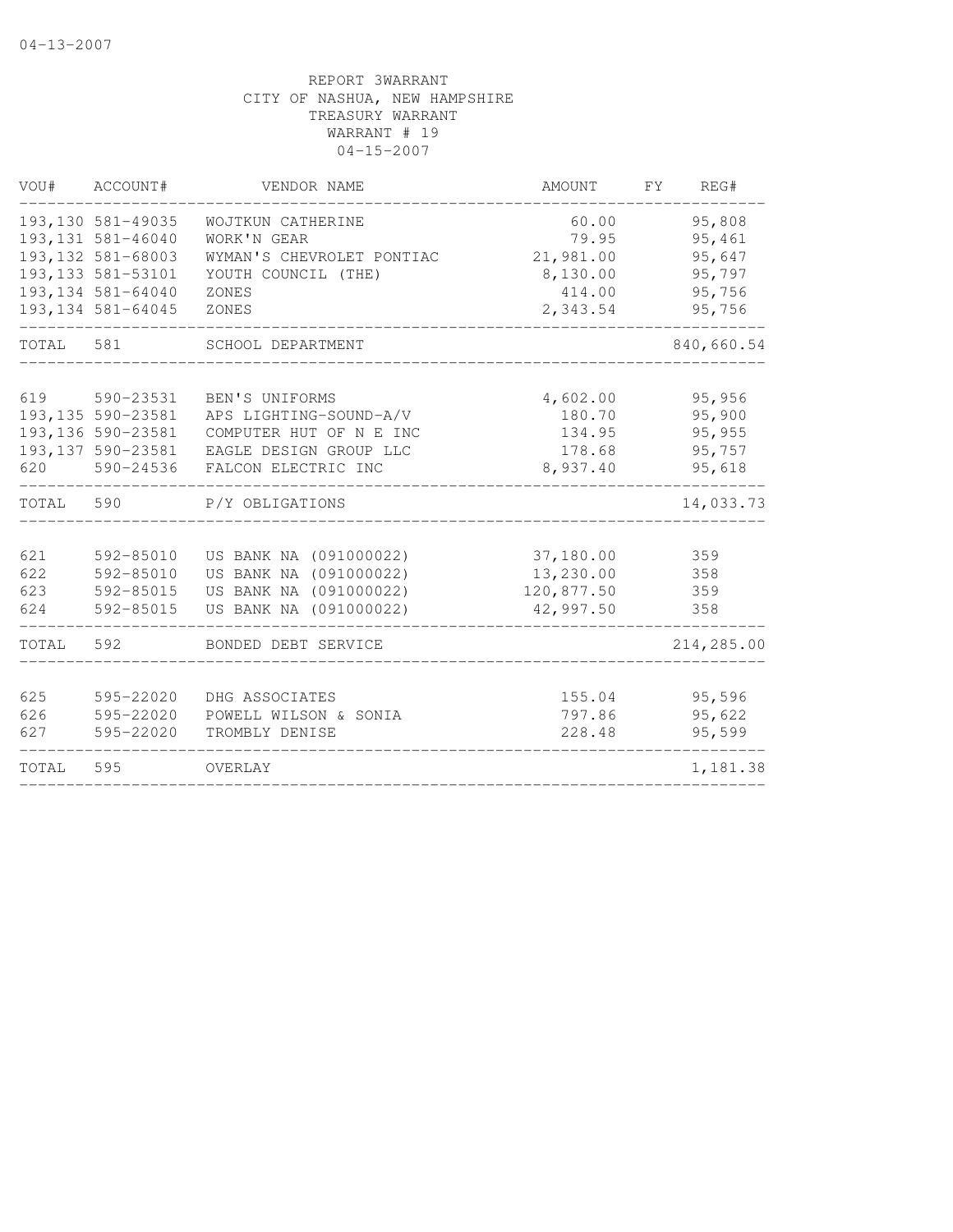| VOU#       | ACCOUNT#                 | VENDOR NAME                                              | AMOUNT           | FY | REG#             |
|------------|--------------------------|----------------------------------------------------------|------------------|----|------------------|
| 628<br>629 | $653 - 08$<br>$653 - 08$ | TELEGRAPH PUBLISHING COMPANY<br>UNION LEADER CORPORATION | 107.10<br>257.76 |    | 95,948<br>96,042 |
| TOTAL      | $653 - 08$               | CAP IMP - STREET DEPT<br>STREET PAVING PROGRAM FY07      |                  |    | 364.86           |
|            |                          |                                                          |                  |    |                  |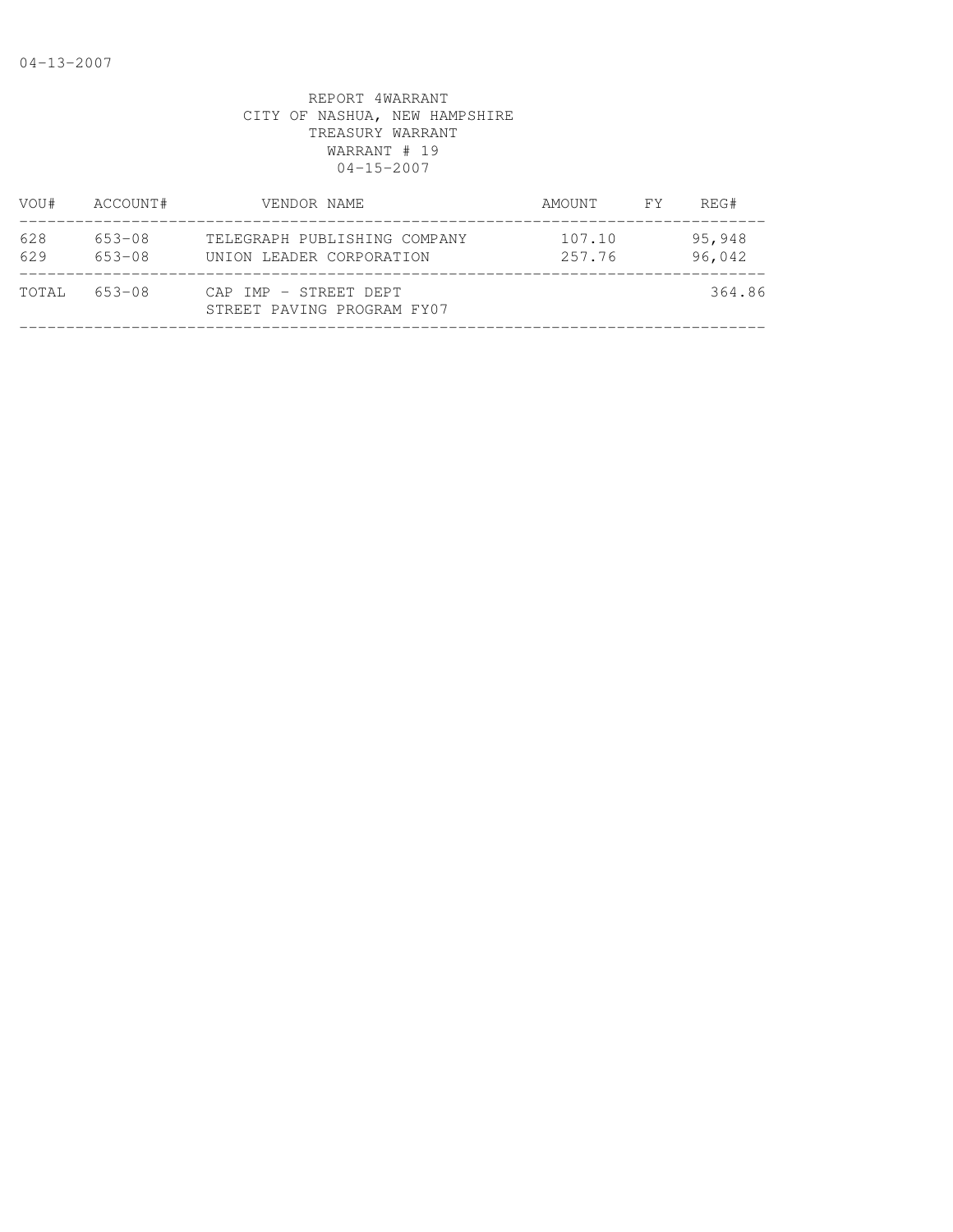| VOU#                                                                      | ACCOUNT#                                                                                                                                              | PROGRAM<br>VENDOR NAME                                                                                                                                                                                                                                                                                               |                                                                                                                               | AMOUNT FY REG#                                                                                             |
|---------------------------------------------------------------------------|-------------------------------------------------------------------------------------------------------------------------------------------------------|----------------------------------------------------------------------------------------------------------------------------------------------------------------------------------------------------------------------------------------------------------------------------------------------------------------------|-------------------------------------------------------------------------------------------------------------------------------|------------------------------------------------------------------------------------------------------------|
| 630<br>631                                                                | 751-53075                                                                                                                                             | 751-53075 3731 MCFARLAND-JOHNSON INC<br>3731 NASHUA REGIONAL PLANNING COMMI                                                                                                                                                                                                                                          | 22,486.32<br>3,260.52                                                                                                         | 95,550<br>96,047                                                                                           |
| TOTAL                                                                     | 751                                                                                                                                                   | CPF-PWD & ENGINEERING                                                                                                                                                                                                                                                                                                | 25,746.84                                                                                                                     |                                                                                                            |
| 632                                                                       |                                                                                                                                                       | 752-53095 3711 MARSHALL GARY LLC                                                                                                                                                                                                                                                                                     | 19,463.97                                                                                                                     | 96,102                                                                                                     |
| TOTAL                                                                     | 752                                                                                                                                                   | CPF-PARKS & RECREATION                                                                                                                                                                                                                                                                                               | 19,463.97                                                                                                                     |                                                                                                            |
| 633<br>634                                                                | 771-53025                                                                                                                                             | 771-01310 3750 T BUCK CONSTRUCTION INC<br>3750 VANASSE HANGEN BRUSTLIN INC                                                                                                                                                                                                                                           | 41,197.57<br>5,262.46                                                                                                         | 95,587<br>95,380                                                                                           |
| TOTAL                                                                     | 771                                                                                                                                                   | CPF - COMM DEVLPMNT DIV                                                                                                                                                                                                                                                                                              | 46,460.03                                                                                                                     |                                                                                                            |
| 635<br>636<br>637<br>638<br>639<br>640<br>641<br>642<br>643<br>644<br>645 | 774-01318<br>$774 - 31005$<br>774-32005<br>774-32005<br>774-34015<br>774-59100<br>774-59100<br>$774 - 64260$<br>774-64260<br>$774 - 69$<br>$774 - 81$ | 3718 MERIDIAN CONSTRUCTION CORP<br>3718 VERIZON<br>3718 PSNH<br>3718 PUBLIC SERVICE OF NH<br>3718 KEYSPAN ENERGY DELIVERY<br>3718 B & S LOCKSMITHS INC<br>3718 INSIGHT PUBLIC SECTOR<br>3718 AMERICAN TELECOM SERVICES LLC<br>3718 CONNECTICITY INC<br>3718 MERIDIAN CONSTRUCTION CORP<br>3718 TURNSTONE CORPORATION | 156,042.00<br>30.53<br>223.00<br>1,031.91<br>558.59<br>161.80<br>2,689.49<br>1,249.78<br>4,354.96<br>173, 195.48<br>20,573.59 | 95,523<br>96,087<br>96,111<br>96,124<br>96,060<br>95,525<br>95,593<br>95,600<br>95,609<br>95,523<br>95,422 |
| TOTAL                                                                     | 774                                                                                                                                                   | CPF-URBAN PROGRAMS                                                                                                                                                                                                                                                                                                   | 360, 111.13                                                                                                                   |                                                                                                            |
| 646                                                                       |                                                                                                                                                       | 792-53030 3792 FAY SPOFFORD & THORNDIKE LLC                                                                                                                                                                                                                                                                          | 12,957.30                                                                                                                     | 95,415                                                                                                     |
| TOTAL                                                                     | 792                                                                                                                                                   | CPF-WASTEWATER USER FUND                                                                                                                                                                                                                                                                                             | 12,957.30                                                                                                                     |                                                                                                            |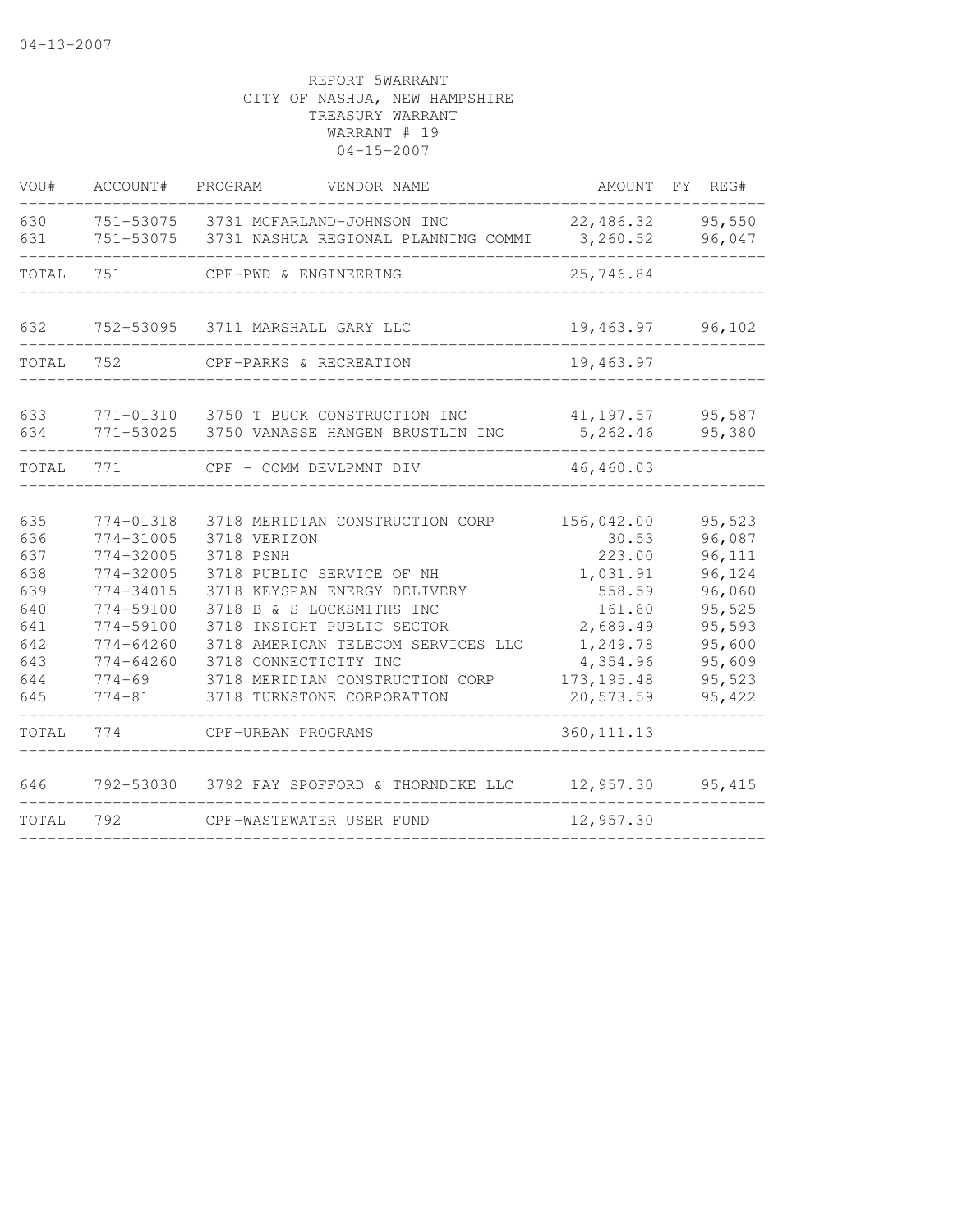| VOU#  | ACCOUNT#         | VENDOR NAME                                       | AMOUNT      | FΥ | REG#        |
|-------|------------------|---------------------------------------------------|-------------|----|-------------|
| 647   | 801-31005        | COMCAST                                           | 54.00       |    | 96,099      |
| 648   | 801-31050        | NEXTEL COMMUNICATIONS                             | 182.80      |    | 96,045      |
| 649   | 801-34015        | ENERGYNORTH PROPANE                               | 40.00       |    | 96,055      |
| 650   | 801-41015        | STAPLES BUSINESS ADVANTAGE                        | 55.13       |    | 95,701      |
| 651   | 801-42000        | LISAY STEVEN E                                    | 720.00      |    | 95,524      |
| 652   | 801-47010        | BASS FIRST AID SERVICE COMPANY                    | 19.95       |    | 95,459      |
| 653   | 801-48005        | SHATTUCK MALONE OIL CO                            | 17,571.10   |    | 96,030      |
| 654   | 801-49040        | LAB SAFETY SUPPLY INC                             | 143.05      |    | 95,565      |
| 654   | 801-49040        | LAB SAFETY SUPPLY INC                             | 143.04      |    | 95,565      |
| 654   | 801-49040        | LAB SAFETY SUPPLY INC                             | 143.04      |    | 95,565      |
| 655   | 801-49075        | RIS PAPER COMPANY INC                             | 144.38      |    | 95,479      |
| 656   | 801-54020        | TELEGRAPH PUBLISHING COMPANY                      | 431.38      |    | 95,948      |
| 657   | 801-59100        | AMHERST APPLIANCE REPAIR/STEVE                    | 210.00      |    | 96,097      |
| 658   | 801-59238        | ANACOMP INC                                       | 24.57       |    | 95,432      |
| 659   | 801-59239        | STAPLES BUSINESS ADVANTAGE                        | 236.37      |    | 95,701      |
| 660   | 801-75023        | BELLETETES INC                                    | 76.48       |    | 95,528      |
| 661   | 801-77020        | SOUTHWORTH-MILTON INC                             | 2,437.82    |    | 95,403      |
| 662   | 801-78065        | MAYNARD & LESIEUR INCORPORATED                    | 489.06      |    | 95,937      |
| 663   | 801-78100        | NAPA AUTO PARTS                                   | 29.19       |    | 95,665      |
| 664   | 801-83106        | ANTHEM BLUE CROSS BLUE SHIELD                     | 8,846.47    |    | 376         |
| 665   | 801-83106        | HARVARD PILGRIM HEALTH CARE                       | 202.66      |    | 374         |
| 666   | 801-83206        | ANTHEM BLUE CROSS BLUE SHIELD                     | 14,401.38   |    | 376         |
| 666   | 801-83306        | ANTHEM BLUE CROSS BLUE SHIELD                     | 2,740.90    |    | 376         |
| 667   | 801-83306        | HARVARD PILGRIM HEALTH CARE                       | 100.08      |    | 374         |
| 668   | 801-83406        | ANTHEM BLUE CROSS BLUE SHIELD                     | 4,747.56    |    | 376         |
| 669   | 801-83406        | HARVARD PILGRIM HEALTH CARE                       | 1,000.79    |    | 374         |
| 670   | 801-85060        | TREASURER STATE OF NH                             | 439, 453.11 |    | 356         |
| 670   | 801-85065        | TREASURER STATE OF NH                             | 196, 171.86 |    | 356         |
| 670   | 801-85070        | TREASURER STATE OF NH                             | 65, 917.97  |    | 356         |
| 671   | 801-91005        | GAUCHER SARA                                      | 38.99       |    | 95,601      |
| 672   | 801-94005        | SWANA                                             | 142.00      |    | 96,063      |
| 673   | 801-94005        | U MASS LOWELL                                     | 480.00      |    | 96,077      |
| TOTAL | 801              | SOLID WASTE DISPOSAL                              |             |    | 757, 395.13 |
|       |                  |                                                   |             |    |             |
| 674   |                  | 802-206-08 BROX INDUSTRIES INC/RETAINAGE 1,443.75 |             |    | 378         |
| 674   |                  | 802-206-09 BROX INDUSTRIES INC/RETAINAGE 97.10    |             |    | 378         |
| 675   | $802 - 215 - 00$ | PHH MTG CORP                                      | 207.92      |    | 95,624      |
| 676   | $802 - 215 - 00$ | THE ESTATE OF T HARRISON WHALE                    | 27.10       |    | 95,575      |
| 677   | 802-31005        | NEXTEL COMMUNICATIONS                             | 117.08      |    | 96,045      |
| 677   | 802-31005        | NEXTEL COMMUNICATIONS                             | 227.24      |    | 96,045      |
| 678   | 802-31005        | VERIZON                                           | 70.32       |    | 96,079      |
| 679   | 802-31005        | WIRELESS ZONE                                     | 18.00       |    | 96,092      |
| 680   | 802-32005        | PUBLIC SERVICE OF NH                              | 419.92      |    | 96,124      |
| 681   | 802-33005        | PENNICHUCK WATER                                  | 99.39       |    | 96,064      |
| 682   | 802-41015        | STAPLES BUSINESS ADVANTAGE                        | 97.81       |    | 95,701      |
| 682   | 802-41015        | STAPLES BUSINESS ADVANTAGE                        | 739.15      |    | 95,701      |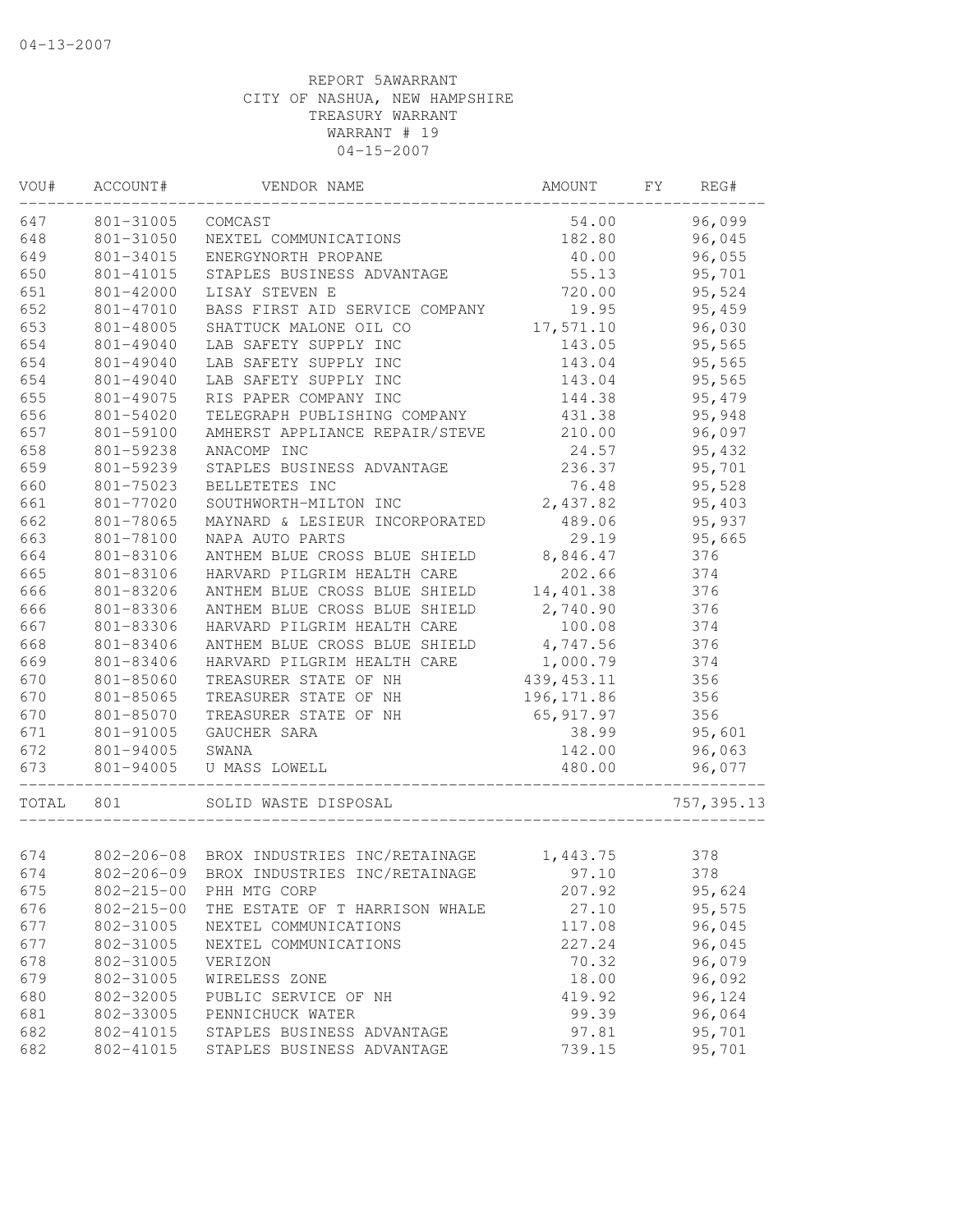| VOU# | ACCOUNT#    | VENDOR NAME                    | AMOUNT    | FY | REG#   |
|------|-------------|--------------------------------|-----------|----|--------|
| 683  | 802-42010   | CENTRAL PAPER PRODUCTS CO      | 283.35    |    | 95,950 |
| 684  | 802-42010   | GRAINGER                       | 227.48    |    | 95,445 |
| 685  | 802-42010   | HOME DEPOT CREDIT SERVICES     | 51.83     |    | 96,054 |
| 686  | 802-45101   | CIBA SPECIALTY CHEMICALS CO    | 6,732.00  |    | 95,452 |
| 687  | 802-45103   | JCI JONES CHEMICALS INC        | 2, 241.25 |    | 95,566 |
| 688  | 802-46045   | UNIFIRST CORPORATION           | 162.88    |    | 95,686 |
| 688  | 802-46045   | UNIFIRST CORPORATION           | 888.12    |    | 95,686 |
| 689  | $802 - 467$ | HILLSBOROUGH COUNTY TREASURER  | 160.19    |    | 95,946 |
| 690  | 802-49070   | HOME DEPOT CREDIT SERVICES     | 59.17     |    | 96,054 |
| 691  | 802-49070   | VWR INTERNATIONAL INC          | 116.78    |    | 95,702 |
| 692  | 802-49075   | HOME DEPOT CREDIT SERVICES     | 50.87     |    | 96,054 |
| 693  | 802-53030   | CHEMSERVE ENVIRONMENTAL ANALYS | 205.42    |    | 95,652 |
| 694  | 802-53030   | EASTERN ANALYTICAL INC         | 351.00    |    | 95,531 |
| 695  | 802-53030   | ENVIROSYSTEMS INC              | 1,025.00  |    | 95,466 |
| 696  | 802-54020   | TELEGRAPH PUBLISHING COMPANY   | 71.40     |    | 95,948 |
| 697  | 802-54020   | UNION LEADER CORPORATION       | 289.35    |    | 96,042 |
| 698  | 802-59220   | PRINTGRAPHICS OF MAINE         | 5,559.00  |    | 365    |
| 699  | 802-59225   | KENT CLEAN SEPTIC LLC          | 522.00    |    | 95,489 |
| 700  | 802-59225   | RESOURCE MANAGEMENT INC        | 54,550.70 |    | 95,387 |
| 701  | 802-59225   | WASTE MANAGEMENT OF TURNKEY LA | 1,908.76  |    | 95,603 |
| 702  | 802-59230   | CORRIVEAU ROUTHIER INC         | 80.00     |    | 95,928 |
| 703  | 802-59238   | ANACOMP INC                    | 22.88     |    | 95,432 |
| 704  | 802-59239   | STAPLES BUSINESS ADVANTAGE     | 73.50     |    | 95,701 |
| 705  | 802-59239   | UNITED SYSTEMS OF ARKANSAS INC | 851.31    |    | 95,467 |
| 706  | 802-59275   | PENNICHUCK WATER               | 7,637.20  |    | 96,066 |
| 707  | 802-59320   | CN WOOD CO INC                 | 101.79    |    | 95,693 |
| 708  | 802-64192   | GRAINGER                       | 54.99     |    | 95,445 |
| 709  | 802-64192   | IRWIN MARINE                   | 301.56    |    | 95,699 |
| 710  | 802-64192   | PINE MOTOR PARTS               | 21.55     |    | 95,938 |
| 711  | 802-66025   | GE CAPITAL INC                 | 105.00    |    | 95,691 |
| 712  | 802-77050   | PINE MOTOR PARTS               | 234.89    |    | 95,938 |
| 713  | 802-77065   | APPLIED INDUSTRIAL TECHNOLOGIE | 3,492.60  |    | 95,457 |
| 714  | 802-77065   | INNOVATIVE MACHINE INC         | 2,030.00  |    | 95,406 |
| 715  | 802-77065   | M & B MACHINING AND WELDING    | 452.00    |    | 95,935 |
| 716  | 802-77065   | MOTION INDUSTRIES INC          | 2,504.06  |    | 95,513 |
| 717  | 802-77066   | PINE MOTOR PARTS               | 47.88     |    | 95,938 |
| 718  | 802-77069   | GRAINGER                       | 129.05    |    | 95,445 |
| 719  | 802-77069   | M & M ELECTRICAL SUPPLY CO INC | 186.83    |    | 95,924 |
| 720  | 802-77069   | SKYLINE ROOFING INC            | 1,560.00  |    | 95,782 |
| 721  | 802-83006   | ANTHEM BLUE CROSS BLUE SHIELD  | 27,078.04 |    | 376    |
| 722  | 802-83006   | HARVARD PILGRIM HEALTH CARE    | 12,762.53 |    | 374    |
| 723  | 802-94005   | HEALTH STOP INC                | 75.00     |    | 95,517 |
| 724  | 802-94005   | NEIWPCC-TRAINING               | 90.00     |    | 96,096 |
| 724  | 802-94005   | NEIWPCC-TRAINING               | 480.00    |    | 96,096 |
| 725  | 802-94005   | NHWPCA                         | 125.00    |    | 96,049 |
| 726  | 802-94005   | U MASS LOWELL                  | 360.00    |    | 96,077 |
| 727  | 802-95010   | RAGAN COMMUNICATIONS INC       | 179.89    |    | 96,082 |
| 728  | 802-95075   | TREASURER STATE OF NH          | 600.00    |    | 96,032 |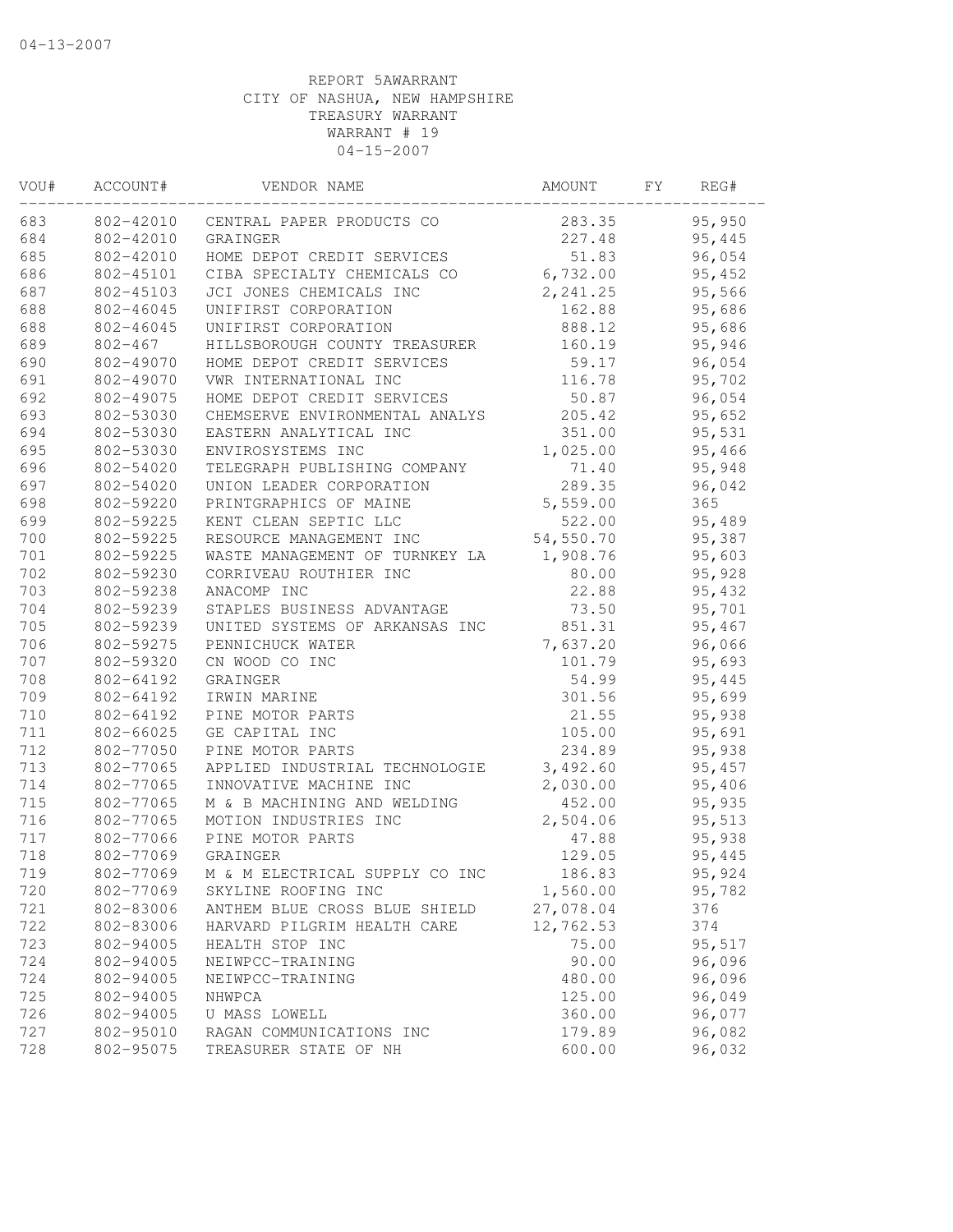| VOU#                     | ACCOUNT#                                         | VENDOR NAME                                                                            | AMOUNT                                 | FY. | REG#                                 |
|--------------------------|--------------------------------------------------|----------------------------------------------------------------------------------------|----------------------------------------|-----|--------------------------------------|
| 729<br>730<br>731<br>732 | 802-96004<br>802-96004<br>802-96035<br>802-96085 | FOSTER STEVEN<br>STAPLES BUSINESS ADVANTAGE<br>HACH COMPANY<br>MCMASTER-CARR SUPPLY CO | 600.00<br>104.96<br>4,744.60<br>391.08 |     | 96,027<br>95,701<br>95,674<br>95,522 |
| TOTAL                    | 802                                              | SEWERAGE DISPOSAL SYSTEM                                                               |                                        |     | 146,499.52                           |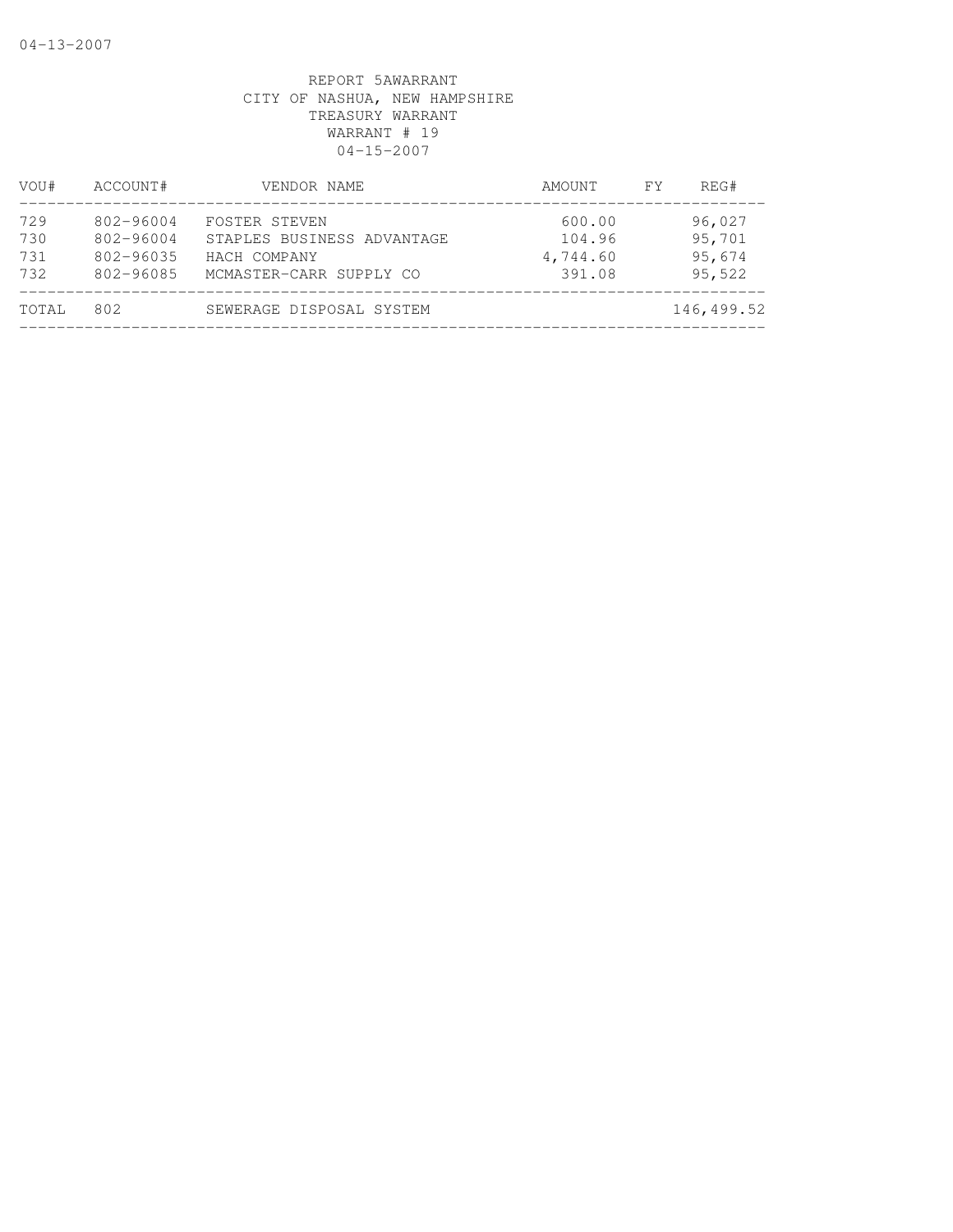| VOU#       | ACCOUNT#  | VENDOR NAME                                                                    | AMOUNT             | FY REG#          |
|------------|-----------|--------------------------------------------------------------------------------|--------------------|------------------|
| 733<br>734 |           | 951-05068 M & M ELECTRICAL SUPPLY CO INC<br>951-22       GOTTESMAN & HOLLIS PA | 43.56<br>10,000.00 | 95,924<br>96,119 |
| TOTAL      | 951       | PWD & ENG TRUST FUND                                                           |                    | 10,043.56        |
|            |           | 735 952-75021 CAROLINA EASTERN-VAIL INC                                        | 1,604.75           | 95,696           |
| TOTAL 952  |           | PARK & RECREATION TRUST FUND                                                   |                    | 1,604.75         |
| 736        |           | 961-45185 HARDY DORIC INC                                                      | 1,550.00 95,543    |                  |
| TOTAL      | 961       | EDGEWOOD CEMETERY TRUST FUND                                                   |                    | 1,550.00         |
| 736<br>737 | 963-75023 | 963-45185 HARDY DORIC INC<br>MATTHEWS INTERNATIONAL                            | 525.00<br>1,106.32 | 95,543<br>95,632 |
| TOTAL      | 963       | WOODLAWN CEMETERY TRUST FUND                                                   |                    | 1,631.32         |
| 738<br>739 | 975-45050 | 975-05072 WILLIAMS OONAGH<br>BALTECH PUBLISHING                                | 150.00<br>29.95    | 96,028<br>96,094 |
| TOTAL      | 975       | LIBRARY TRUST FUND                                                             |                    | 179.95           |
|            |           |                                                                                |                    |                  |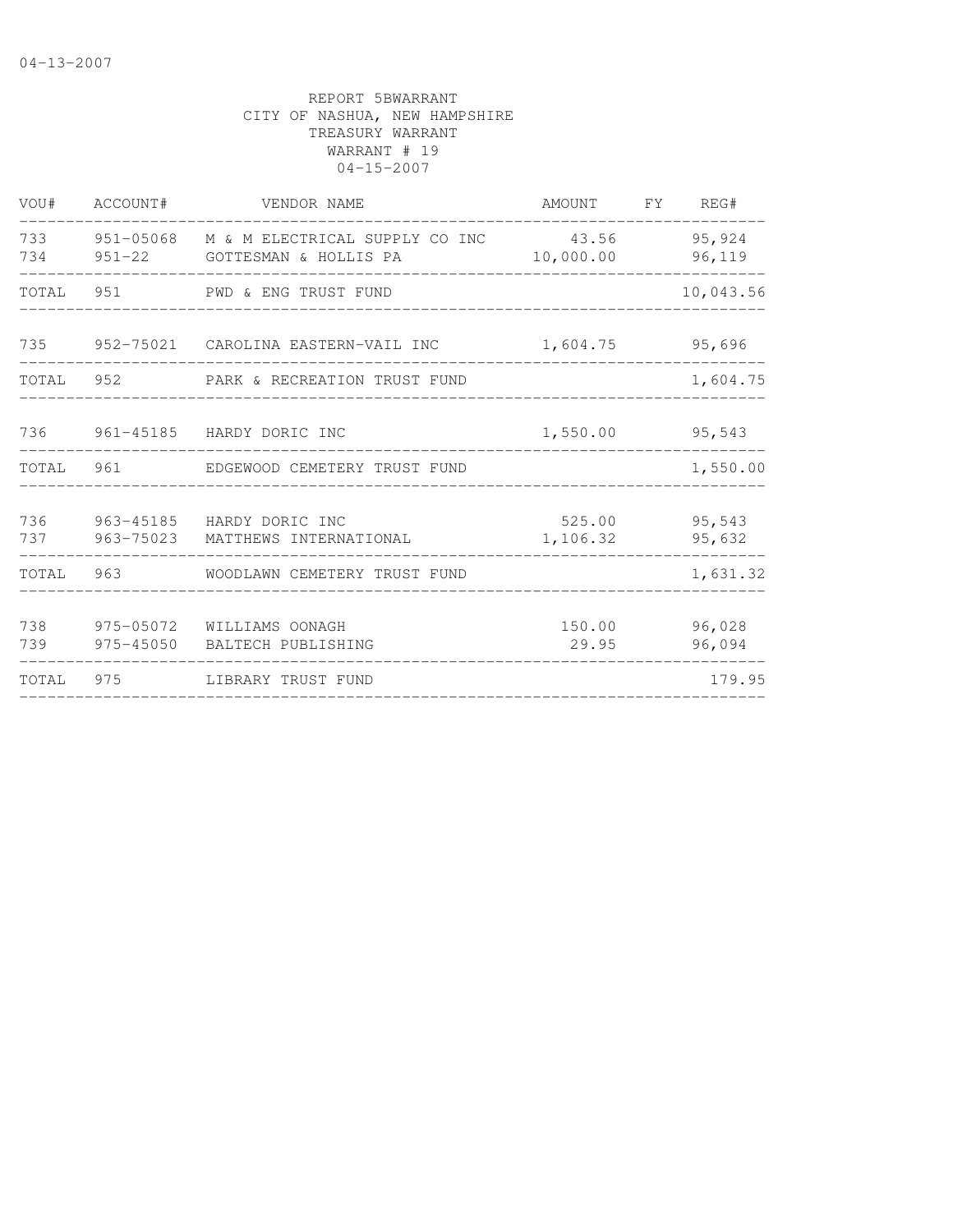|           | ACCOUNT# PAYROLL WEEK ENDING | AMOUNT |
|-----------|------------------------------|--------|
|           | $151 - 41$ $07 - APR - 2007$ | 889.49 |
| TOTAL 151 | A/R POLICE OVERTIME          | 889.49 |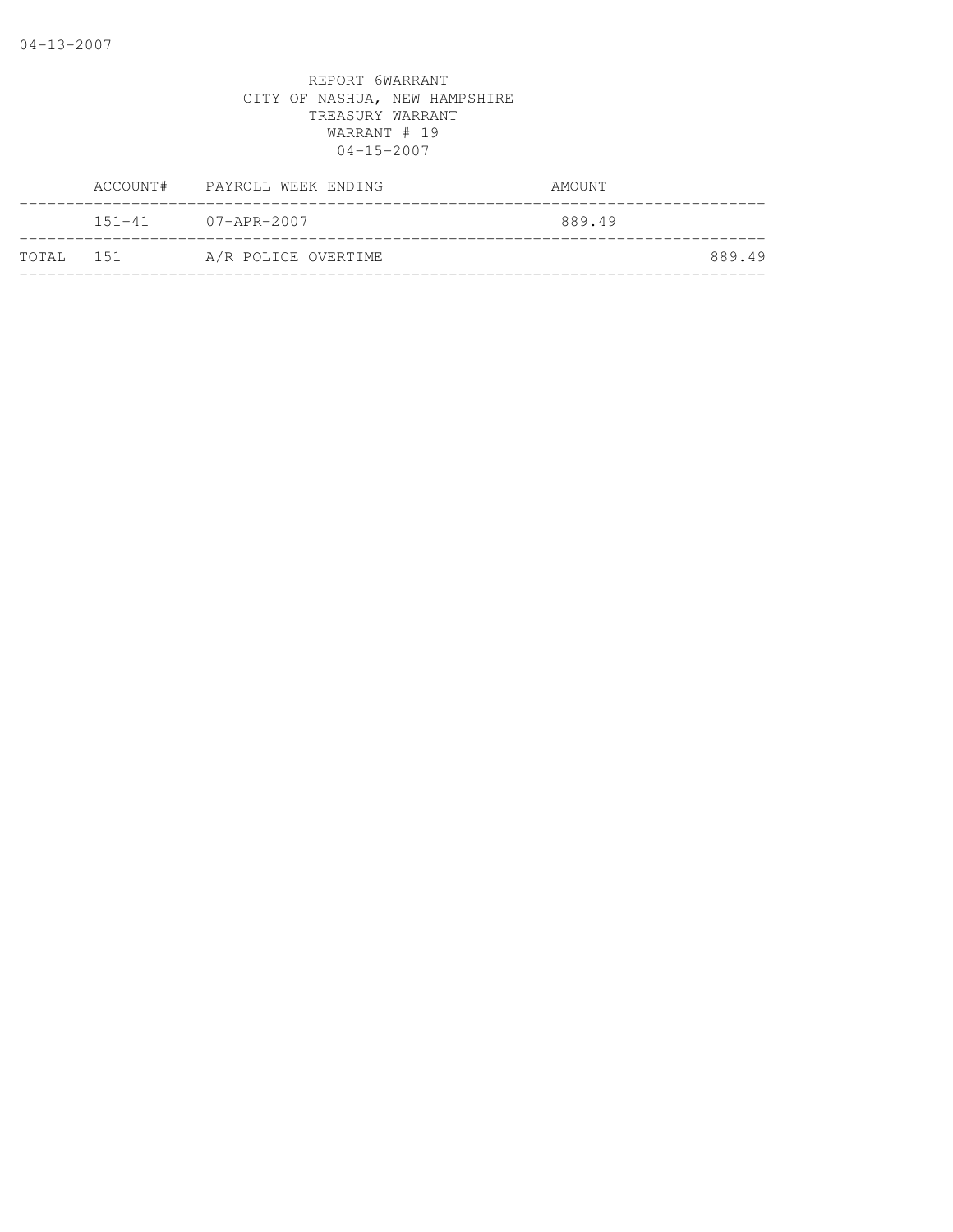|           |            | ACCOUNT# PAYROLL WEEK ENDING                     | AMOUNT                            |          |
|-----------|------------|--------------------------------------------------|-----------------------------------|----------|
|           |            | 3037-11515 07-APR-2007                           | 696.17                            |          |
| TOTAL 303 |            | ALT - INCENTIVE FUND PROGRAM                     | _________________________________ | 696.17   |
|           |            | 305-11239 07-APR-2007                            | 970.14                            |          |
|           |            | 305-11239 31-MAR-2007                            | 970.14                            |          |
|           |            | 305-59100 31-MAR-2007                            | 195.00                            |          |
|           | TOTAL 305  | SRF - CIVIC & COMM ACTIVITIES                    |                                   | 2,135.28 |
|           |            |                                                  |                                   |          |
|           |            | 308-83051 07-APR-2007                            | 271.25                            |          |
|           |            | 308-83051 31-MAR-2007<br>308-83052 07-APR-2007   | 740.59<br>781.01                  |          |
|           | 308-83052  | 31-MAR-2007                                      | 1,072.26                          |          |
|           | 308-83102  | 07-APR-2007                                      | 951.57                            |          |
|           |            | 308-83102 31-MAR-2007                            | 1,479.10                          |          |
| TOTAL     | 308        | SRF - INSURANCE                                  |                                   | 5,295.78 |
|           |            |                                                  |                                   |          |
|           |            | 3086-11870 07-APR-2007                           | 2,852.31                          |          |
|           |            | 3086-12006 07-APR-2007                           | 1,812.59                          |          |
|           |            | 3086-13004 07-APR-2007                           | 1,250.00                          |          |
|           |            | 3086-13032 07-APR-2007                           | 202.05                            |          |
|           |            | 3086-13032 31-MAR-2007<br>3086-13133 07-APR-2007 | 202.05<br>918.75                  |          |
| TOTAL     | 308        | JAVITS GRANT PROGRAM                             |                                   | 7,237.75 |
|           |            |                                                  |                                   |          |
|           |            | 3097-11162 07-APR-2007                           | 878.56                            |          |
|           |            | 3097-11162 31-MAR-2007                           | 1,092.01                          |          |
|           |            | 3097-11408 07-APR-2007                           | 721.60                            |          |
|           |            | 3097-11408 31-MAR-2007                           | 721.60                            |          |
|           | 3097-12112 | 07-APR-2007                                      | 2,077.52                          |          |
|           |            | 3097-12112 31-MAR-2007                           | 3,428.02                          |          |
|           | 3097-12830 | 07-APR-2007                                      | 261.95                            |          |
|           | 3097-12830 | 31-MAR-2007                                      | 253.99                            |          |
|           | 3097-19138 | $07 - APR - 2007$                                | 2,755.50                          |          |
|           | 3097-19139 | $07 - APR - 2007$                                | 8,158.45                          |          |
|           | 3097-19140 | $07 - APR - 2007$                                | 4,999.22                          |          |
|           | 3097-19140 | 31-MAR-2007                                      | 8,269.10                          |          |
|           | 3097-19540 | $07 - APR - 2007$                                | 12,436.16                         |          |
|           | 3097-19540 | 31-MAR-2007                                      | 20,922.75                         |          |
|           | 3097-19544 | $07 - APR - 2007$                                | 433.10                            |          |
|           | 3097-19544 | 31-MAR-2007                                      | 728.81                            |          |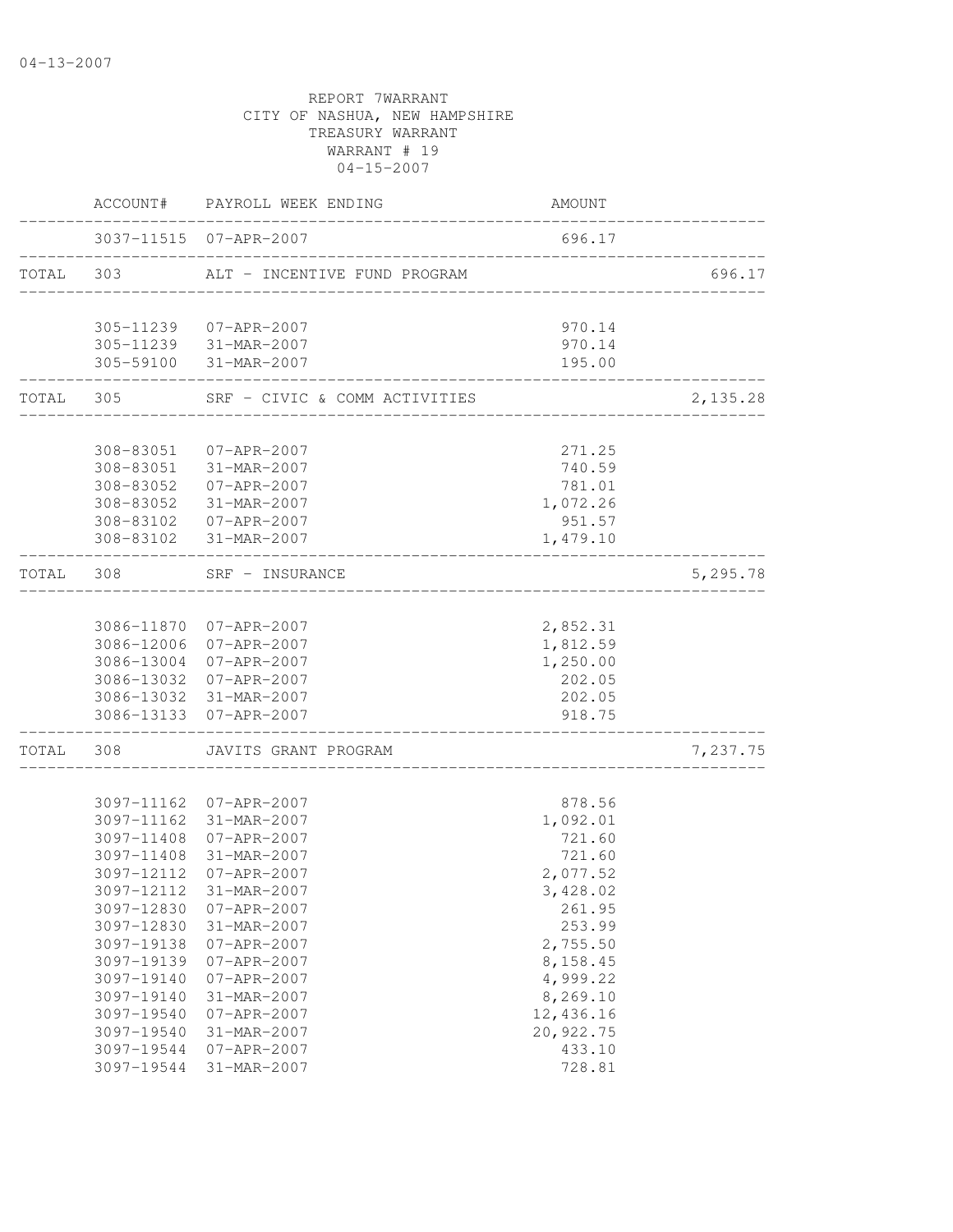|           | AMOUNT                             | ACCOUNT# PAYROLL WEEK ENDING                     |                        |           |
|-----------|------------------------------------|--------------------------------------------------|------------------------|-----------|
|           | 764.71<br>1,330.54                 | 3097-19545 07-APR-2007<br>3097-19545 31-MAR-2007 |                        |           |
| 70,233.59 |                                    | SRF - FOOD SERVICES                              | 309                    | TOTAL     |
|           |                                    |                                                  |                        |           |
|           | 2,293.85<br>650.00                 | 3117-12006 07-APR-2007<br>3117-12006 31-MAR-2007 |                        |           |
|           | $-218.85$                          | 3117-13032 31-MAR-2007                           |                        |           |
| 2,725.00  | ____________________               | TOTAL 311 DRIVER'S EDUCATION                     | .                      |           |
|           |                                    |                                                  |                        |           |
|           | $-218.85$<br>218.85                | 3118-12006 07-APR-2007<br>3118-12006 31-MAR-2007 |                        |           |
|           | 288.58                             | 3118-13032 07-APR-2007                           |                        |           |
|           | 185.70                             | 3118-13032 31-MAR-2007                           |                        |           |
| 474.28    |                                    | SUMMER SCHOOL                                    | 311                    | TOTAL     |
|           |                                    |                                                  |                        |           |
|           | 745.98                             | 07-APR-2007                                      | 312-11165              |           |
|           | 745.98                             | 31-MAR-2007                                      | 312-11165              |           |
|           | 703.92                             | $07 - APR - 2007$                                | 312-11191              |           |
|           | 703.93                             | 31-MAR-2007                                      | 312-11191              |           |
|           | 1,947.99                           | 07-APR-2007                                      | 312-11547              |           |
|           | 1,947.99                           | 31-MAR-2007                                      | 312-11547              |           |
|           | 86.03                              | 07-APR-2007                                      | 312-12010              |           |
|           | 86.03                              | 31-MAR-2007                                      | 312-12010              |           |
|           | 551.93                             | 07-APR-2007                                      | 312-12116              |           |
|           | 551.93                             | 31-MAR-2007<br>07-APR-2007                       | 312-12116              |           |
|           | 120.00<br>200.00                   | 31-MAR-2007                                      | 312-12150<br>312-12150 |           |
|           | 718.00                             | 07-APR-2007                                      | 312-13004              |           |
|           | 673.53                             | 31-MAR-2007                                      | $312 - 13004$          |           |
| 9,783.24  | __________________________________ | SRF - FINANCIAL SERVICES                         | 312                    | TOTAL     |
|           | 2,275.00                           | 3122-12006 07-APR-2007                           |                        |           |
|           | 675.00                             | 3122-12006 31-MAR-2007                           |                        |           |
| 2,950.00  |                                    | ADULT ED/CONTINUING ED                           |                        | TOTAL 312 |

3245-11860 07-APR-2007 1,551.61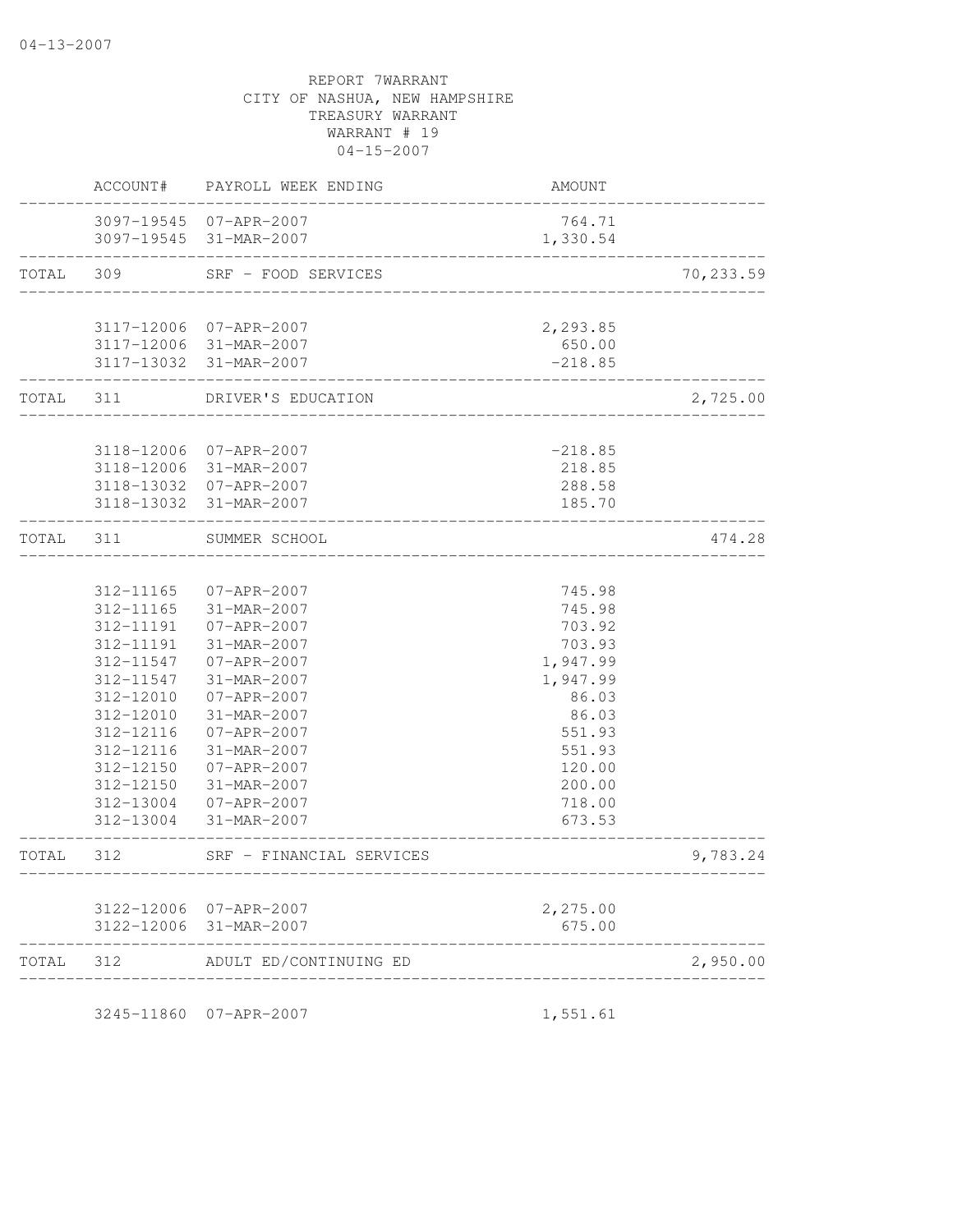|           | ACCOUNT#               | PAYROLL WEEK ENDING                                                      | <b>AMOUNT</b>        |           |
|-----------|------------------------|--------------------------------------------------------------------------|----------------------|-----------|
|           |                        | TOTAL 324 YOUTH SAFE HAVEN-PAL<br>-------------------------------------- |                      | 1,551.61  |
|           |                        |                                                                          |                      |           |
|           |                        | 331-11245 07-APR-2007                                                    | 500.00               |           |
|           | 331-11245              | 31-MAR-2007                                                              | 500.00               |           |
|           | 331-11549              | 31-MAR-2007                                                              | 676.71               |           |
|           | 331-11552              | $07 - APR - 2007$                                                        | 881.02               |           |
|           | 331-11558              | $07 - APR - 2007$                                                        | 1,053.23             |           |
|           | $331 - 11558$          | 31-MAR-2007                                                              | 1,053.24             |           |
|           | $331 - 11567$          | $07 - APR - 2007$                                                        | 1,263.79             |           |
|           | 331-11567              | 31-MAR-2007                                                              | 1,263.79             |           |
|           | 331-12115              | 07-APR-2007                                                              | 524.61               |           |
|           | 331-12115              | 31-MAR-2007                                                              | 524.61               |           |
|           | 331-13044<br>331-18036 | 07-APR-2007                                                              | 1,007.81             |           |
|           |                        | 07-APR-2007<br>331-18036 31-MAR-2007                                     | 4,547.90<br>4,020.17 |           |
|           |                        |                                                                          |                      |           |
| TOTAL 331 |                        | SRF - POLICE DEPARTMENT<br>----------------------                        |                      | 17,816.88 |
|           |                        | 332-13004 07-APR-2007                                                    | 191.62               |           |
|           |                        | 332-13004 31-MAR-2007                                                    | 21.45                |           |
|           |                        | 332-18084 07-APR-2007                                                    | 194.40               |           |
|           |                        | TOTAL 332 SRF - FIRE DEPARTMENT                                          |                      | 407.47    |
|           |                        | 3327-19230 07-APR-2007                                                   | 1,287.50             |           |
|           |                        | TOTAL 332 TITLE I SCHL IMPRV LEDGE ST                                    | _______________      | 1,287.50  |
|           |                        |                                                                          |                      |           |
|           |                        | 3337-12201 31-MAR-2007                                                   | 155.00               |           |
|           | TOTAL 333              | TITLE I SCHL IMPRV MT PLEASANT                                           |                      | 155.00    |
|           |                        | 3347-13133 07-APR-2007                                                   | 674.40               |           |
|           |                        | 3347-13133 31-MAR-2007                                                   | 205.27               |           |
| TOTAL     | 334                    | TITLE I SCHL IMPRV AMHERST ST                                            |                      | 879.67    |
|           |                        |                                                                          |                      |           |
|           | 3357-11870             | 07-APR-2007                                                              | 2,585.34             |           |
|           | 3357-12006             | 07-APR-2007                                                              | 621.25               |           |
|           | 3357-12078             | 31-MAR-2007                                                              | 1,055.00             |           |
|           | 3357-19230             | 07-APR-2007                                                              | 12.50                |           |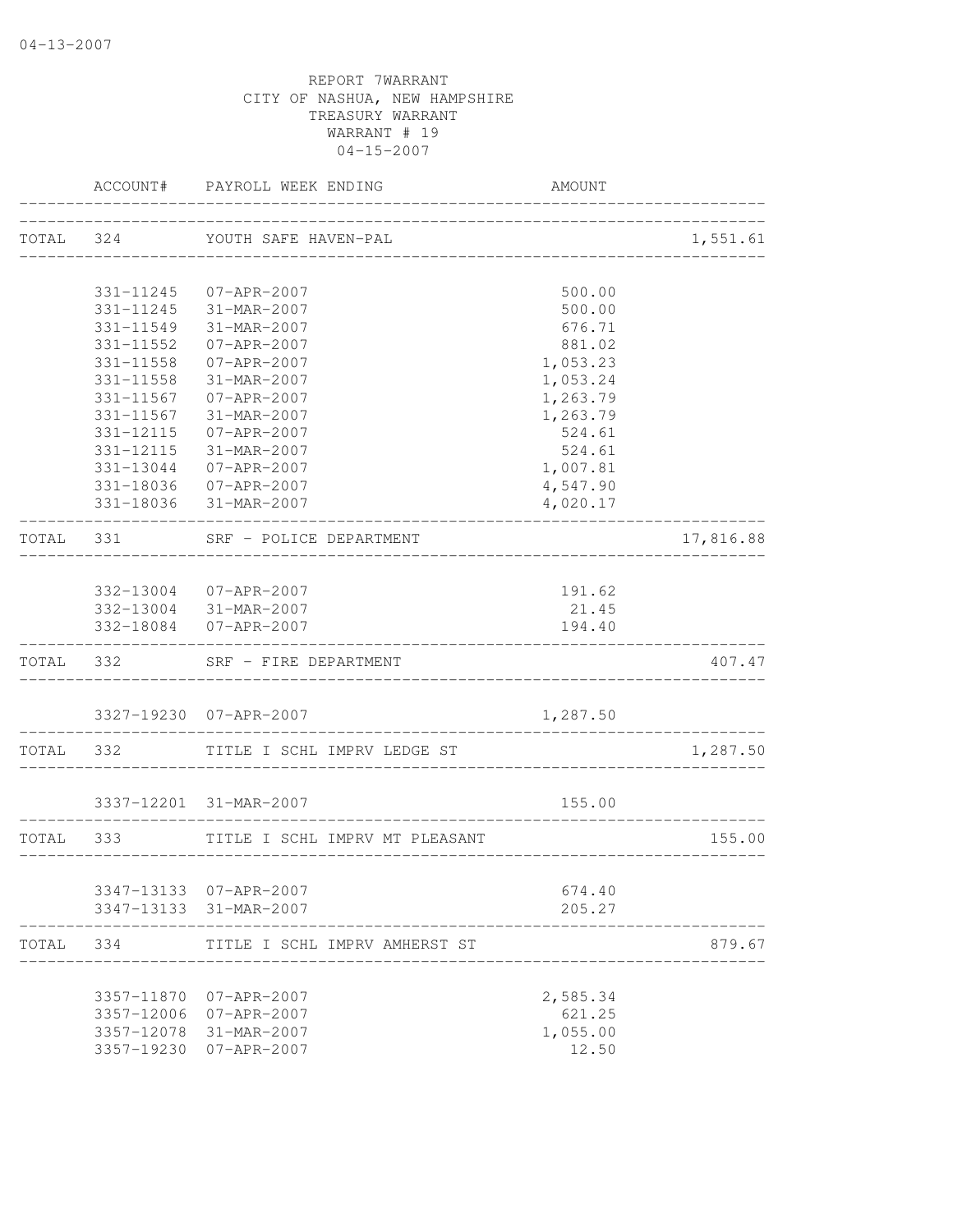|           |               | AMOUNT<br>ACCOUNT# PAYROLL WEEK ENDING           |          |           |
|-----------|---------------|--------------------------------------------------|----------|-----------|
|           |               | 3357-19230 31-MAR-2007                           | 37.50    |           |
| TOTAL 335 |               | TITLE IB READ 1ST MT PLEASANT                    |          | 4,311.59  |
|           |               |                                                  |          |           |
|           |               | 341-11107 07-APR-2007                            | 667.80   |           |
|           |               | 341-11107 31-MAR-2007                            | 667.80   |           |
|           | 341-11235     | 07-APR-2007                                      | 1,871.29 |           |
|           | 341-11235     | 31-MAR-2007                                      | 1,871.29 |           |
|           | $341 - 11484$ | 07-APR-2007                                      | 1,600.00 |           |
|           | 341-11484     | 31-MAR-2007                                      | 1,600.00 |           |
|           | 341-11563     | 07-APR-2007                                      | 904.58   |           |
|           | 341-11563     | 31-MAR-2007                                      | 904.58   |           |
|           | 341-12037     | 07-APR-2007                                      | 100.03   |           |
|           | 341-12037     | 31-MAR-2007                                      | 100.03   |           |
|           | 341-12101     | 07-APR-2007                                      | 371.52   |           |
|           | 341-12101     | 31-MAR-2007                                      | 371.52   |           |
|           |               | 341-12582 07-APR-2007                            | 563.13   |           |
|           |               | 341-12582 31-MAR-2007                            | 563.13   |           |
| TOTAL 341 |               | SRF - COMMUNITY SERVICES                         |          | 12,156.70 |
|           |               |                                                  |          |           |
|           |               | 342-11584 07-APR-2007                            | 1,733.35 |           |
|           |               | 342-11584 31-MAR-2007                            | 1,733.35 |           |
|           | 342-12000     | 07-APR-2007                                      | 615.00   |           |
|           | 342-12000     | 31-MAR-2007                                      | 600.00   |           |
|           | 342-12040     | 07-APR-2007                                      | 888.00   |           |
|           | 342-12040     | 31-MAR-2007                                      | 888.00   |           |
|           | 342-12081     | 07-APR-2007                                      | 46.00    |           |
|           | 342-12081     | 31-MAR-2007                                      | 92.00    |           |
|           | 342-12113     | 07-APR-2007                                      | 189.00   |           |
|           | 342-12113     | 31-MAR-2007                                      | 189.00   |           |
|           | 342-12582     | 07-APR-2007                                      | 234.60   |           |
|           |               | 342-12582 31-MAR-2007<br>_______________________ | 234.60   |           |
|           |               | TOTAL 342 SRF - COMMUNITY HEALTH                 |          | 7,442.90  |
|           |               | 3440-12078 07-APR-2007                           | 4,950.00 |           |
| TOTAL     | 344           | AFTER SCHOOL PROGRAM                             |          | 4,950.00  |
|           |               |                                                  |          |           |
|           | 3447-11162    | $07 - APR - 2007$                                | 437.70   |           |
|           | 3447-11162    | 31-MAR-2007                                      | 547.13   |           |
|           |               | 3447-11860 07-APR-2007                           | 5,916.55 |           |
|           | 3447-12006    | $07 - APR - 2007$                                | 1,701.25 |           |
|           |               |                                                  |          |           |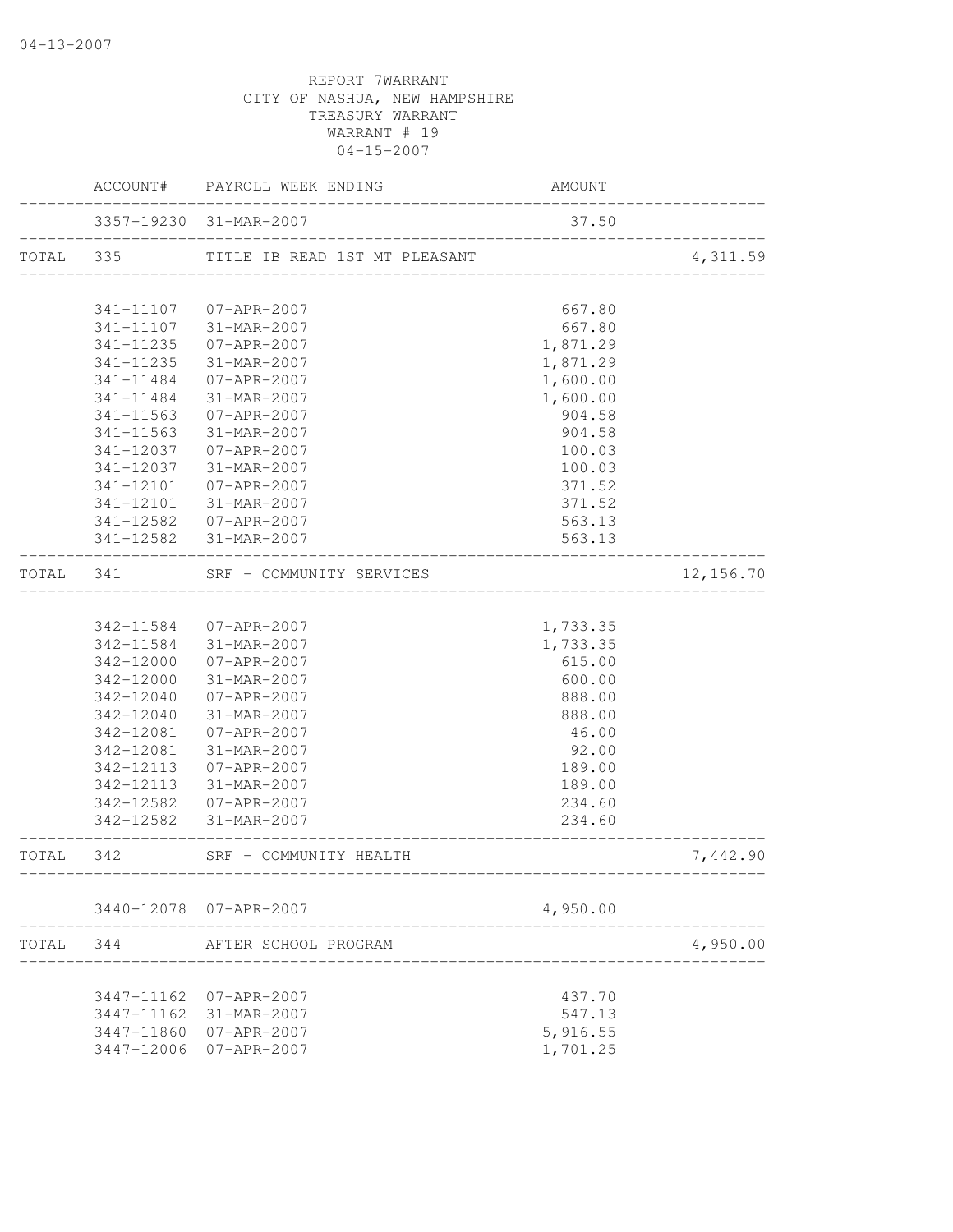|           |                        | ACCOUNT# PAYROLL WEEK ENDING          | AMOUNT                              |             |
|-----------|------------------------|---------------------------------------|-------------------------------------|-------------|
|           |                        | 3447-12006 31-MAR-2007                | 5,339.39                            |             |
|           |                        | TOTAL 344 TITLE IV SDF 21ST CENTURY   |                                     | 13,942.02   |
|           |                        | 3507-11726 07-APR-2007                | 16,028.62                           |             |
|           |                        | 3507-11805 07-APR-2007                | 2,492.32                            |             |
|           |                        | 3507-12201 07-APR-2007                | 93.00                               |             |
|           | -----------            | 3507-12201 31-MAR-2007                | 93.00                               |             |
|           |                        | TOTAL 350 TITLE 11A TEACHER QUALITY   |                                     | 18,706.94   |
|           |                        | 3516-11802 07-APR-2007                | 1,672.96                            |             |
| TOTAL 351 |                        | TITLE IID ENHANCE ED THRU TECH        |                                     | 1,672.96    |
|           |                        |                                       |                                     |             |
|           |                        | 352-59055 07-APR-2007                 | 712.58                              |             |
|           |                        | 352-59055 31-MAR-2007                 | 712.58                              |             |
| TOTAL 352 |                        | SRF - PARKS AND RECREATION            | ___________________________________ | 1,425.16    |
|           |                        |                                       |                                     |             |
|           |                        | 3557-11870 07-APR-2007                | 2,585.34                            |             |
|           |                        | 3557-12006 07-APR-2007                | 1,615.40                            |             |
|           | 3557-12006             | 31-MAR-2007<br>3557-12078 07-APR-2007 | 2,261.56<br>712.50                  |             |
|           |                        | 3557-12078 31-MAR-2007                | 312.50                              |             |
|           |                        | 3557-12201 07-APR-2007                | 124.00                              |             |
|           |                        | 3557-12201 31-MAR-2007                | 310.00                              |             |
|           |                        | 3557-13004 07-APR-2007                | 93.75                               |             |
|           | TOTAL 355              | TITLE IB READING 1ST FES              | -----------------                   | 8,015.05    |
|           |                        | 3657-11860 07-APR-2007                | $-1,709.13$                         |             |
| TOTAL     | 365                    | ------------------------------------- |                                     | $-1,709.13$ |
|           |                        |                                       |                                     |             |
|           | 374-01210              | $07 - APR - 2007$                     | 1,485.59                            |             |
|           | 374-01210              | 31-MAR-2007                           | 1,348.58                            |             |
|           | 374-0703P              | $07 - APR - 2007$                     | 349.19                              |             |
|           | 374-0703P              | 31-MAR-2007                           | 348.72                              |             |
|           | 374-0704P<br>374-0704P | $07 - APR - 2007$                     | 407.00<br>349.19                    |             |
|           | 374-0705P              | 31-MAR-2007<br>$07 - APR - 2007$      | 839.17                              |             |
|           |                        |                                       |                                     |             |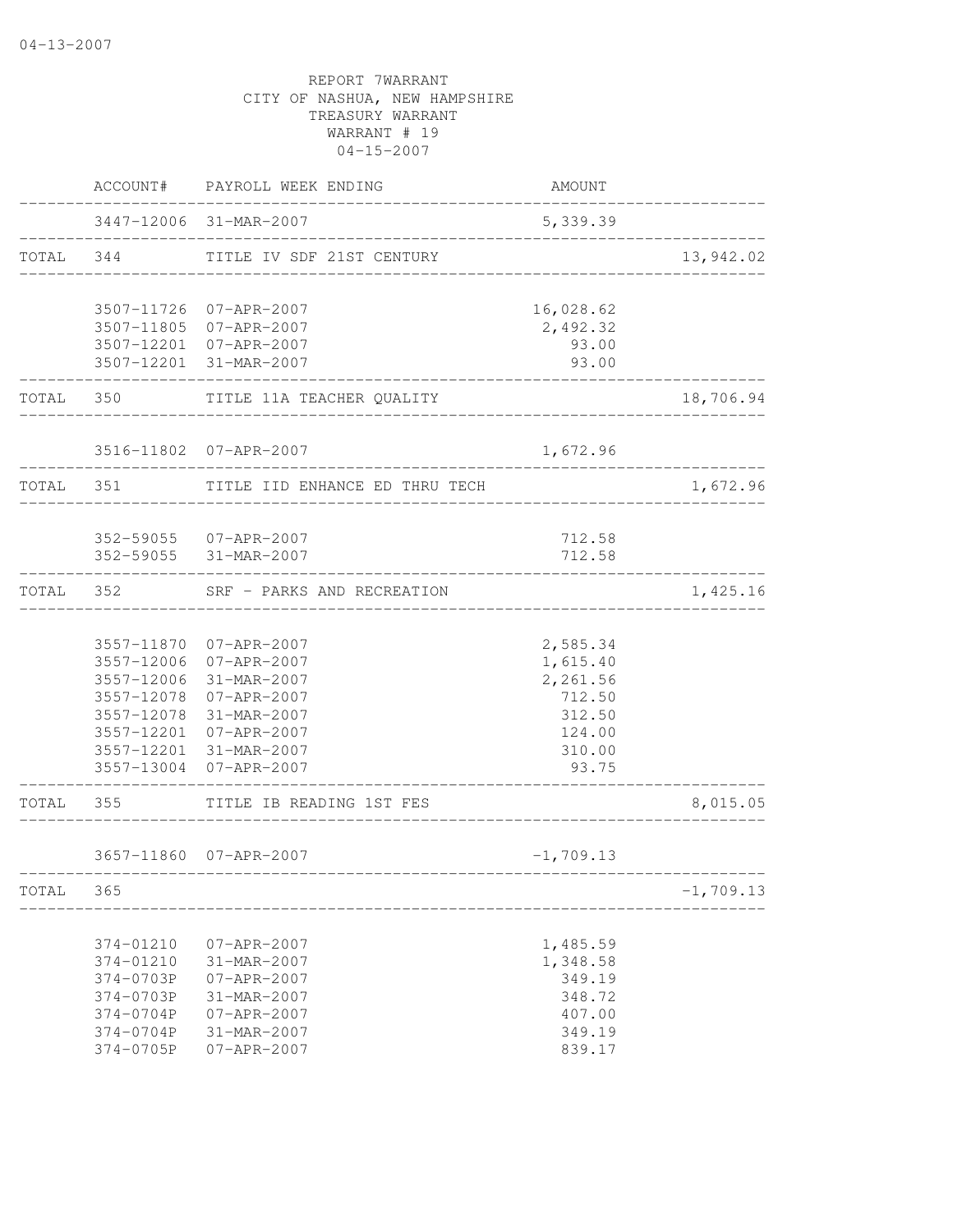# CITY OF NASHUA, NEW HAMPSHIRE TREASURY WARRANT WARRANT # 19 04-15-2007 ACCOUNT# PAYROLL WEEK ENDING AMOUNT -------------------------------------------------------------------------------- 374-0705P 31-MAR-2007 724.71 374-07235 07-APR-2007 972.75 374-07235 31-MAR-2007 1,630.74 374-0734P 07-APR-2007 1,783.57 374-0734P 31-MAR-2007 603.68 -------------------------------------------------------------------------------- TOTAL 374 SRF - URBAN PROGRAMS 10,842.89 -------------------------------------------------------------------------------- 3767-11726 07-APR-2007 5,262.49 3767-11802 07-APR-2007 1,831.69 3767-11870 07-APR-2007 2,619.81 3767-12111 07-APR-2007 2,387.07 3767-12111 31-MAR-2007 3,944.05 3767-12126 07-APR-2007 289.62 3767-12126 31-MAR-2007 482.70 3767-12135 07-APR-2007 74.24 3767-12135 31-MAR-2007 37.12 3767-12198 07-APR-2007 39,283.43 3767-12201 07-APR-2007 596.50 3767-12201 31-MAR-2007 902.10 3767-13133 07-APR-2007 1,508.78 3767-13133 31-MAR-2007 81.00 3767-19000 07-APR-2007 3,882.32 3767-19000 31-MAR-2007 1,667.54 -------------------------------------------------------------------------------- TOTAL 376 TITLE I ESEA 64,850.46 -------------------------------------------------------------------------------- 3777-19230 07-APR-2007 1,149.90 3777-19230 31-MAR-2007 1,148.75 -------------------------------------------------------------------------------- TOTAL 377 TITLE III ENHANCE ENG LANGUAGE 2,298.65 -------------------------------------------------------------------------------- 3887-11870 07-APR-2007 53.47 3887-12126 07-APR-2007 179.70 3887-12126 31-MAR-2007 179.70 -------------------------------------------------------------------------------- TOTAL 388 TITLE V INNOVATIVE PROGRAMS 412.87 -------------------------------------------------------------------------------- 3907-11805 07-APR-2007 1,250.68 3907-12198 07-APR-2007 652.09 -------------------------------------------------------------------------------- TOTAL 390 VOC ED SECONDARY PERKINS 1,902.77 --------------------------------------------------------------------------------

REPORT 7WARRANT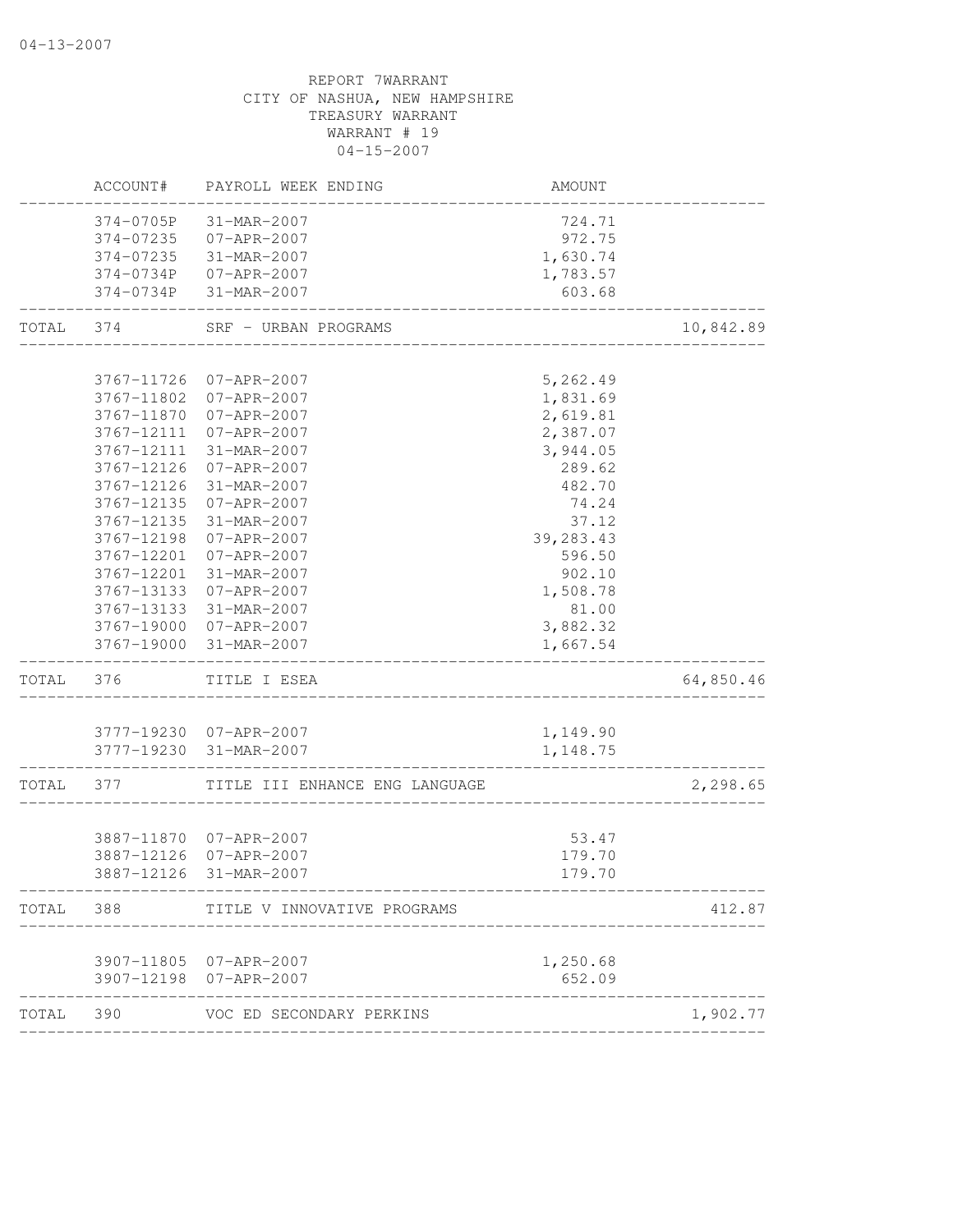|           | ACCOUNT#                                             | PAYROLL WEEK ENDING                                                                                                                                                    | AMOUNT                                                                               |           |
|-----------|------------------------------------------------------|------------------------------------------------------------------------------------------------------------------------------------------------------------------------|--------------------------------------------------------------------------------------|-----------|
|           |                                                      | 3927-13133 07-APR-2007                                                                                                                                                 | 150.00                                                                               |           |
| TOTAL 392 |                                                      | CULINARY ARTS                                                                                                                                                          |                                                                                      | 150.00    |
|           |                                                      | 3937-19000 07-APR-2007                                                                                                                                                 | 735.39                                                                               |           |
| TOTAL 393 |                                                      | DAY CARE                                                                                                                                                               |                                                                                      | 735.39    |
|           | 3957-12201<br>3957-13133<br>3957-13137<br>3957-13137 | 3957-11726 07-APR-2007<br>3957-11860 07-APR-2007<br>3957-12201 07-APR-2007<br>31-MAR-2007<br>$07 - APR - 2007$<br>07-APR-2007<br>31-MAR-2007<br>3957-19000 07-APR-2007 | 59,987.84<br>5,127.39<br>174.00<br>62.00<br>1,625.00<br>140.19<br>294.24<br>9,570.52 |           |
| TOTAL     | 395                                                  | IDEA BASIC SPEC ED                                                                                                                                                     |                                                                                      | 76,981.18 |
|           |                                                      | 3967-11726 07-APR-2007<br>3967-12111 07-APR-2007<br>3967-12111 31-MAR-2007<br>3967-19000 07-APR-2007                                                                   | 2,372.42<br>799.99<br>1,089.28<br>1,140.01                                           |           |
| TOTAL     | 396                                                  |                                                                                                                                                                        |                                                                                      | 5,401.70  |
|           | 3977-13137                                           | 3977-12111 07-APR-2007<br>3977-12111 31-MAR-2007<br>3977-13137 07-APR-2007<br>31-MAR-2007                                                                              | 4,344.34<br>7,146.72<br>950.34<br>1,341.53                                           |           |
| TOTAL     | 397                                                  | SPECIAL ED LOCAL                                                                                                                                                       |                                                                                      | 13,782.93 |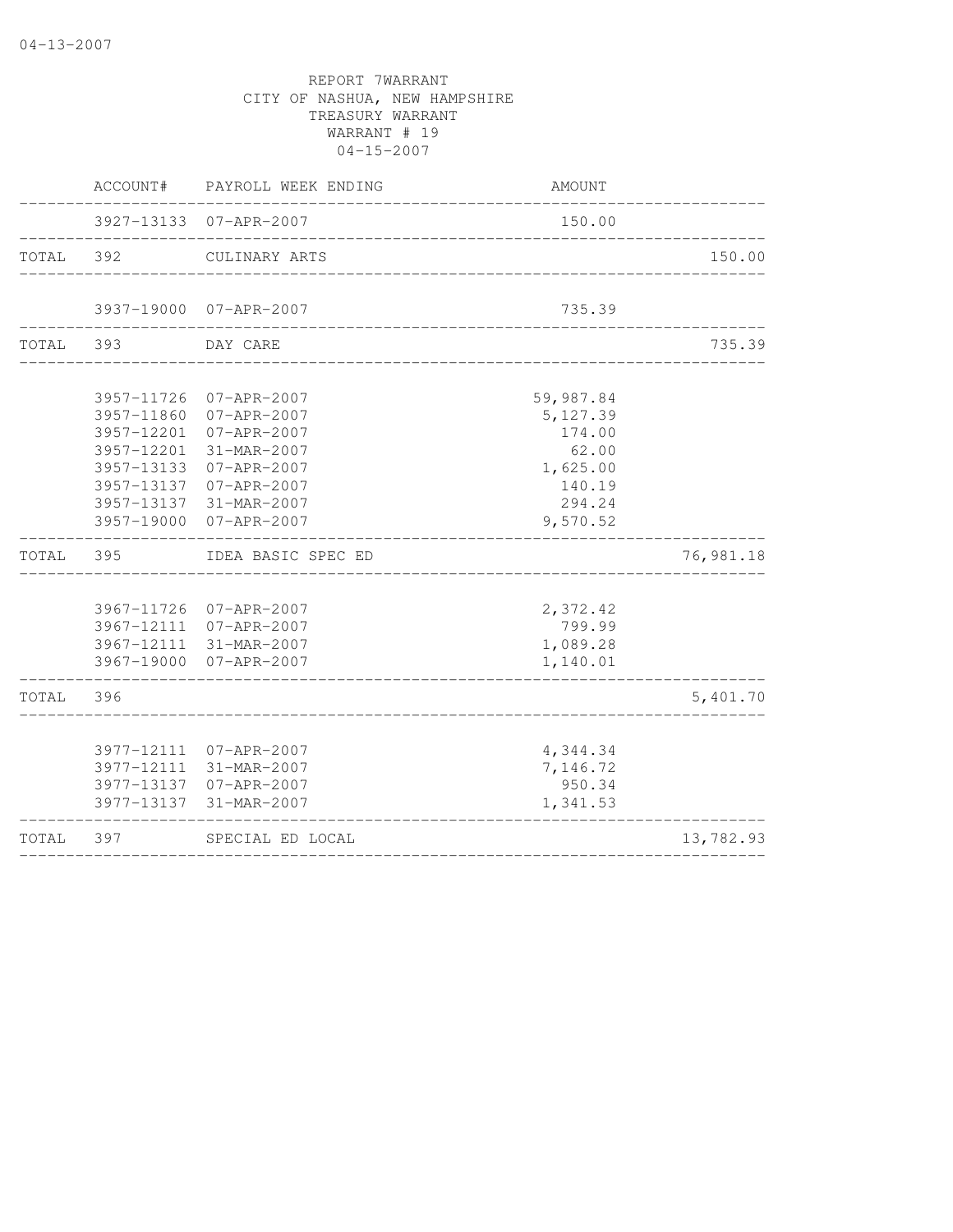|       | ACCOUNT#               | PAYROLL WEEK ENDING               | AMOUNT               |           |
|-------|------------------------|-----------------------------------|----------------------|-----------|
|       | 501-11033              | $07 - APR - 2007$                 | 999.84               |           |
|       | 501-11033              | 31-MAR-2007                       | 999.84               |           |
|       | 501-11370              | 07-APR-2007                       | 676.42               |           |
|       | 501-11370              | 31-MAR-2007                       | 676.42               |           |
|       | $501 - 11471$          | 07-APR-2007                       | 1,808.81             |           |
|       | 501-11471              | 31-MAR-2007                       | 1,808.81             |           |
|       | 501-11472              | 07-APR-2007                       | 970.78               |           |
|       | 501-11472              | 31-MAR-2007                       | 970.78               |           |
|       | 501-11611              | 07-APR-2007                       | 471.05               |           |
|       | 501-11611              | 31-MAR-2007                       | 471.06               |           |
| TOTAL | 501                    | MAYOR'S OFFICE                    |                      | 9,853.81  |
|       |                        |                                   |                      |           |
|       | 502-11113              | 07-APR-2007                       | 1,404.16             |           |
|       | 502-11113              | 31-MAR-2007                       | 1,404.16             |           |
|       | 502-11195              | 07-APR-2007                       | 1,871.29             |           |
|       | 502-11195              | 31-MAR-2007                       | 1,871.29             |           |
|       | 502-11219              | 07-APR-2007                       | 1,651.74             |           |
|       | 502-11219              | 31-MAR-2007                       | 1,651.74             |           |
|       |                        | 502-11518  07-APR-2007            | 1,496.51             |           |
|       | 502-11518              | 31-MAR-2007                       | 1,496.50             |           |
| TOTAL | 502                    | LEGAL DEPARTMENT                  |                      | 12,847.39 |
|       |                        |                                   |                      |           |
|       |                        | 503-11071  07-APR-2007            | 1,097.88             |           |
|       |                        | 503-11071 31-MAR-2007             | 1,097.88             |           |
|       |                        | 503-12092  07-APR-2007            | 452.27               |           |
|       | 503-12092              | 31-MAR-2007                       | 452.27               |           |
| TOTAL | 503                    | BOARD OF ALDERMEN                 |                      | 3,100.30  |
|       |                        |                                   |                      |           |
|       | 511-11103              | $07 - APR - 2007$                 | 844.02               |           |
|       | 511-11103              | 31-MAR-2007                       | 844.02               |           |
|       | 511-11234<br>511-11234 | 07-APR-2007<br>31-MAR-2007        | 1,613.99<br>1,613.99 |           |
|       |                        |                                   |                      |           |
|       |                        | TOTAL 511 ADMINISTRATIVE SERVICES | ___________________  | 4,916.02  |
|       | 512-11005              | 07-APR-2007                       | 772.08               |           |
|       | 512-11005              | 31-MAR-2007                       | 772.08               |           |
|       | 512-11008              | 07-APR-2007                       | 357.72               |           |
|       | 512-11008              | 31-MAR-2007                       | 255.38               |           |
|       | 512-11050              | 07-APR-2007                       | 631.45               |           |
|       | 512-11050              | 31-MAR-2007                       | 631.46               |           |
|       |                        |                                   |                      |           |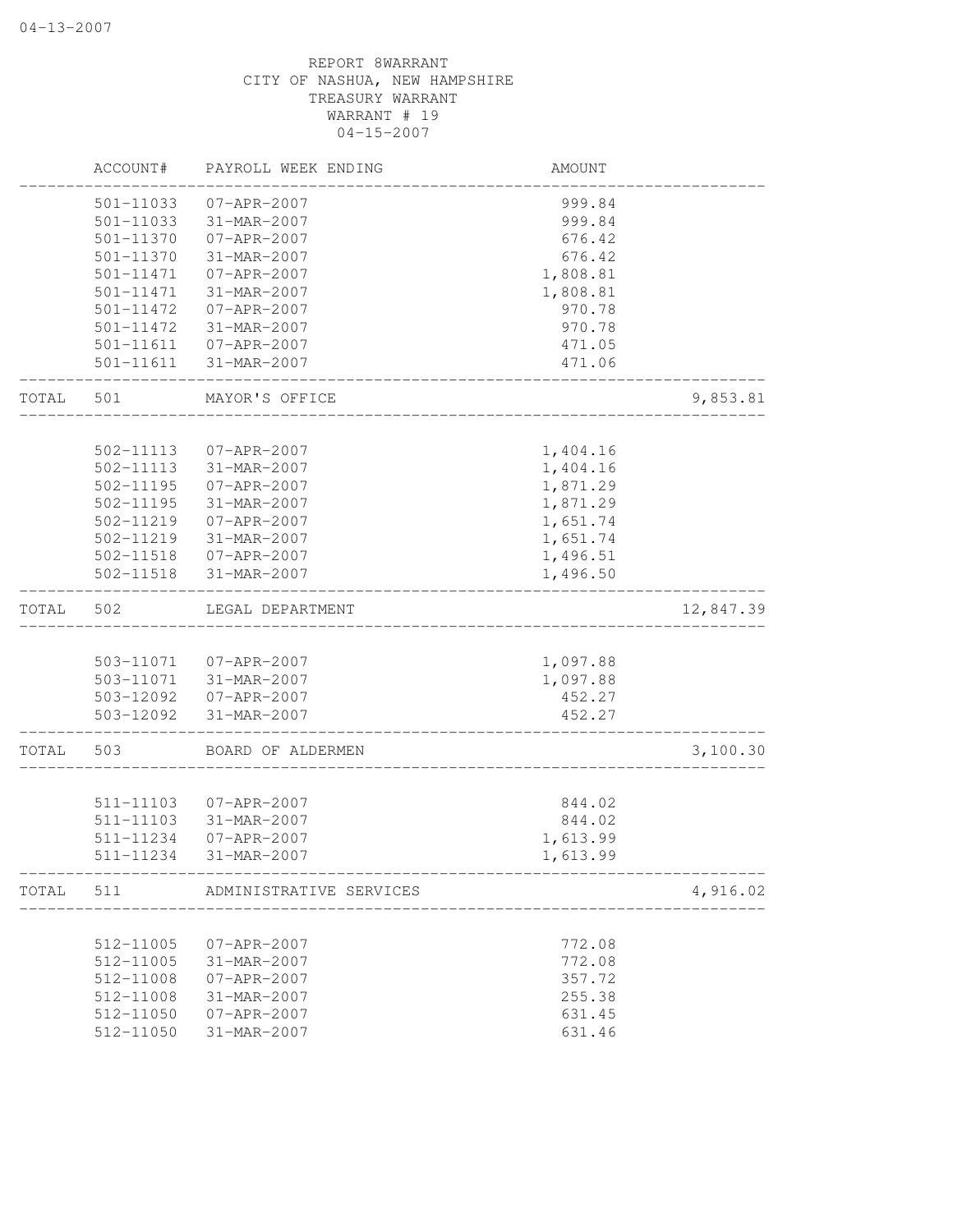|       | ACCOUNT#  | PAYROLL WEEK ENDING | AMOUNT     |
|-------|-----------|---------------------|------------|
|       | 512-11064 | $07 - APR - 2007$   | 917.31     |
|       | 512-11064 | 31-MAR-2007         | 917.31     |
|       | 512-11073 | 07-APR-2007         | 2,009.56   |
|       | 512-11073 | 31-MAR-2007         | 2,009.55   |
|       | 512-11165 | $07 - APR - 2007$   | 909.57     |
|       | 512-11165 | 31-MAR-2007         | 909.56     |
|       | 512-11173 | 07-APR-2007         | 1,272.30   |
|       | 512-11173 | 31-MAR-2007         | 1,272.29   |
|       | 512-11177 | 07-APR-2007         | 1,816.79   |
|       | 512-11177 | 31-MAR-2007         | 1,816.79   |
|       | 512-11222 | 07-APR-2007         | 892.85     |
|       | 512-11222 | 31-MAR-2007         | 892.85     |
|       | 512-11224 | 07-APR-2007         | 850.75     |
|       | 512-11224 | 31-MAR-2007         | 850.75     |
|       | 512-11232 | $07 - APR - 2007$   | 899.90     |
|       | 512-11232 | 31-MAR-2007         | 899.91     |
|       | 512-11265 | 07-APR-2007         | 772.39     |
|       | 512-11265 | 31-MAR-2007         | 772.40     |
|       | 512-11531 | $07 - APR - 2007$   | 1,434.83   |
|       | 512-11531 | 31-MAR-2007         | 1,434.83   |
|       | 512-11581 | $07 - APR - 2007$   | 647.25     |
|       | 512-11581 | 31-MAR-2007         | 647.25     |
|       | 512-11714 | 07-APR-2007         | 915.39     |
|       | 512-11714 | 31-MAR-2007         | 915.39     |
|       | 512-11740 | 07-APR-2007         | 1,471.26   |
|       | 512-11740 | 31-MAR-2007         | 1,471.26   |
|       | 512-12010 | $07 - APR - 2007$   | 258.07     |
|       | 512-12010 | 31-MAR-2007         | 258.07     |
|       | 512-12017 | 07-APR-2007         | 633.10     |
|       | 512-12017 | 31-MAR-2007         | 633.10     |
|       |           |                     |            |
|       | 512-12019 | 07-APR-2007         | 321.24     |
|       | 512-12019 | 31-MAR-2007         | 455.09     |
|       | 512-12033 | $07 - APR - 2007$   | 539.28     |
|       | 512-12033 | 31-MAR-2007         | 539.28     |
|       | 512-12052 | 07-APR-2007         | 717.92     |
|       | 512-12052 | 31-MAR-2007         | 733.44     |
|       | 512-12167 | $07 - APR - 2007$   | 677.97     |
|       | 512-12167 | 31-MAR-2007         | 575.62     |
|       | 512-13004 | 07-APR-2007         | 18.60      |
| TOTAL | 512       | FINANCIAL SERVICES  | 39, 401.24 |
|       |           |                     |            |
|       | 513-11117 | $07 - APR - 2007$   | 1,431.98   |
|       | 513-11117 | 31-MAR-2007         | 1,431.98   |
|       | 513-11171 | $07 - APR - 2007$   | 2,459.28   |
|       | 513-11171 | 31-MAR-2007         | 2,459.28   |
|       | 513-11213 | $07 - APR - 2007$   | 1,103.01   |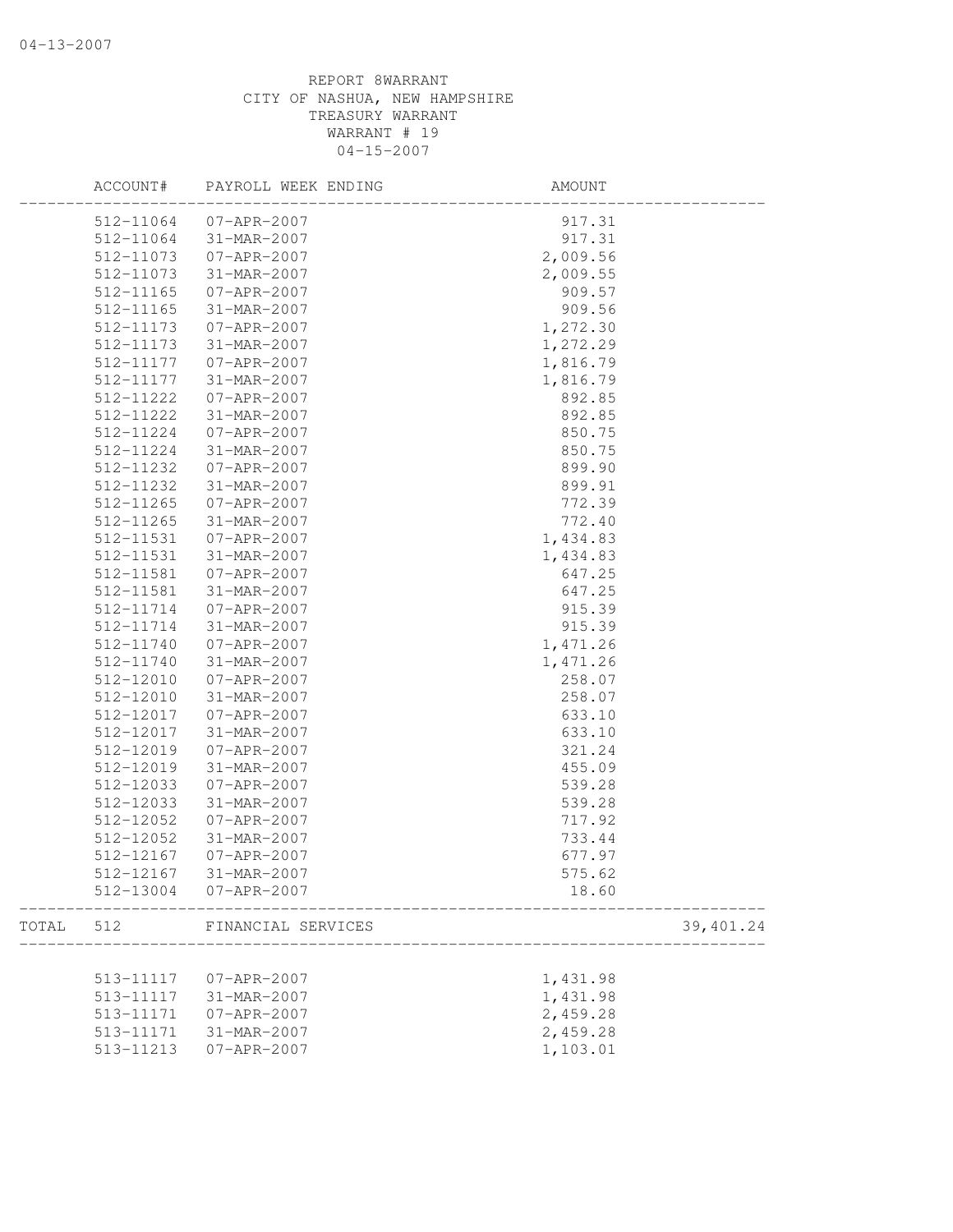|           |                        | ACCOUNT# PAYROLL WEEK ENDING               | AMOUNT   |           |
|-----------|------------------------|--------------------------------------------|----------|-----------|
|           |                        | 513-11213 31-MAR-2007                      | 1,103.01 |           |
|           |                        | 513-11223  07-APR-2007                     | 757.67   |           |
|           |                        | 513-11223 31-MAR-2007                      | 757.67   |           |
| TOTAL     | 513                    | CITY CLERK'S OFFICE                        |          | 11,503.88 |
|           |                        |                                            |          |           |
|           | 515-11031              | 07-APR-2007                                | 970.72   |           |
|           | 515-11031              | 31-MAR-2007                                | 970.72   |           |
|           | 515-11350              | 07-APR-2007                                | 837.71   |           |
|           | 515-11350              | 31-MAR-2007                                | 837.71   |           |
|           |                        | 515-11447 07-APR-2007                      | 1,560.86 |           |
|           |                        | 515-11447 31-MAR-2007                      | 1,560.86 |           |
|           |                        | 515-12001  07-APR-2007                     | 614.96   |           |
|           |                        | 515-12001 31-MAR-2007                      | 614.96   |           |
| TOTAL 515 |                        | HUMAN RESOURCES<br>_______________________ |          | 7,968.50  |
|           |                        |                                            |          |           |
|           |                        | 516-11147 07-APR-2007                      | 612.62   |           |
|           |                        | 516-11147 31-MAR-2007                      | 612.62   |           |
|           | 516-11148              | 07-APR-2007                                | 805.64   |           |
|           | 516-11148              | 31-MAR-2007                                | 805.64   |           |
|           | 516-11459              | $07 - APR - 2007$                          | 1,431.98 |           |
|           | 516-11459              | 31-MAR-2007                                | 1,431.98 |           |
|           |                        | 516-11573 07-APR-2007                      | 799.04   |           |
|           |                        | 516-11573 31-MAR-2007                      | 799.04   |           |
| TOTAL     | 516                    | PURCHASING DEPARTMENT                      |          | 7,298.56  |
|           | 517-11198              |                                            | 555.62   |           |
|           | 517-11198              | 07-APR-2007<br>31-MAR-2007                 | 555.62   |           |
|           |                        |                                            | 568.44   |           |
|           | 517-11201              | $07 - APR - 2007$                          |          |           |
|           | 517-11201<br>517-11203 | 31-MAR-2007                                | 568.44   |           |
|           |                        | 07-APR-2007                                | 518.97   |           |
|           | 517-11203              | 31-MAR-2007                                | 535.71   |           |
|           | 517-11420              | 07-APR-2007                                | 751.62   |           |
|           |                        | 517-11420 31-MAR-2007                      | 751.62   |           |
|           |                        | 517-12063 07-APR-2007                      | 255.19   |           |
|           |                        | 517-12063 31-MAR-2007                      | 255.19   |           |
| TOTAL 517 |                        | BUILDING MAINT - CITY ADMIN                |          | 5, 316.42 |
|           |                        | 518-11441  07-APR-2007                     | 257.30   |           |
|           |                        | 518-11441 31-MAR-2007                      | 257.30   |           |
|           |                        | 518-11442  07-APR-2007                     | 1,125.01 |           |
|           |                        |                                            |          |           |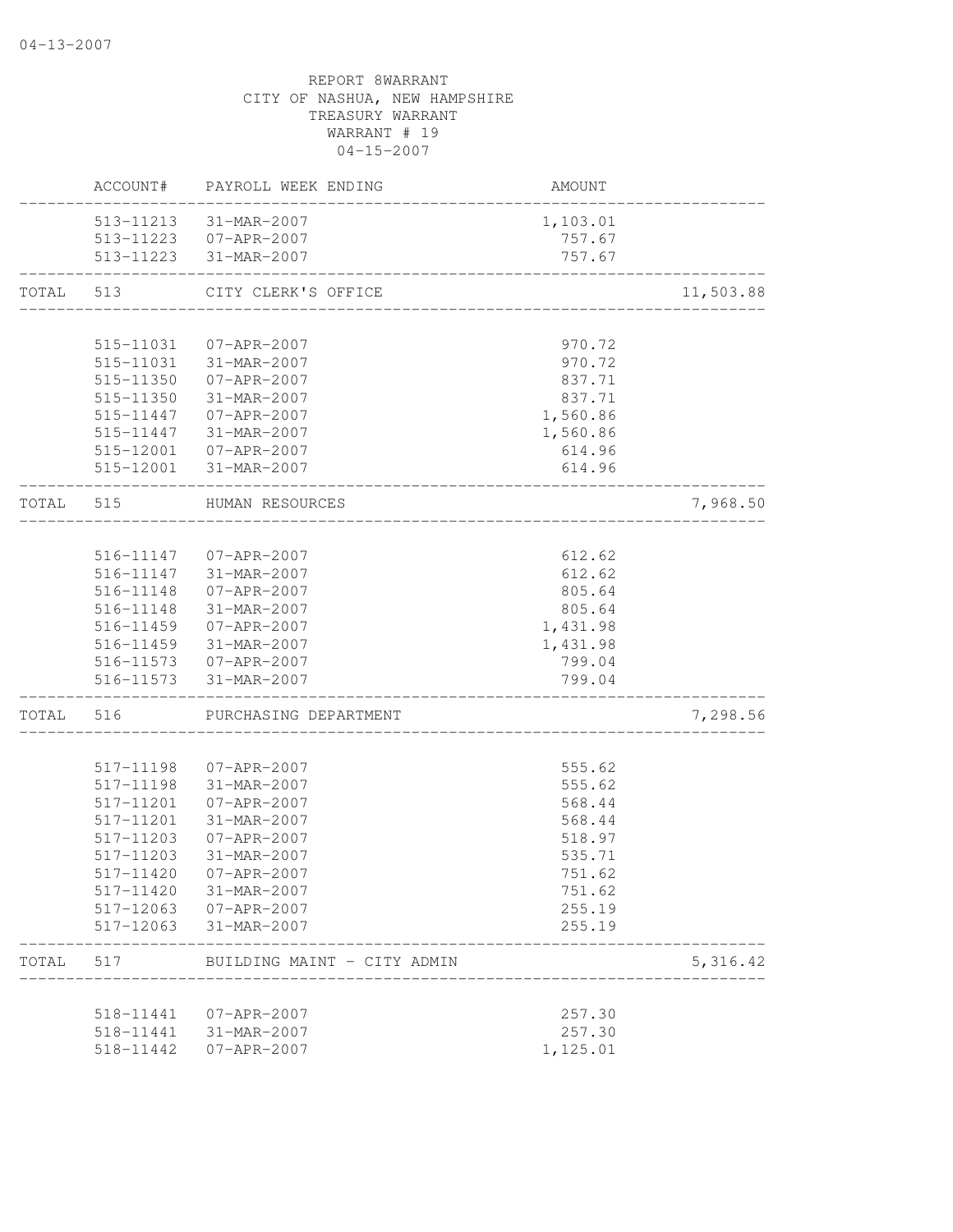## TREASURY WARRANT WARRANT # 19 04-15-2007 ACCOUNT# PAYROLL WEEK ENDING AND AMOUNT -------------------------------------------------------------------------------- 518-11442 31-MAR-2007 1,125.01 518-11578 07-APR-2007 844.02 518-11578 31-MAR-2007 844.02 518-11590 07-APR-2007 749.90 518-11590 31-MAR-2007 749.90 -------------------------------------------------------------------------------- INSURANCE - ADMINISTRATION 5,952.46 -------------------------------------------------------------------------------- 519-11014 07-APR-2007 954.40 519-11014 31-MAR-2007 954.40 519-11016 07-APR-2007 830.36 519-11016 31-MAR-2007 830.36 519-11017 07-APR-2007 698.14 519-11017 31-MAR-2007 698.14 519-11115 07-APR-2007 1,701.29 519-11115 31-MAR-2007 1,701.30 519-11146 07-APR-2007 742.35 519-11146 31-MAR-2007 742.35 519-11153 07-APR-2007 534.90 519-11153 31-MAR-2007 534.90 519-11154 07-APR-2007 545.73<br>519-11154 31-MAR-2007 545.73 519-11154 31-MAR-2007 519-11205 07-APR-2007 680.08 519-11205 31-MAR-2007 680.08 519-11241 07-APR-2007 1,238.34 519-11241 31-MAR-2007 1,238.34 -------------------------------------------------------------------------------- TOTAL 519 ASSESSORS 15,851.19 -------------------------------------------------------------------------------- 522-11142 07-APR-2007 1,104.29 522-11142 31-MAR-2007 1,104.29 522-11429 07-APR-2007 1,651.74 522-11429 31-MAR-2007 1,651.74 522-11488 07-APR-2007 1,438.68 522-11488 31-MAR-2007 1,438.68 522-11641 07-APR-2007 1,245.58 522-11641 31-MAR-2007 1,245.58 522-11652 07-APR-2007 1,349.78 522-11652 31-MAR-2007 1,349.78 522-11721 07-APR-2007 1,322.71 522-11721 31-MAR-2007 1,322.71<br>522-11724 07-APR-2007 1,205.29 522-11724 07-APR-2007 522-11724 31-MAR-2007 1,205.29 522-11729 07-APR-2007 2,801.27 522-11729 31-MAR-2007 2,801.27

# REPORT 8WARRANT CITY OF NASHUA, NEW HAMPSHIRE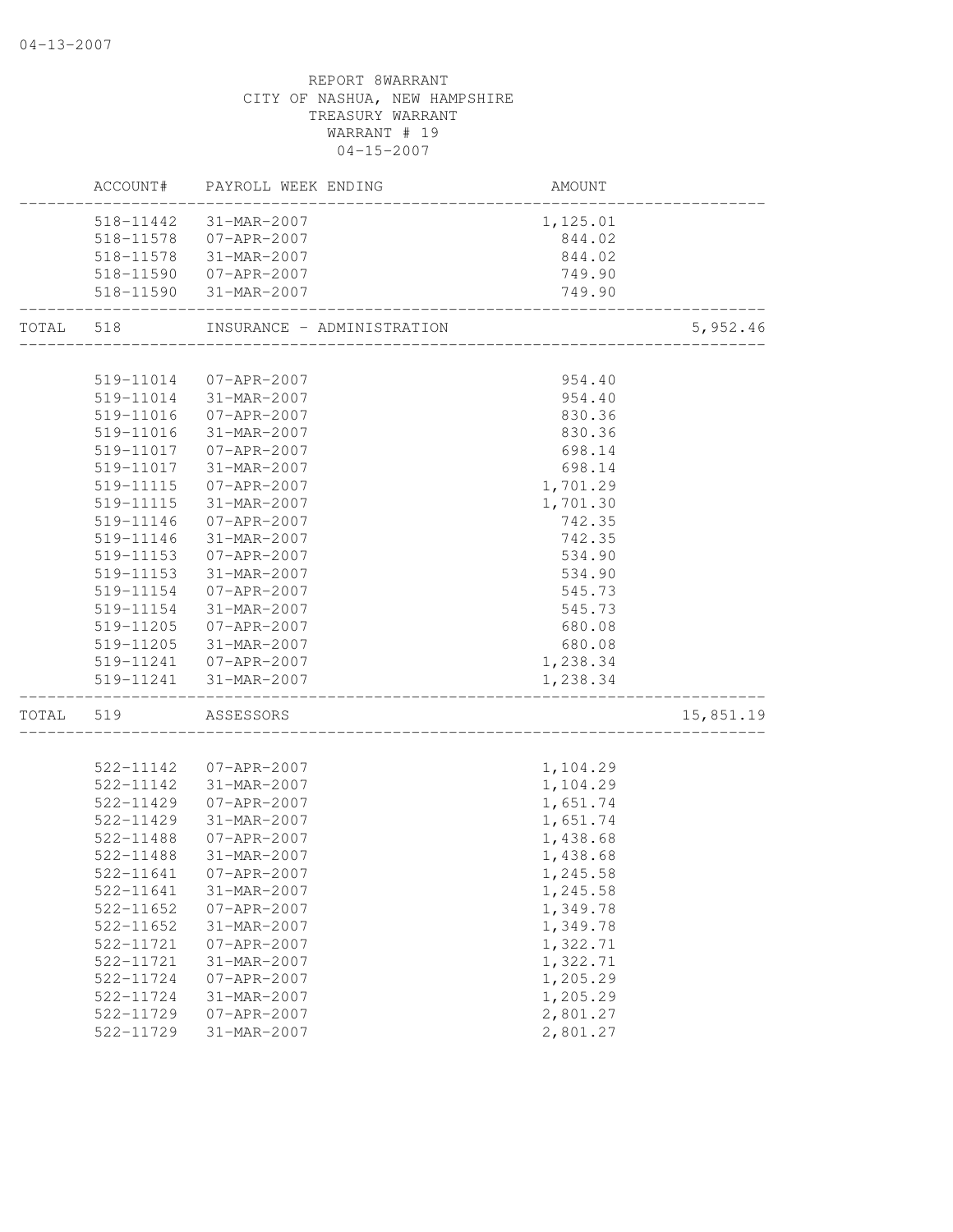|                        | ACCOUNT# PAYROLL WEEK ENDING                    | <b>AMOUNT</b>                    |           |
|------------------------|-------------------------------------------------|----------------------------------|-----------|
|                        | TOTAL 522 INFORMATION TECHNOLOGY                | ________________________________ | 24,238.68 |
|                        |                                                 |                                  |           |
|                        | 523-11332  07-APR-2007<br>523-11332 31-MAR-2007 | 852.60<br>852.60                 |           |
| TOTAL 523 GIS          |                                                 |                                  | 1,705.20  |
|                        |                                                 |                                  |           |
|                        | 531-11065 07-APR-2007                           | 1,003.00                         |           |
|                        | 531-11065 31-MAR-2007                           | 1,003.00                         |           |
| 531-11085              | $07 - APR - 2007$                               | 783.88                           |           |
| 531-11085              | 31-MAR-2007                                     | 783.88                           |           |
| 531-11114              | $07 - APR - 2007$                               | 2,062.65                         |           |
| 531-11114              | 31-MAR-2007                                     | 2,062.65                         |           |
| 531-11118              | 07-APR-2007                                     | 870.05                           |           |
| 531-11118              | 31-MAR-2007                                     | 870.05                           |           |
| 531-11129              | 07-APR-2007                                     | 1,252.15                         |           |
| 531-11129              | 31-MAR-2007                                     | 1,252.15                         |           |
| 531-11201              | 07-APR-2007                                     | 1,231.73                         |           |
| 531-11201              | 31-MAR-2007                                     | 1,231.73                         |           |
| 531-11203              | $07 - APR - 2007$                               | 551.70                           |           |
| 531-11203              | 31-MAR-2007                                     | 551.70                           |           |
| 531-11206              | 07-APR-2007                                     | 1,914.13                         |           |
| 531-11206              | 31-MAR-2007                                     | 1,914.13                         |           |
| 531-11226              | 07-APR-2007                                     | 740.51                           |           |
| 531-11226              | 31-MAR-2007                                     | 740.51                           |           |
| 531-11398              | 07-APR-2007                                     | 574.42                           |           |
| 531-11398              | 31-MAR-2007                                     | 574.42                           |           |
| 531-11477              | $07 - APR - 2007$                               | 1,230.65                         |           |
| 531-11477              | 31-MAR-2007                                     | 1,230.65                         |           |
| 531-11489              | 07-APR-2007                                     | 1,045.06                         |           |
| 531-11489              | 31-MAR-2007                                     | 1,045.06                         |           |
| 531-11490              | $07 - APR - 2007$                               | 844.15                           |           |
| 531-11490              | 31-MAR-2007                                     | 844.15                           |           |
| 531-11498              | 07-APR-2007                                     | 769.06                           |           |
| 531-11498              | 31-MAR-2007                                     | 769.06                           |           |
| 531-11516              | $07 - APR - 2007$                               | 786.25                           |           |
| 531-11516              | 31-MAR-2007                                     | 786.25                           |           |
| 531-11534<br>531-11534 | $07 - APR - 2007$                               | 1,238.34<br>1,238.34             |           |
|                        | 31-MAR-2007                                     |                                  |           |
| 531-11535              | $07 - APR - 2007$                               | 11,718.42                        |           |
| 531-11535<br>531-11537 | 31-MAR-2007                                     | 11,718.41                        |           |
| 531-11537              | $07 - APR - 2007$                               | 12,316.00<br>12,316.01           |           |
| 531-11538              | 31-MAR-2007<br>$07 - APR - 2007$                | 837.71                           |           |
| 531-11538              | 31-MAR-2007                                     | 837.71                           |           |
|                        |                                                 |                                  |           |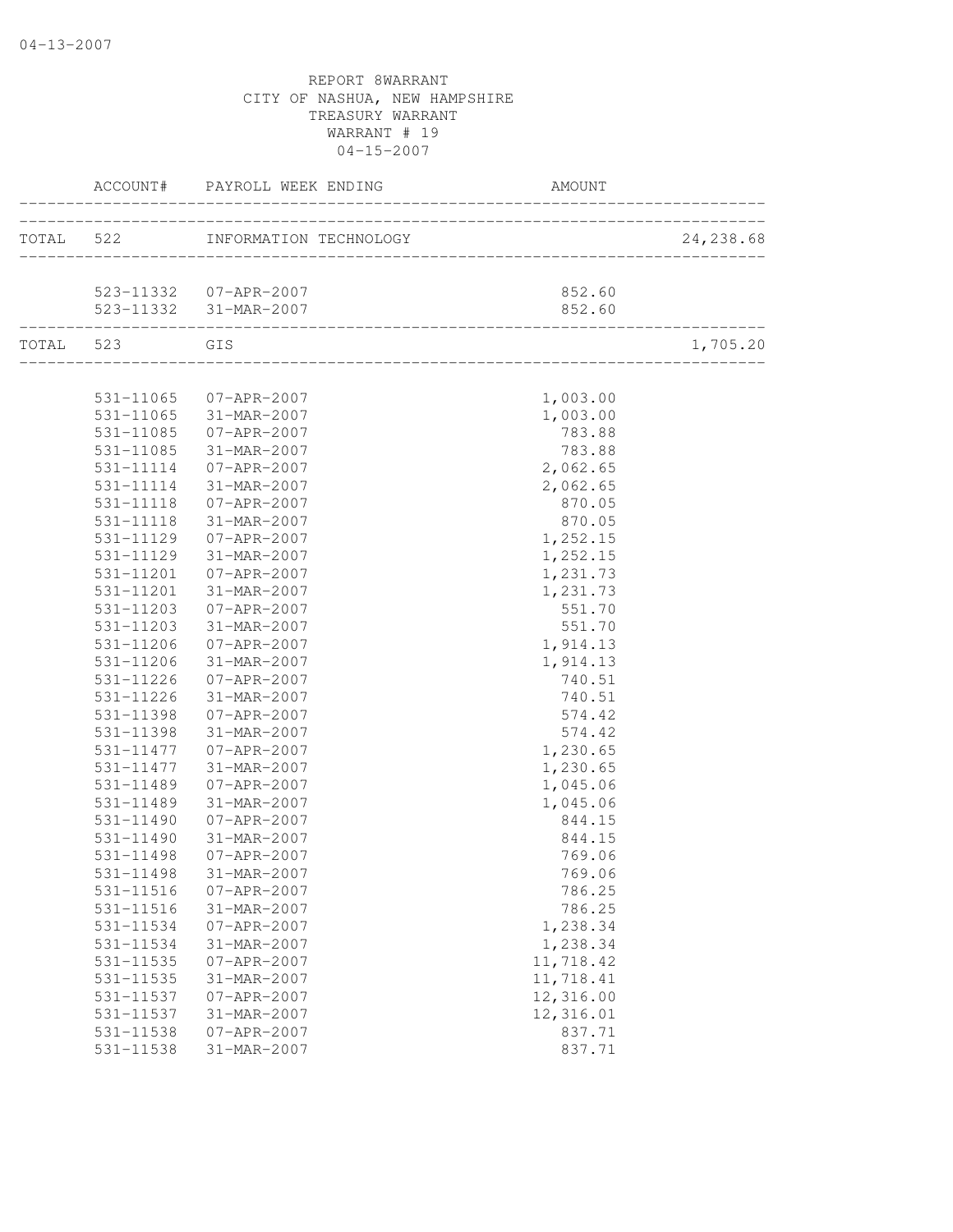| ACCOUNT#      | PAYROLL WEEK ENDING | AMOUNT    |  |
|---------------|---------------------|-----------|--|
| 531-11539     | 07-APR-2007         | 1,390.27  |  |
| 531-11539     | 31-MAR-2007         | 1,390.27  |  |
| 531-11544     | 07-APR-2007         | 1,869.10  |  |
| 531-11544     | 31-MAR-2007         | 1,869.10  |  |
| 531-11549     | 07-APR-2007         | 5,575.28  |  |
| 531-11549     | 31-MAR-2007         | 5,575.28  |  |
| 531-11550     | $07 - APR - 2007$   | 1,538.59  |  |
| 531-11550     | 31-MAR-2007         | 1,538.59  |  |
| 531-11552     | 07-APR-2007         | 4,130.21  |  |
| 531-11552     | 31-MAR-2007         | 8,003.09  |  |
| $531 - 11555$ | 07-APR-2007         | 27,851.09 |  |
| 531-11555     | 31-MAR-2007         | 24,076.73 |  |
| 531-11558     | 07-APR-2007         | 64,916.36 |  |
| 531-11558     | 31-MAR-2007         | 63,604.44 |  |
| 531-11561     | 07-APR-2007         | 13,092.38 |  |
| 531-11561     | 31-MAR-2007         | 13,296.69 |  |
| 531-11567     | 07-APR-2007         | 27,803.54 |  |
| 531-11567     | 31-MAR-2007         | 27,803.54 |  |
| 531-11569     | 07-APR-2007         | 1,032.13  |  |
| 531-11569     | 31-MAR-2007         | 1,032.13  |  |
| 531-11585     | 07-APR-2007         | 1,056.87  |  |
| 531-11585     | 31-MAR-2007         | 1,056.87  |  |
| 531-11587     | 07-APR-2007         | 1,717.59  |  |
| 531-11587     | 31-MAR-2007         | 1,717.57  |  |
| 531-11618     | 07-APR-2007         | 1,641.64  |  |
| 531-11618     | 31-MAR-2007         | 1,641.64  |  |
| 531-11622     | 07-APR-2007         | 2,738.69  |  |
| 531-11622     | 31-MAR-2007         | 2,738.69  |  |
| 531-11632     | 07-APR-2007         | 610.55    |  |
| 531-11632     | 31-MAR-2007         | 610.55    |  |
| 531-11633     | 07-APR-2007         | 2,804.10  |  |
| 531-11633     | 31-MAR-2007         | 2,804.10  |  |
| 531-11635     | 07-APR-2007         | 803.90    |  |
| 531-11635     | 31-MAR-2007         | 803.90    |  |
| 531-11664     | 07-APR-2007         | 1,003.00  |  |
| 531-11664     | 31-MAR-2007         | 1,003.00  |  |
| 531-11665     | $07 - APR - 2007$   | 719.43    |  |
| 531-11665     | 31-MAR-2007         | 719.43    |  |
| 531-11699     | $07 - APR - 2007$   | 837.71    |  |
| 531-11699     | 31-MAR-2007         | 837.71    |  |
| 531-11719     | $07 - APR - 2007$   | 795.34    |  |
| 531-11719     | 31-MAR-2007         | 795.34    |  |
| 531-11722     | $07 - APR - 2007$   | 546.35    |  |
| 531-11722     | 31-MAR-2007         | 546.35    |  |
| 531-11732     | $07 - APR - 2007$   | 572.05    |  |
| 531-11732     | 31-MAR-2007         | 572.05    |  |
| 531-11733     | $07 - APR - 2007$   | 2,088.55  |  |
| 531-11733     | 31-MAR-2007         | 2,088.55  |  |
|               |                     |           |  |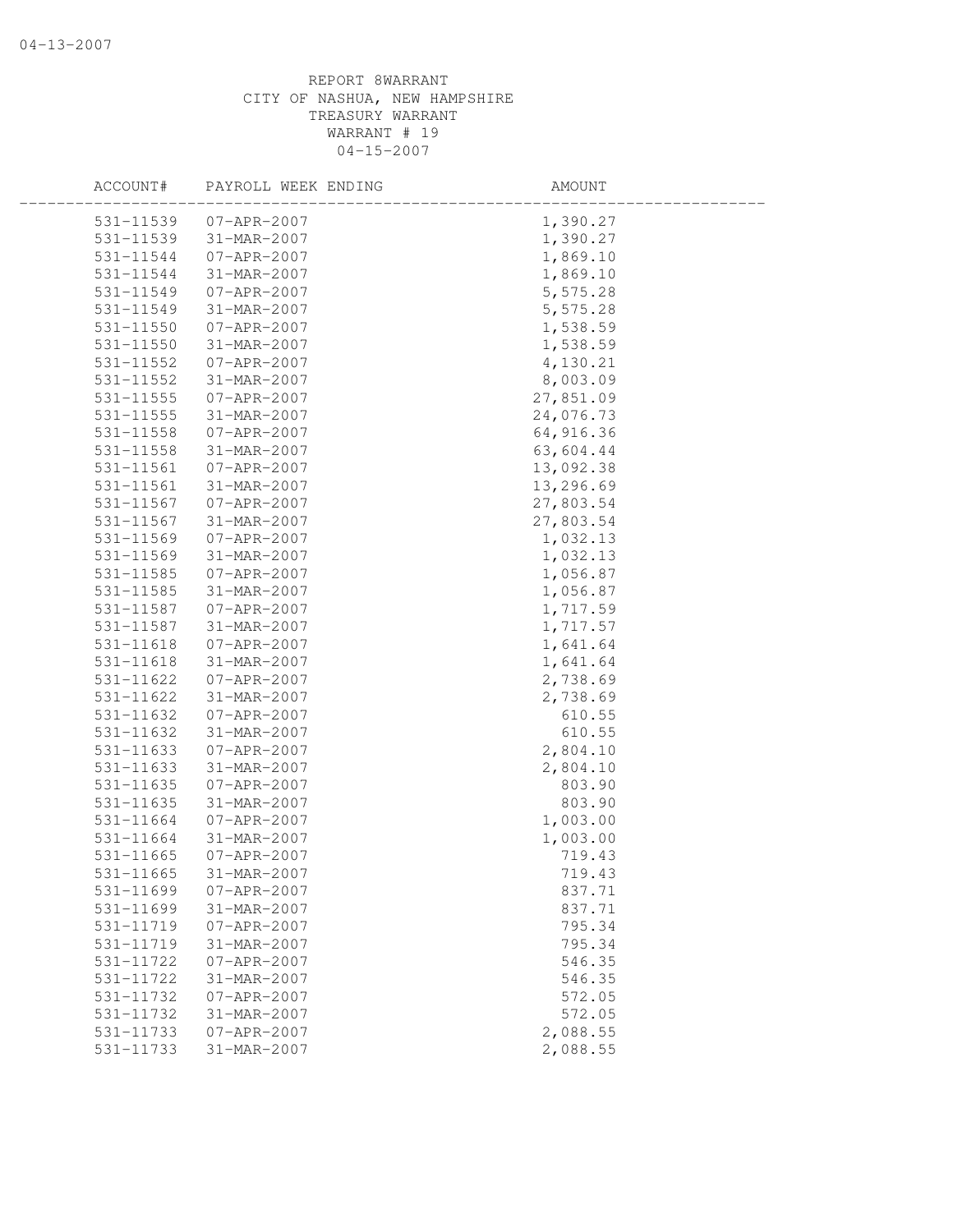|       | ACCOUNT#  | PAYROLL WEEK ENDING | AMOUNT                            |            |
|-------|-----------|---------------------|-----------------------------------|------------|
|       | 531-12020 | 07-APR-2007         | 875.51                            |            |
|       | 531-12020 | 31-MAR-2007         | 875.50                            |            |
|       | 531-12042 | 07-APR-2007         | 1,292.54                          |            |
|       | 531-12042 | 31-MAR-2007         | 445.72                            |            |
|       | 531-12066 | 07-APR-2007         | 629.36                            |            |
|       | 531-12066 | 31-MAR-2007         | 629.36                            |            |
|       | 531-12067 | $07 - APR - 2007$   | 659.14                            |            |
|       | 531-12067 | 31-MAR-2007         | 659.14                            |            |
|       | 531-12068 | 07-APR-2007         | 1,311.74                          |            |
|       | 531-12068 | 31-MAR-2007         | 1,311.74                          |            |
|       | 531-12071 | $07 - APR - 2007$   | 229.50                            |            |
|       | 531-12071 | 31-MAR-2007         | 229.50                            |            |
|       | 531-12119 | 07-APR-2007         | 1,051.00                          |            |
|       | 531-12119 | 31-MAR-2007         | 1,051.00                          |            |
|       | 531-13004 | 07-APR-2007         | 3,248.92                          |            |
|       | 531-13004 | 31-MAR-2007         | 2,820.20                          |            |
|       | 531-13038 | 07-APR-2007         | 693.29                            |            |
|       | 531-13038 | 31-MAR-2007         | 2,361.26                          |            |
|       | 531-13040 | 07-APR-2007         | 3,066.69                          |            |
|       | 531-13040 | 31-MAR-2007         | 3,855.02                          |            |
|       | 531-13044 | 07-APR-2007         | 2,254.27                          |            |
|       | 531-13044 | 31-MAR-2007         | 2,883.67                          |            |
|       | 531-13047 | 07-APR-2007         | 21,602.61                         |            |
|       | 531-13047 | 31-MAR-2007         | 11,038.93                         |            |
|       | 531-13048 | 07-APR-2007         | 4,079.32                          |            |
|       | 531-13048 | 31-MAR-2007         | 3,754.56                          |            |
|       | 531-17001 | 31-MAR-2007         | 100.00                            |            |
|       |           |                     | _________________________________ |            |
| TOTAL | 531       | POLICE DEPARTMENT   |                                   | 489,809.54 |
|       |           |                     |                                   |            |
|       | 532-11024 | 07-APR-2007         | 1,911.09                          |            |
|       | 532-11024 | 31-MAR-2007         | 1,911.10                          |            |
|       | 532-11036 | $07 - APR - 2007$   | 1,750.74                          |            |
|       | 532-11036 | 31-MAR-2007         | 1,750.74                          |            |
|       | 532-11063 | 07-APR-2007         | 1,242.12                          |            |
|       | 532-11063 | 31-MAR-2007         | 1,242.12                          |            |
|       | 532-11066 | 07-APR-2007         | 1,205.58                          |            |
|       | 532-11066 | 31-MAR-2007         | 1,279.38                          |            |
|       | 532-11069 | $07 - APR - 2007$   | 2,435.39                          |            |
|       | 532-11069 | 31-MAR-2007         | 2,435.39                          |            |
|       | 532-11111 | $07 - APR - 2007$   | 2,022.56                          |            |
|       | 532-11111 | 31-MAR-2007         | 2,022.55                          |            |
|       | 532-11207 | $07 - APR - 2007$   | 5,976.99                          |            |
|       | 532-11207 | 31-MAR-2007         | 5,976.98                          |            |
|       | 532-11281 | $07 - APR - 2007$   | 854.91                            |            |
|       | 532-11281 | 31-MAR-2007         | 854.92                            |            |
|       | 532-11285 | $07 - APR - 2007$   | 7,391.28                          |            |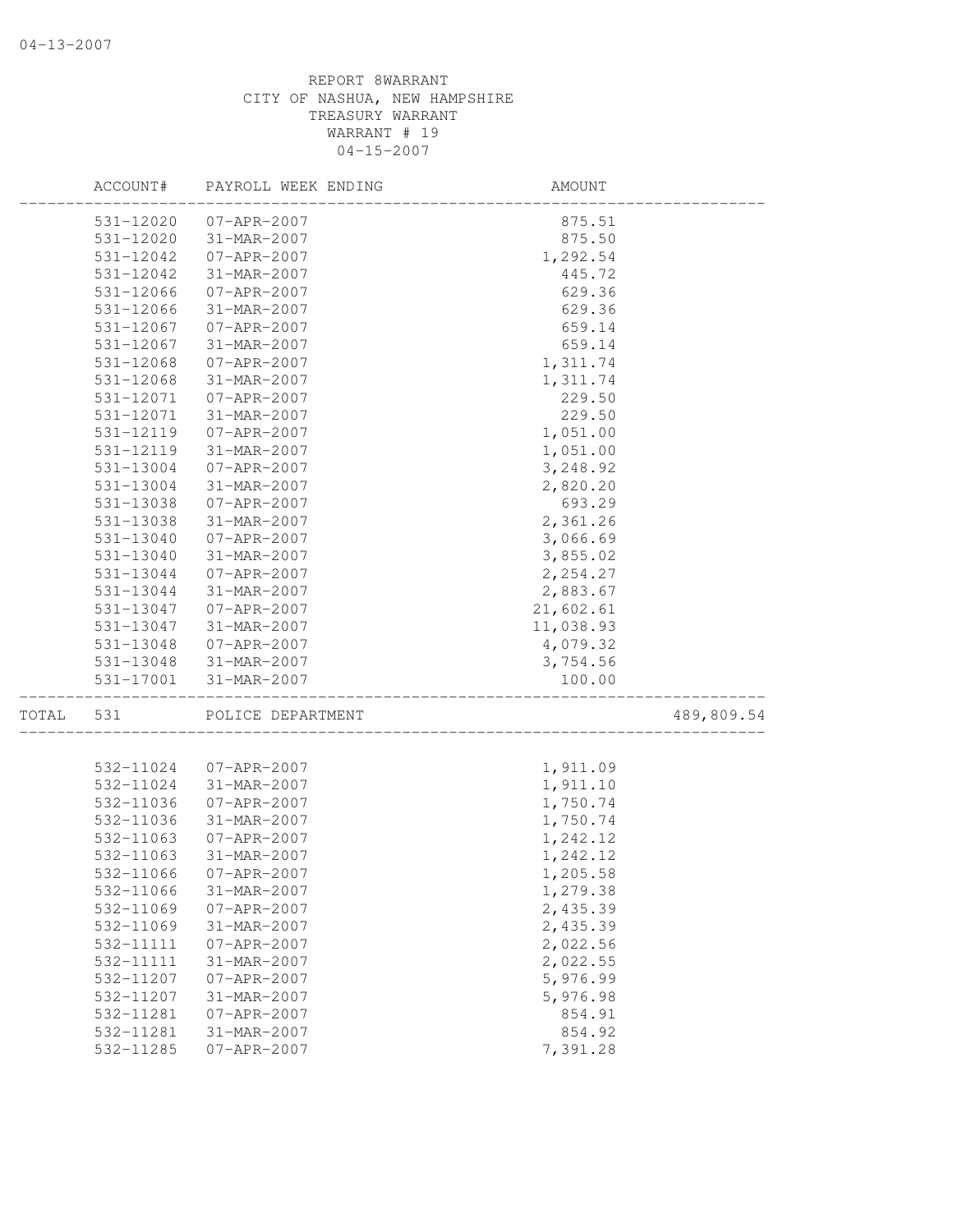|       | ACCOUNT#  | PAYROLL WEEK ENDING    | AMOUNT     |            |
|-------|-----------|------------------------|------------|------------|
|       | 532-11285 | 31-MAR-2007            | 7,391.28   |            |
|       | 532-11291 | 07-APR-2007            | 6, 231.67  |            |
|       | 532-11291 | 31-MAR-2007            | 6, 153.50  |            |
|       | 532-11298 | $07 - APR - 2007$      | 1,246.12   |            |
|       | 532-11298 | 31-MAR-2007            | 1,246.12   |            |
|       | 532-11300 | 07-APR-2007            | 33, 215.81 |            |
|       | 532-11300 | 31-MAR-2007            | 33, 215.79 |            |
|       | 532-11303 | $07 - APR - 2007$      | 1,090.35   |            |
|       | 532-11303 | 31-MAR-2007            | 1,090.35   |            |
|       | 532-11305 | 07-APR-2007            | 4,383.19   |            |
|       | 532-11305 | 31-MAR-2007            | 4,383.19   |            |
|       | 532-11309 | 07-APR-2007            | 91,429.08  |            |
|       | 532-11309 | 31-MAR-2007            | 218,033.08 |            |
|       | 532-11660 | 07-APR-2007            | 1,385.40   |            |
|       | 532-11660 | 31-MAR-2007            | 1,385.40   |            |
|       | 532-11663 | $07 - APR - 2007$      | 1,344.65   |            |
|       | 532-11663 | 31-MAR-2007            | 1,344.64   |            |
|       | 532-11666 | $07 - APR - 2007$      | 1,331.35   |            |
|       | 532-11666 | 31-MAR-2007            | 1,331.35   |            |
|       | 532-12070 | 07-APR-2007            | 22, 126.55 |            |
|       | 532-12070 | 31-MAR-2007            | 17,951.26  |            |
|       | 532-13004 | 07-APR-2007            | 76.46      |            |
|       | 532-13018 | $07 - APR - 2007$      | 1,492.47   |            |
|       | 532-13018 | 31-MAR-2007            | 1,552.17   |            |
|       | 532-13024 | $07 - APR - 2007$      | 719.41     |            |
|       | 532-13024 | 31-MAR-2007            | 609.40     |            |
|       | 532-13050 | $07 - APR - 2007$      | 8,534.02   |            |
|       | 532-13050 | 31-MAR-2007            | 6,551.98   |            |
|       | 532-18030 | $07 - APR - 2007$      | 100.00     |            |
|       | 532-18039 | $07 - APR - 2007$      | 1,675.00   |            |
|       | 532-19231 | $07 - APR - 2007$      | 1,095.66   |            |
|       | 532-19231 | 31-MAR-2007            | 1,095.66   |            |
|       | 532-19232 | $07 - APR - 2007$      | 1,552.22   |            |
|       | 532-19232 | 31-MAR-2007            | 1,598.27   |            |
|       | 532-19233 | $07 - APR - 2007$      | 2,548.37   |            |
|       | 532-19233 | 31-MAR-2007            | 2,594.42   |            |
|       | 532-19234 | $07 - APR - 2007$      | 1,592.60   |            |
|       | 532-19234 | 31-MAR-2007            | 1,638.65   |            |
| TOTAL | 532       | FIRE DEPARTMENT        |            | 534,600.73 |
|       |           | 535-81023  07-APR-2007 | 192.30     |            |
|       | 535-81023 | 31-MAR-2007            | 192.30     |            |
| TOTAL | 535       | EMERGENCY MANAGEMENT   |            | 384.60     |
|       |           |                        |            |            |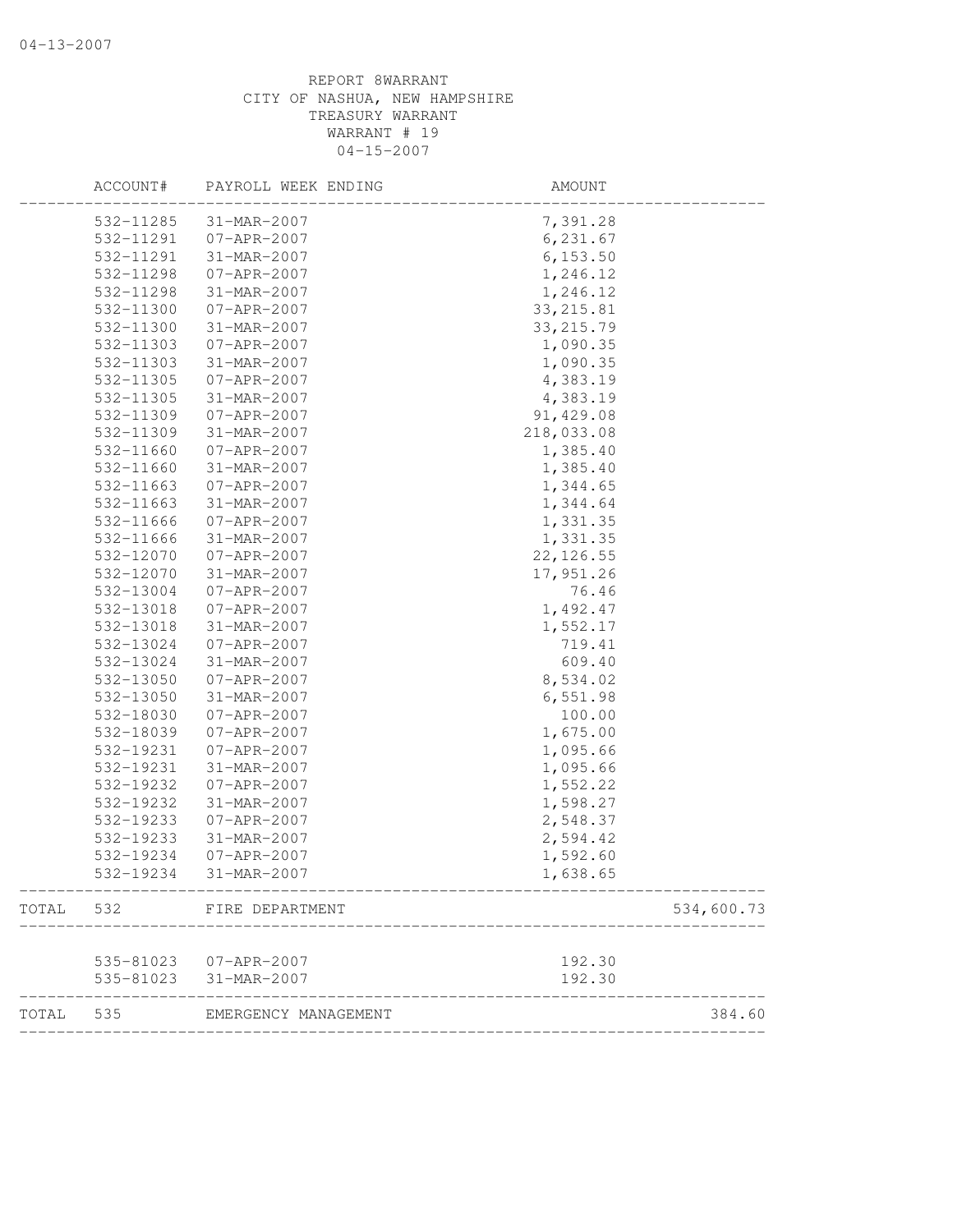|           |           | ACCOUNT# PAYROLL WEEK ENDING                    | AMOUNT                                 |          |
|-----------|-----------|-------------------------------------------------|----------------------------------------|----------|
|           |           | 536-11178 07-APR-2007                           | 1,272.29                               |          |
|           |           | 536-11178 31-MAR-2007                           | 1,272.29                               |          |
|           |           | 536-13004 31-MAR-2007                           | 143.13                                 |          |
| TOTAL     | 536       | CITYWIDE COMMUNICATIONS                         | ______________________________________ | 2,687.71 |
|           |           |                                                 |                                        |          |
|           | 541-11008 | $07 - APR - 2007$                               | 629.82                                 |          |
|           | 541-11008 | 31-MAR-2007                                     | 629.82                                 |          |
|           | 541-11048 | 07-APR-2007                                     | 888.34                                 |          |
|           | 541-11048 | 31-MAR-2007                                     | 888.34                                 |          |
|           | 541-11104 | 07-APR-2007                                     | 914.99                                 |          |
|           | 541-11104 | 31-MAR-2007                                     | 914.99                                 |          |
|           |           | 541-11240 07-APR-2007                           | 1,763.87                               |          |
|           |           | 541-11240 31-MAR-2007                           | 1,763.87                               |          |
|           |           | 541-11346 07-APR-2007<br>541-11346 31-MAR-2007  | 412.41<br>412.41                       |          |
|           |           |                                                 | ----------                             |          |
| TOTAL 541 |           | COMMUNITY SERVICES DIVISION                     |                                        | 9,218.86 |
|           |           |                                                 |                                        |          |
|           |           | 542-11426 07-APR-2007                           | 981.00                                 |          |
|           |           | 542-11426 31-MAR-2007                           | 1,226.25                               |          |
|           |           | 542-11583  07-APR-2007<br>542-11584 07-APR-2007 | 57.50                                  |          |
|           | 542-11584 | 31-MAR-2007                                     | 1,181.99<br>2,155.78                   |          |
|           | 542-12109 | 07-APR-2007                                     | 162.00                                 |          |
|           | 542-12109 | 31-MAR-2007                                     | 216.00                                 |          |
|           |           | 542-12582 07-APR-2007                           | 899.90                                 |          |
|           | 542-12582 | 31-MAR-2007                                     | 899.90                                 |          |
| TOTAL 542 |           | COMMUNITY HEALTH                                |                                        | 7,780.32 |
|           |           |                                                 |                                        |          |
|           |           | 543-11380 07-APR-2007                           | 840.29                                 |          |
|           |           | 543-11380 31-MAR-2007                           | 840.29                                 |          |
|           | 543-11438 | 07-APR-2007                                     | 1,390.27                               |          |
|           |           | 543-11438 31-MAR-2007                           | 1,390.27                               |          |
|           | 543-11601 | $07 - APR - 2007$                               | 1,136.10                               |          |
|           | 543-11601 | 31-MAR-2007                                     | 1,136.10                               |          |
|           | 543-11602 | $07 - APR - 2007$                               | 795.56                                 |          |
|           | 543-11602 | 31-MAR-2007                                     | 795.56                                 |          |
|           | 543-11604 | $07 - APR - 2007$                               | 749.89                                 |          |
|           | 543-11604 | 31-MAR-2007                                     | 749.90                                 |          |
|           | 543-11605 | $07 - APR - 2007$                               | 856.19                                 |          |
|           | 543-11605 | 31-MAR-2007                                     | 856.19                                 |          |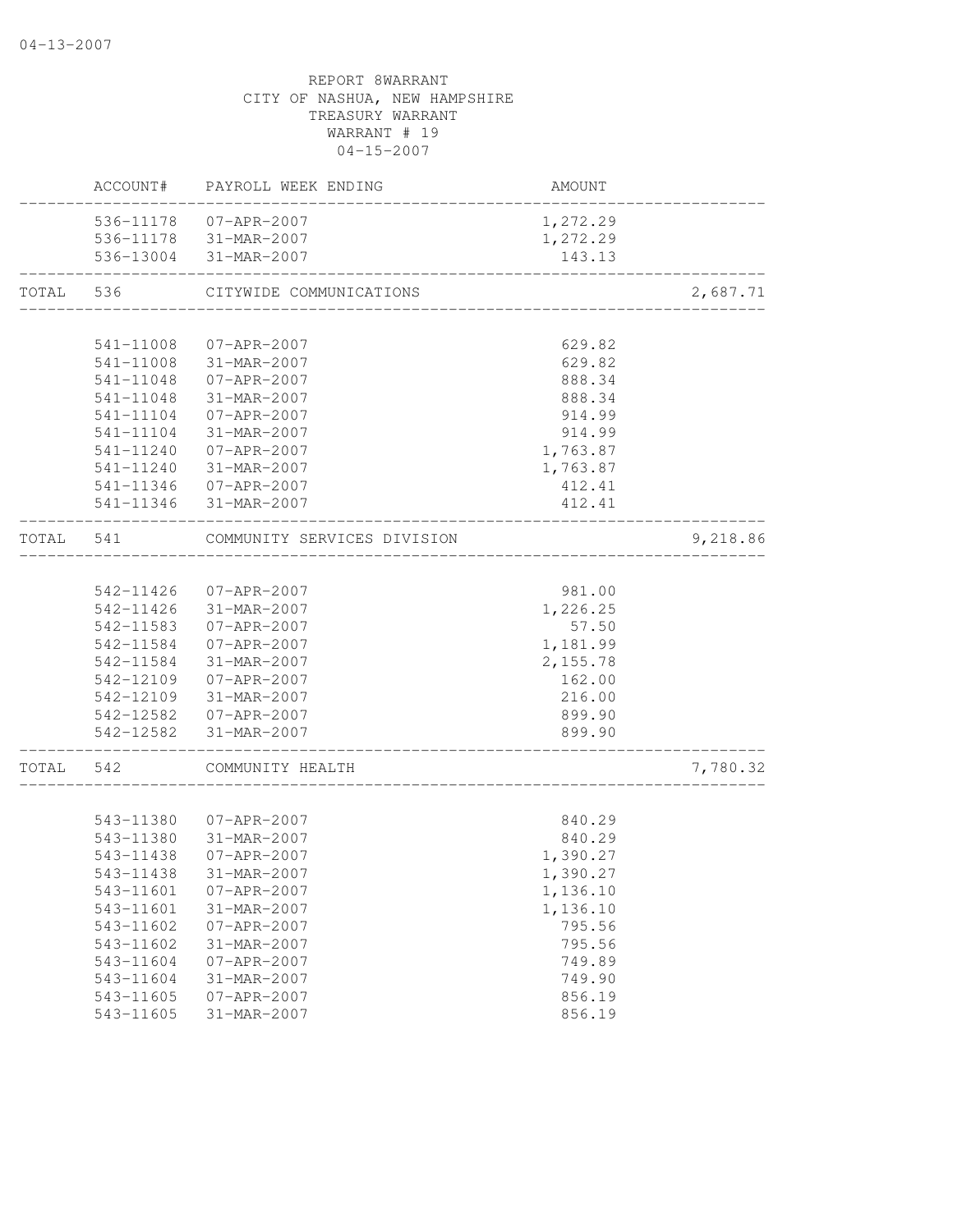|           |           | ACCOUNT# PAYROLL WEEK ENDING                                             | AMOUNT                    |            |
|-----------|-----------|--------------------------------------------------------------------------|---------------------------|------------|
|           |           | TOTAL 543 ENVIRONMENTAL HEALTH DEPT.                                     | _________________________ | 11,536.61  |
|           |           |                                                                          |                           |            |
|           |           | 544-11008 07-APR-2007                                                    | 668.17                    |            |
|           |           | 544-11008 31-MAR-2007                                                    | 668.17                    |            |
|           | 544-11099 | 07-APR-2007                                                              | 1,989.90                  |            |
|           | 544-11099 | 31-MAR-2007                                                              | 1,989.89                  |            |
|           | 544-11112 | $07 - APR - 2007$                                                        | 755.51                    |            |
|           | 544-11112 | 31-MAR-2007                                                              | 755.51                    |            |
|           |           | 544-11367 07-APR-2007                                                    | 749.90                    |            |
|           |           | 544-11367 31-MAR-2007                                                    | 749.90                    |            |
|           |           | 544-11777 07-APR-2007                                                    | 1,167.25                  |            |
|           |           | 544-11777 31-MAR-2007                                                    | 1,167.25                  |            |
|           |           | 544-12101  07-APR-2007                                                   | 242.92                    |            |
|           |           | 544-12101 31-MAR-2007                                                    | 242.92                    |            |
|           |           | ____________________________________<br>TOTAL 544 WELFARE ADMINISTRATION |                           | 11, 147.29 |
|           |           |                                                                          |                           |            |
|           |           | 551-11008 07-APR-2007                                                    | 612.61                    |            |
|           |           | 551-11008 31-MAR-2007                                                    | 612.62                    |            |
|           |           | 551-11028 07-APR-2007                                                    | 526.86                    |            |
|           | 551-11028 | 31-MAR-2007                                                              | 526.86                    |            |
|           | 551-11057 | 07-APR-2007                                                              | 783.38                    |            |
|           | 551-11057 | 31-MAR-2007                                                              | 783.39                    |            |
|           | 551-11094 | 07-APR-2007                                                              | 266.72                    |            |
|           | 551-11094 | 31-MAR-2007                                                              | 266.72                    |            |
|           | 551-11208 | 07-APR-2007                                                              | 728.76                    |            |
|           | 551-11208 | 31-MAR-2007                                                              | 728.76                    |            |
|           | 551-11212 | 07-APR-2007                                                              | 1,313.75                  |            |
|           | 551-11212 | 31-MAR-2007                                                              | 1,313.75                  |            |
|           | 551-11249 | 07-APR-2007                                                              | 1,544.27                  |            |
|           | 551-11249 | 31-MAR-2007                                                              | 1,544.27                  |            |
|           | 551-11273 | 07-APR-2007                                                              | 2,382.02                  |            |
|           | 551-11273 | 31-MAR-2007                                                              | 2,382.02                  |            |
|           | 551-11435 | 07-APR-2007                                                              | 825.87                    |            |
|           | 551-11435 | 31-MAR-2007                                                              | 825.87                    |            |
|           |           | 551-11462 07-APR-2007                                                    | 919.25                    |            |
|           |           | 551-11462 31-MAR-2007                                                    | 919.25                    |            |
|           |           | 551-11638 07-APR-2007                                                    | 1,064.08                  |            |
|           |           | 551-11638 31-MAR-2007                                                    | 1,064.08                  |            |
|           | 551-13004 | 07-APR-2007                                                              | 44.07                     |            |
| TOTAL 551 |           | PUBLIC WORKS DIV & ENGINEERING                                           |                           | 21,979.23  |

552-11077 07-APR-2007 1,170.18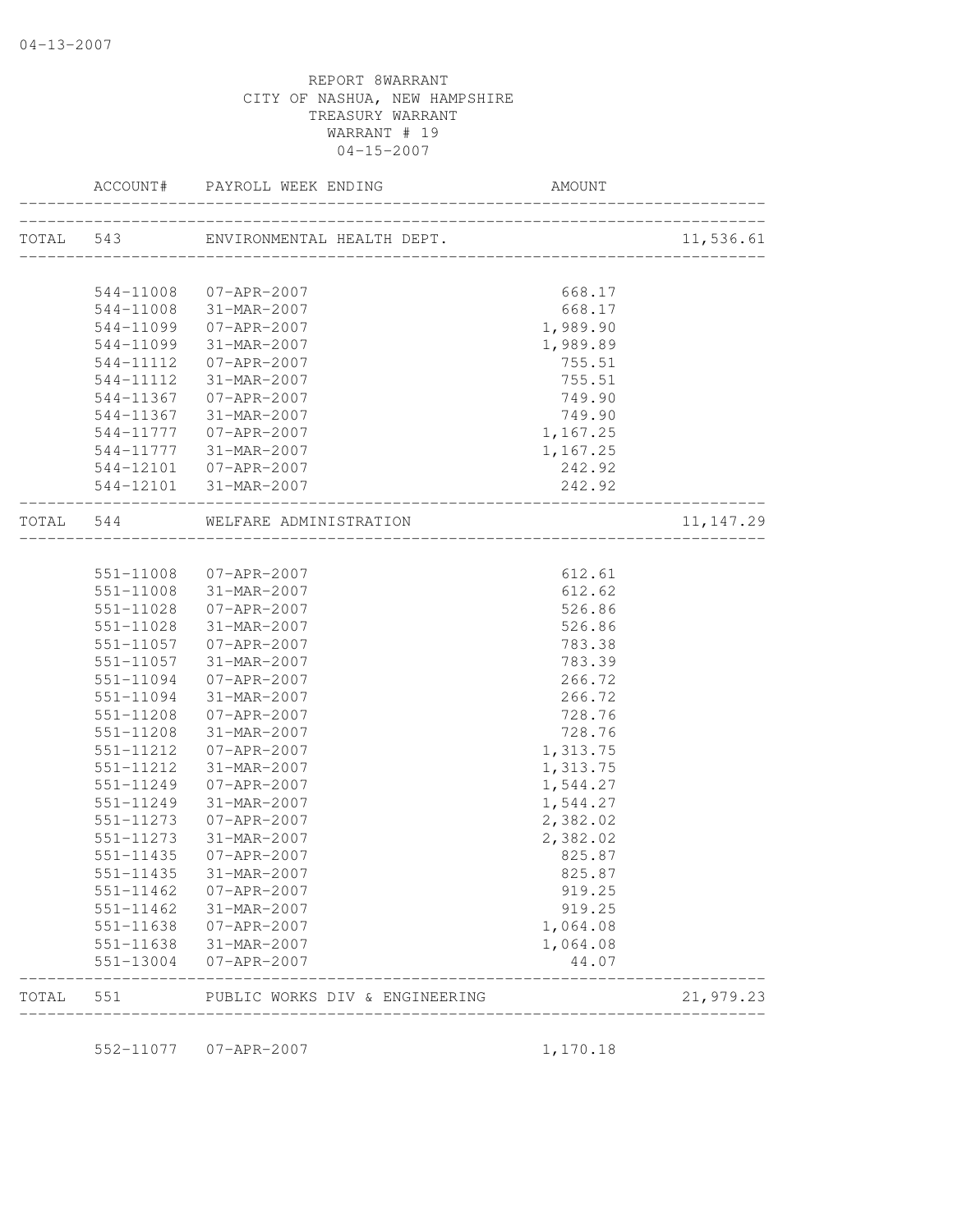|       | ACCOUNT#               | PAYROLL WEEK ENDING              | AMOUNT               |           |
|-------|------------------------|----------------------------------|----------------------|-----------|
|       | 552-11077              | 31-MAR-2007                      | 1,170.18             |           |
|       | 552-11143              | 07-APR-2007                      | 784.00               |           |
|       | 552-11143              | 31-MAR-2007                      | 784.00               |           |
|       | 552-11324              | 07-APR-2007                      | 3,604.92             |           |
|       | 552-11324              | 31-MAR-2007                      | 3,604.94             |           |
|       | 552-11339              | 07-APR-2007                      | 2,017.20             |           |
|       | 552-11339              | 31-MAR-2007                      | 2,689.61             |           |
|       | 552-11342              | $07 - APR - 2007$                | 712.96               |           |
|       | 552-11342              | 31-MAR-2007                      | 706.00               |           |
|       | 552-11343              | 07-APR-2007                      | 2,352.00             |           |
|       | 552-11343              | 31-MAR-2007                      | 2,370.00             |           |
|       | 552-11407              | 07-APR-2007                      | 4,884.01             |           |
|       | 552-11407              | 31-MAR-2007                      | 4,884.01             |           |
|       | 552-11492              | $07 - APR - 2007$                | 746.80               |           |
|       | 552-11492              | 31-MAR-2007                      | 746.80               |           |
|       | 552-11548              | $07 - APR - 2007$                | 916.14               |           |
|       | 552-11548              | 31-MAR-2007                      | 916.14               |           |
|       | 552-11580              | $07 - APR - 2007$                | 915.39               |           |
|       | 552-11580              | 31-MAR-2007                      | 915.39               |           |
|       | $552 - 11618$          | $07 - APR - 2007$                | 568.25               |           |
|       | $552 - 11618$          | 31-MAR-2007                      | 568.25               |           |
|       | 552-11672              | 07-APR-2007                      | 1,349.78             |           |
|       | 552-11672              | 31-MAR-2007                      | 1,349.78             |           |
|       | 552-11750              | 31-MAR-2007                      | 717.60               |           |
|       | 552-12156              | 07-APR-2007                      | 1,120.00             |           |
|       | 552-13004              | $07 - APR - 2007$                | 1,022.64             |           |
|       | 552-13004              | 31-MAR-2007                      | 3,057.54             |           |
|       | 552-13009              | 31-MAR-2007                      | 1,086.23             |           |
|       | 552-13067              | 31-MAR-2007                      | 638.90               |           |
|       | 552-59050              | 07-APR-2007                      | 247.00               |           |
| TOTAL | 552                    | PARKS AND RECREATION             |                      | 48,616.64 |
|       | 553-11041              | $07 - APR - 2007$                | 897.56               |           |
|       | 553-11041              | 31-MAR-2007                      | 897.56               |           |
|       | 553-11078              | $07 - APR - 2007$                | 1,353.16             |           |
|       | 553-11078              | 31-MAR-2007                      | 1,353.17             |           |
|       | 553-11098              | $07 - APR - 2007$                | 937.65               |           |
|       | 553-11098              | 31-MAR-2007                      | 937.65               |           |
|       | 553-11192              | $07 - APR - 2007$                | 833.00               |           |
|       | 553-11192              | 31-MAR-2007                      | 833.01               |           |
|       | 553-11279              | $07 - APR - 2007$                | 5,463.50             |           |
|       | 553-11279              | 31-MAR-2007                      | 5,488.00             |           |
|       |                        |                                  |                      |           |
|       | 553-11327              | $07 - APR - 2007$                | 3,604.93<br>3,616.31 |           |
|       | 553-11327<br>553-11336 | 31-MAR-2007                      |                      |           |
|       | 553-11336              | $07 - APR - 2007$<br>31-MAR-2007 | 967.45<br>967.45     |           |
|       |                        |                                  |                      |           |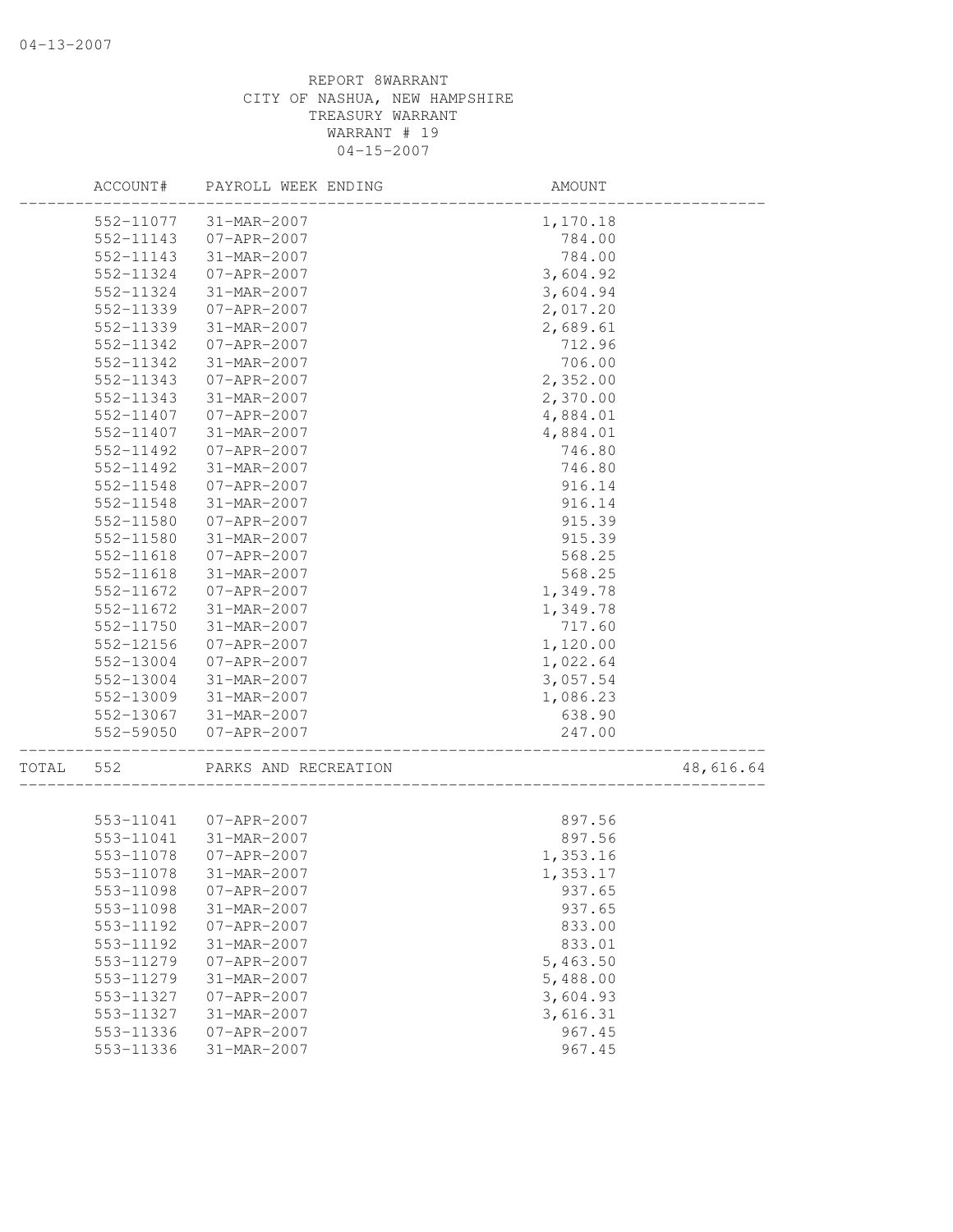|       | ACCOUNT#  | PAYROLL WEEK ENDING | AMOUNT     |            |
|-------|-----------|---------------------|------------|------------|
|       | 553-11375 | 07-APR-2007         | 2,022.71   |            |
|       | 553-11375 | 31-MAR-2007         | 2,042.76   |            |
|       | 553-11465 | 07-APR-2007         | 2,987.20   |            |
|       | 553-11465 | 31-MAR-2007         | 2,389.76   |            |
|       | 553-11474 | $07 - APR - 2007$   | 4,231.57   |            |
|       | 553-11474 | 31-MAR-2007         | 4,208.00   |            |
|       | 553-11475 | $07 - APR - 2007$   | 1,706.30   |            |
|       | 553-11475 | 31-MAR-2007         | 1,707.20   |            |
|       | 553-11630 | $07 - APR - 2007$   | 1,439.18   |            |
|       | 553-11630 | 31-MAR-2007         | 1,440.51   |            |
|       | 553-11631 | $07 - APR - 2007$   | 721.60     |            |
|       | 553-11631 | 31-MAR-2007         | 721.60     |            |
|       | 553-11648 | $07 - APR - 2007$   | 732.23     |            |
|       | 553-11648 | 31-MAR-2007         | 732.23     |            |
|       | 553-11678 | $07 - APR - 2007$   | 1,515.40   |            |
|       | 553-11678 | 31-MAR-2007         | 1,515.40   |            |
|       | 553-11759 | $07 - APR - 2007$   | 10,720.96  |            |
|       | 553-11759 | 31-MAR-2007         | 11, 478.77 |            |
|       | 553-11768 | $07 - APR - 2007$   | 570.88     |            |
|       | 553-11768 | 31-MAR-2007         | 713.60     |            |
|       | 553-11771 | $07 - APR - 2007$   | 1,683.20   |            |
|       | 553-11771 | 31-MAR-2007         | 1,683.20   |            |
|       | 553-12128 | $07 - APR - 2007$   | 344.75     |            |
|       | 553-12128 | 31-MAR-2007         | 240.09     |            |
|       | 553-13004 | 07-APR-2007         | 3,220.29   |            |
|       | 553-13004 | 31-MAR-2007         | 2,766.70   |            |
|       | 553-13009 | $07 - APR - 2007$   | 25,086.18  |            |
|       | 553-13009 | 31-MAR-2007         | 11,469.82  |            |
|       | 553-13901 | $07 - APR - 2007$   | 206.64     |            |
|       | 553-13901 | 31-MAR-2007         | 10,527.08  |            |
| TOTAL | 553       | STREET DEPARTMENT   |            | 138,976.21 |
|       | 555-11024 | 07-APR-2007         | 663.48     |            |
|       | 555-11024 | 31-MAR-2007         | 663.48     |            |
|       | 555-11058 | $07 - APR - 2007$   | 888.73     |            |
|       | 555-11058 | 31-MAR-2007         | 888.73     |            |
|       | 555-11461 | $07 - APR - 2007$   | 1,349.78   |            |
|       | 555-11461 | 31-MAR-2007         | 1,349.78   |            |
|       | 555-11505 | $07 - APR - 2007$   | 1,170.18   |            |
|       | 555-11505 | 31-MAR-2007         | 1,170.19   |            |
|       | 555-11639 | $07 - APR - 2007$   | 746.80     |            |
|       | 555-11639 | 31-MAR-2007         | 746.80     |            |
|       | 555-11640 | $07 - APR - 2007$   | 673.86     |            |
|       | 555-11640 | 31-MAR-2007         | 695.60     |            |
|       | 555-11738 | $07 - APR - 2007$   | 880.00     |            |
|       | 555-11738 | 31-MAR-2007         | 880.00     |            |
|       |           |                     |            |            |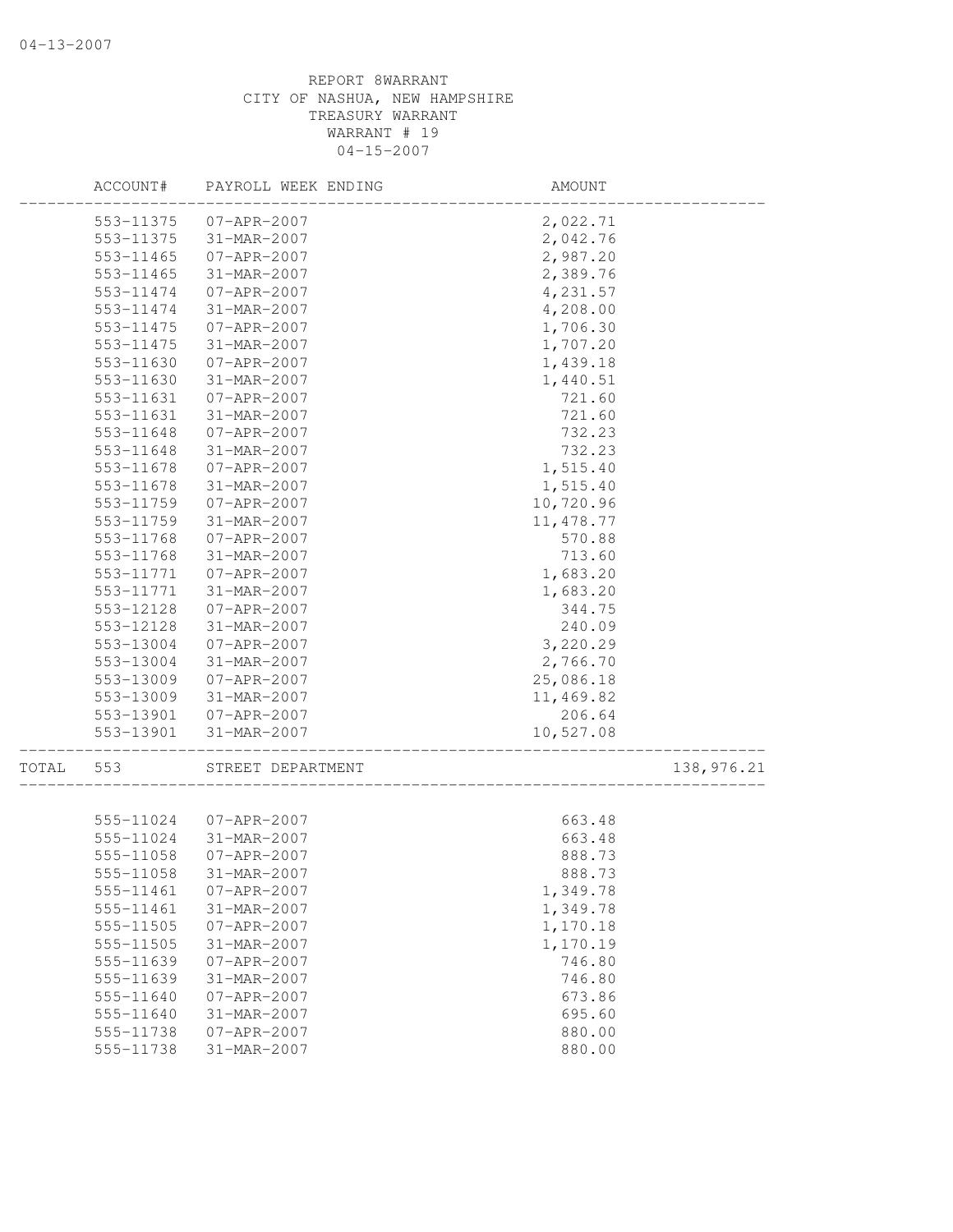|       | ACCOUNT#               | PAYROLL WEEK ENDING        | AMOUNT   |            |
|-------|------------------------|----------------------------|----------|------------|
|       | 555-11745              | $07 - APR - 2007$          | 738.80   |            |
|       | 555-11745              | 31-MAR-2007                | 738.80   |            |
|       | 555-11746              | $07 - APR - 2007$          | 999.84   |            |
|       | 555-11746              | 31-MAR-2007                | 999.84   |            |
|       | 555-13004              | 31-MAR-2007                | 198.00   |            |
| TOTAL | 555                    | TRAFFIC DEPARTMENT         |          | 16, 442.69 |
|       |                        |                            |          |            |
|       | 557-11161              | 07-APR-2007                | 746.80   |            |
|       | 557-11161              | 31-MAR-2007                | 746.80   |            |
|       |                        | 557-13009 07-APR-2007      | 399.07   |            |
|       | 557-13009              | 31-MAR-2007                | 147.03   |            |
| TOTAL | 557                    | PARKING LOTS               |          | 2,039.70   |
|       |                        |                            |          |            |
|       | 561-11345              | $07 - APR - 2007$          | 1,199.60 |            |
|       | 561-11345<br>561-11651 | 31-MAR-2007                | 1,199.59 |            |
|       | 561-11651              | $07 - APR - 2007$          | 751.62   |            |
|       |                        | 31-MAR-2007                | 751.62   |            |
|       | 561-11658              | 07-APR-2007                | 915.39   |            |
|       | 561-11658              | 31-MAR-2007                | 915.39   |            |
|       | 561-12153              | $07 - APR - 2007$          | 400.00   |            |
| TOTAL | 561                    | EDGEWOOD CEMETERY          |          | 6,133.21   |
|       |                        |                            |          |            |
|       | 563-11345              | $07 - APR - 2007$          | 1,033.45 |            |
|       | 563-11345              | 31-MAR-2007                | 1,033.45 |            |
|       | 563-11651              | $07 - APR - 2007$          | 687.84   |            |
|       | 563-11651              | 31-MAR-2007                | 687.84   |            |
|       | 563-11657              | 07-APR-2007                | 862.84   |            |
|       | 563-11657              | 31-MAR-2007                | 862.84   |            |
| TOTAL | 563                    | WOODLAWN CEMETERY          |          | 5,168.26   |
|       |                        |                            |          |            |
|       | 571-11174              | 07-APR-2007                | 773.33   |            |
|       | 571-11174              | 31-MAR-2007                | 773.33   |            |
|       | 571-11237              | 07-APR-2007                | 1,816.79 |            |
|       | 571-11237              | 31-MAR-2007                | 1,816.79 |            |
| TOTAL | 571                    | COMMUNITY DEVELOPMENT      |          | 5,180.24   |
|       |                        |                            |          |            |
|       | 572-11024<br>572-11024 | 07-APR-2007<br>31-MAR-2007 | 457.57   |            |
|       |                        |                            | 457.57   |            |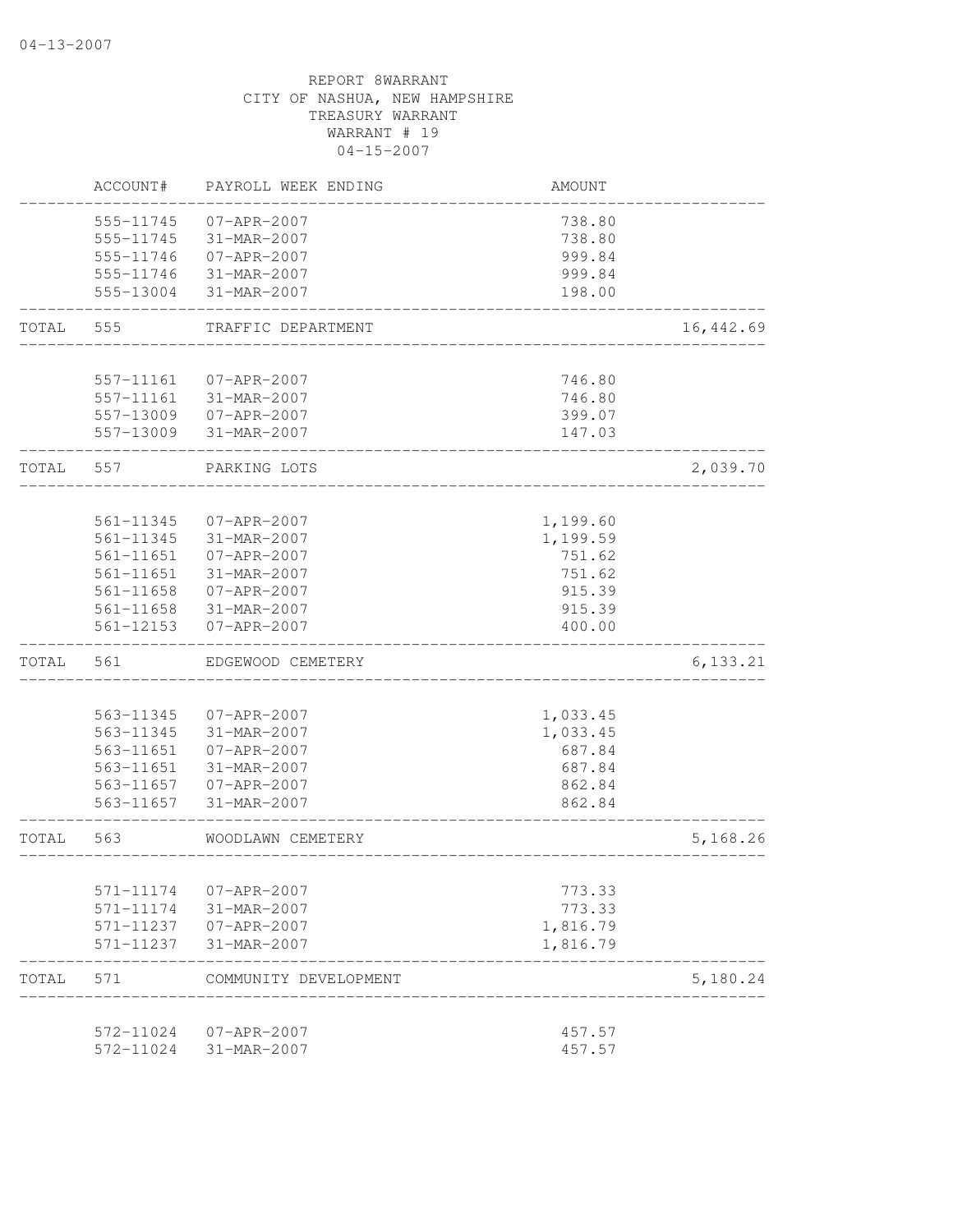|           | ACCOUNT#  | PAYROLL WEEK ENDING   | AMOUNT    |           |
|-----------|-----------|-----------------------|-----------|-----------|
|           | 572-11215 | 07-APR-2007           | 3,905.95  |           |
|           | 572-11215 | 31-MAR-2007           | 3,359.47  |           |
|           | 572-11238 | 07-APR-2007           | 750.83    |           |
|           | 572-11238 | 31-MAR-2007           | 750.83    |           |
|           | 572-11450 | $07 - APR - 2007$     | 1,560.86  |           |
|           | 572-11450 | 31-MAR-2007           | 1,560.86  |           |
|           | 572-11522 | 07-APR-2007           | 742.35    |           |
|           | 572-11522 | 31-MAR-2007           | 742.35    |           |
|           | 572-11525 | 07-APR-2007           | 916.14    |           |
|           | 572-11525 | 31-MAR-2007           | 916.14    |           |
|           | 572-58005 | 07-APR-2007           | 100.00    |           |
|           | 572-98045 | 07-APR-2007           | 100.00    |           |
|           | 572-98046 | 07-APR-2007           | 125.00    |           |
| TOTAL     | 572       | PLANNING DEPARTMENT   |           | 16,445.92 |
|           |           |                       |           |           |
|           |           | 573-11444 07-APR-2007 | 7,472.17  |           |
|           | 573-11444 | 31-MAR-2007           | 1,373.56  |           |
|           |           | 573-12029 07-APR-2007 | 300.64    |           |
|           |           | 573-12029 31-MAR-2007 | 300.64    |           |
| TOTAL 573 |           | ECONOMIC DEVELOPMENT  |           | 9,447.01  |
|           |           |                       |           |           |
|           | 575-11032 | 07-APR-2007           | 643.17    |           |
|           | 575-11032 | 31-MAR-2007           | 643.17    |           |
|           | 575-11062 | 07-APR-2007           | 559.14    |           |
|           | 575-11062 | 31-MAR-2007           | 559.14    |           |
|           | 575-11189 | $07 - APR - 2007$     | 981.93    |           |
|           | 575-11189 | 31-MAR-2007           | 981.93    |           |
|           | 575-11246 | 07-APR-2007           | 1,816.79  |           |
|           | 575-11246 | 31-MAR-2007           | 1,816.79  |           |
|           | 575-11387 | $07 - APR - 2007$     | 5,320.91  |           |
|           | 575-11387 | 31-MAR-2007           | 5,320.91  |           |
|           | 575-11393 | 07-APR-2007           | 3,321.62  |           |
|           | 575-11393 | 31-MAR-2007           | 3, 321.63 |           |
|           | 575-11400 | 07-APR-2007           | 6,994.88  |           |
|           | 575-11400 | 31-MAR-2007           | 6,994.86  |           |
|           | 575-11401 | $07 - APR - 2007$     | 4,595.35  |           |
|           | 575-11401 | 31-MAR-2007           | 4,595.34  |           |
|           | 575-11403 | $07 - APR - 2007$     | 772.38    |           |
|           | 575-11403 | 31-MAR-2007           | 772.40    |           |
|           | 575-11404 | $07 - APR - 2007$     | 694.68    |           |
|           | 575-11404 | 31-MAR-2007           | 694.69    |           |
|           | 575-11627 | $07 - APR - 2007$     | 544.61    |           |
|           | 575-11627 | 31-MAR-2007           | 544.61    |           |
|           | 575-12087 | $07 - APR - 2007$     | 421.07    |           |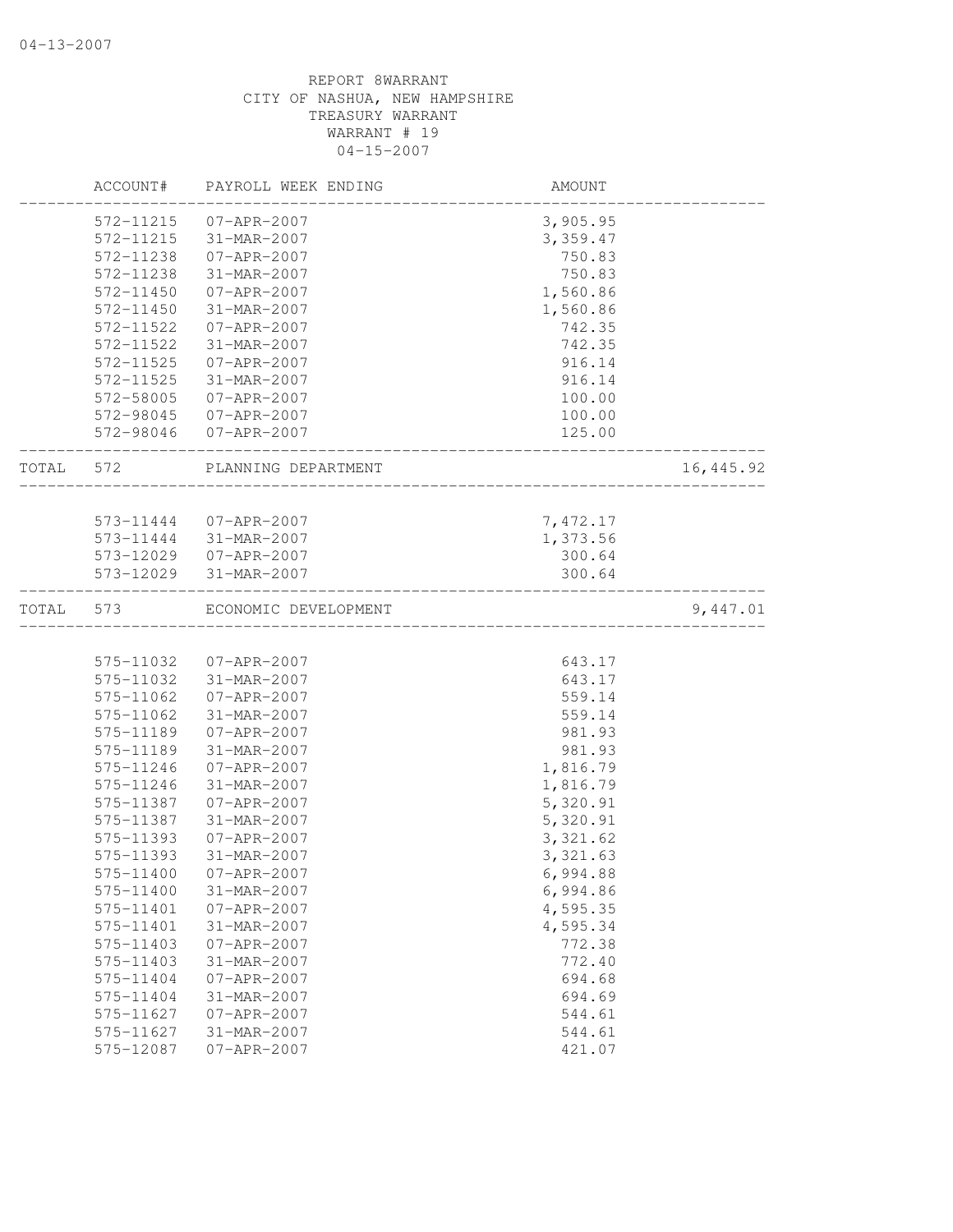## CITY OF NASHUA, NEW HAMPSHIRE TREASURY WARRANT WARRANT # 19 04-15-2007 ACCOUNT# PAYROLL WEEK ENDING AMOUNT -------------------------------------------------------------------------------- 575-12087 31-MAR-2007 421.07 575-12090 07-APR-2007 1,083.28 575-12090 31-MAR-2007 1,110.36 575-12114 07-APR-2007 1,088.28 575-12114 31-MAR-2007 1,124.91 575-13035 07-APR-2007 155.17 575-13035 31-MAR-2007 110.83 -------------------------------------------------------------------------------- TOTAL 575 PUBLIC LIBRARIES 58,005.90 -------------------------------------------------------------------------------- 576-11059 07-APR-2007 1,238.34 576-11059 31-MAR-2007 1,238.34 576-11138 07-APR-2007 329.22 576-11138 31-MAR-2007 334.80 576-11221 07-APR-2007 983.88 576-11221 31-MAR-2007 983.88 576-11315 07-APR-2007 598.60 576-11315 31-MAR-2007 598.60 576-11361 07-APR-2007 3,710.52 576-11361 31-MAR-2007 3,710.51 576-11362 07-APR-2007 1,198.36 576-11362 31-MAR-2007 576-13004 07-APR-2007 36.28 576-13004 31-MAR-2007 184.94 -------------------------------------------------------------------------------- TOTAL 576 BUILDING DEPARTMENT 16,334.42 -------------------------------------------------------------------------------- 577-11067 07-APR-2007 1,072.96 577-11067 31-MAR-2007 1,072.97 577-11163 07-APR-2007 844.14 577-11163 31-MAR-2007 844.14 577-11183 07-APR-2007 937.65 577-11183 31-MAR-2007 937.65 -------------------------------------------------------------------------------- TOTAL 577 CODE ENFORCEMENT 5,709.51 -------------------------------------------------------------------------------- 581-11012 07-APR-2007 3,968.43 581-11075 07-APR-2007 3,916.00 581-11081 07-APR-2007 1,962.35 581-11162 07-APR-2007 37,884.34 581-11162 31-MAR-2007 581-11204 07-APR-2007 11,629.60 581-11204 31-MAR-2007 11,629.60 581-11348 07-APR-2007 69,752.60 581-11366 07-APR-2007 47,621.42

# REPORT 8WARRANT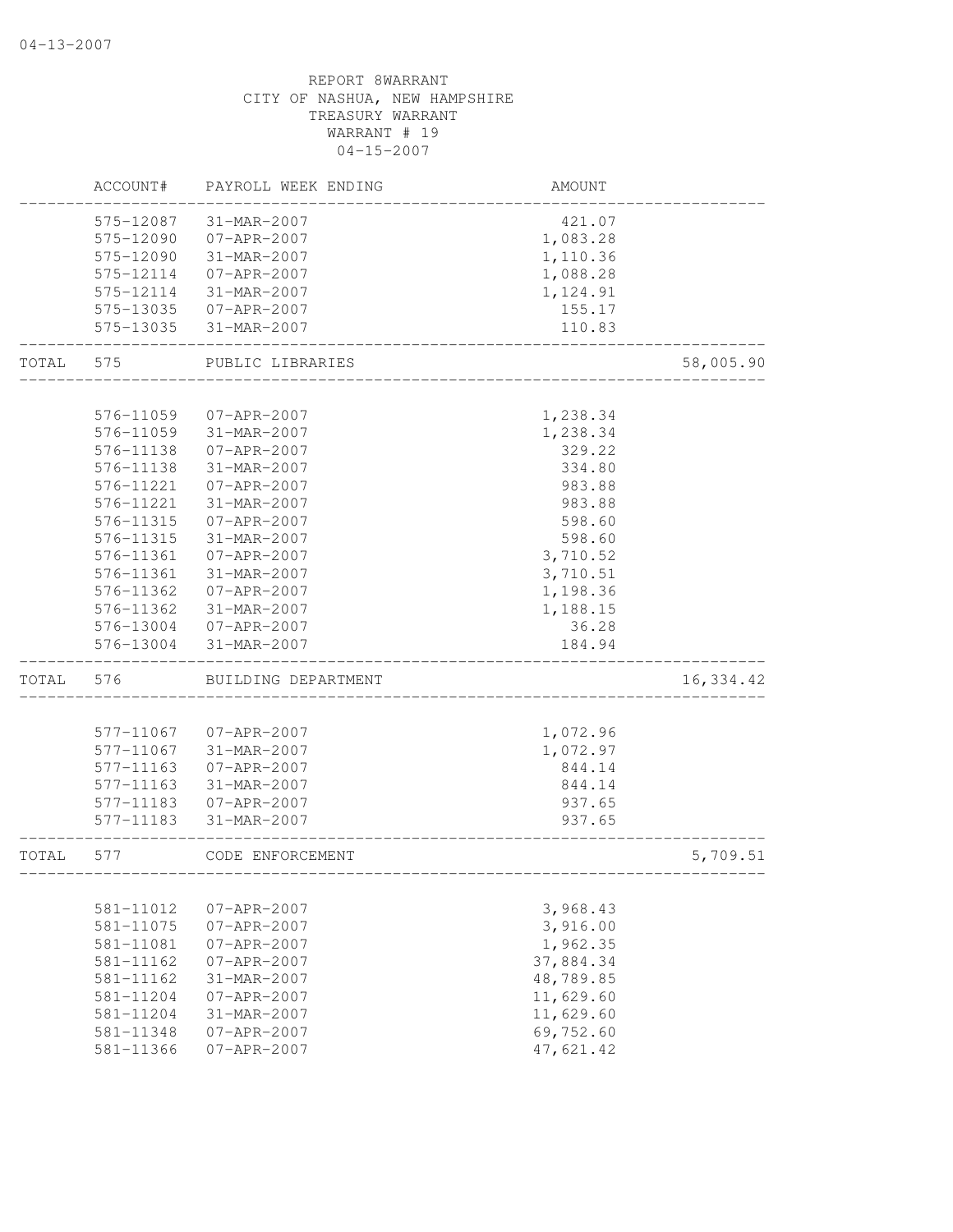| ACCOUNT#  | PAYROLL WEEK ENDING | AMOUNT         |  |
|-----------|---------------------|----------------|--|
| 581-11366 | 31-MAR-2007         | 48,504.37      |  |
| 581-11396 | $07 - APR - 2007$   | 34, 378.22     |  |
| 581-11408 | $07 - APR - 2007$   | 14,825.70      |  |
| 581-11408 | 31-MAR-2007         | 14,876.70      |  |
| 581-11486 | $07 - APR - 2007$   | 33,667.65      |  |
| 581-11515 | 07-APR-2007         | 1,231.75       |  |
| 581-11570 | 07-APR-2007         | 55,285.74      |  |
| 581-11572 | 07-APR-2007         | 45, 954.11     |  |
| 581-11579 | 07-APR-2007         | 33,837.07      |  |
| 581-11579 | 31-MAR-2007         | 648.66         |  |
| 581-11628 | 07-APR-2007         | 972.16         |  |
| 581-11628 | 31-MAR-2007         | 1,048.11       |  |
| 581-11675 | $07 - APR - 2007$   | 1,201.92       |  |
| 581-11709 | 07-APR-2007         | 8,831.16       |  |
| 581-11711 | 07-APR-2007         | 2,461.54       |  |
| 581-11726 | 07-APR-2007         | 1, 449, 681.71 |  |
| 581-11800 | $07 - APR - 2007$   | 26,949.80      |  |
| 581-11801 | 07-APR-2007         | 14,935.92      |  |
| 581-11802 | $07 - APR - 2007$   | 12, 128.59     |  |
| 581-11803 | 07-APR-2007         | 13,160.65      |  |
| 581-11803 | 31-MAR-2007         | 640.25         |  |
| 581-11804 | $07 - APR - 2007$   | 15,463.28      |  |
| 581-11805 | $07 - APR - 2007$   | 38, 173. 46    |  |
| 581-11812 | $07 - APR - 2007$   | 2,086.42       |  |
| 581-11830 | 07-APR-2007         | 1,560.58       |  |
| 581-11850 | $07 - APR - 2007$   | 1,840.08       |  |
| 581-11850 | 31-MAR-2007         | 2,509.22       |  |
| 581-11860 | 07-APR-2007         | 6,057.01       |  |
| 581-12021 | 07-APR-2007         | 2,063.22       |  |
| 581-12060 | $07 - APR - 2007$   | 1,925.95       |  |
| 581-12060 | 31-MAR-2007         | 2,754.96       |  |
| 581-12078 | $07 - APR - 2007$   | 4,293.75       |  |
| 581-12078 | 31-MAR-2007         | 187.50         |  |
| 581-12081 | $07 - APR - 2007$   | 662.84         |  |
| 581-12084 | $07 - APR - 2007$   | 1,625.00       |  |
| 581-12084 | 31-MAR-2007         | 1,500.00       |  |
| 581-12087 | $07 - APR - 2007$   | 1,332.00       |  |
| 581-12087 | 31-MAR-2007         | 1,332.00       |  |
| 581-12111 | $07 - APR - 2007$   | 72,264.01      |  |
| 581-12111 | 31-MAR-2007         | 120,573.19     |  |
| 581-12112 | $07 - APR - 2007$   | 3,847.14       |  |
| 581-12112 | 31-MAR-2007         | 6, 311.32      |  |
| 581-12126 | $07 - APR - 2007$   | 2,648.12       |  |
| 581-12126 | 31-MAR-2007         | 4,191.08       |  |
| 581-12135 | $07 - APR - 2007$   | 3,547.22       |  |
| 581-12135 | 31-MAR-2007         | 3,918.48       |  |
| 581-12136 | $07 - APR - 2007$   | 543.38         |  |
| 581-12136 | 31-MAR-2007         | 628.23         |  |
|           |                     |                |  |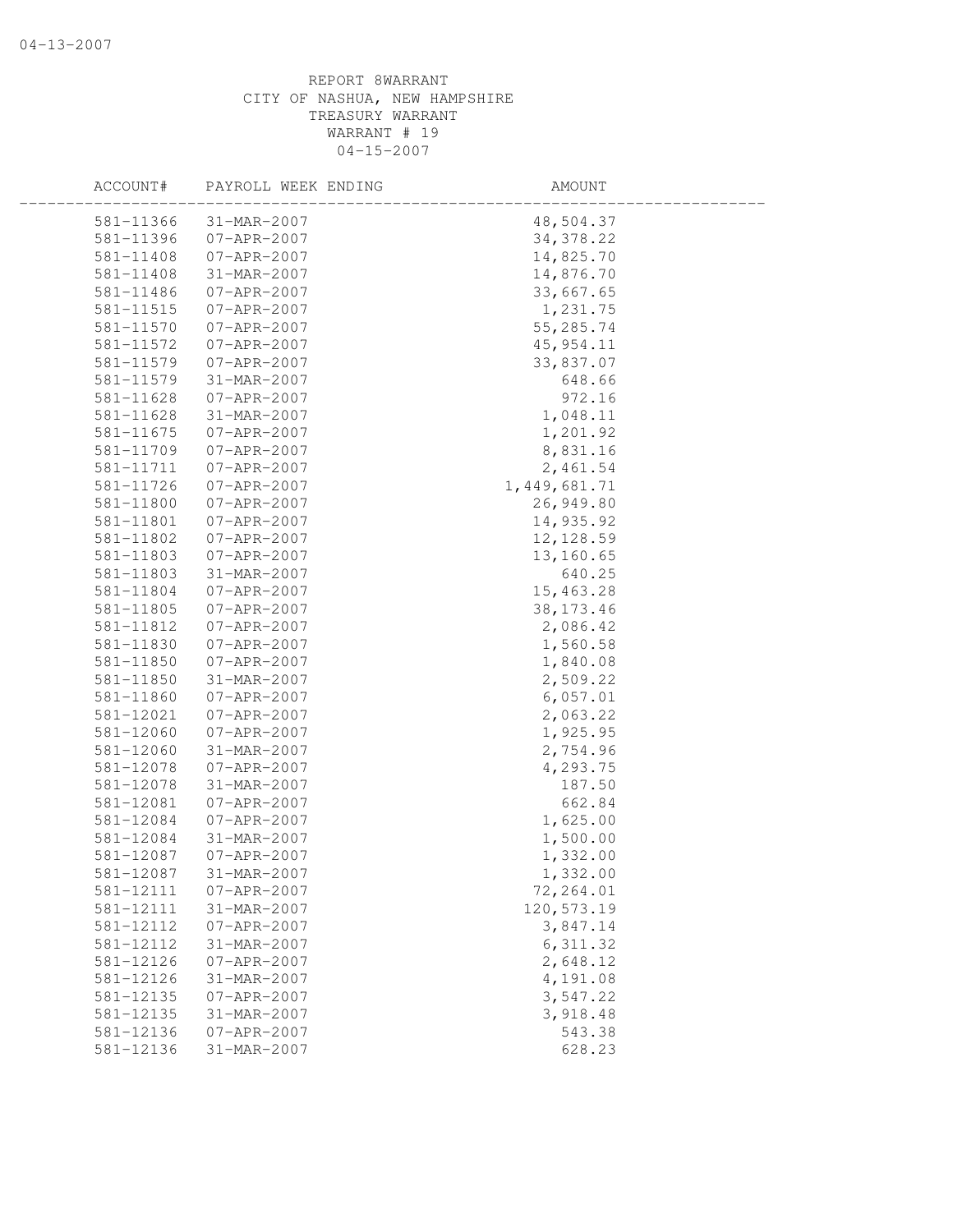|           | ACCOUNT#  | PAYROLL WEEK ENDING   | AMOUNT     |                |
|-----------|-----------|-----------------------|------------|----------------|
|           | 581-12138 | 07-APR-2007           | 503.16     |                |
|           | 581-12138 | 31-MAR-2007           | 844.59     |                |
|           | 581-12141 | 07-APR-2007           | 62.00      |                |
|           | 581-12141 | 31-MAR-2007           | 300.00     |                |
|           | 581-12153 | 31-MAR-2007           | 36.75      |                |
|           | 581-12198 | $07 - APR - 2007$     | 13,750.35  |                |
|           | 581-12201 | $07 - APR - 2007$     | 13,657.09  |                |
|           | 581-12201 | 31-MAR-2007           | 24, 270.95 |                |
|           | 581-13004 | $07 - APR - 2007$     | 1,367.01   |                |
|           | 581-13021 | $07 - APR - 2007$     | 1,232.50   |                |
|           | 581-13021 | 31-MAR-2007           | 68.36      |                |
|           | 581-13032 | $07 - APR - 2007$     | 434.06     |                |
|           | 581-13032 | 31-MAR-2007           | 1,682.19   |                |
|           | 581-13120 | $07 - APR - 2007$     | 2,877.28   |                |
|           | 581-13120 | 31-MAR-2007           | 3,192.07   |                |
|           | 581-13133 | $07 - APR - 2007$     | 631.25     |                |
|           | 581-13137 | $07 - APR - 2007$     | 625.00     |                |
|           | 581-13137 | 31-MAR-2007           | 315.00     |                |
|           | 581-18008 | $07 - APR - 2007$     |            |                |
|           | 581-19000 | $07 - APR - 2007$     | 566.92     |                |
|           | 581-19000 | 31-MAR-2007           | 218.75     |                |
|           | 581-19230 | $07 - APR - 2007$     | 75.00      |                |
|           | 581-19240 | 07-APR-2007           | 2,839.49   |                |
|           | 581-91010 | $07 - APR - 2007$     | $-854.00$  |                |
| TOTAL 581 |           | SCHOOL DEPARTMENT     |            | 2, 424, 911.18 |
|           |           |                       |            |                |
|           |           | 590-23575 07-APR-2007 | 1,064.41   |                |
|           |           | 590-23575 31-MAR-2007 | 667.48     |                |
| TOTAL     | 590       | P/Y OBLIGATIONS       |            | 1,731.89       |
|           |           |                       |            |                |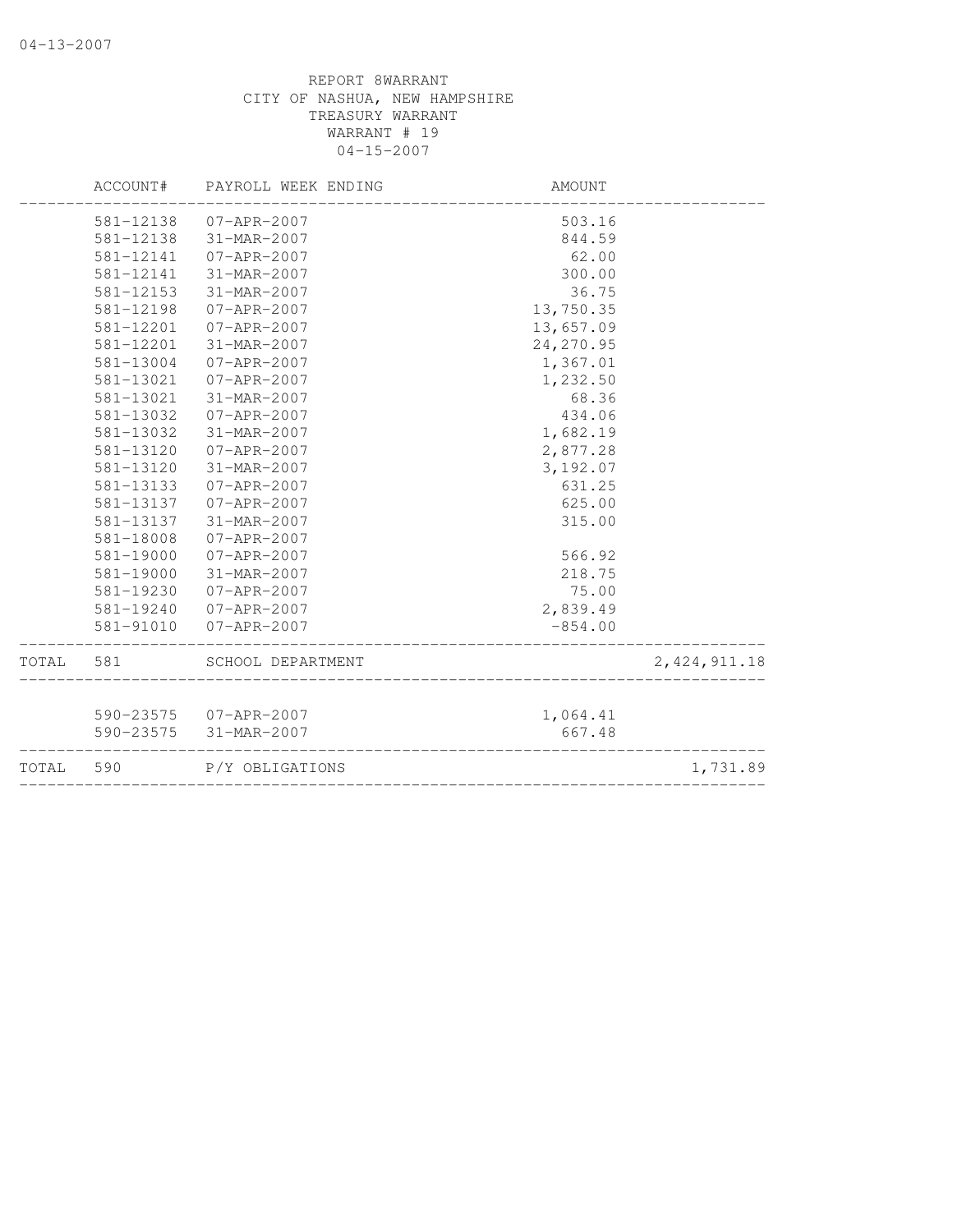|           | ACCOUNT# PAYROLL WEEK ENDING |  |  | AMOUNT |
|-----------|------------------------------|--|--|--------|
| TOTAL 951 |                              |  |  |        |
|           |                              |  |  |        |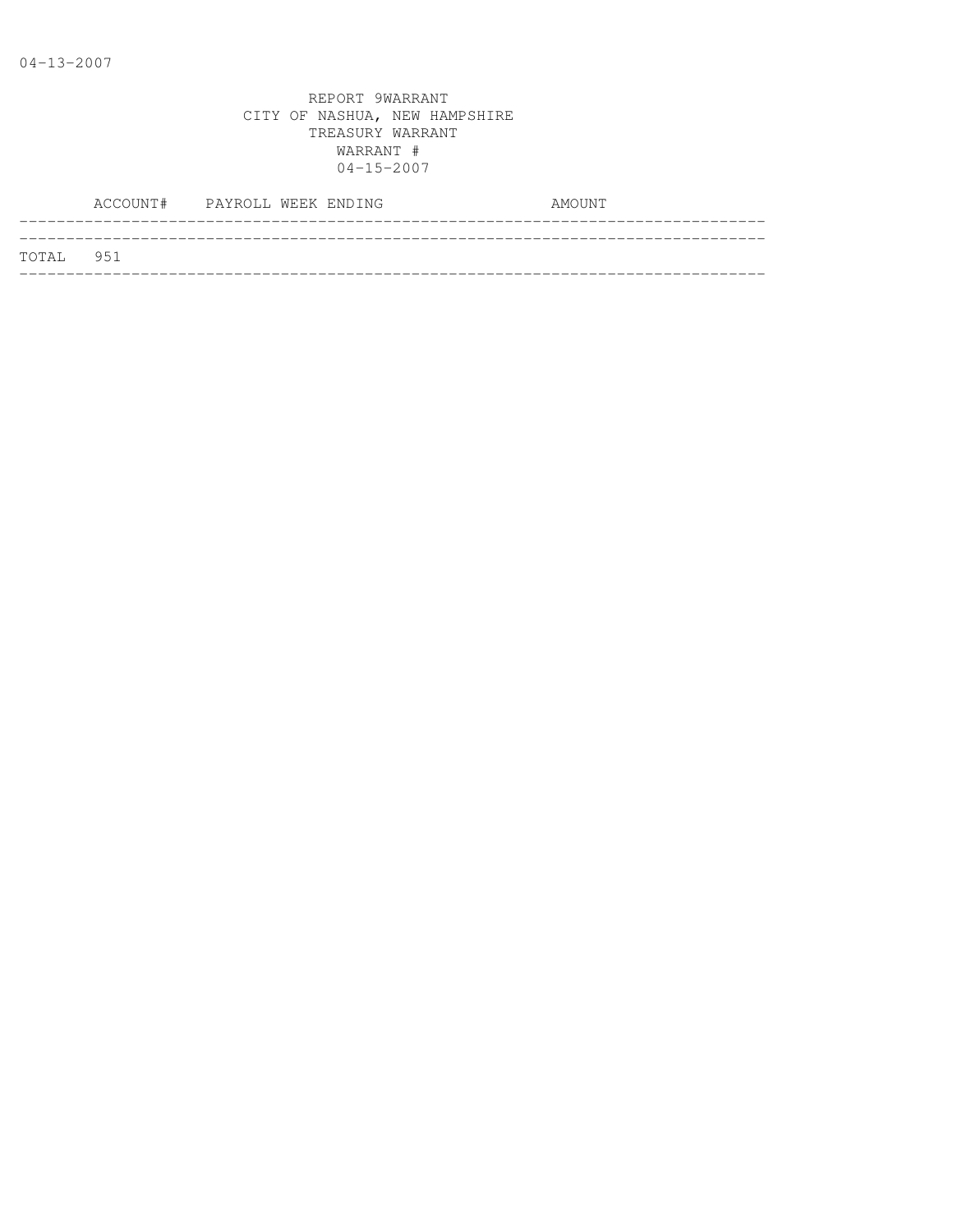| ACCOUNT#  | PAYROLL WEEK ENDING | AMOUNT   |
|-----------|---------------------|----------|
| 801-11008 | 07-APR-2007         | 509.14   |
| 801-11008 | 31-MAR-2007         | 509.14   |
| 801-11094 | 07-APR-2007         | 88.91    |
| 801-11094 | 31-MAR-2007         | 88.91    |
| 801-11101 | $07 - APR - 2007$   | 1,559.52 |
| 801-11101 | 31-MAR-2007         | 1,732.80 |
| 801-11193 | 07-APR-2007         | 871.65   |
| 801-11193 | 31-MAR-2007         | 871.65   |
| 801-11208 | 07-APR-2007         | 88.87    |
| 801-11208 | 31-MAR-2007         | 88.87    |
| 801-11222 | 07-APR-2007         | 191.32   |
| 801-11222 | 31-MAR-2007         | 191.32   |
| 801-11249 | 07-APR-2007         | 127.18   |
| 801-11249 | 31-MAR-2007         | 127.18   |
| 801-11271 | 07-APR-2007         | 942.44   |
| 801-11271 | 31-MAR-2007         | 942.44   |
| 801-11276 | 07-APR-2007         | 2,195.20 |
| 801-11276 | 31-MAR-2007         | 2,352.00 |
| 801-11334 | $07 - APR - 2007$   | 901.23   |
| 801-11334 | 31-MAR-2007         | 901.23   |
| 801-11435 | 07-APR-2007         | 247.76   |
| 801-11435 | 31-MAR-2007         | 247.76   |
| 801-11595 | $07 - APR - 2007$   | 5,664.40 |
| 801-11595 | $07 - APR - 2007$   | 2,819.60 |
| 801-11595 | 31-MAR-2007         | 5,936.00 |
| 801-11595 | 31-MAR-2007         | 2,968.00 |
| 801-11596 | $07 - APR - 2007$   | 3,044.74 |
| 801-11596 | 31-MAR-2007         | 3,245.23 |
| 801-11598 | 07-APR-2007         | 776.80   |
| 801-11598 | 31-MAR-2007         | 776.80   |
| 801-11606 | 07-APR-2007         | 629.46   |
| 801-11606 | 31-MAR-2007         | 629.46   |
| 801-11618 | 07-APR-2007         | 551.84   |
| 801-11618 | 31-MAR-2007         | 551.85   |
| 801-11647 | $07 - APR - 2007$   | 1,386.81 |
| 801-11647 | 31-MAR-2007         | 1,386.81 |
| 801-11765 | 07-APR-2007         | 713.60   |
| 801-11765 | 31-MAR-2007         | 713.60   |
| 801-12594 | $07 - APR - 2007$   | 1,007.50 |
| 801-13004 | $07 - APR - 2007$   | 2,848.77 |
| 801-13004 | $07 - APR - 2007$   | 1,136.71 |
| 801-13004 | $07 - APR - 2007$   | 222.60   |
| 801-13004 | 31-MAR-2007         | 2,768.10 |
| 801-13004 | 31-MAR-2007         | 261.61   |
| 801-13004 | 31-MAR-2007         | 28.64    |
| 801-59236 | $07 - APR - 2007$   | 350.34   |
| 801-59236 | 31-MAR-2007         | 350.34   |
| 801-59237 | $07 - APR - 2007$   | 337.45   |
|           |                     |          |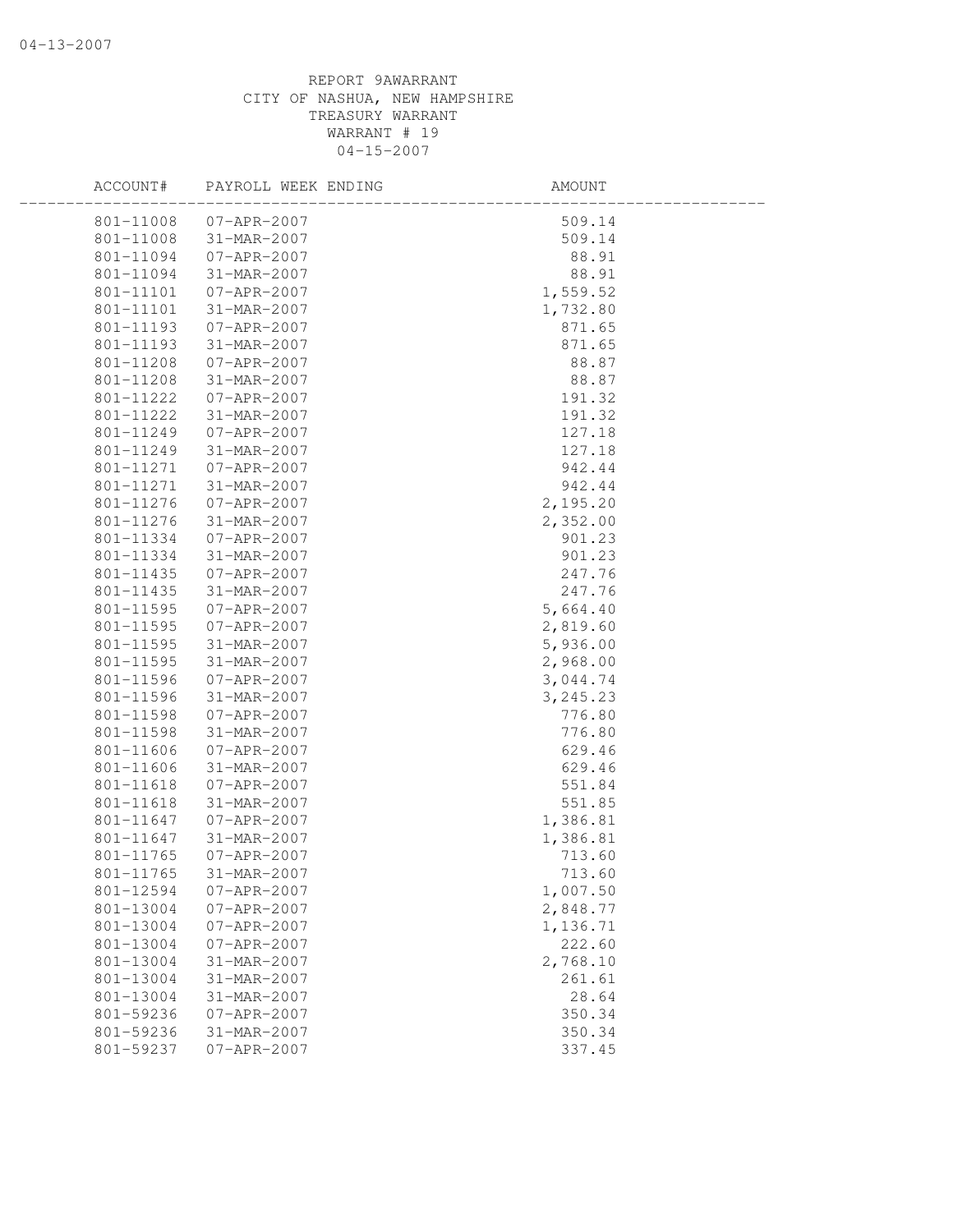| 337.45<br>801-59237 31-MAR-2007<br>801-59240 07-APR-2007<br>131.05<br>801-59240 31-MAR-2007<br>131.05<br>TOTAL 801 SOLID WASTE DISPOSAL<br>57,483.13<br>358.26<br>802-11028  07-APR-2007<br>802-11028 07-APR-2007<br>168.59<br>802-11028<br>31-MAR-2007<br>358.26<br>168.59<br>802-11028<br>31-MAR-2007<br>$07 - APR - 2007$<br>802-11064<br>131.05<br>$07 - APR - 2007$<br>802-11064<br>131.05<br>802-11064<br>31-MAR-2007<br>131.05<br>131.05<br>802-11064<br>31-MAR-2007<br>999.84<br>802-11091<br>$07 - APR - 2007$<br>802-11091<br>31-MAR-2007<br>999.84<br>802-11092<br>07-APR-2007<br>730.80<br>266.70<br>802-11094<br>$07 - APR - 2007$<br>802-11094<br>$07 - APR - 2007$<br>266.72<br>31-MAR-2007<br>802-11094<br>266.71<br>31-MAR-2007<br>802-11094<br>266.72<br>802-11096<br>$07 - APR - 2007$<br>816.65<br>802-11096<br>31-MAR-2007<br>816.65<br>802-11102<br>07-APR-2007<br>789.31<br>802-11102<br>31-MAR-2007<br>789.31<br>802-11105<br>07-APR-2007<br>911.12<br>802-11105<br>31-MAR-2007<br>879.36<br>892.02<br>802-11155<br>07-APR-2007<br>31-MAR-2007<br>918.99<br>802-11155<br>2,352.00<br>802-11157<br>07-APR-2007<br>2,352.00<br>802-11157<br>31-MAR-2007<br>802-11158<br>07-APR-2007<br>1,683.20<br>802-11158<br>31-MAR-2007<br>1,683.20<br>802-11208<br>$07 - APR - 2007$<br>35.55<br>802-11208<br>07-APR-2007<br>35.55<br>802-11208<br>31-MAR-2007<br>35.55<br>35.55<br>802-11208 31-MAR-2007<br>802-11222<br>$07 - APR - 2007$<br>191.32<br>191.32<br>802-11222<br>31-MAR-2007<br>802-11249<br>$07 - APR - 2007$<br>72.67<br>72.67<br>802-11249<br>$07 - APR - 2007$<br>72.67<br>802-11249<br>31-MAR-2007<br>31-MAR-2007<br>72.67<br>802-11249<br>802-11260<br>1,752.00<br>$07 - APR - 2007$<br>802-11260<br>1,752.00<br>31-MAR-2007<br>944.44<br>802-11270<br>$07 - APR - 2007$ |           | ACCOUNT# PAYROLL WEEK ENDING | AMOUNT |  |
|----------------------------------------------------------------------------------------------------------------------------------------------------------------------------------------------------------------------------------------------------------------------------------------------------------------------------------------------------------------------------------------------------------------------------------------------------------------------------------------------------------------------------------------------------------------------------------------------------------------------------------------------------------------------------------------------------------------------------------------------------------------------------------------------------------------------------------------------------------------------------------------------------------------------------------------------------------------------------------------------------------------------------------------------------------------------------------------------------------------------------------------------------------------------------------------------------------------------------------------------------------------------------------------------------------------------------------------------------------------------------------------------------------------------------------------------------------------------------------------------------------------------------------------------------------------------------------------------------------------------------------------------------------------------------------------------------------------------------------------------------------------------------------------------------------|-----------|------------------------------|--------|--|
|                                                                                                                                                                                                                                                                                                                                                                                                                                                                                                                                                                                                                                                                                                                                                                                                                                                                                                                                                                                                                                                                                                                                                                                                                                                                                                                                                                                                                                                                                                                                                                                                                                                                                                                                                                                                          |           |                              |        |  |
|                                                                                                                                                                                                                                                                                                                                                                                                                                                                                                                                                                                                                                                                                                                                                                                                                                                                                                                                                                                                                                                                                                                                                                                                                                                                                                                                                                                                                                                                                                                                                                                                                                                                                                                                                                                                          |           |                              |        |  |
|                                                                                                                                                                                                                                                                                                                                                                                                                                                                                                                                                                                                                                                                                                                                                                                                                                                                                                                                                                                                                                                                                                                                                                                                                                                                                                                                                                                                                                                                                                                                                                                                                                                                                                                                                                                                          |           |                              |        |  |
|                                                                                                                                                                                                                                                                                                                                                                                                                                                                                                                                                                                                                                                                                                                                                                                                                                                                                                                                                                                                                                                                                                                                                                                                                                                                                                                                                                                                                                                                                                                                                                                                                                                                                                                                                                                                          |           |                              |        |  |
|                                                                                                                                                                                                                                                                                                                                                                                                                                                                                                                                                                                                                                                                                                                                                                                                                                                                                                                                                                                                                                                                                                                                                                                                                                                                                                                                                                                                                                                                                                                                                                                                                                                                                                                                                                                                          |           |                              |        |  |
|                                                                                                                                                                                                                                                                                                                                                                                                                                                                                                                                                                                                                                                                                                                                                                                                                                                                                                                                                                                                                                                                                                                                                                                                                                                                                                                                                                                                                                                                                                                                                                                                                                                                                                                                                                                                          |           |                              |        |  |
|                                                                                                                                                                                                                                                                                                                                                                                                                                                                                                                                                                                                                                                                                                                                                                                                                                                                                                                                                                                                                                                                                                                                                                                                                                                                                                                                                                                                                                                                                                                                                                                                                                                                                                                                                                                                          |           |                              |        |  |
|                                                                                                                                                                                                                                                                                                                                                                                                                                                                                                                                                                                                                                                                                                                                                                                                                                                                                                                                                                                                                                                                                                                                                                                                                                                                                                                                                                                                                                                                                                                                                                                                                                                                                                                                                                                                          |           |                              |        |  |
|                                                                                                                                                                                                                                                                                                                                                                                                                                                                                                                                                                                                                                                                                                                                                                                                                                                                                                                                                                                                                                                                                                                                                                                                                                                                                                                                                                                                                                                                                                                                                                                                                                                                                                                                                                                                          |           |                              |        |  |
|                                                                                                                                                                                                                                                                                                                                                                                                                                                                                                                                                                                                                                                                                                                                                                                                                                                                                                                                                                                                                                                                                                                                                                                                                                                                                                                                                                                                                                                                                                                                                                                                                                                                                                                                                                                                          |           |                              |        |  |
|                                                                                                                                                                                                                                                                                                                                                                                                                                                                                                                                                                                                                                                                                                                                                                                                                                                                                                                                                                                                                                                                                                                                                                                                                                                                                                                                                                                                                                                                                                                                                                                                                                                                                                                                                                                                          |           |                              |        |  |
|                                                                                                                                                                                                                                                                                                                                                                                                                                                                                                                                                                                                                                                                                                                                                                                                                                                                                                                                                                                                                                                                                                                                                                                                                                                                                                                                                                                                                                                                                                                                                                                                                                                                                                                                                                                                          |           |                              |        |  |
|                                                                                                                                                                                                                                                                                                                                                                                                                                                                                                                                                                                                                                                                                                                                                                                                                                                                                                                                                                                                                                                                                                                                                                                                                                                                                                                                                                                                                                                                                                                                                                                                                                                                                                                                                                                                          |           |                              |        |  |
|                                                                                                                                                                                                                                                                                                                                                                                                                                                                                                                                                                                                                                                                                                                                                                                                                                                                                                                                                                                                                                                                                                                                                                                                                                                                                                                                                                                                                                                                                                                                                                                                                                                                                                                                                                                                          |           |                              |        |  |
|                                                                                                                                                                                                                                                                                                                                                                                                                                                                                                                                                                                                                                                                                                                                                                                                                                                                                                                                                                                                                                                                                                                                                                                                                                                                                                                                                                                                                                                                                                                                                                                                                                                                                                                                                                                                          |           |                              |        |  |
|                                                                                                                                                                                                                                                                                                                                                                                                                                                                                                                                                                                                                                                                                                                                                                                                                                                                                                                                                                                                                                                                                                                                                                                                                                                                                                                                                                                                                                                                                                                                                                                                                                                                                                                                                                                                          |           |                              |        |  |
|                                                                                                                                                                                                                                                                                                                                                                                                                                                                                                                                                                                                                                                                                                                                                                                                                                                                                                                                                                                                                                                                                                                                                                                                                                                                                                                                                                                                                                                                                                                                                                                                                                                                                                                                                                                                          |           |                              |        |  |
|                                                                                                                                                                                                                                                                                                                                                                                                                                                                                                                                                                                                                                                                                                                                                                                                                                                                                                                                                                                                                                                                                                                                                                                                                                                                                                                                                                                                                                                                                                                                                                                                                                                                                                                                                                                                          |           |                              |        |  |
|                                                                                                                                                                                                                                                                                                                                                                                                                                                                                                                                                                                                                                                                                                                                                                                                                                                                                                                                                                                                                                                                                                                                                                                                                                                                                                                                                                                                                                                                                                                                                                                                                                                                                                                                                                                                          |           |                              |        |  |
|                                                                                                                                                                                                                                                                                                                                                                                                                                                                                                                                                                                                                                                                                                                                                                                                                                                                                                                                                                                                                                                                                                                                                                                                                                                                                                                                                                                                                                                                                                                                                                                                                                                                                                                                                                                                          |           |                              |        |  |
|                                                                                                                                                                                                                                                                                                                                                                                                                                                                                                                                                                                                                                                                                                                                                                                                                                                                                                                                                                                                                                                                                                                                                                                                                                                                                                                                                                                                                                                                                                                                                                                                                                                                                                                                                                                                          |           |                              |        |  |
|                                                                                                                                                                                                                                                                                                                                                                                                                                                                                                                                                                                                                                                                                                                                                                                                                                                                                                                                                                                                                                                                                                                                                                                                                                                                                                                                                                                                                                                                                                                                                                                                                                                                                                                                                                                                          |           |                              |        |  |
|                                                                                                                                                                                                                                                                                                                                                                                                                                                                                                                                                                                                                                                                                                                                                                                                                                                                                                                                                                                                                                                                                                                                                                                                                                                                                                                                                                                                                                                                                                                                                                                                                                                                                                                                                                                                          |           |                              |        |  |
|                                                                                                                                                                                                                                                                                                                                                                                                                                                                                                                                                                                                                                                                                                                                                                                                                                                                                                                                                                                                                                                                                                                                                                                                                                                                                                                                                                                                                                                                                                                                                                                                                                                                                                                                                                                                          |           |                              |        |  |
|                                                                                                                                                                                                                                                                                                                                                                                                                                                                                                                                                                                                                                                                                                                                                                                                                                                                                                                                                                                                                                                                                                                                                                                                                                                                                                                                                                                                                                                                                                                                                                                                                                                                                                                                                                                                          |           |                              |        |  |
|                                                                                                                                                                                                                                                                                                                                                                                                                                                                                                                                                                                                                                                                                                                                                                                                                                                                                                                                                                                                                                                                                                                                                                                                                                                                                                                                                                                                                                                                                                                                                                                                                                                                                                                                                                                                          |           |                              |        |  |
|                                                                                                                                                                                                                                                                                                                                                                                                                                                                                                                                                                                                                                                                                                                                                                                                                                                                                                                                                                                                                                                                                                                                                                                                                                                                                                                                                                                                                                                                                                                                                                                                                                                                                                                                                                                                          |           |                              |        |  |
|                                                                                                                                                                                                                                                                                                                                                                                                                                                                                                                                                                                                                                                                                                                                                                                                                                                                                                                                                                                                                                                                                                                                                                                                                                                                                                                                                                                                                                                                                                                                                                                                                                                                                                                                                                                                          |           |                              |        |  |
|                                                                                                                                                                                                                                                                                                                                                                                                                                                                                                                                                                                                                                                                                                                                                                                                                                                                                                                                                                                                                                                                                                                                                                                                                                                                                                                                                                                                                                                                                                                                                                                                                                                                                                                                                                                                          |           |                              |        |  |
|                                                                                                                                                                                                                                                                                                                                                                                                                                                                                                                                                                                                                                                                                                                                                                                                                                                                                                                                                                                                                                                                                                                                                                                                                                                                                                                                                                                                                                                                                                                                                                                                                                                                                                                                                                                                          |           |                              |        |  |
|                                                                                                                                                                                                                                                                                                                                                                                                                                                                                                                                                                                                                                                                                                                                                                                                                                                                                                                                                                                                                                                                                                                                                                                                                                                                                                                                                                                                                                                                                                                                                                                                                                                                                                                                                                                                          |           |                              |        |  |
|                                                                                                                                                                                                                                                                                                                                                                                                                                                                                                                                                                                                                                                                                                                                                                                                                                                                                                                                                                                                                                                                                                                                                                                                                                                                                                                                                                                                                                                                                                                                                                                                                                                                                                                                                                                                          |           |                              |        |  |
|                                                                                                                                                                                                                                                                                                                                                                                                                                                                                                                                                                                                                                                                                                                                                                                                                                                                                                                                                                                                                                                                                                                                                                                                                                                                                                                                                                                                                                                                                                                                                                                                                                                                                                                                                                                                          |           |                              |        |  |
|                                                                                                                                                                                                                                                                                                                                                                                                                                                                                                                                                                                                                                                                                                                                                                                                                                                                                                                                                                                                                                                                                                                                                                                                                                                                                                                                                                                                                                                                                                                                                                                                                                                                                                                                                                                                          |           |                              |        |  |
|                                                                                                                                                                                                                                                                                                                                                                                                                                                                                                                                                                                                                                                                                                                                                                                                                                                                                                                                                                                                                                                                                                                                                                                                                                                                                                                                                                                                                                                                                                                                                                                                                                                                                                                                                                                                          |           |                              |        |  |
|                                                                                                                                                                                                                                                                                                                                                                                                                                                                                                                                                                                                                                                                                                                                                                                                                                                                                                                                                                                                                                                                                                                                                                                                                                                                                                                                                                                                                                                                                                                                                                                                                                                                                                                                                                                                          |           |                              |        |  |
|                                                                                                                                                                                                                                                                                                                                                                                                                                                                                                                                                                                                                                                                                                                                                                                                                                                                                                                                                                                                                                                                                                                                                                                                                                                                                                                                                                                                                                                                                                                                                                                                                                                                                                                                                                                                          |           |                              |        |  |
|                                                                                                                                                                                                                                                                                                                                                                                                                                                                                                                                                                                                                                                                                                                                                                                                                                                                                                                                                                                                                                                                                                                                                                                                                                                                                                                                                                                                                                                                                                                                                                                                                                                                                                                                                                                                          |           |                              |        |  |
|                                                                                                                                                                                                                                                                                                                                                                                                                                                                                                                                                                                                                                                                                                                                                                                                                                                                                                                                                                                                                                                                                                                                                                                                                                                                                                                                                                                                                                                                                                                                                                                                                                                                                                                                                                                                          |           |                              |        |  |
|                                                                                                                                                                                                                                                                                                                                                                                                                                                                                                                                                                                                                                                                                                                                                                                                                                                                                                                                                                                                                                                                                                                                                                                                                                                                                                                                                                                                                                                                                                                                                                                                                                                                                                                                                                                                          |           |                              |        |  |
|                                                                                                                                                                                                                                                                                                                                                                                                                                                                                                                                                                                                                                                                                                                                                                                                                                                                                                                                                                                                                                                                                                                                                                                                                                                                                                                                                                                                                                                                                                                                                                                                                                                                                                                                                                                                          |           |                              |        |  |
|                                                                                                                                                                                                                                                                                                                                                                                                                                                                                                                                                                                                                                                                                                                                                                                                                                                                                                                                                                                                                                                                                                                                                                                                                                                                                                                                                                                                                                                                                                                                                                                                                                                                                                                                                                                                          |           |                              |        |  |
|                                                                                                                                                                                                                                                                                                                                                                                                                                                                                                                                                                                                                                                                                                                                                                                                                                                                                                                                                                                                                                                                                                                                                                                                                                                                                                                                                                                                                                                                                                                                                                                                                                                                                                                                                                                                          |           |                              |        |  |
|                                                                                                                                                                                                                                                                                                                                                                                                                                                                                                                                                                                                                                                                                                                                                                                                                                                                                                                                                                                                                                                                                                                                                                                                                                                                                                                                                                                                                                                                                                                                                                                                                                                                                                                                                                                                          |           |                              |        |  |
|                                                                                                                                                                                                                                                                                                                                                                                                                                                                                                                                                                                                                                                                                                                                                                                                                                                                                                                                                                                                                                                                                                                                                                                                                                                                                                                                                                                                                                                                                                                                                                                                                                                                                                                                                                                                          |           |                              |        |  |
|                                                                                                                                                                                                                                                                                                                                                                                                                                                                                                                                                                                                                                                                                                                                                                                                                                                                                                                                                                                                                                                                                                                                                                                                                                                                                                                                                                                                                                                                                                                                                                                                                                                                                                                                                                                                          | 802-11270 | 31-MAR-2007                  | 944.45 |  |